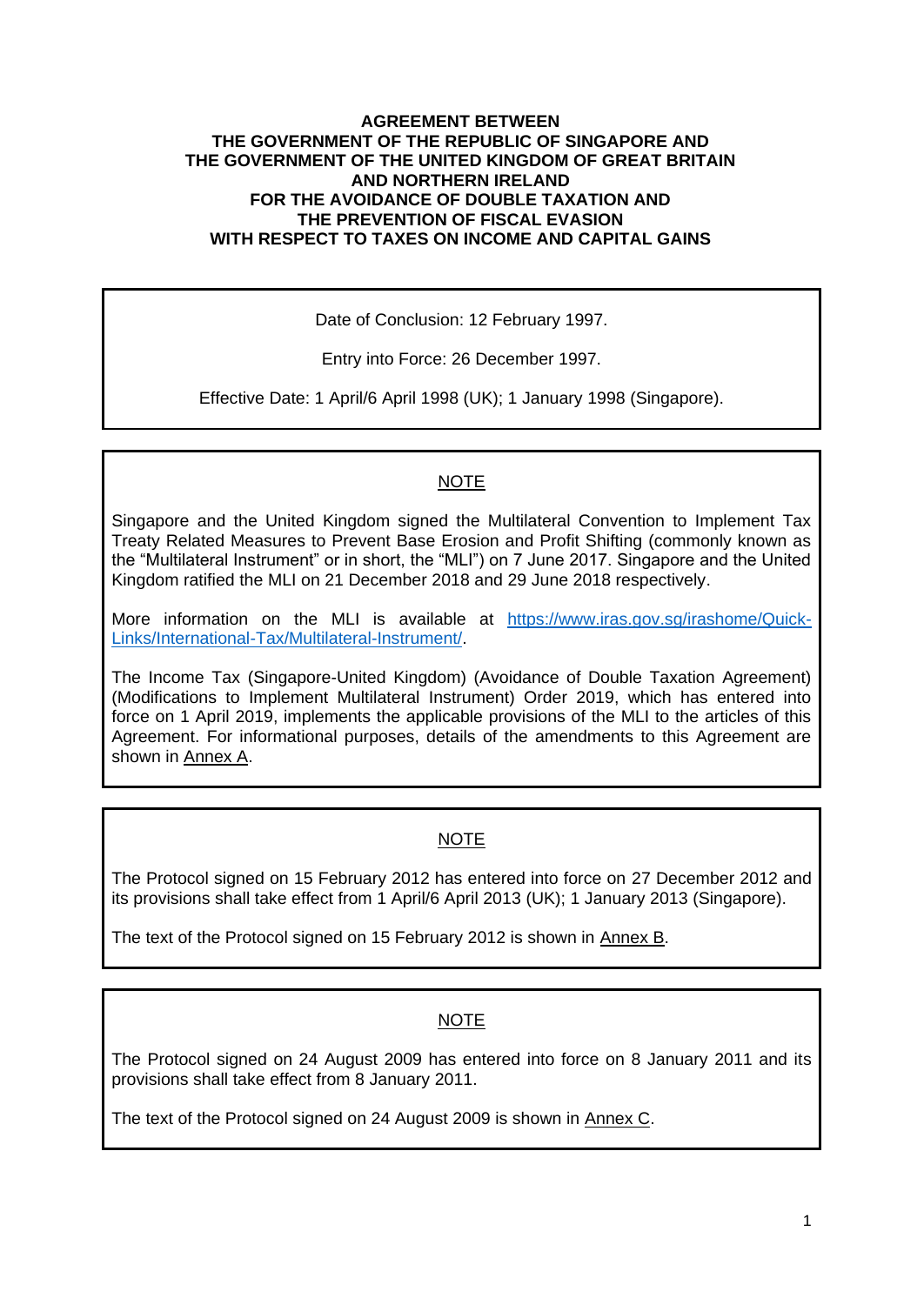# NOTE

There was an earlier Convention signed between the Government of the Republic of Singapore and the Government of the United Kingdom of Great Britain and Northern Ireland for the avoidance of double taxation and the prevention of fiscal evasion with respect to taxes on income.

The text of this Convention which was signed on 1 December 1966 is shown in Annex D. This earlier Convention was amended by a Protocol signed on 21 July 1975 (as shown in Annex E).

The Government of the Republic of Singapore and the Government of the United Kingdom of Great Britain and Northern Ireland;

Desiring to conclude a new Agreement for the avoidance of double taxation and the prevention of fiscal evasion with respect to taxes on income and capital gains;

Have agreed as follows: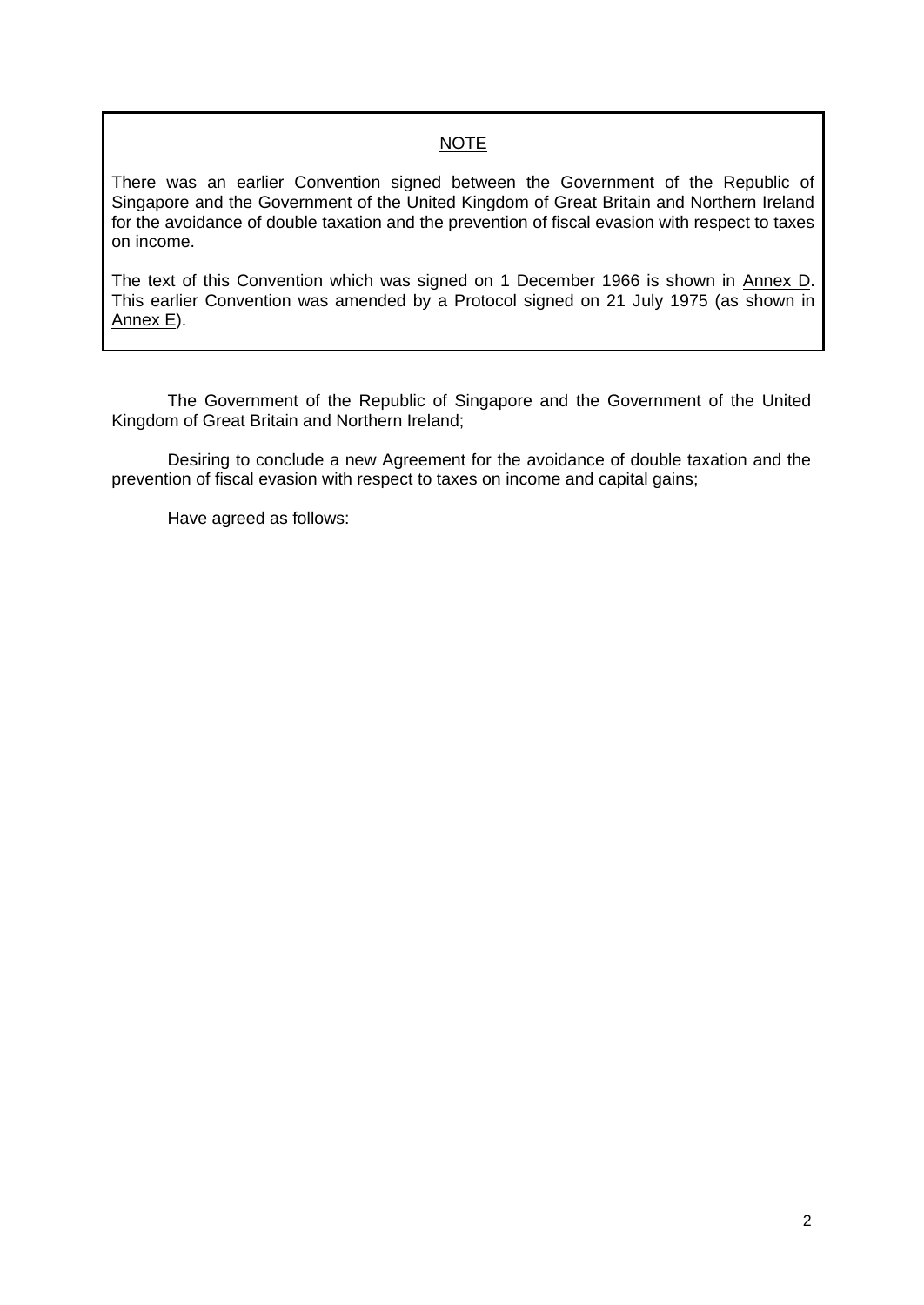# **ARTICLE 1 – PERSONAL SCOPE**

This Agreement shall apply to persons who are residents of one or both of the Contracting States.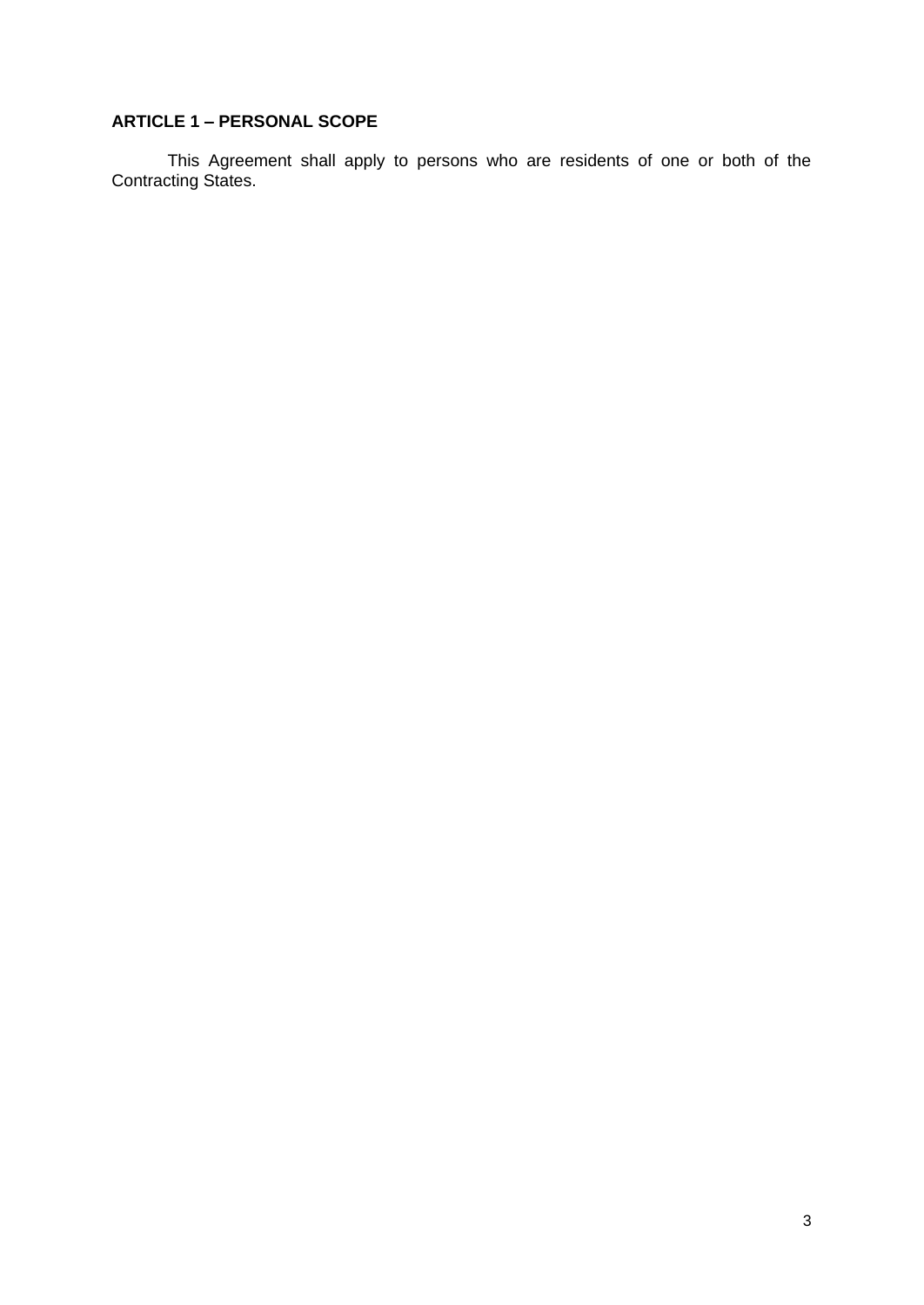### **ARTICLE 2 – TAXES COVERED**

(1) This Agreement shall apply to taxes on income and on capital gains imposed on behalf of a Contracting State, irrespective of the manner in which they are levied.

(2) There shall be regarded as taxes on income and on capital gains all taxes imposed on total income, or on elements of income including taxes on gains from the alienation of movable or immovable property.

- (3) The existing taxes to which this Agreement shall apply are in particular:
	- (a) in the case of the United Kingdom:
		- (i) the income tax;
		- (ii) the corporation tax; and
		- (iii) the capital gains tax;

(hereinafter referred to as "United Kingdom tax");

(b) in the case of Singapore:

the income tax;

(hereinafter referred to as "Singapore tax").

(4) This Agreement shall also apply to any identical or substantially similar taxes which are imposed by either Contracting State after the date of signature of this Agreement in addition to, or in place of, the existing taxes. The competent authorities of the Contracting States shall notify each other of any substantial changes which have been made in their respective taxation laws.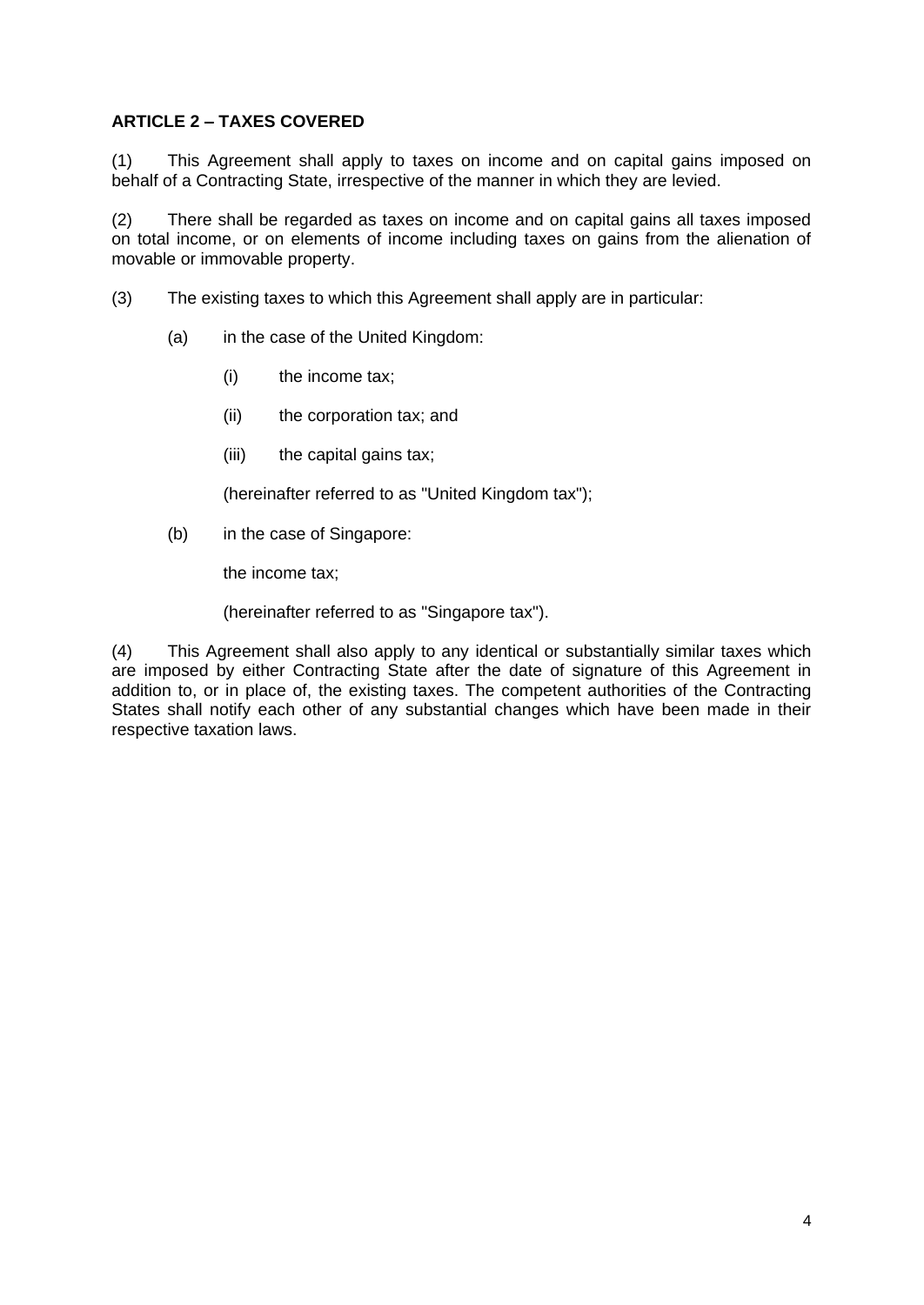### **ARTICLE 3 – GENERAL DEFINITIONS**

- (1) For the purposes of this Agreement, unless the context otherwise requires:
	- (a) the term "United Kingdom" means Great Britain and Northern Ireland, including any area outside the territorial sea of the United Kingdom which in accordance with international law has been or may hereafter be designated, under the laws of the United Kingdom concerning the Continental Shelf, as an area within which the rights of the United Kingdom with respect to the sea bed and sub-soil and their natural resources may be exercised;
	- (b) the terms "Singapore" means the Republic of Singapore;
	- (c) the term "national" means:
		- (i) in relation to the United Kingdom, any British citizen, or any British subject not possessing the citizenship of any other Commonwealth country or territory, provided he has the right of abode in the United Kingdom; and any legal person, partnership, association or other entity deriving its status as such from the law in force in the United Kingdom;
		- (ii) in relation to Singapore, any individual possessing the nationality of Singapore; and any legal person, partnership or association deriving its status as such from the law in force in Singapore;
	- (d) the terms "a Contracting State" and "the other Contracting State" mean the United Kingdom or Singapore, as the context requires;
	- (e) the term "person" includes an individual, a company and any other body of persons, but does not include a partnership;
	- (f) the term "company" means any body corporate or any entity which is treated as a body corporate for tax purposes;
	- (g) the terms "enterprise of a Contracting State" and "enterprise of the other Contracting State" mean respectively an enterprise carried on by a resident of a Contracting State and an enterprise carried on by a resident of the other Contracting State;
	- (h) the term "international traffic" means any transport by a ship or aircraft operated by an enterprise of a Contracting State, except when the ship or aircraft is operated solely between places in the other Contracting State;
	- (i) the term "competent authority" means:
		- (i) in the case of the United Kingdom, the Commissioners of Inland Revenue or their authorised representative;
		- (ii) in the case of Singapore, the Minister for Finance or his authorised representative;
	- (j) the term "tax" means United Kingdom or Singapore tax as the context requires;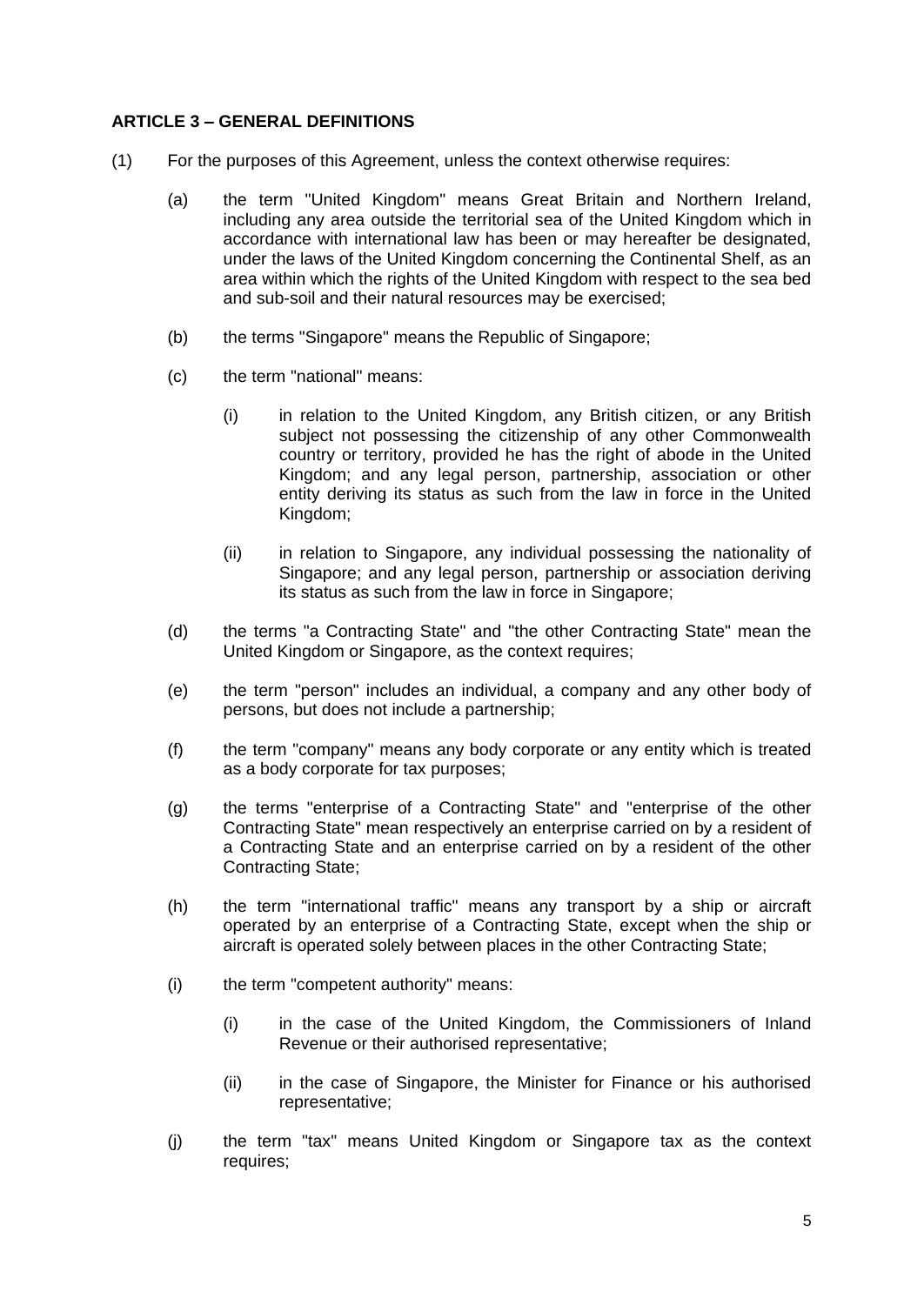(k) the term "fiscal year" means, in relation to the United Kingdom, a year of assessment beginning on 6th April in one year and ending on 5th April in the following year and, in relation to Singapore, a calendar year.

(2) As regards the application of this Agreement by a Contracting State any term not defined therein shall, unless the context otherwise requires, have the meaning which it has under the laws of that Contracting State concerning the taxes to which this Agreement applies.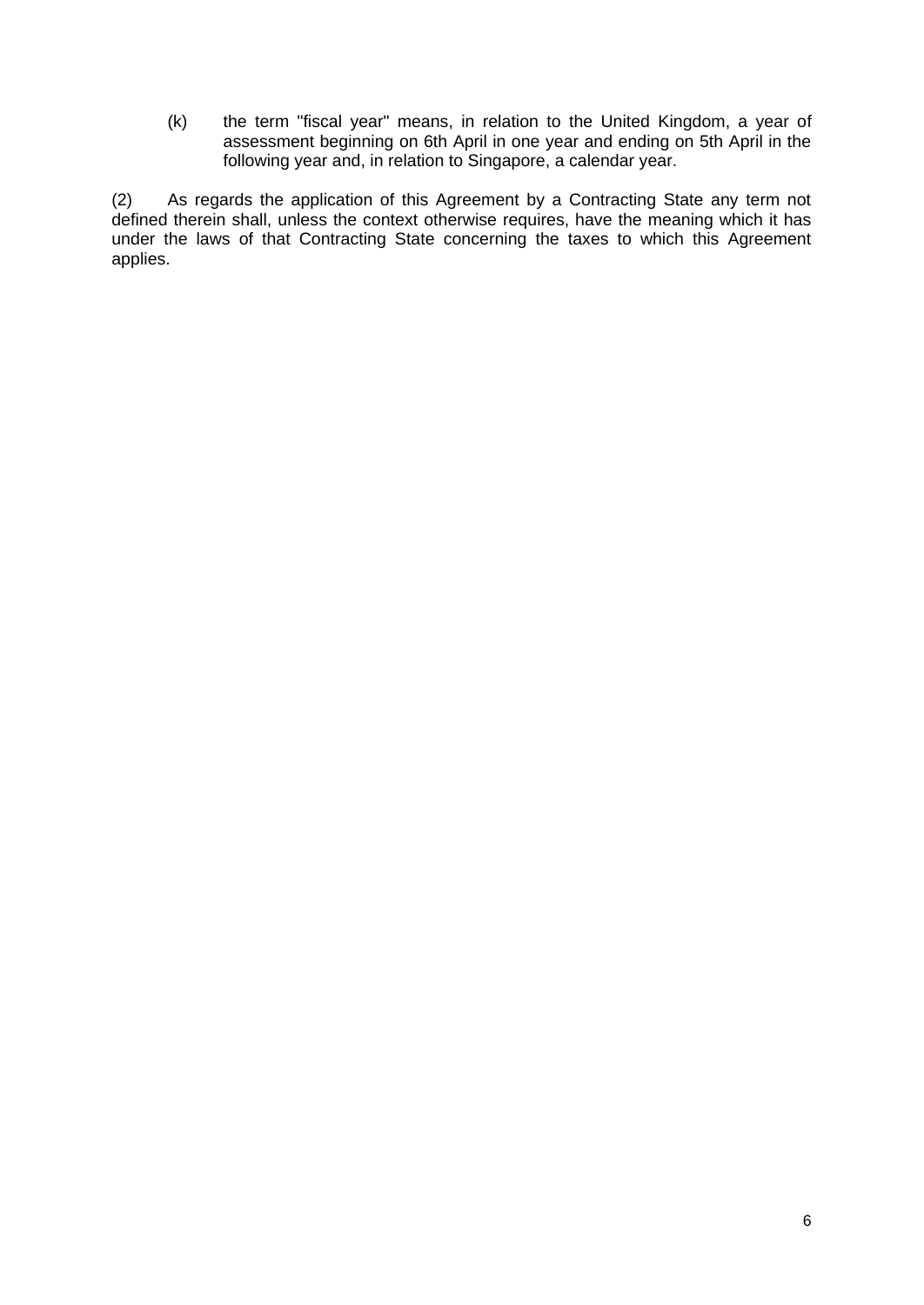### **ARTICLE 4 – RESIDENCE**

(1) For the purposes of this Agreement, the term "resident of a Contracting State" means any person who, under the laws of that State, is liable to tax therein by reason of his domicile, residence, place of management, place of incorporation or any other criterion of a similar nature.

(2) Where by reason of the provisions of paragraph 1 of this Article an individual is a resident of both Contracting States, then his status shall be determined in accordance with the following rules:

- (a) he shall be deemed to be a resident of the Contracting State in which he has a permanent home available to him; if he has a permanent home available to him in both Contracting States, he shall be deemed to be a resident of the Contracting State with which his personal and economic relations are closer (centre of vital interests);
- (b) if the Contracting State in which he has his centre of vital interests cannot be determined, or if he does not have a permanent home available to him in either Contracting State, he shall be deemed to be a resident of the Contracting State in which he has an habitual abode;
- (c) if he has an habitual abode in both Contracting States or in neither of them, he shall be deemed to be a resident of the Contracting State of which he is a national;
- (d) if he is a national of both Contracting States or of neither of them, the competent authorities of the Contracting States shall settle the question by mutual agreement.

(3) Where by reason of the provisions of paragraph 1 of this Article a person other than an individual is a resident of both Contracting States, then it shall be deemed to be a resident of the Contracting State in which its place of effective management is situated.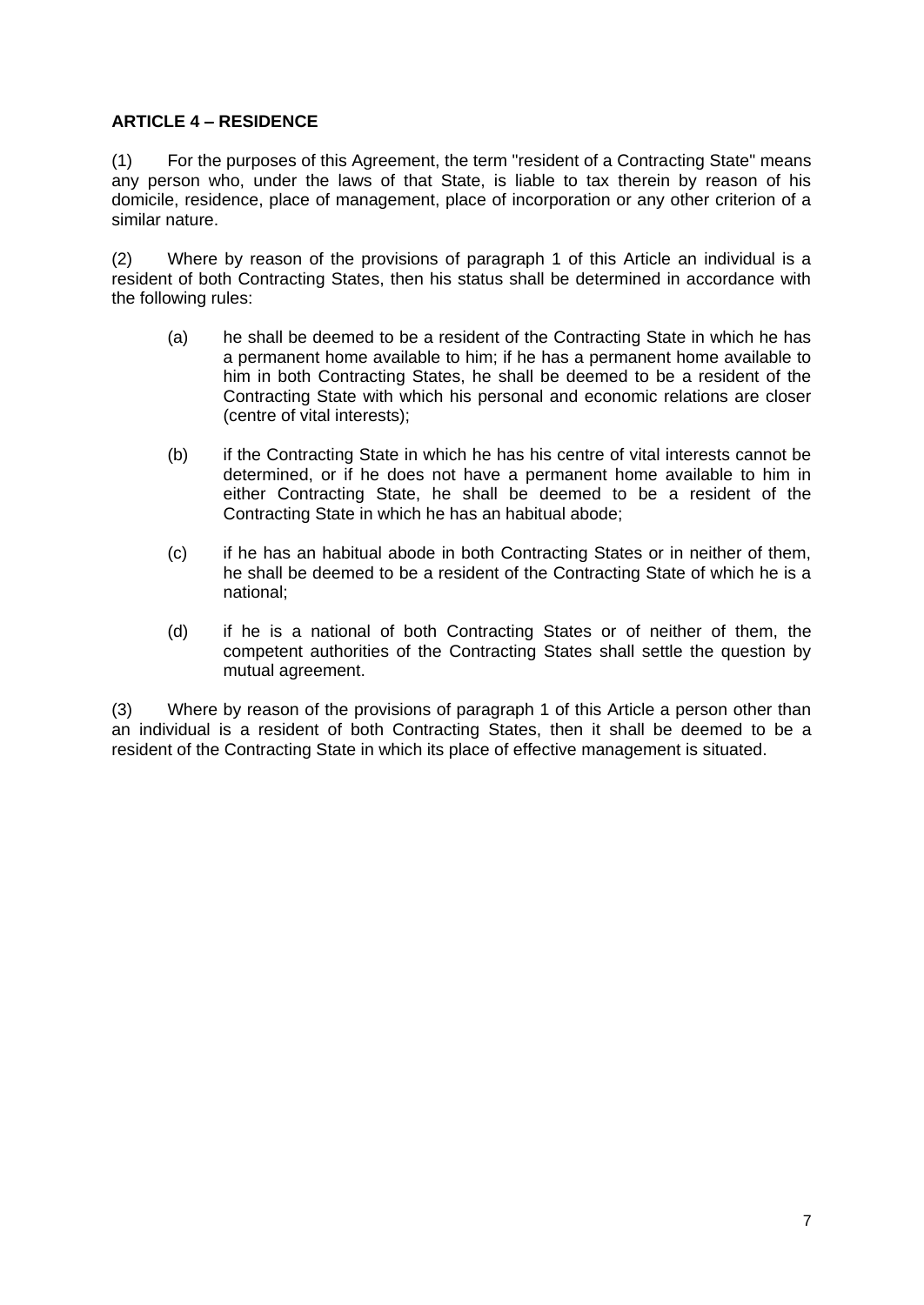#### **ARTICLE 5 – PERMANENT ESTABLISHMENT**

(1) For the purposes of this Agreement, the term "permanent establishment" means a fixed place of business through which the business of an enterprise is wholly or partly carried on.

- (2) The term "permanent establishment" includes especially:
	- (a) a place of management;
	- (b) a branch;
	- (c) an office;
	- (d) a factory;
	- (e) a workshop;
	- (f) a mine, an oil or gas well, a quarry or any other place of extraction of natural resources.

(3) A building site or construction, assembly or installation project constitutes a permanent establishment only if it lasts more than six months.

(4) An enterprise of a Contracting State shall be deemed to have a permanent establishment in the other Contracting State if:

- (a) it carries on supervisory activities in that other Contracting State for more than six months in connection with a building site or construction, assembly or installation project which is being undertaken in that other Contracting State;
- (b) it furnishes services, including consultancy services, through employees or other personnel or persons engaged by the enterprise for such purpose in that other Contracting State for a period or periods exceeding in the aggregate six months in any period of twelve months commencing or ending in the fiscal year concerned.

(5) Notwithstanding the preceding provisions of this Article, the term "permanent establishment" shall be deemed not to include:

- (a) the use of facilities solely for the purpose of storage, display or delivery of goods or merchandise belonging to the enterprise;
- (b) the maintenance of a stock of goods or merchandise belonging to the enterprise solely for the purpose of storage, display or delivery;
- (c) the maintenance of a stock of goods or merchandise belonging to the enterprise solely for the purpose of processing by another enterprise;
- (d) the maintenance of a fixed place of business solely for the purpose of purchasing goods or merchandise, or of collecting information, for the enterprise;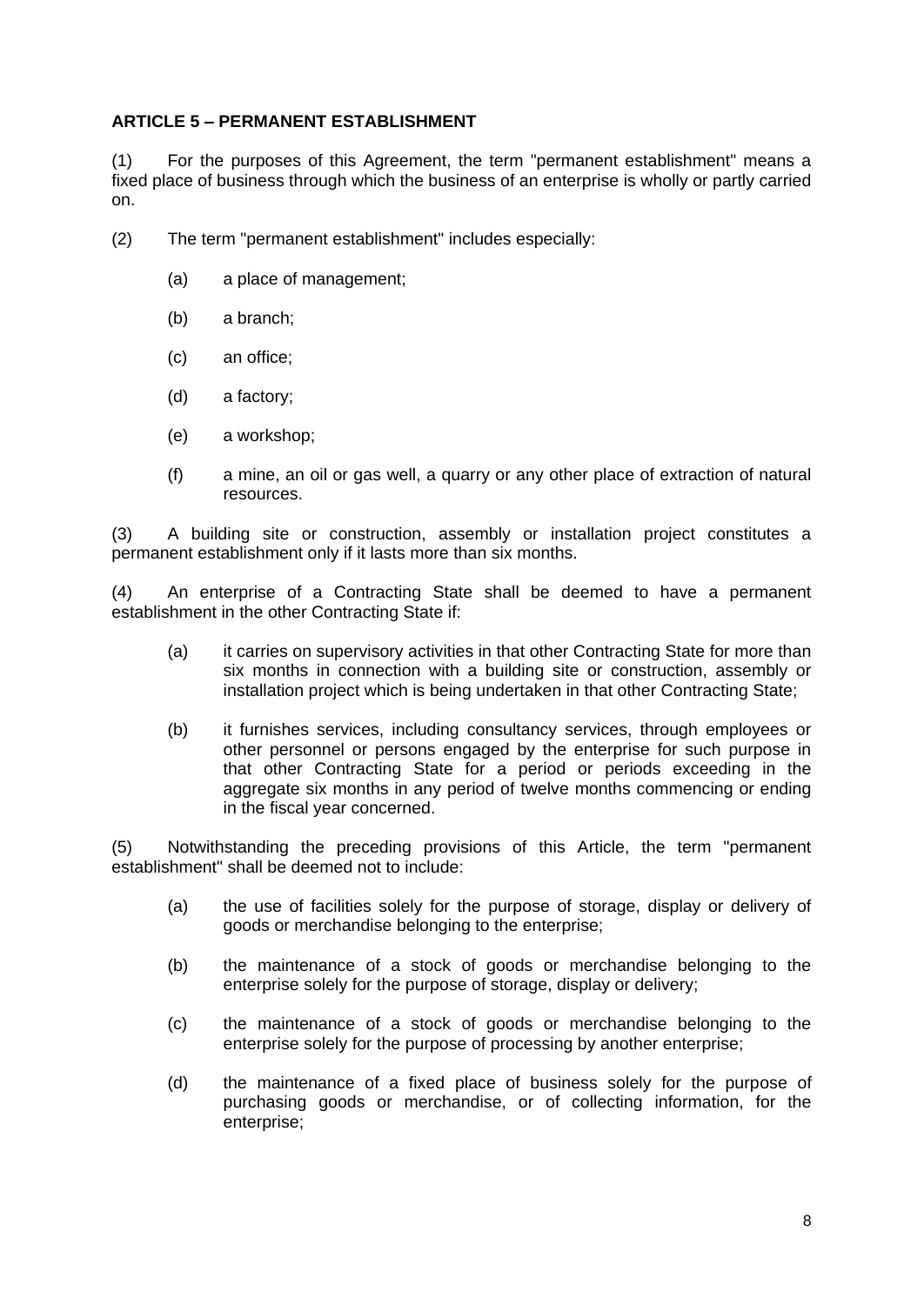- (e) the maintenance of a fixed place of business solely for the purpose of carrying on, for the enterprise, any other activity of a preparatory or auxiliary character;
- (f) the maintenance of a fixed place of business solely for any combination of activities mentioned in sub-paragraphs (a) to (e) of this paragraph, provided that the overall activity of the fixed place of business resulting from this combination is of a preparatory or auxiliary character.

(6) Notwithstanding the provisions of paragraphs 1 and 2 of this Article, where a person (other than an agent of an independent status to whom paragraph 7 of this Article applies) is acting on behalf of an enterprise and has, and habitually exercises, in a Contracting State an authority to conclude contracts on behalf of the enterprise, that enterprise shall be deemed to have a permanent establishment in that State in respect of any activities which that person undertakes for the enterprise, unless the activities of such a person are limited to those mentioned in paragraph 5 of this Article which, if exercised through a fixed place of business, would not make this fixed place of business a permanent establishment under the provisions of that paragraph.

(7) An enterprise shall not be deemed to have a permanent establishment in a Contracting State merely because it carries on business in that State through a broker, general commission agent or any other agent of an independent status, provided that such persons are acting in the ordinary course of their business.

(8) The fact that a company which is a resident of a Contracting State controls or is controlled by a company which is a resident of the other Contracting State, or which carries on business in that other State (whether through a permanent establishment or otherwise), shall not of itself constitute either company a permanent establishment of the other.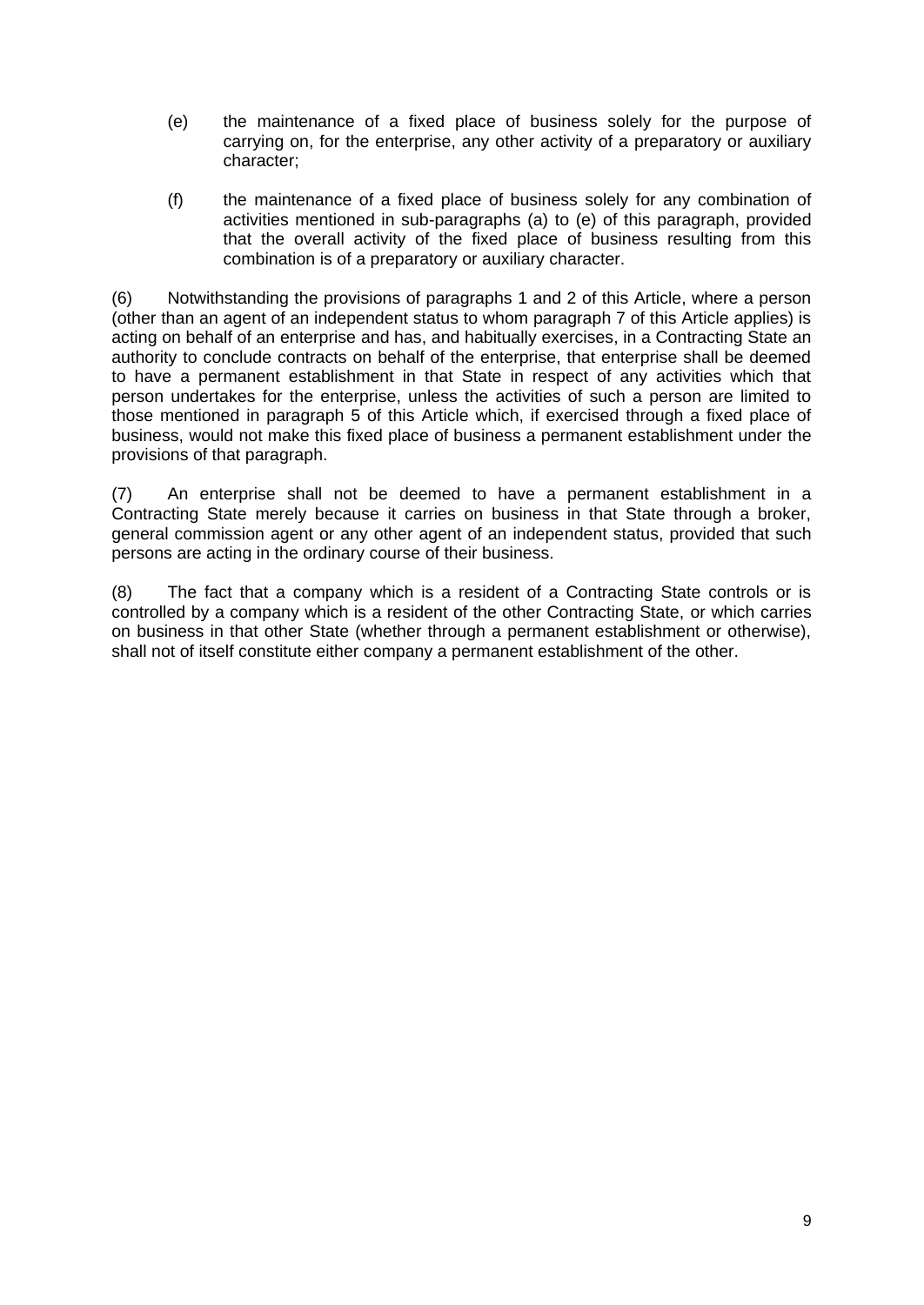### **ARTICLE 6 – INCOME FROM IMMOVABLE PROPERTY**

(1) Income derived by a resident of a Contracting State from immovable property (including income from agriculture or forestry) situated in the other Contracting State may be taxed in that other State.

(2) The term "immovable property" shall have the meaning which it has under the law of the Contracting State in which the property in question is situated. The term shall in any case include property accessory to immovable property, livestock and equipment used in agriculture and forestry, rights to which the provisions of general law respecting landed property apply, usufruct of immovable property and rights to variable or fixed payments as consideration for the working of, or the right to work, mineral deposits, sources and other natural resources; ships and aircraft shall not be regarded as immovable property.

(3) The provisions of paragraph 1 of this Article shall apply to income derived from the direct use, letting, or use in any other form of immovable property.

(4) The provisions of paragraphs 1 and 3 of this Article shall also apply to the income from immovable property of an enterprise and to income from immovable property used for the performance of independent personal services.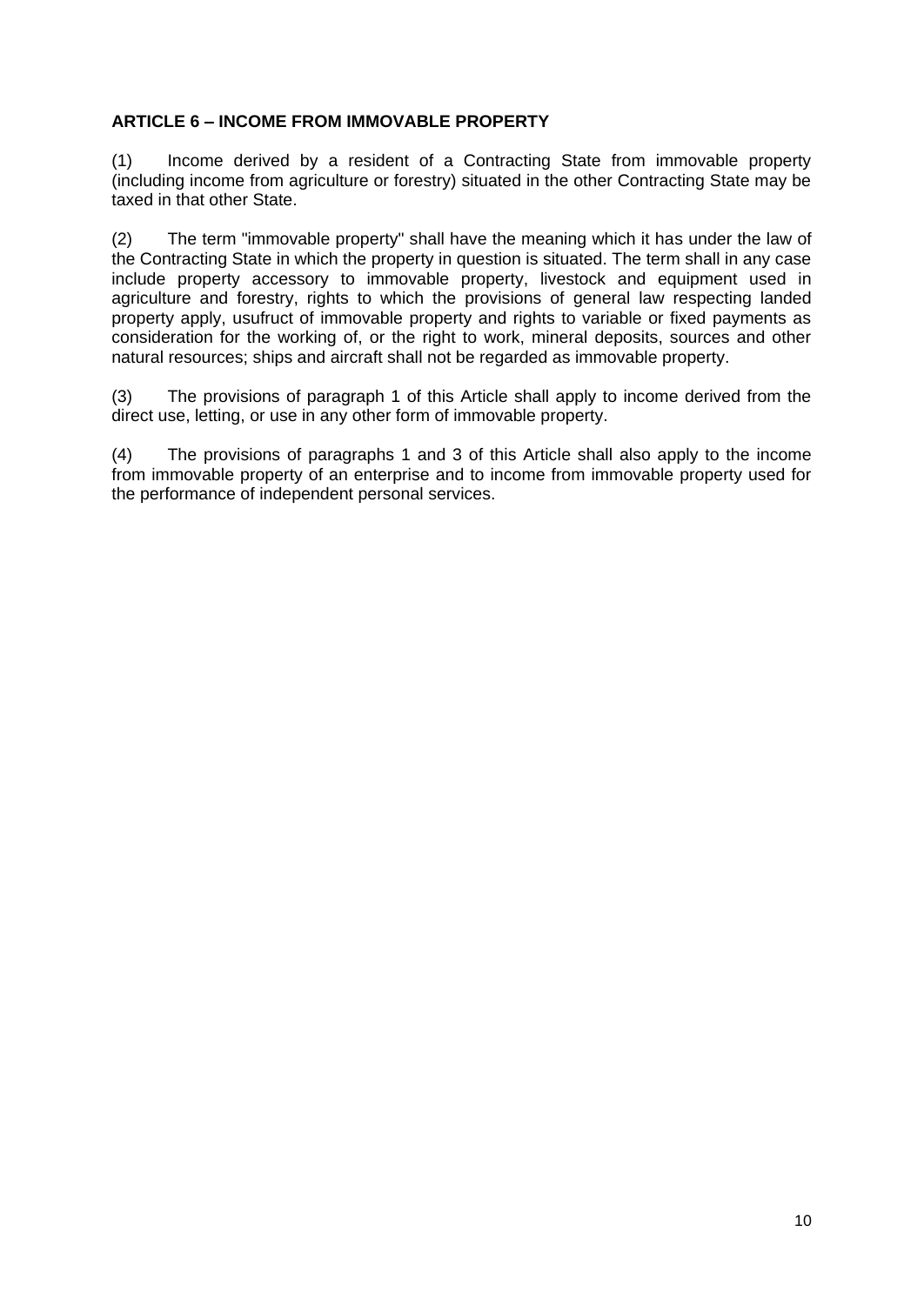### **ARTICLE 7 – BUSINESS PROFITS**

(1) The profits of an enterprise of a Contracting State shall be taxable only in that State unless the enterprise carries on business in the other Contracting State through a permanent establishment situated therein. If the enterprise carries on business as aforesaid, the profits of the enterprise may be taxed in the other State but only so much of them as is attributable to that permanent establishment.

(2) Subject to the provisions of paragraph 3 of this Article, where an enterprise of a Contracting State carries on business in the other Contracting State through a permanent establishment situated therein, there shall in each Contracting State be attributed to that permanent establishment the profits which it might be expected to make if it were a distinct and separate enterprise engaged in the same or similar activities under the same or similar conditions and dealing wholly independently with the enterprise of which it is a permanent establishment.

(3) In determining the profits of a permanent establishment, there shall be allowed as deductions all expenses which are incurred for the purposes of the permanent establishment, including executive and general administrative expenses, which would be deductible if the permanent establishment were an independent enterprise in so far as they are reasonably allocable to the permanent establishment, whether incurred in the Contracting State in which the permanent establishment is situated or elsewhere.

(4) No profits shall be attributed to a permanent establishment by reason of the mere purchase by that permanent establishment of goods or merchandise for the enterprise.

(5) For the purposes of the preceding paragraphs, the profits to be attributed to the permanent establishment shall be determined by the same method year by year unless there is good and sufficient reason to the contrary.

(6) Where profits include items of income or capital gains which are dealt with separately in other Articles of this Agreement, then the provisions of those Articles shall not be affected by the provisions of this Article.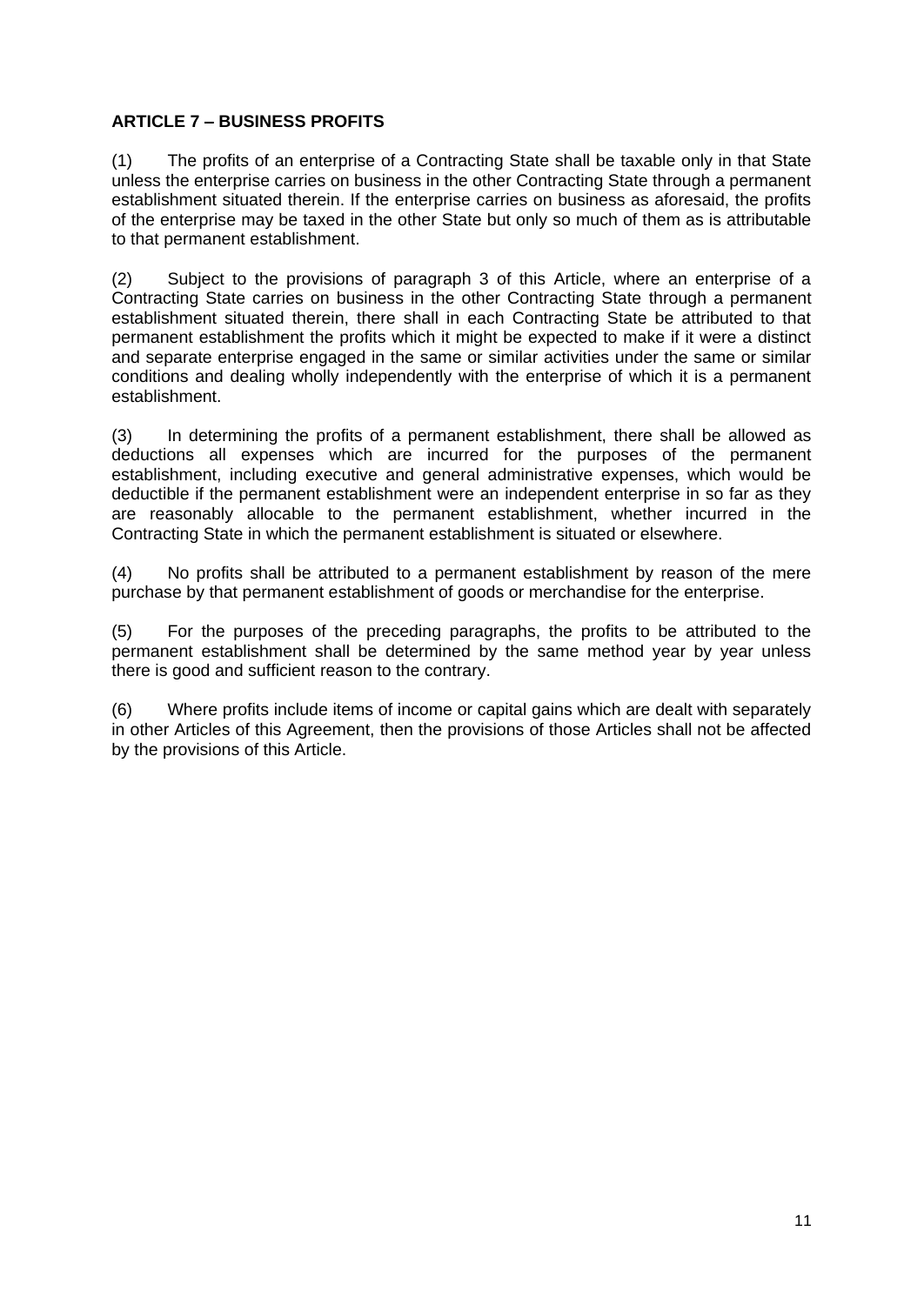### **ARTICLE 8 – SHIPPING AND AIR TRANSPORT**

(1) Profits of an enterprise of a Contracting State from the operation of ships or aircraft in international traffic shall be taxable only in that State.

(2) For the purposes of this Article, profits from the operation of ships or aircraft in international traffic include:

- (a) profits from the rental on a bareboat basis of ships or aircraft; and
- (b) profits from the use, maintenance or rental of containers (including trailers and related equipment for the transport of containers) used for the transport of goods or merchandise;

where such rental or such use, maintenance or rental, as the case may be, is incidental to the operation of ships or aircraft in international traffic.

(3) Interest on funds connected with the operation of ships or aircraft in international traffic shall be regarded as profits derived from the operation of such ships or aircraft, and the provisions of Article 11 of this Agreement shall not apply to such interest.

(4) The provisions of paragraphs 1 and 2 of this Article shall also apply to profits from the participation in a pool, a joint business or an international operating agency, but only to so much of the profits so derived as is attributable to the participant in proportion to its share in the joint operation.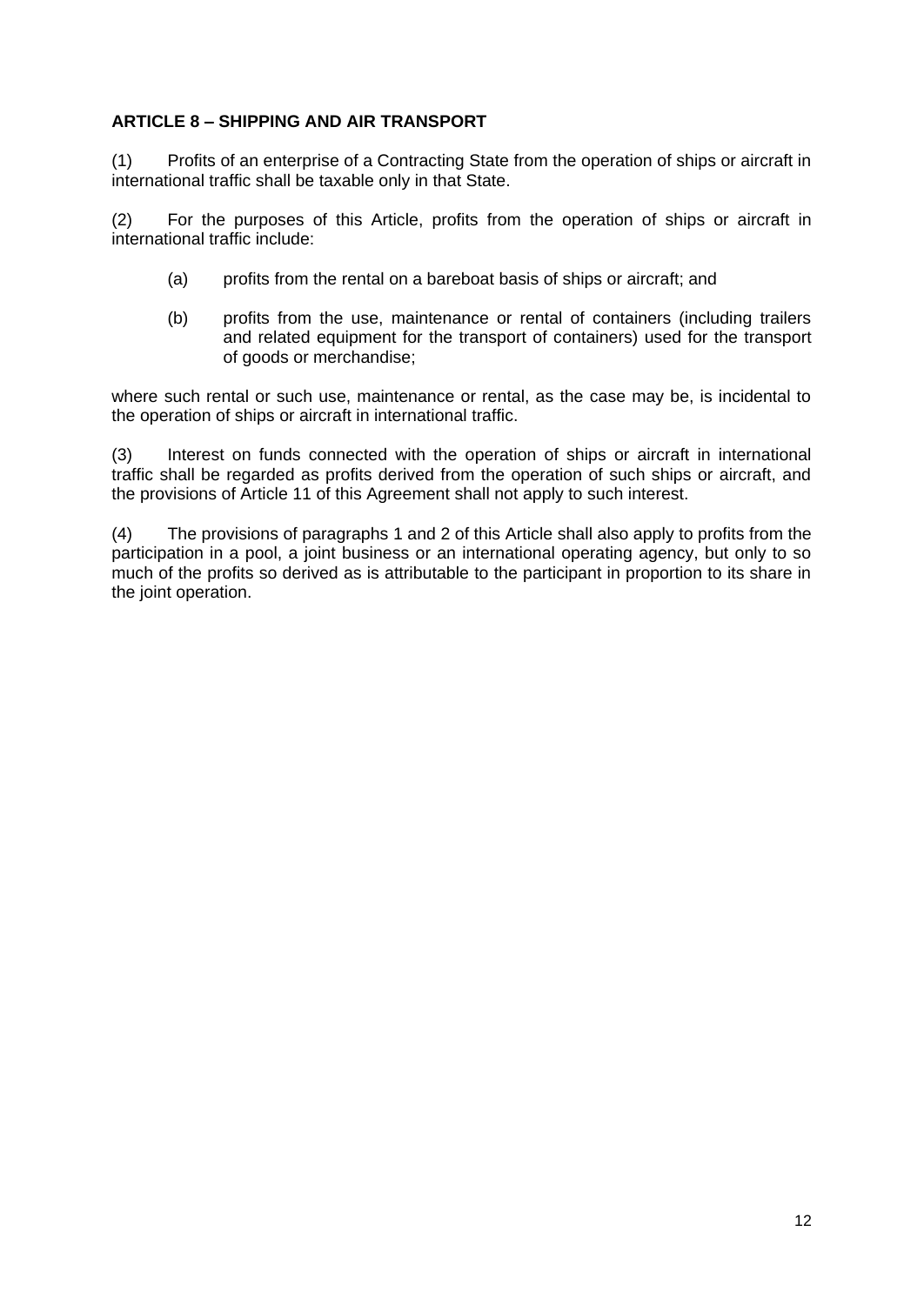# **ARTICLE 9 – ASSOCIATED ENTERPRISES**

- (1) Where:
	- (a) an enterprise of a Contracting State participates directly or indirectly in the management, control or capital of an enterprise of the other Contracting State; or
	- (b) the same person participate directly or indirectly in the management, control or capital of an enterprise of a Contracting State and an enterprise of the other Contracting State;

and in either case conditions are made or imposed between the two enterprises in their commercial or financial relations which differ from those which would be made between independent enterprises, then any profits which would, but for those conditions, have accrued to one of the enterprises, but, by reason of those conditions, have not so accrued, may be included by a Contracting State in the profits of that enterprise and taxed accordingly.

(2) Where a Contracting State includes in the profits of an enterprise of that State - and taxes accordingly - profits on which an enterprise of the other Contracting State has been charged to tax in that other State and the profits so included are profits which would have accrued to the enterprise of the first-mentioned State if the conditions made between the two enterprises had been those which would have been made between independent enterprises, then that other State shall make an appropriate adjustment to the amount of tax charged therein on those profits. The competent authorities of the Contracting State shall consult each other in determining such adjustment with due regard being had to the other provisions of this Agreement.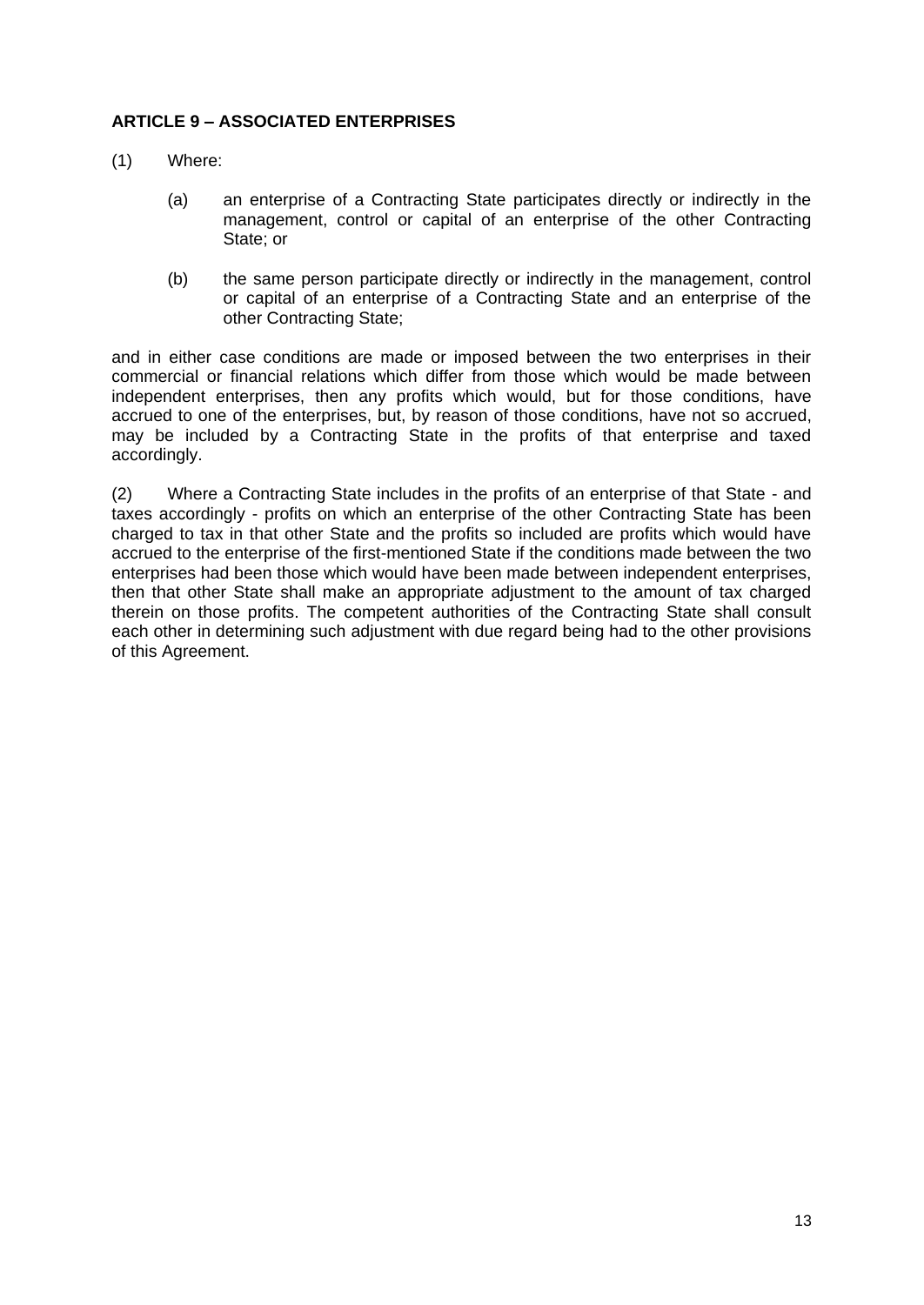# **ARTICLE 10 – DIVIDENDS**

(1) Dividends paid by a company which is a resident of a Contracting State to a resident of the other Contracting State may be taxed in that other State.

(2) However, such dividends may also be taxed in the Contracting State of which the company paying the dividends is a resident and according to the laws of that State, but if the recipient is the beneficial owner of the dividends the tax so charged shall not exceed:

- (a) 5 per cent of the gross amount of the dividends if the beneficial owner is a company which controls, directly or indirectly, at least 10 per cent of the voting power in the company paying the dividends;
- (b) 15 per cent of the gross amount of the dividends in all other cases.

The provisions of this paragraph shall not affect the taxation of the company on the profits out of which the dividends are paid.

(3) Notwithstanding the provisions of paragraph 2 of this Article as long as Singapore does not impose a tax on dividends in addition to the tax chargeable on the profits or income of a company, dividends paid by a company which is a resident of Singapore to a resident of the United Kingdom shall be exempt from any tax in Singapore which may be chargeable on dividends in addition to the tax chargeable on the profits or income of the company. However, when Singapore imposes a tax on dividends in addition to the tax chargeable on the profits or income of a company, the rates as prescribed under the provisions of paragraph 2 of this Article shall apply.

(4) The term "dividends" as used in this Article means income from shares, or other rights, not being debt-claims, participating in profits, as well as income from other corporate rights assimilated to income from shares by the taxation laws of the State of which the company making the distribution is a resident and also includes any other item which, under the laws of the Contracting State of which the company paying the dividends is a resident, is treated as a dividend or distribution of a company.

(5) The provisions of paragraphs 1 and 2 of this Article shall not apply if the beneficial owner of the dividends, being a resident of a Contracting State, carries on business in the other Contracting State of which the company paying the dividends is a resident, through a permanent establishment situated therein, or performs in that other State independent personal services from a fixed base situated therein, and the holding in respect of which the dividends are paid is effectively connected with such permanent establishment or fixed base. In such case the provisions of Article 7 or Article 14 of this Agreement, as the case may be, shall apply.

(6) Where a company which is a resident of a Contracting State derives profits or income from the other Contracting State, that other State may not impose any tax on the dividends paid by the company, except insofar as such dividends are paid to a resident of that other State or insofar as the holding in respect of which the dividends are paid is effectively connected with a permanent establishment or a fixed base situated in that other State, nor subject the company's undistributed profits to a tax on undistributed profits, even if the dividends paid or the undistributed profits consist wholly or partly of profits or income arising in that other State.

(7) The provisions of this Article shall not apply if it was the main purpose or one of the main purposes of any person concerned with the creation or assignment of the shares or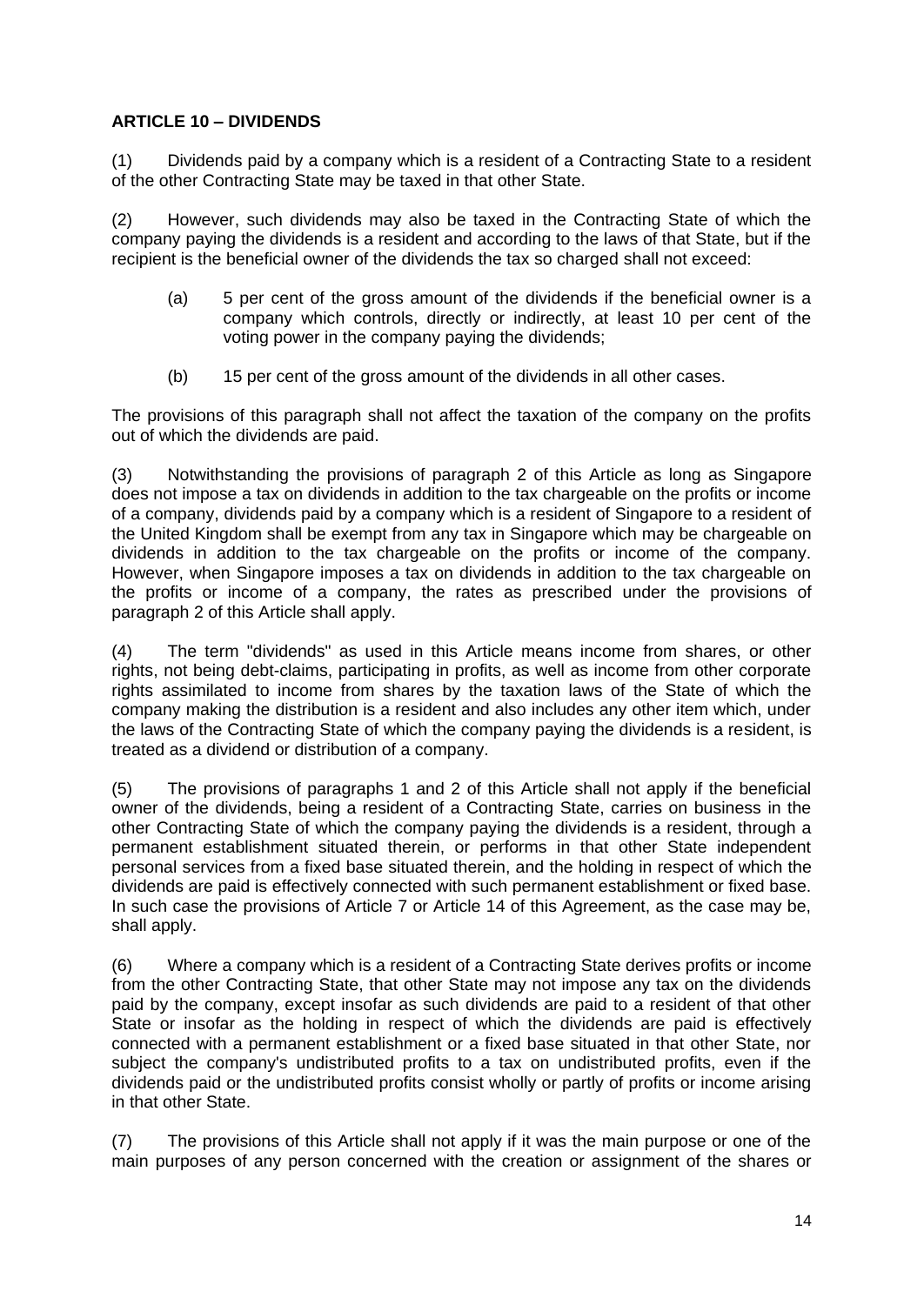other rights in respect of which the dividend is paid to take advantage of this Article by means of that creation or assignment.

(8) In the event that a resident of a Contracting State is denied relief from taxation in the other Contracting State by reason of the provisions of paragraph 7 of this Article, the competent authority of the other Contracting State shall notify the competent authority of the first-mentioned Contracting State.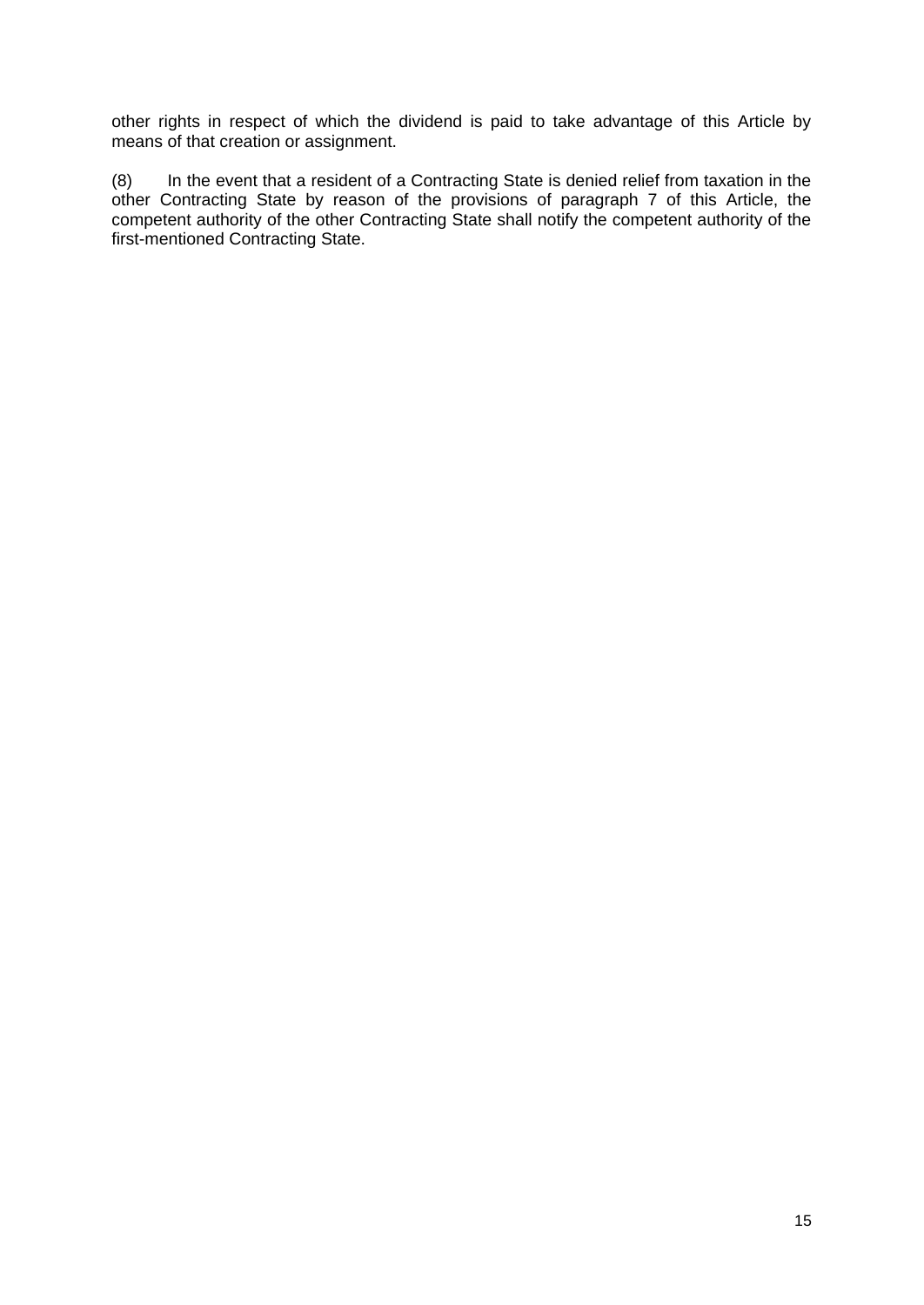### **ARTICLE 11 – INTEREST**

(1) Interest arising in a Contracting State and paid to a resident of the other Contracting State may be taxed in that other State.

(2) However, such interest may also be taxed in the Contracting State in which it arises and according to the laws of that State, but if the recipient is the beneficial owner of the interest the tax so charged shall not exceed:

- (a) 15 per cent of the gross amount of the interest where the interest arises or accrues on or before 31st December 1999;
- (b) 10 per cent of the gross amount of the interest in any other case.

(3) Notwithstanding the provisions of paragraph 2 of this Article, interest arising in a Contracting State and paid to the Government of the other Contracting State shall be exempt from tax in the first-mentioned State.

- (4) For the purposes of paragraph 3 of this Article, the term Government:
	- (a) in the case of Singapore, means the Government of Singapore and shall include:
		- (i) the Monetary Authority of Singapore and the Board of Commissioners of Currency;
		- (ii) the Government of Singapore Investment Corporation Pte Ltd;
		- (iii) a statutory body; and
		- (iv) any institution wholly or mainly owned by the Government of Singapore as may be agreed from time to time between the competent authorities of the Contracting States;
	- (b) in the case of United Kingdom, means the Government of the United Kingdom of Great Britain and Northern Ireland and shall include:
		- (i) the Bank of England;
		- (ii) the United Kingdom Export Credits Guarantee Department;
		- (iii) the Commonwealth Development Corporation; and
		- (iv) any institution wholly or mainly owned by the Government of the United Kingdom as may be agreed from time to time between the competent authorities of the Contracting States.

(5) The term "interest" as used in this Article means income from debt-claims of every kind, whether or not secured by mortgage and whether or not carrying a right to participate in the debtor's profits, and in particular, income from government securities and income from bonds or debentures. The term "interest" shall not include any item which is treated as a distribution under the provisions of Article 10 of this Agreement.

(6) The provisions of paragraphs 1, 2 and 3 of this Article shall not apply if the beneficial owner of the interest, being a resident of a Contracting State, carries on business in the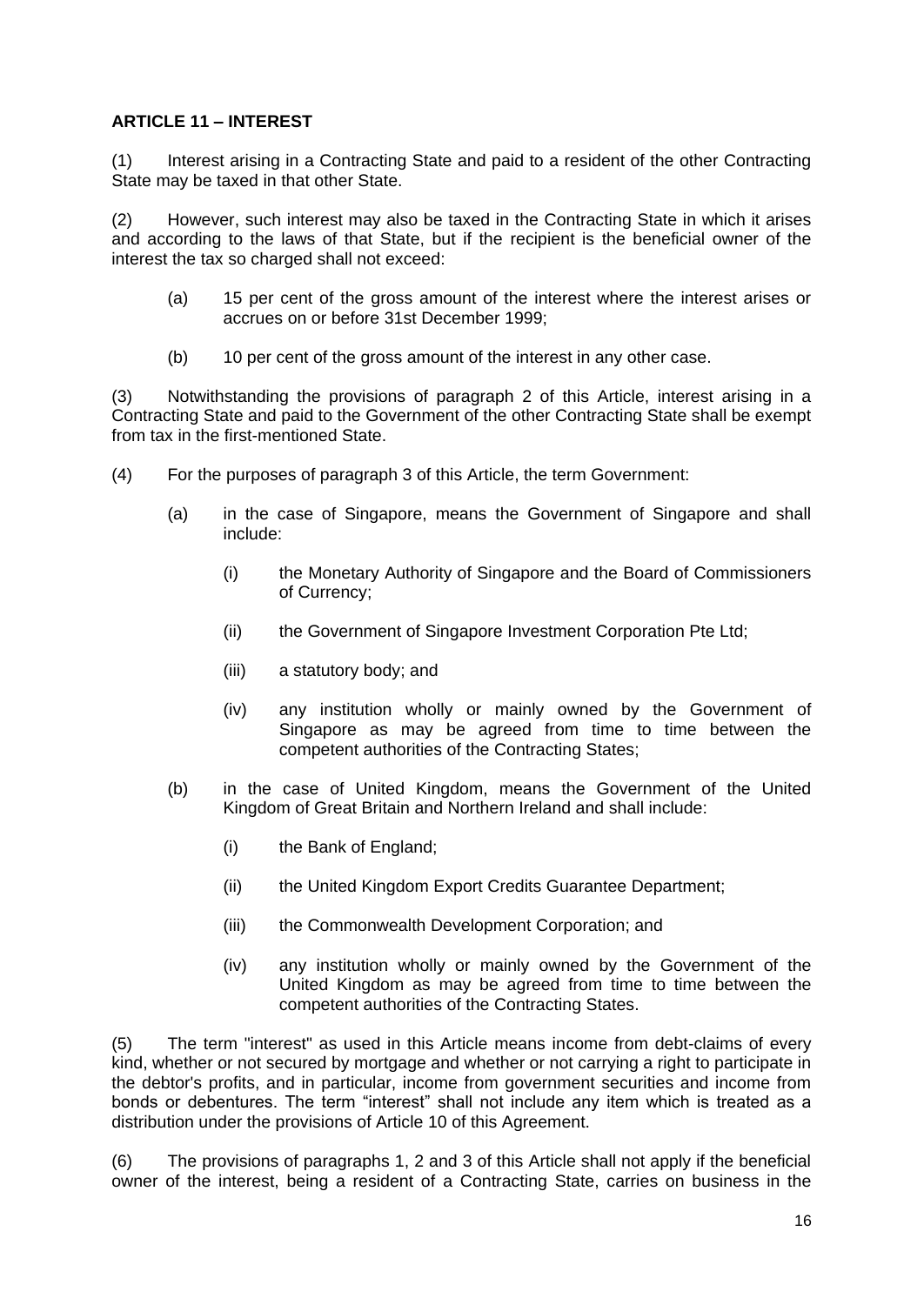other Contracting State in which the interest arises, through a permanent establishment situated therein, or performs in that other State independent personal services from a fixed base situated therein, and the debt-claim in respect of which the interest is paid is effectively connected with such permanent establishment or fixed base. In such case the provisions of Article 7 or Article 14 of this Agreement, as the case may be, shall apply.

(7) Interest shall be deemed to arise in a Contracting State when the payer in that State itself, a political subdivision, a local authority, a statutory body or a resident of that State. Where, however, the person paying the interest, whether he is a resident of a Contracting State or not, has in a Contracting State a permanent establishment or a fixed base in connection with which the indebtedness on which the interest is paid was incurred, and such interest is borne by such permanent establishment or fixed base, then such interest shall be deemed to arise in the State in which the permanent establishment or fixed base is situated.

(8) Where, by reason of a special relationship between the payer and the beneficial owner or between both of them and some other person, the amount of the interest paid exceeds, for whatever reason, the amount which would have been agreed upon by the payer and the beneficial owner in the absence of such relationship, the provisions of this Article shall apply only to the last-mentioned amount of interest. In such case, the excess part of the payments shall remain taxable according to the laws of each Contracting State, due regard being had to the other provisions of this Agreement.

(9) The provisions of this Article shall not apply if it was the main purpose or one of the main purposes of any person concerned with the creation or assignment of the debt-claim in respect of which the interest is paid to take advantage of this Article by means of that creation or assignment.

(10) In the event that a resident of a Contracting State is denied relief from taxation in the other Contracting State by reason of the provisions of paragraph 9 of this Article, the competent authority of that other Contracting State shall notify the competent authority of the first-mentioned Contracting State.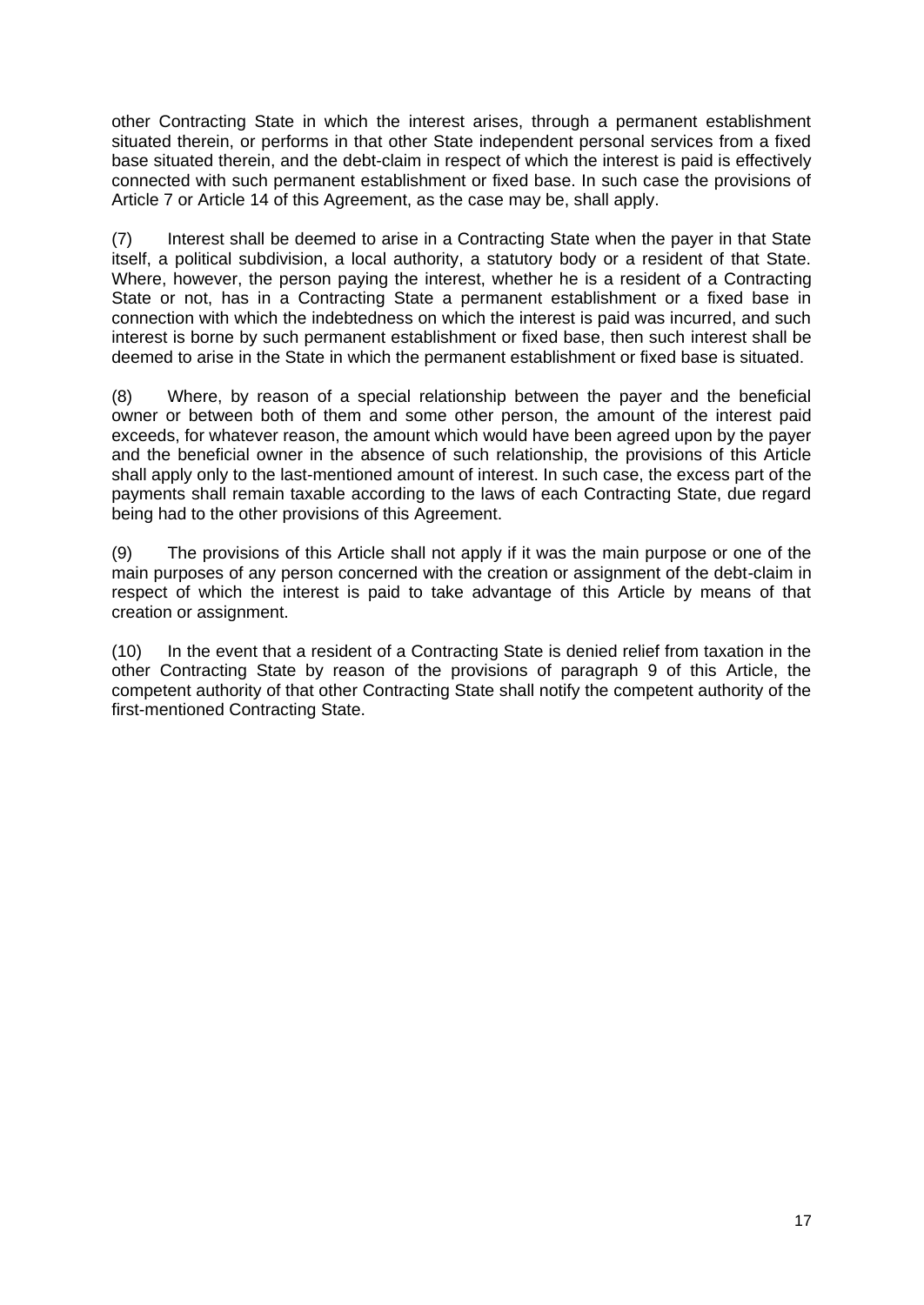### **ARTICLE 12 – ROYALTIES**

(1) Royalties arising in a Contracting State and paid to a resident of the other Contracting State may be taxed in that other State.

(2) However, such royalties may also be taxed in the Contracting State in which they arise and according to the laws of that State, but if the recipient is the beneficial owner of the royalties the tax so charged shall not exceed:

- (a) 15 per cent of the gross amount of the royalties where the royalties arise or accrue on or before 31st December 1999;
- (b) 10 per cent of the gross amount of the royalties in any other case.

(3) The term "royalties" as used in this Article means payments of any kind received as a consideration for the use of, or the right to use, any copyright of literary, artistic or scientific work (including cinematograph films, and films or tapes for radio or television broadcasting), any patent, trade mark, design or model, plan, secret formula or process, or for the use of, or the right to use, industrial, commercial or scientific equipment, or for information (know-how) concerning industrial, commercial or scientific experience.

(4) The provisions of paragraphs 1 and 2 of this Article shall likewise apply to sums derived from sources within one of the Contracting States by a resident of the other Contracting State from the alienation of any right or property from which royalties are or may be derived.

(5) The provisions of paragraphs 1, 2 and 4 of this Article shall not apply if the beneficial owner of the royalties or of the sums derived, being a resident of a Contracting State, carries on business in the other Contracting State in which the royalties or the sums arise, through a permanent establishment situated therein, or performs in that other State independent personal services from a fixed base situated therein, and the right or property in respect of which the royalties are paid or the sums are derived is effectively connected with such permanent establishment or fixed base. In such case the provisions of Article 7 or Article 14 of this Agreement, as the case may be, shall apply.

(6) Royalties shall be deemed to arise in a Contracting State where the payer is that State itself, a political subdivision, a local authority, a statutory body or a resident of that State. Where, however, the person paying the royalties, whether he is a resident of a Contracting State or not, has in a Contracting State a permanent establishment or fixed base in connection with which the obligation to pay the royalties was incurred, and such royalties are borne by such permanent establishment or fixed base, then such royalties shall be deemed to arise in the Contracting State in which the permanent establishment or fixed base is situated.

(7) Where, by reason of a special relationship between the payer and the beneficial owner or between both of them and some other person, the amount of the royalties paid exceeds, for whatever reason, the amount which would have been agreed upon by the payer and the beneficial owner in the absence of such relationship, the provisions of this Article shall apply only to the last-mentioned amount. In such case, the excess part of the payments shall remain taxable according to the laws of each Contracting State, due regard being had to the other provisions of this Agreement.

(8) The provisions of this Article shall not apply if it was the main purpose or one of the main purposes of any person concerned with the creation or assignment of the rights in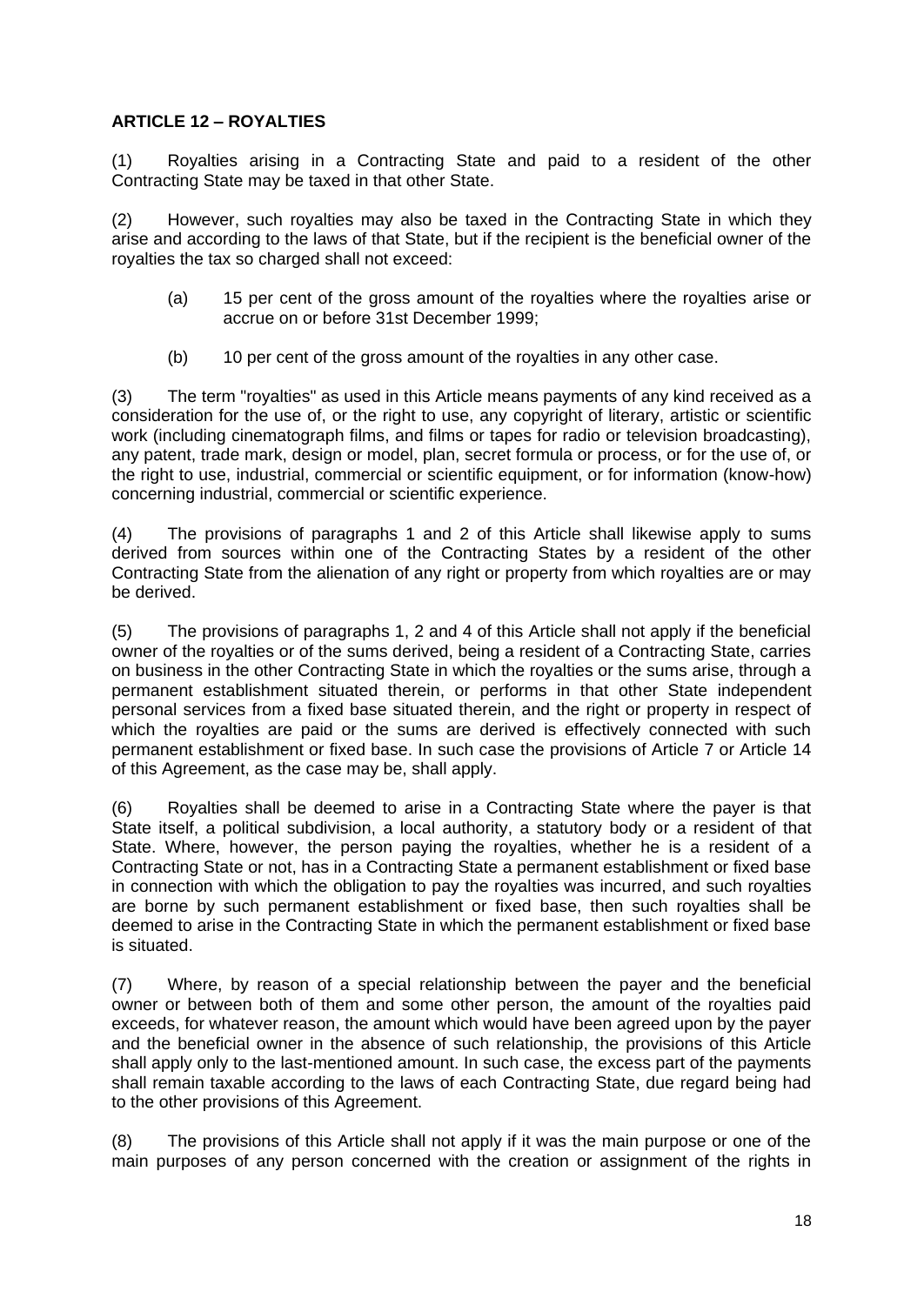respect of which the royalties are paid to take advantage of this Article by means of that creation or assignment.

(9) In the event that a resident of a Contracting State is denied relief from taxation in the other Contracting State by reason of the provisions of paragraph 8 of this Article, the competent authority of the other Contracting State shall notify the competent authority of the first-mentioned Contracting State.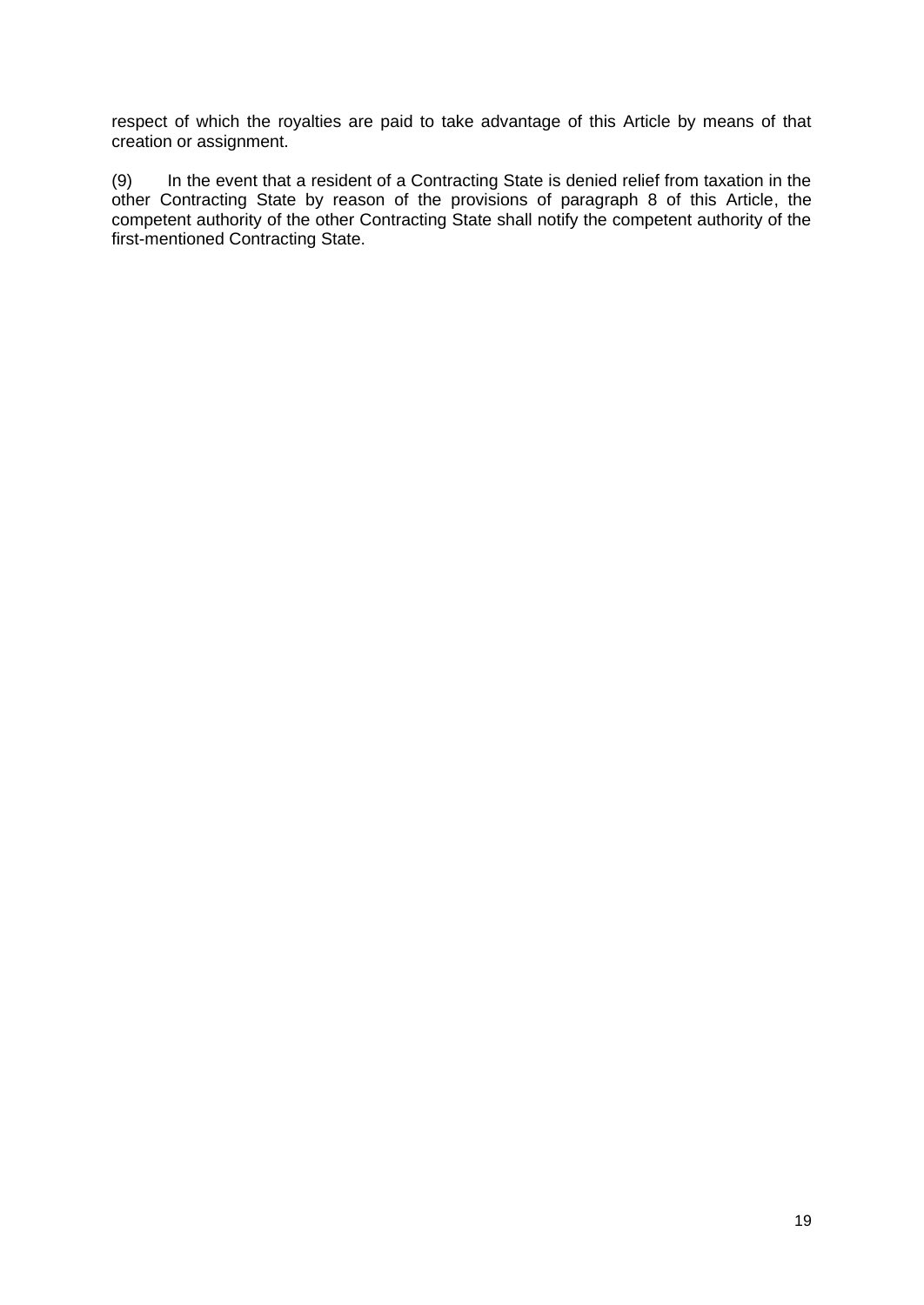### **ARTICLE 13 – CAPITAL GAINS**

(1) Gains derived by a resident of a Contracting State from the alienation of immovable property referred to in Article 6 of this Agreement and situated in the other Contracting State may be taxed in that other State.

- (2) Gains derived by a resident of a Contracting State from the alienation of:
	- (a) shares, other than shares traded on a recognised Stock Exchange, deriving at least three-quarters of their value directly or indirectly from immovable property situated in the other Contracting State, or
	- (b) an interest in a partnership or trust the assets of which derive at least threequarters of their value directly or indirectly from immovable property situated in the other Contracting State,

may be taxed in that other State.

For the purposes of sub-paragraph (b) of this paragraph, assets consisting of shares referred to in sub-paragraph (a) of this paragraph shall be regarded as immovable property.

(3) Gains from the alienation of movable property forming part of the business property of a permanent establishment which an enterprise of a Contracting State has in the other Contracting State or of movable property pertaining to a fixed base available to a resident of a Contracting State in the other Contracting State for the purpose of performing independent personal services, including such gains from the alienation of such a permanent establishment (alone or with the whole enterprise) or of such fixed base, may be taxed in that other State.

(4) Gains derived by a resident of a Contacting State from the alienation of ships or aircraft operated in international traffic by an enterprise of that Contracting State or movable property pertaining to the operation of such ships or aircraft, shall be taxable only in that Contracting State.

(5) Gains from the alienation of any property other than that referred to in paragraphs 1, 2, 3 and 4 of this Article shall be taxable only in the Contracting State of which the alienator is a resident.

(6) The provisions of paragraph 5 of this Article shall not affect the right of a Contracting State to levy according to its law a tax on capital gains from the alienation of any property derived by an individual who is a national of that Contracting State and who is a resident of the other Contracting State and has been a resident of the first-mentioned Contracting State at any time during the five years immediately preceding the alienation of the property.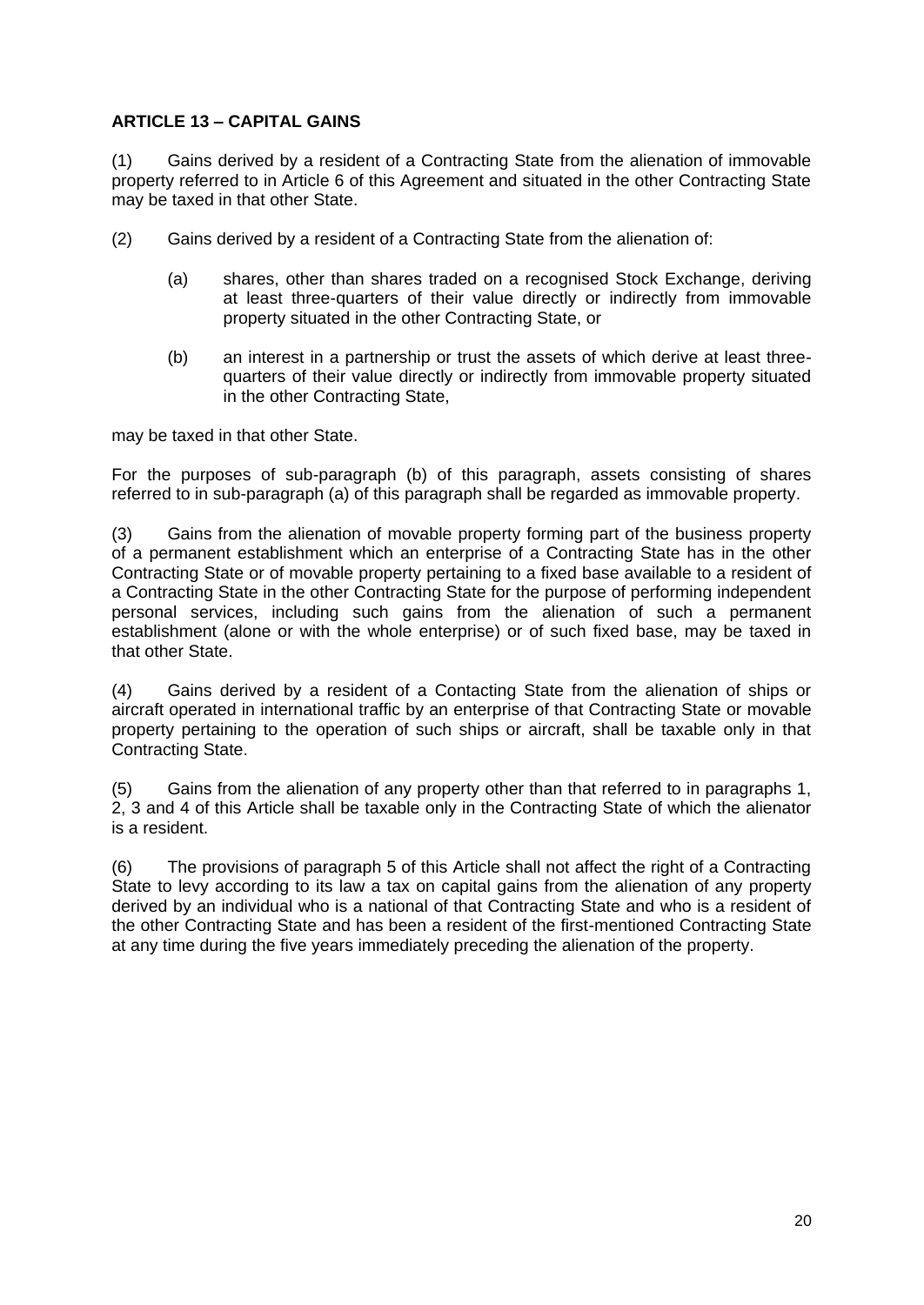#### **ARTICLE 14 – INDEPENDENT PERSONAL SERVICES**

(1) Income derived by a resident of a Contracting State in respect of professional services or other activities of an independent character shall be taxable only in that State unless:

- (a) he has a fixed base regularly available to him in the other Contracting State for the purpose of performing his activities; or
- (b) he is present in that other Contracting State for a period or periods exceeding in the aggregate 183 days in any period of twelve months commencing or ending in the fiscal year concerned.

If he has such a fixed base or remains in that other Contracting State for the aforesaid period or periods, the income may be taxed in that other Contracting State but only so much of it as is attributable to that fixed base or is derived in that other Contracting State during the aforesaid period or periods.

(2) The term "professional services" includes especially independent scientific, literary, artistic, educational or teaching activities as well as the independent activities of physicians, lawyers, engineers, architects, dentists and accountants.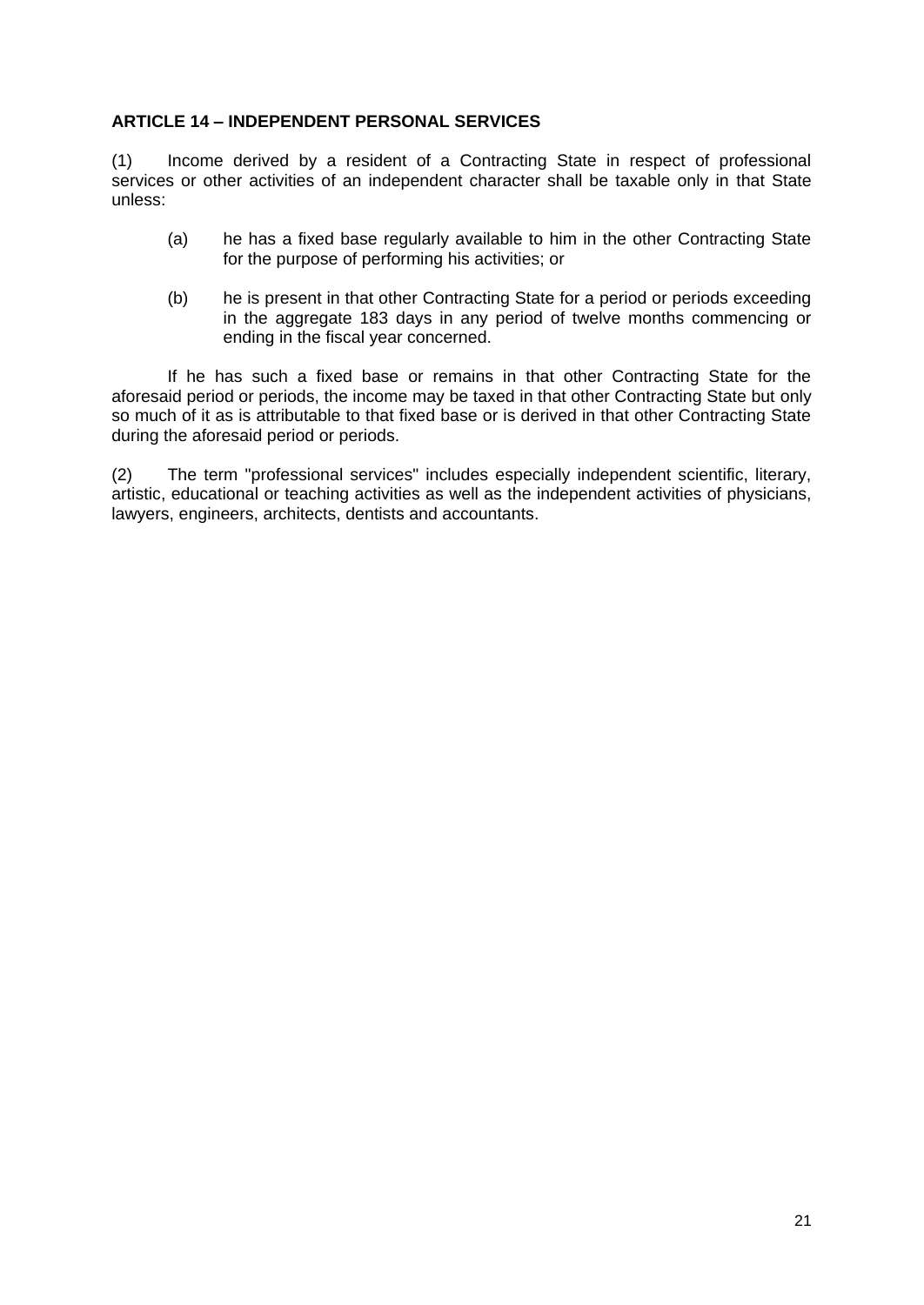### **ARTICLE 15 – DEPENDENT PERSONAL SERVICES**

(1) Subject to the provisions of Articles 16, 18, 19, 20 and 21 of this Agreement, salaries, wages and other similar remuneration derived by a resident of a Contracting State in respect of an employment shall be taxable only in that State unless the employment is exercised in the other Contracting State. If the employment is so exercised, such remuneration as is derived therefrom may be taxed in that other State.

(2) Notwithstanding the provisions of paragraph 1 of this Article, remuneration derived by a resident of a Contracting State in respect of an employment exercised in the other Contracting State shall be taxable only in the first-mentioned State if:

- (a) the recipient is present in the other State for a period or periods not exceeding in the aggregate 183 days in any twelve month period commencing or ending in the fiscal year concerned; and
- (b) the services are performed for or on behalf of a person who is a resident of the first-mentioned Contracting State; and
- (c) the remuneration is subject to tax in the first-mentioned Contracting State; and
- (d) the remuneration is not directly deductible from the profits for tax purposes of a permanent establishment or a fixed base in the other Contracting State.

(3) Notwithstanding the preceding provisions of this Article, remuneration derived in respect of an employment exercised aboard a ship or aircraft operated in international traffic by an enterprise of a Contracting State shall be taxable only in that State unless the remuneration is derived by a resident of the other Contracting State.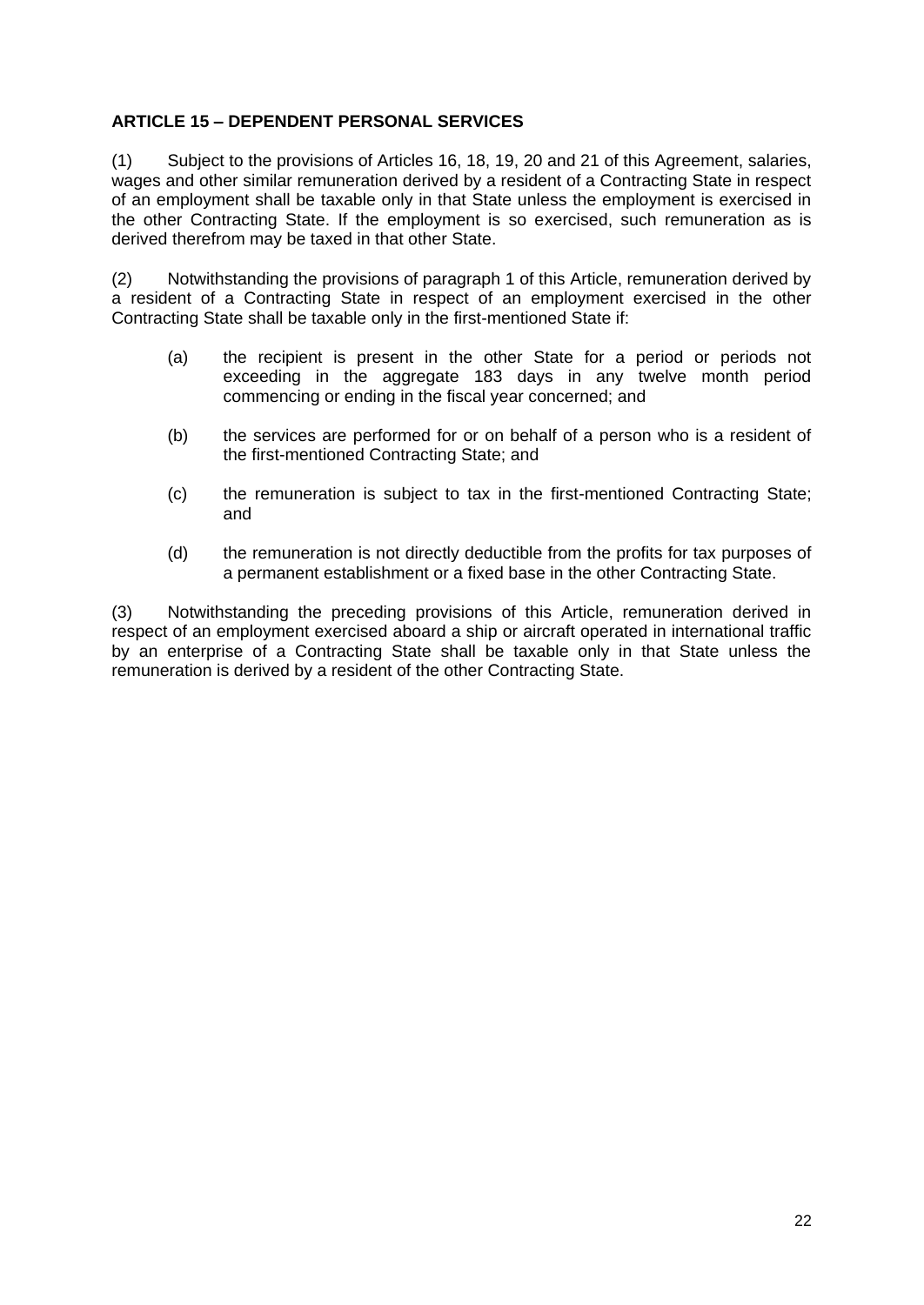# **ARTICLE 16 – DIRECTORS' FEES**

Directors' fees and other similar payments derived by a resident of a Contracting State in his capacity as a member of the board of directors of a company which is a resident of the other Contracting State may be taxed in that other State.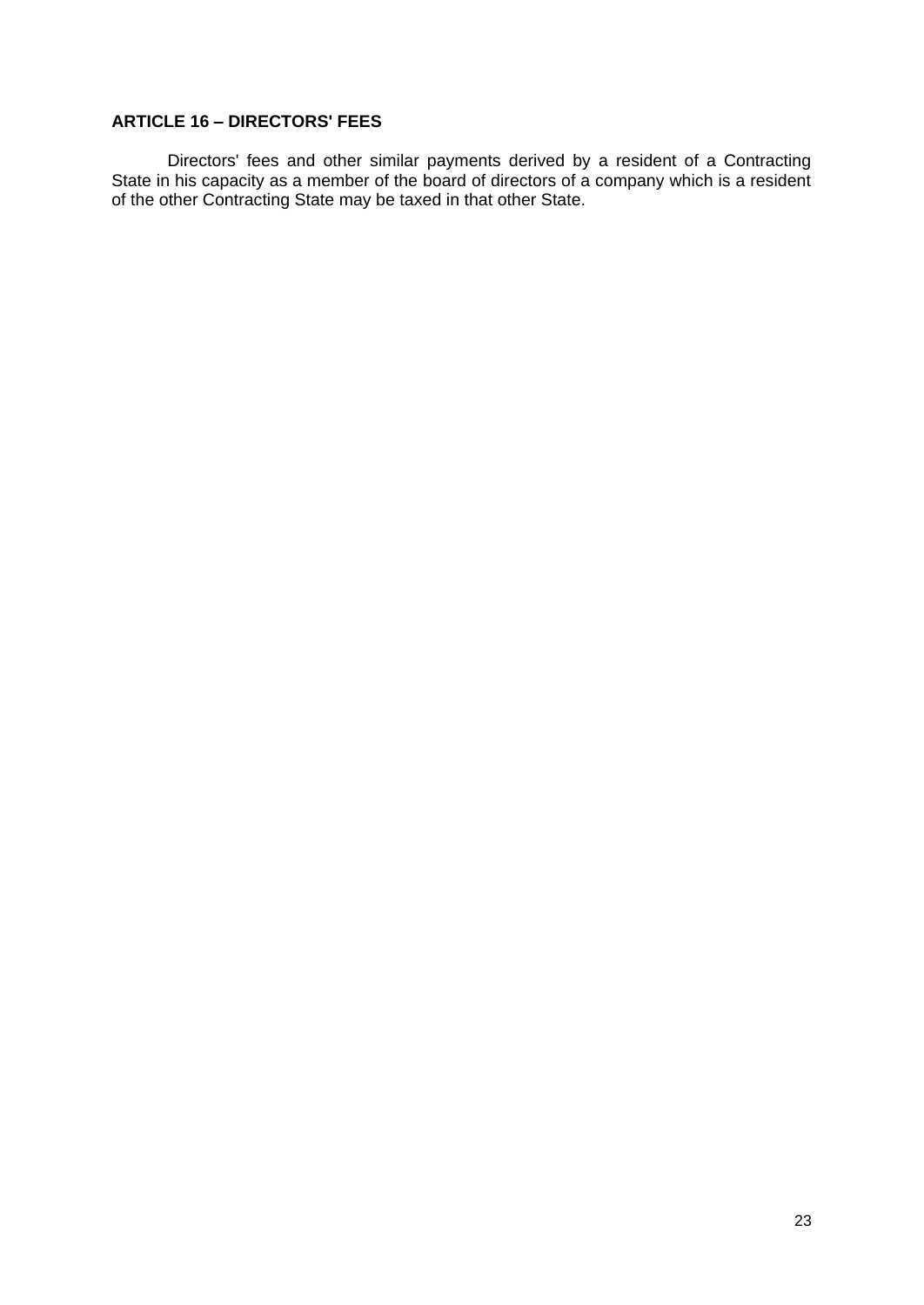### **ARTICLE 17 – ARTISTES AND SPORTSMEN**

(1) Notwithstanding the provisions of Article 14 and Article 15 of this Agreement, income derived by a resident of a Contracting State as an entertainer, such as a theatre, motion picture, radio or television artiste, or a musician, or as a sportsman, from his personal activities as such exercised in the other Contracting State, may be taxed in that other State.

(2) Where income in respect of or in connection with personal activities exercised by an entertainer or a sportsman accrues not to the entertainer or sportsman himself but to another person, that income may, notwithstanding the provisions of Articles 7, 14 and 15 of this Agreement, be taxed in the Contracting State in which the activities of the entertainer or sportsman are exercised.

(3) Notwithstanding the provisions of paragraphs 1 and 2 of this Article, income derived from activities as defined in paragraph 1 performed in a Contracting State by entertainers or sportsmen shall be exempt from tax in the Contracting State in which those activities are exercised if the visit to that Contracting State is wholly or substantially supported by public funds of the Government, a political subdivision, a local authority or a statutory body of the other Contracting State.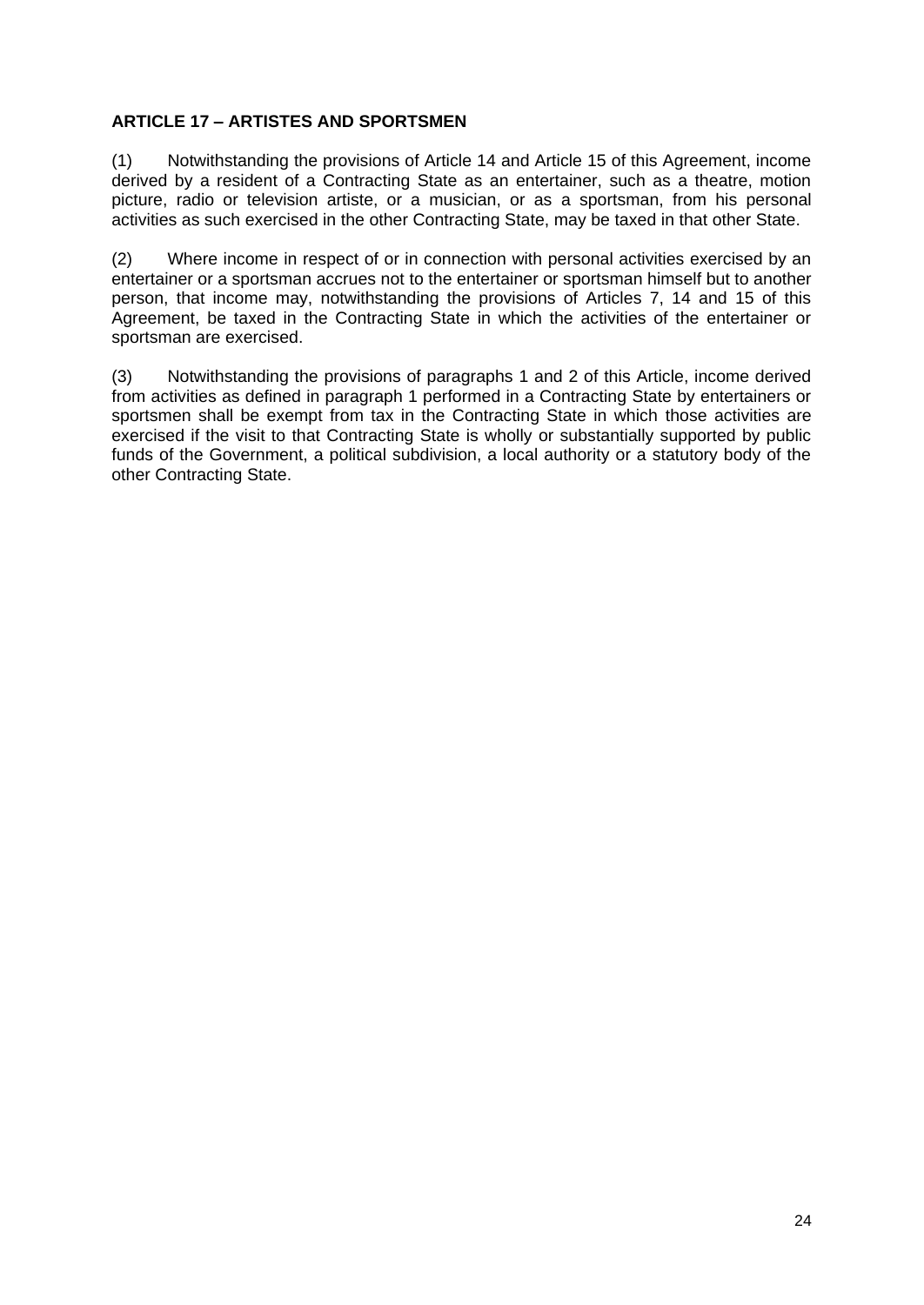#### **ARTICLE 18 – PENSIONS**

- (1) Subject to the provisions of paragraph 2 of Article 19 of this Agreement:
	- (a) pensions and other similar remuneration paid in consideration of past employment,
	- (b) any payments made under the social security legislation of either Contracting State, and
	- (c) any annuity paid,

to an individual who is a resident of a Contracting State, and is subject to tax in respect thereof in that State, shall be taxable only in that State.

(2) The term "annuity" means a stated sum payable to an individual periodically at stated times during his life or during a specified or ascertainable period of time under an obligation to make the payments in return for adequate and full consideration in money or money's worth.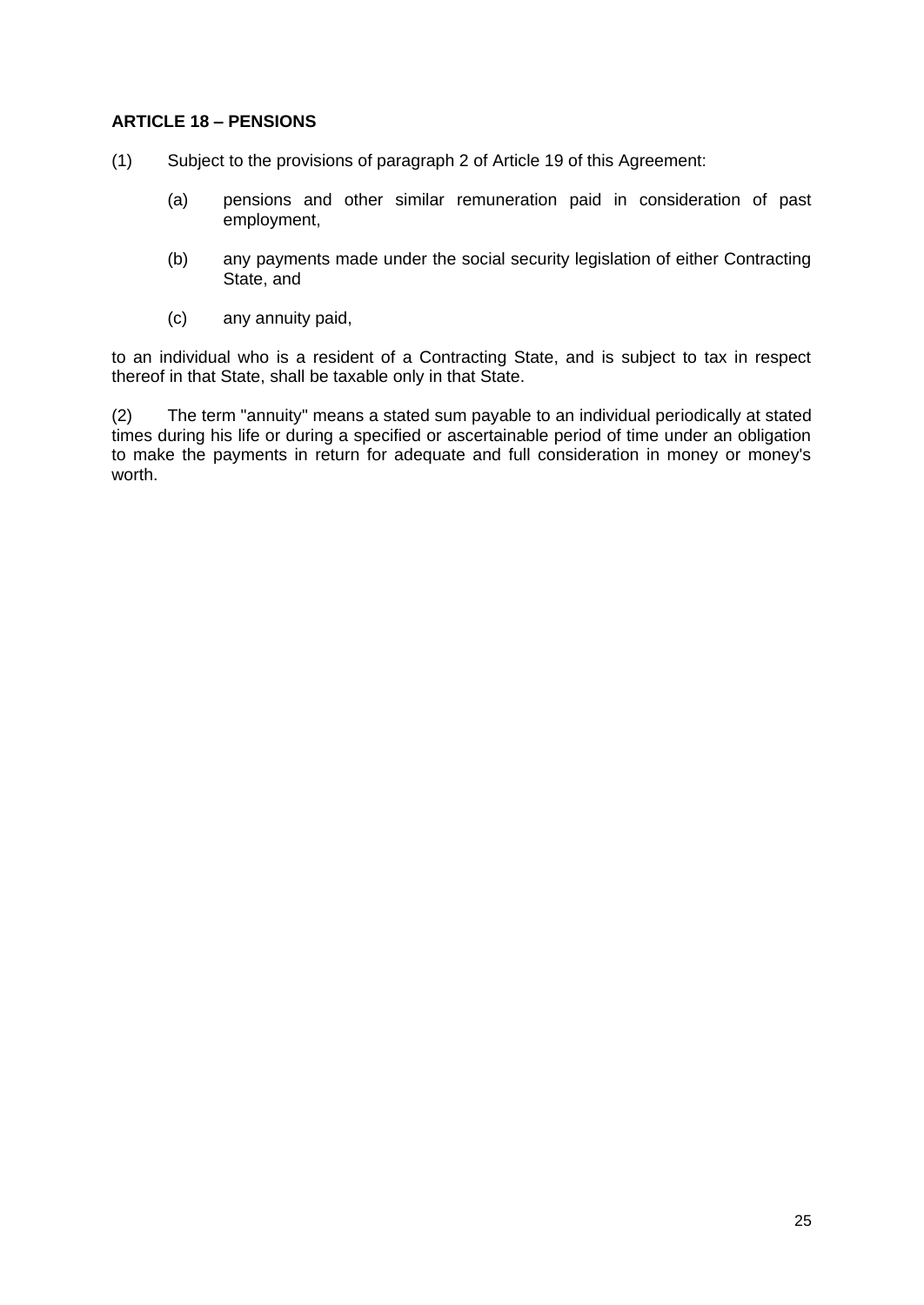#### **ARTICLE 19 – GOVERNMENT SERVICE**

- (1) (a) Salaries, wages and other similar remuneration, other than a pension, paid by a Contracting State or a political subdivision or a local authority or a statutory body thereof to an individual in respect of services rendered to that State, subdivision, authority or body shall be taxable only in that State.
	- (b) Notwithstanding the provisions of sub-paragraph (a) of this paragraph, such salaries, wages and other similar remuneration shall be taxable only in the other Contracting State if the services are rendered in that State and the individual is a resident of that State who:
		- (i) is a national of that State; or
		- (ii) did not become a resident of that State solely for the purpose of rendering the services.
- (2) (a) Any pension paid by, or out of funds created by, a Contracting State or a political subdivision or a local authority or a statutory body thereof to an individual in respect of services rendered to that State, subdivision, authority or body shall be taxable only in that State.
	- (b) Notwithstanding the provisions of sub-paragraph (a) of this paragraph, such pension shall be taxable only in the other Contracting State if the individual is a resident of and a national of that State.

(3) The provisions of Articles 15, 16 and 18 of this Agreement shall apply to salaries, wages and other similar remuneration, and to pensions, in respect of services rendered in connection with a business carried on by a Contracting State or a political subdivision or a local authority or a statutory body thereof.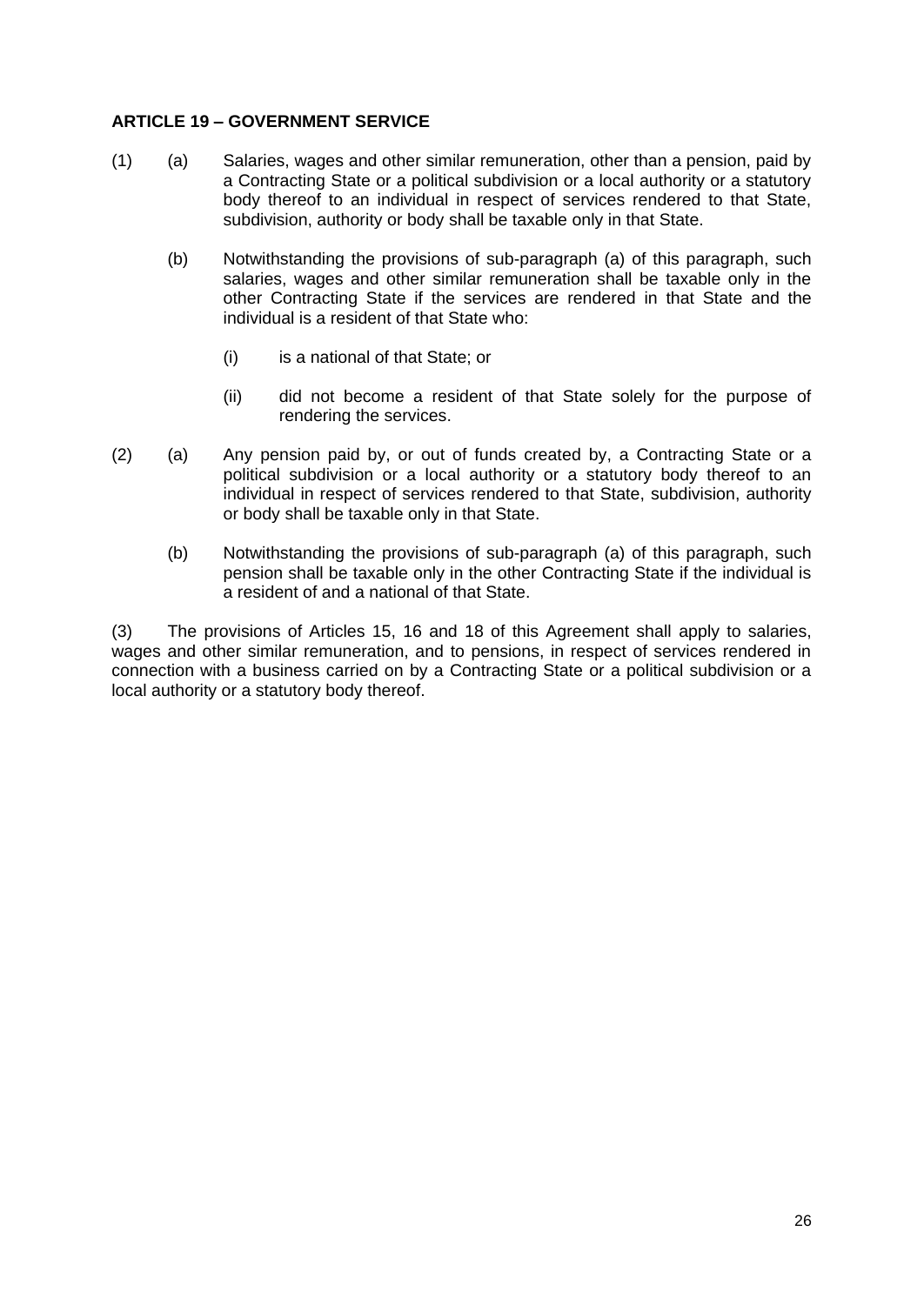### **ARTICLE 20 – STUDENTS AND TRAINEES**

(1) An individual who is or was a resident of a Contracting State immediately before making a visit to the other Contracting State and is temporarily present in the other State solely:

- (a) as a student at a recognised university, college, school or other similar recognised educational institution in that other State;
- (b) as a business or technical apprentice; or
- (c) as a recipient of a grant, allowance or award for the primary purpose of study, research or training from the Government of either State or from a scientific, educational, religious or charitable organisation or under a technical assistance programme entered into by the Government of either State,

shall be exempt from tax in that other State on the amounts specified in paragraph 2 of this Article.

- (2) The amounts specified in this paragraph are:
	- (a) all remittances from abroad for the purposes of his maintenance, education, study, research or training;
	- (b) the amount of that grant, allowance or award; and
	- (c) any remuneration not exceeding 2,200 pounds sterling or its equivalent in Singapore dollars, in any fiscal year in respect of services in that other State provided the services are performed in connection with his study, research or training or are necessary for the purposes of his maintenance.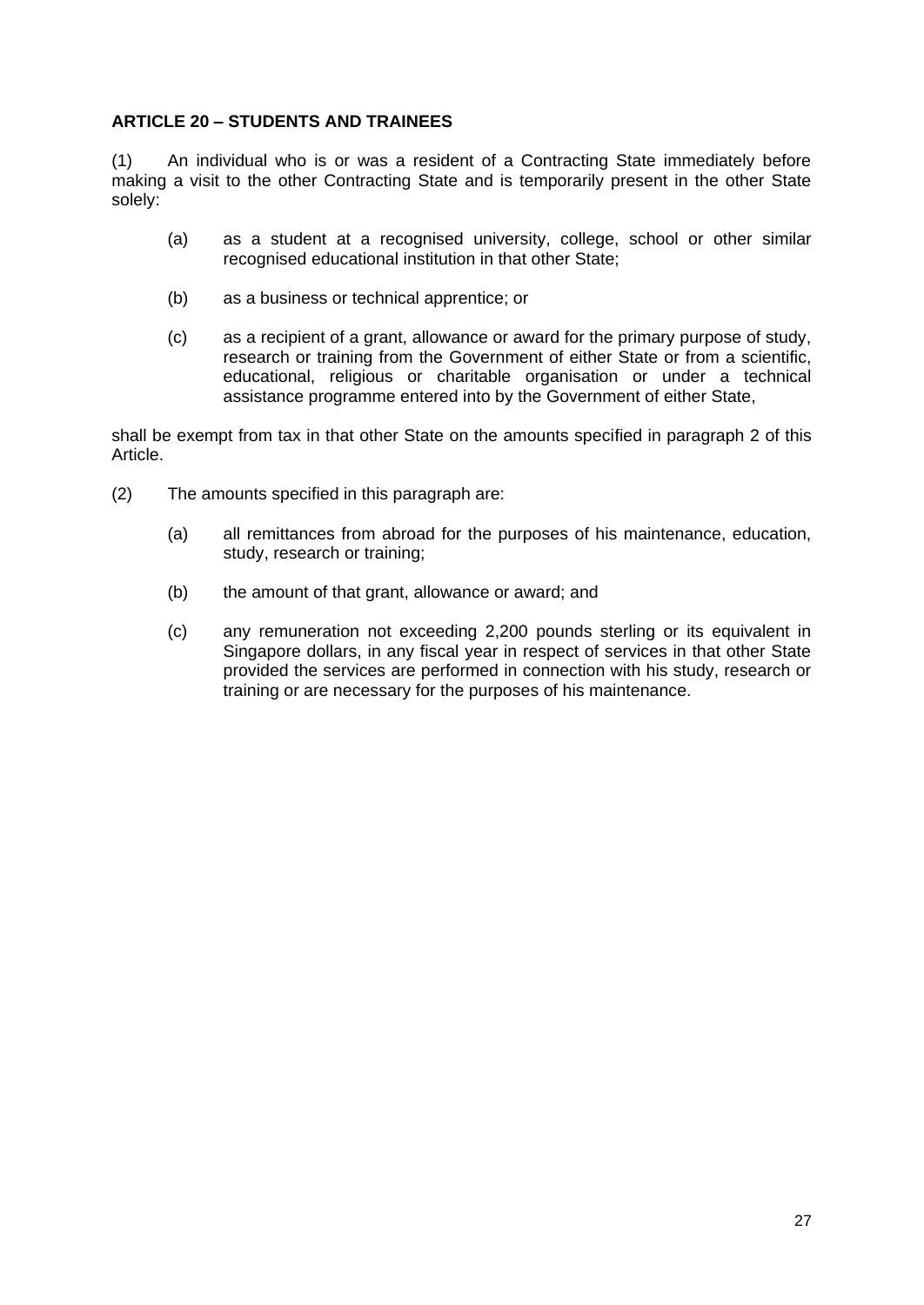#### **ARTICLE 21 – TEACHERS**

An individual, who is a resident of one of the Contracting States immediately before making a visit to the other Contracting State, and who makes such visit at the invitation of the Government of that other Contracting State, or of a recognised university, college, school or other similar recognised educational institution in the other Contracting State, solely for the purpose of teaching at such educational institution for a period not exceeding two years shall be exempt from tax in the first-mentioned Contracting State on his remuneration for such teaching.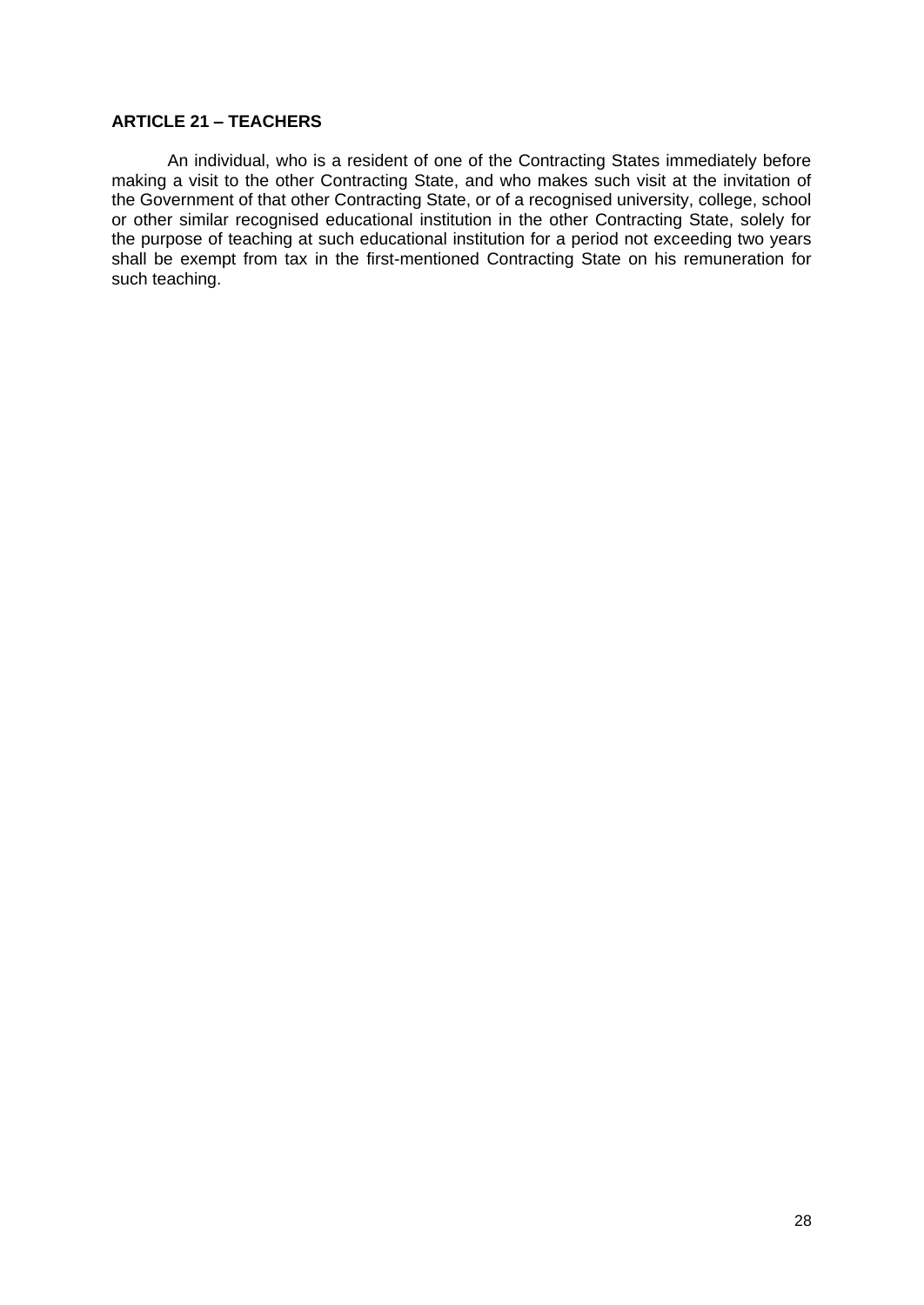### **ARTICLE 22 – OTHER INCOME**

(1) Items of income of a resident of a Contracting State, wherever arising, not dealt with in the foregoing Articles of this Agreement, shall be taxable only in that State.

(2) The provisions of paragraph 1 of this Article shall not apply to income, other than income from immovable property as defined in paragraph 2 of Article 6 of this Agreement, if the recipient of such income, being a resident of a Contracting State, carries on business in the other Contracting State through a permanent establishment situated therein, or performs in that other State independent personal services from a fixed base situated therein, and the right or property in respect of which the income is paid is effectively connected with such permanent establishment or fixed base. In such case the provisions of Article 7 or Article 14 of this Agreement, as the case may be, shall apply.

(3) Notwithstanding the provisions of paragraphs 1 and 2 of this Article, items of income of a resident of a Contracting State not dealt with in the foregoing Articles of this Agreement and arising in the other Contracting State may be taxed in that other Contracting State.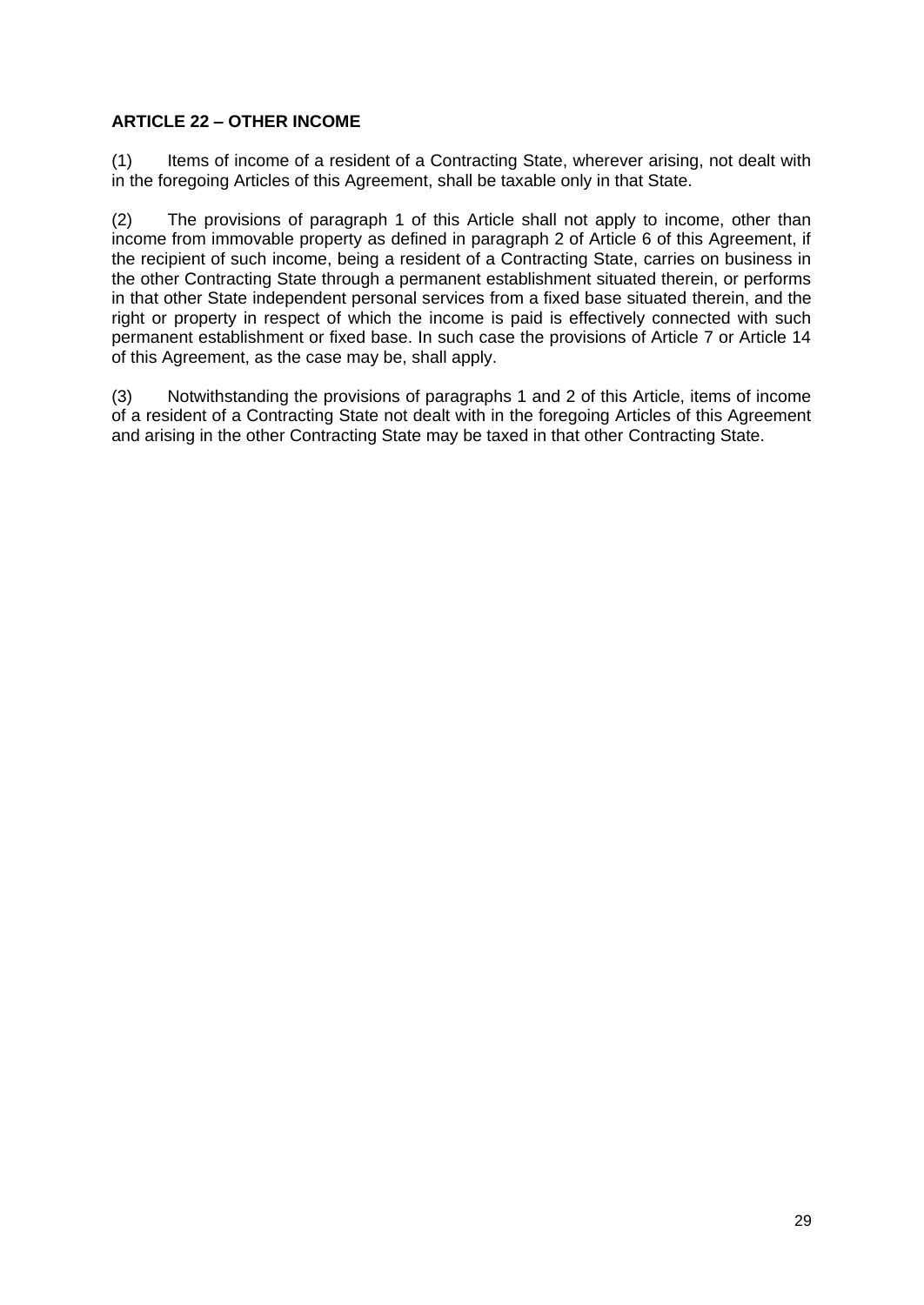### **ARTICLE 23 – ELIMINATION OF DOUBLE TAXATION**

- (1) (a) Subject to the provisions of the law of the United Kingdom regarding the allowance as a credit against United Kingdom tax of tax payable in a territory outside the United Kingdom (which shall not affect the general principle hereof) and subject to sub-paragraph (b) of this paragraph, Singapore tax payable under the laws of Singapore and in accordance with this Agreement, whether directly or by deduction, on profits, income or chargeable gains from sources within Singapore shall be allowed as a credit against any United Kingdom tax computed by reference to the same profits, income or chargeable gains by reference to which the Singapore tax is computed.
	- (b) Where such income is a dividend paid by a company which is a resident of Singapore the credit shall only take into account such tax in respect thereof as is additional to any tax payable by the company on the profits out of which the dividend is paid and is ultimately borne by the recipient without reference to any tax so payable. Where, however, the dividend is paid to a company which is a resident of the United Kingdom and which controls directly or indirectly at least 10 per cent of the voting power in the company paying the dividend, the credit shall take into account (in addition to any Singapore tax appropriate to the dividend) the Singapore tax payable in respect of its profits by the company paying the dividend.
- (2) (a) Subject to the provisions of the law of Singapore regarding the allowance as a credit against Singapore tax of tax payable in any country other than Singapore and sub- paragraph (b) of this paragraph, United Kingdom tax payable under the laws of the United Kingdom and in accordance with this Agreement, whether directly or by deduction, in respect of income from sources within the United Kingdom (excluding in the case of a dividend, tax payable in respect of the profits out of which the dividend is paid), shall be allowed as a credit against Singapore tax payable in respect of that income.
	- (b) Where such income is a dividend paid by a company which is a resident of the United Kingdom, the credit shall take into account only United Kingdom tax chargeable specifically on the dividend other than the tax chargeable in respect of the profits or income of the company. Where, however, the dividend is paid to a company which is a resident of Singapore and which holds directly or indirectly not less than 10 per cent of the capital in the United Kingdom company, the credit shall take into account (in addition to any United Kingdom income tax chargeable specifically on the dividend) the United Kingdom tax payable in respect of profits out of which the dividend is paid.

(3) For the purposes of paragraphs 1 and 2 of this Article, profits, income and capital gains owned by a resident of a Contracting State which may be taxed in the other Contracting State in accordance with this Agreement shall be deemed to arise from sources in that other Contracting State.

(4) Subject to paragraph 5 of this Article, for the purpose of paragraph 1 of this Article the term "Singapore tax payable" shall be deemed to include any amount which would have been payable as Singapore tax in respect of profits or income for any year but for an exemption or reduction of tax granted for that year or any part thereof under any of the following provisions of Singapore law:

(a) Parts II, III, IV, V and VI of the Economic Expansion Incentives (Relief from Income Tax) Act (1970 Edition) of Singapore so far as they were in force on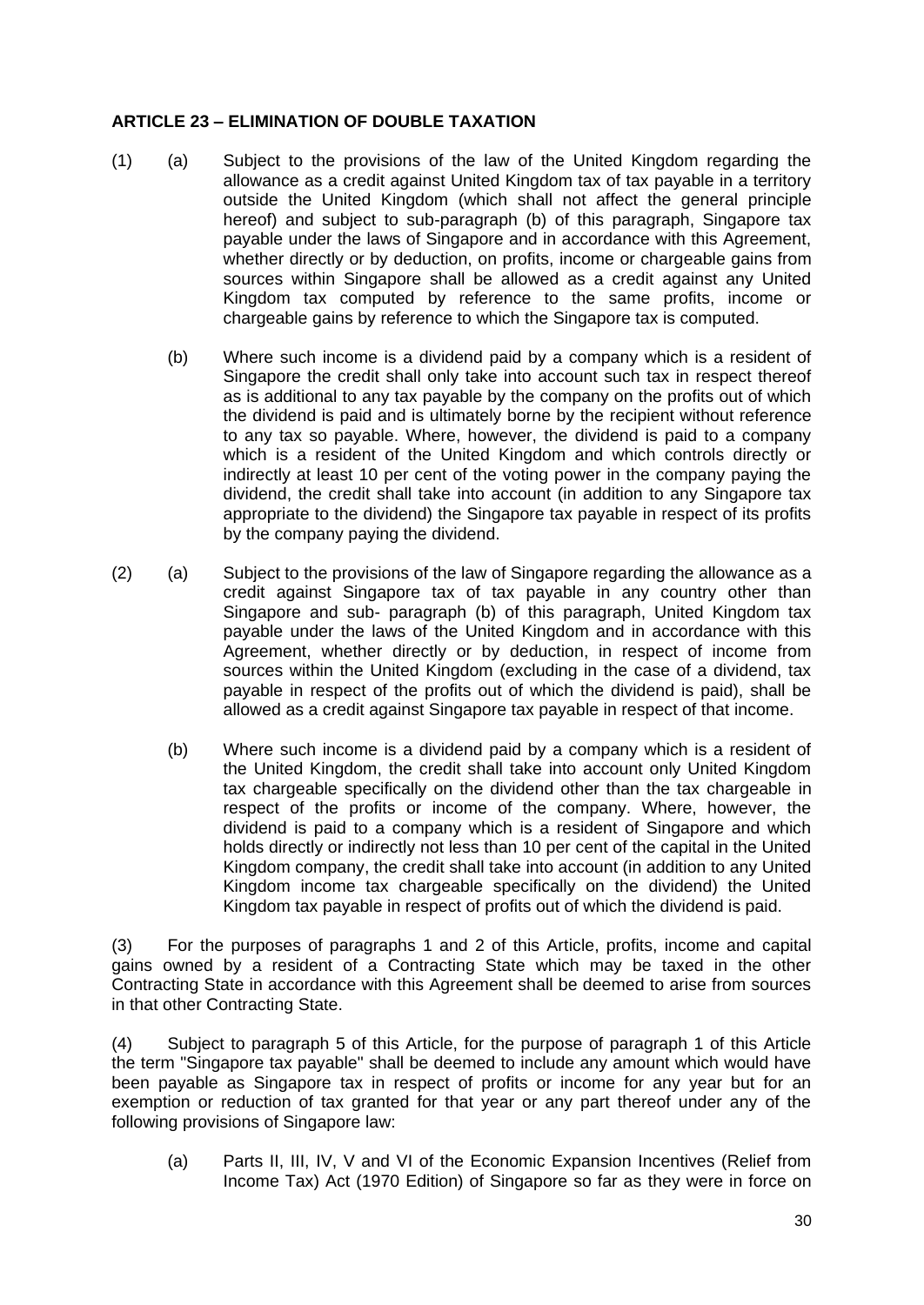and were not modified after 21st July 1975 (being the date of signature of the Protocol amending the 1966 Agreement), or were modified only in minor respects so as not to affect their general character;

- (b) Parts II, IV, VI, VIII, IX and X of the Economic Expansions Incentives (Relief from Income Tax) Act (1994 Edition) of Singapore (hereinafter referred to as "the Act"), so far as they were in force on, and have not been modified since the date of signature of this Agreement, or have been modified only in minor respects so as not to affect their general character; or
- (c) any other provision which may subsequently be made granting an exemption or reduction of tax which is agreed by the competent authorities of the Contracting States to be of a substantially similar character to the provisions listed in sub-paragraph (b) of this paragraph, if it has not been modified thereafter or has been modified only in minor respect so as not to affect its general character.

Provided that where the relief is a relief accorded:

- (i) under Part VI of the Act or an earlier substantially similar provision, or any other provision agreed as of a substantially similar character to Part VI, it shall be taken into account for the purposes of this paragraph only if the enterprise qualifying for the relief could have been declared to be a "pioneer enterprise" under Part II of the Act or an earlier substantially similar provision or an "expanding enterprise" under Part IV of the Act or an earlier substantially similar provision;
- (ii) under Part VIII of the Act or an earlier substantially similar provision, or any other provision agreed as of a substantially similar character to Part VIII, it shall be taken into account for the purposes of this paragraph only if the exemption or reduction of tax has been granted under Part VIII or an earlier substantially similar provision before the date of signature of this Agreement;
- (iii) under Part IX of the Act or an earlier substantially similar provision, or any other provision agreed as of a substantially similar character to Part IX, it shall be taken into account for the purposes of this paragraph only if the relief claimed is in respect of approved royalties and, for the purpose of this subparagraph, the term "royalties" does not include sums described in paragraph 4 of Article 12 of this Agreement;
- (iv) under Part X of the Act, or any other provision agreed as of a substantially similar character to Part X, it shall be taken into account for the purposes of this paragraph only if:
	- (aa) the relief claimed is in respect of expenditure other than expenditure incurred on the acquisition of any know- how or patent rights; and
	- (bb) the profits or income relieved from Singapore tax arise or accrue after the date of entry into force of this Agreement.

(5) Relief from United Kingdom tax by virtue of paragraph 4 of this Article shall not be given where the profits or income from any source in respect of which tax would have been payable but for the exemption or reduction of tax granted under the provisions referred to in that paragraph arise or accrue: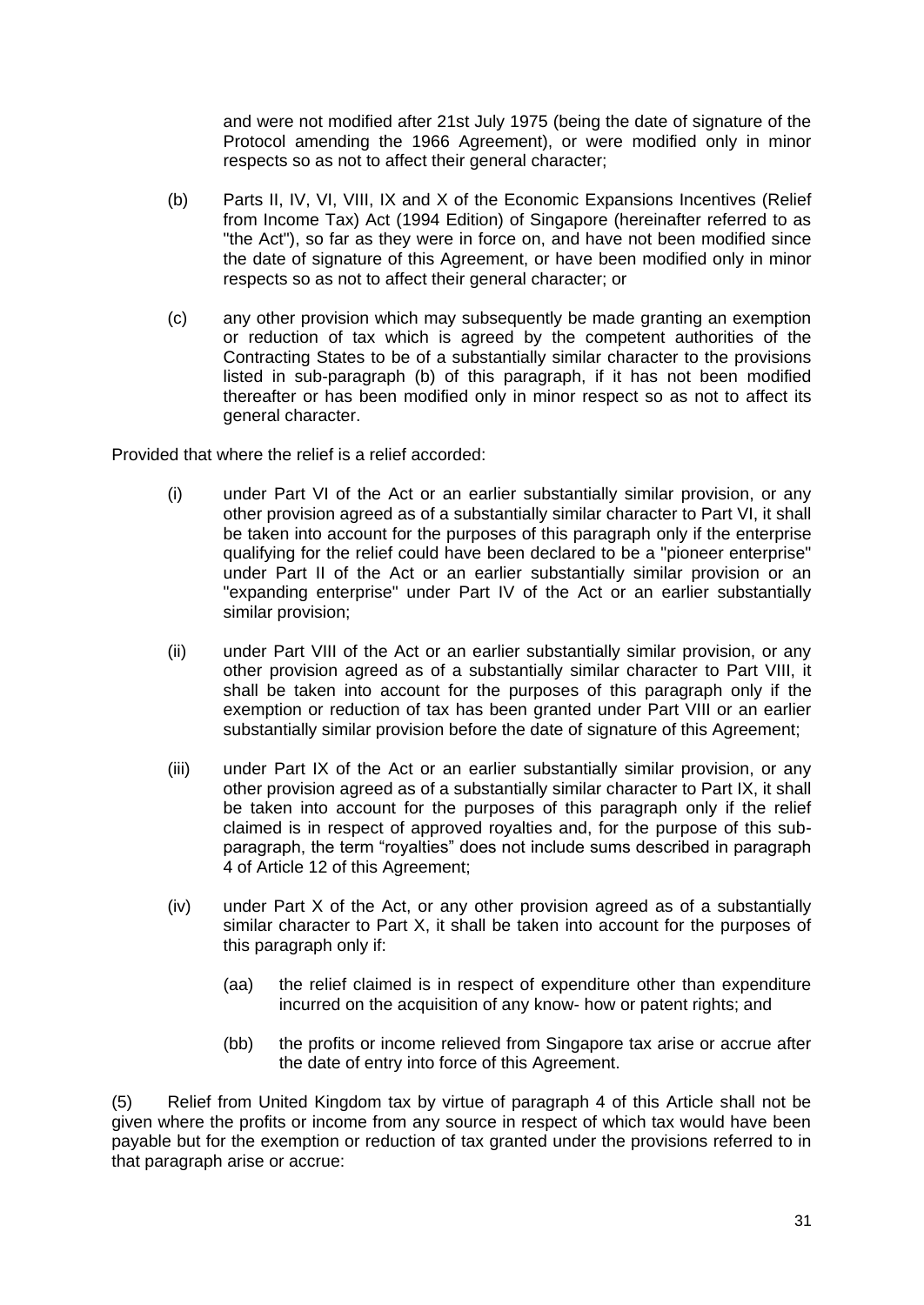- (a) after 31st December 2001; or
- (b) in a period beginning more than ten years after any exemption or reduction referred to in that paragraph was first granted in respect of that source, whether that period began before or after the entry into force of this Agreement.

(6) Notwithstanding the provisions of sub-paragraph 5(b) of this Article, relief from United Kingdom tax by virtue of paragraph 4 of this Article shall continue to be allowed in respect of tax which would have been payable but for an exemption or reduction of tax granted under the provisions referred to in that paragraph so far as that exemption or reduction relates to profits or income which arise or accrue before the entry force of this Agreement.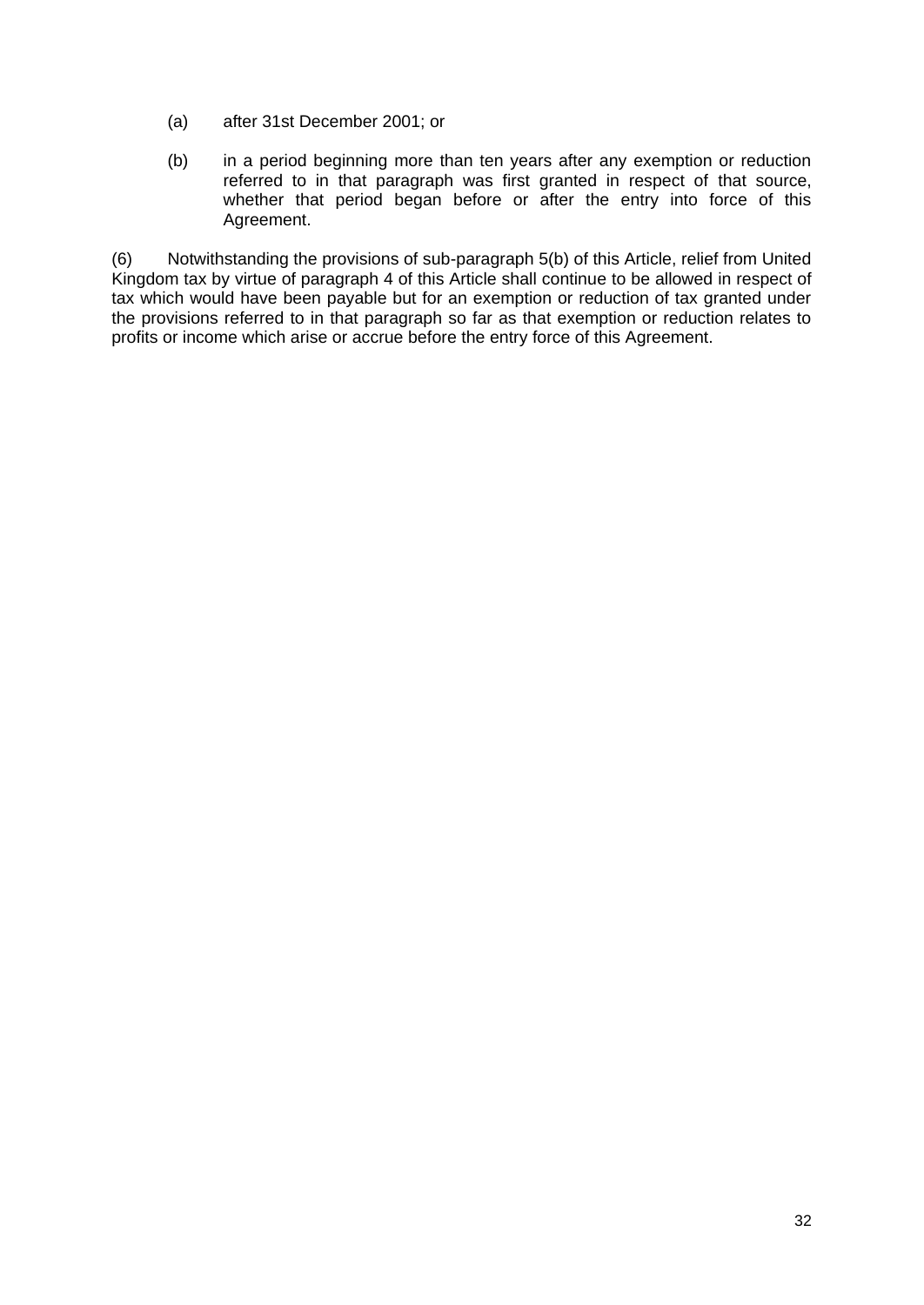### **ARTICLE 24 – LIMITATION OF RELIEF**

(1) Where under any provision of this Agreement any income is relieved from tax in a Contracting State and, under the law in force in the other Contracting State, a person, in respect of that income, is subject to tax by reference to the amount thereof which is remitted to or received in that other Contracting State and not by reference to the full amount thereof, then the relief to be allowed under this Agreement in the first-mentioned Contracting State shall apply only to so much of the income as is taxed in the other Contracting State.

(2) However, this limitation does not apply to income derived by the Government of a Contracting State or any person as may be agreed between the competent authorities of the Contracting States. The term "Government" shall have the same meaning as in paragraph 4 of Article 11 of this Agreement.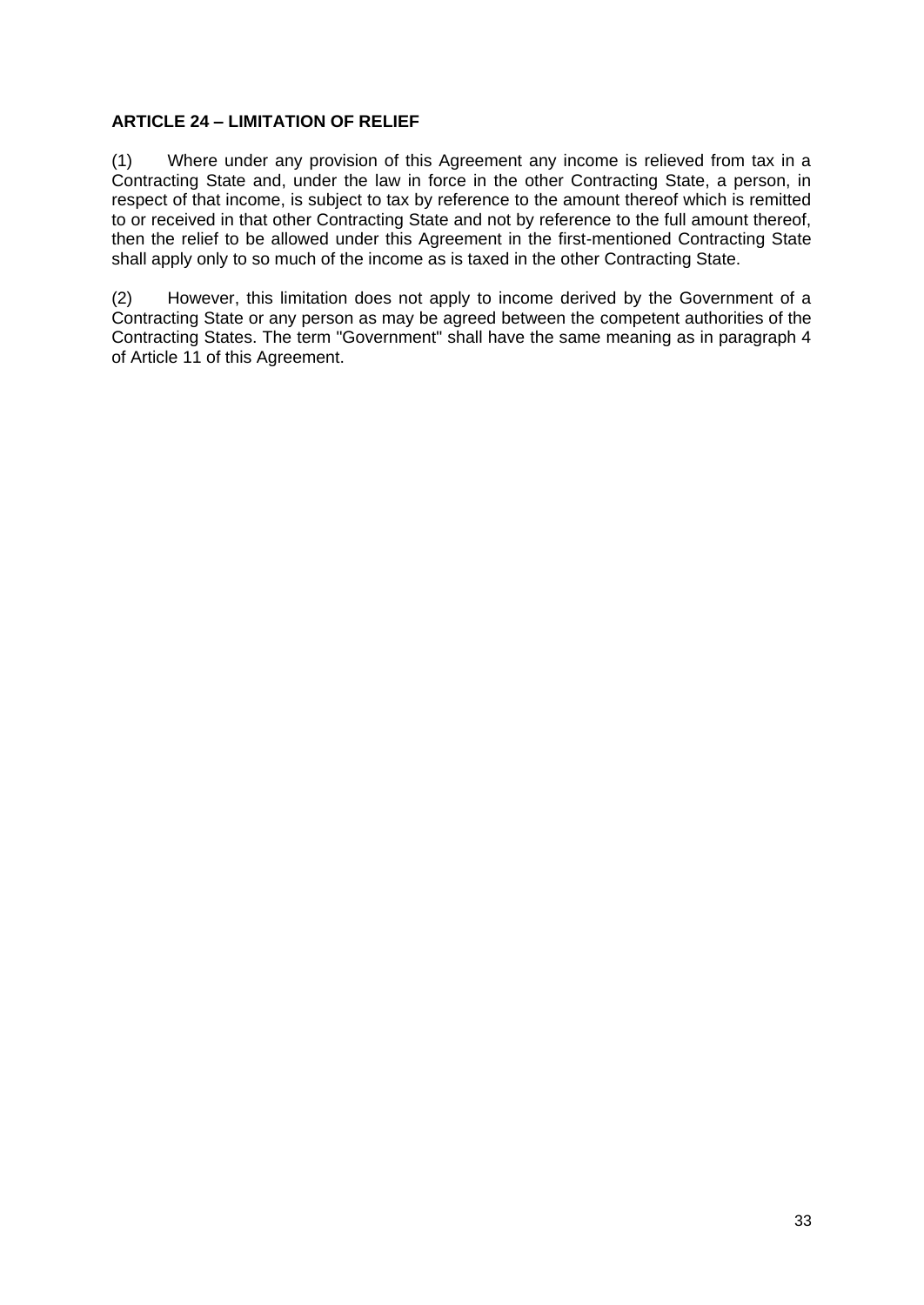### **ARTICLE 25 – NON-DISCRIMINATION**

(1) Nationals of a Contracting State shall not be subjected in the other Contracting State to any taxation or any requirement connected therewith, which is other or more burdensome than the taxation and connected requirements to which nationals of that other State in the same circumstances, in particular with respect to residence, are or may be subjected.

(2) The taxation on a permanent establishment which an enterprise of a Contracting State has in the other Contracting Sate shall not be less favourably levied in that other State than the taxation levied on enterprises of that other State carrying on the same activities.

(3) Enterprises of a Contracting State, the capital of which is wholly or partly owned or controlled, directly or indirectly, by one or more residents of the other Contracting State, shall not be subjected in the first-mentioned State to any taxation or any requirement connected therewith which is other or more burdensome than the taxation and connected requirements to which other similar enterprises of the first-mentioned State are or may be subjected.

- (4) Nothing in this Article shall be construed as obliging a Contracting State to grant to:
	- (a) individual residents of the other Contracting State any personal allowances, reliefs and reductions for tax purposes on account of civil status or family responsibilities which it grants to its own residents; or
	- (b) nationals of the other Contracting State those personal allowances, reliefs and reductions for tax purposes which it grants to its own nationals who are not resident in that Contracting Sate or to such other persons as may be specified in the taxation laws of that Contracting State.

(5) Where a Contracting State grants tax incentives exclusively to its nationals designed to promote economic or social developments in accordance with its national policy and criteria, that limitation shall not be construed as discrimination under this Article.

(6) The provisions of this Article shall apply to the taxes which are the subject of this Agreement.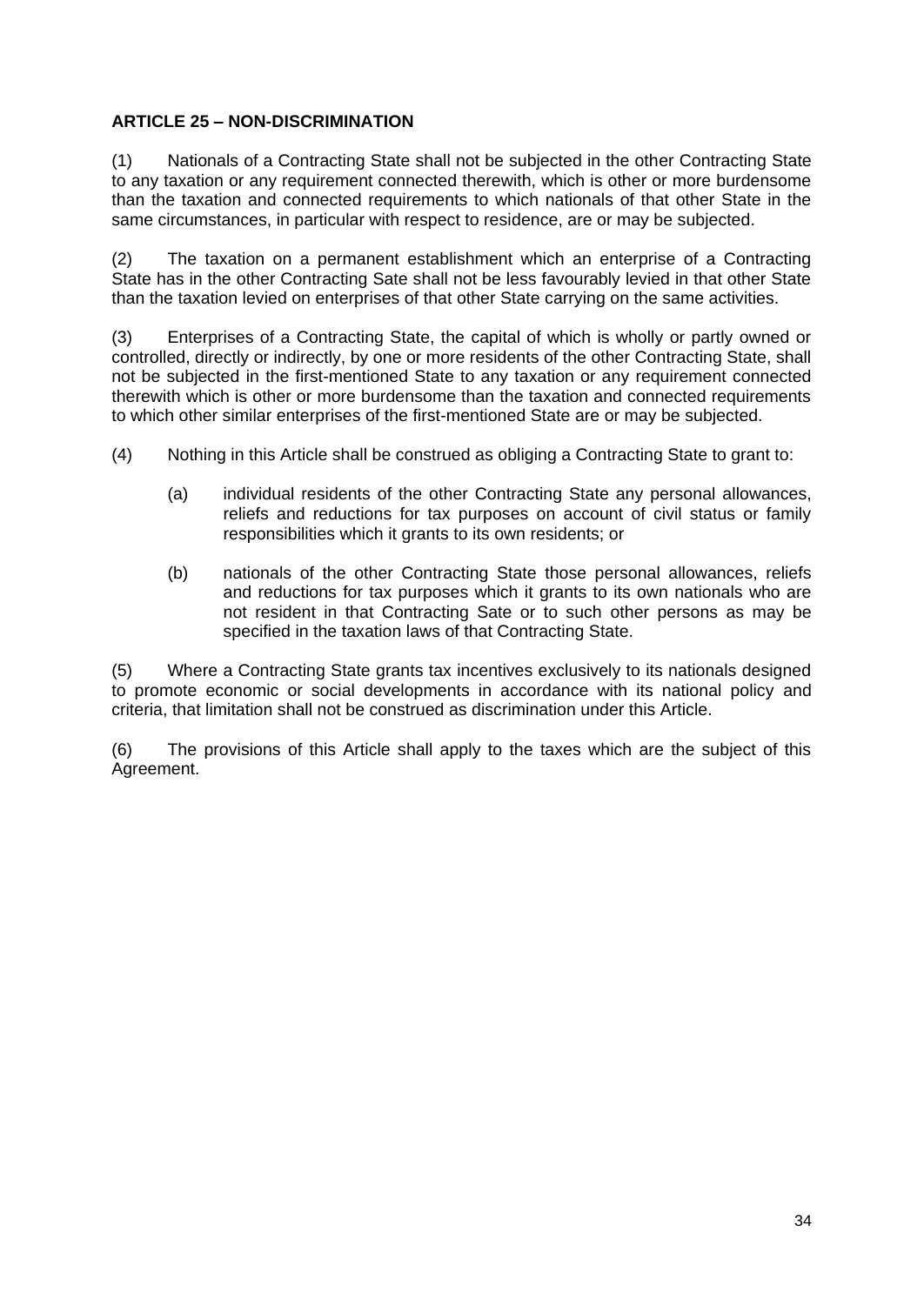#### **ARTICLE 26 – MUTUAL AGREEMENT PROCEDURE**

(1) Where a resident of a Contracting State considers that the actions of one or both of the Contracting States result or will result for him in taxation not in accordance with the provisions of this Agreement, he may, irrespective of the remedies provided by the domestic law of those States, present his case to the competent authority of the Contracting State of which he is a resident or, if his case comes under paragraph 1 of Article 25 of this Agreement, to that of the Contracting State of which he is a national.

(2) The competent authority shall endeavour, if the objection appears to it to be justified and if it is not itself able to arrive at a satisfactory solution, to resolve the case by mutual agreement with the competent authority of the other Contracting State, with a view to the avoidance of taxation not in accordance with the Agreement.

(3) The competent authorities of the Contracting States shall endeavour to resolve by mutual agreement any difficulties or doubts arising as to the interpretation or application of the Agreement.

(4) The competent authorities of the Contracting State may communicate with each other directly for the purpose of reaching an agreement in the sense of the preceding paragraphs.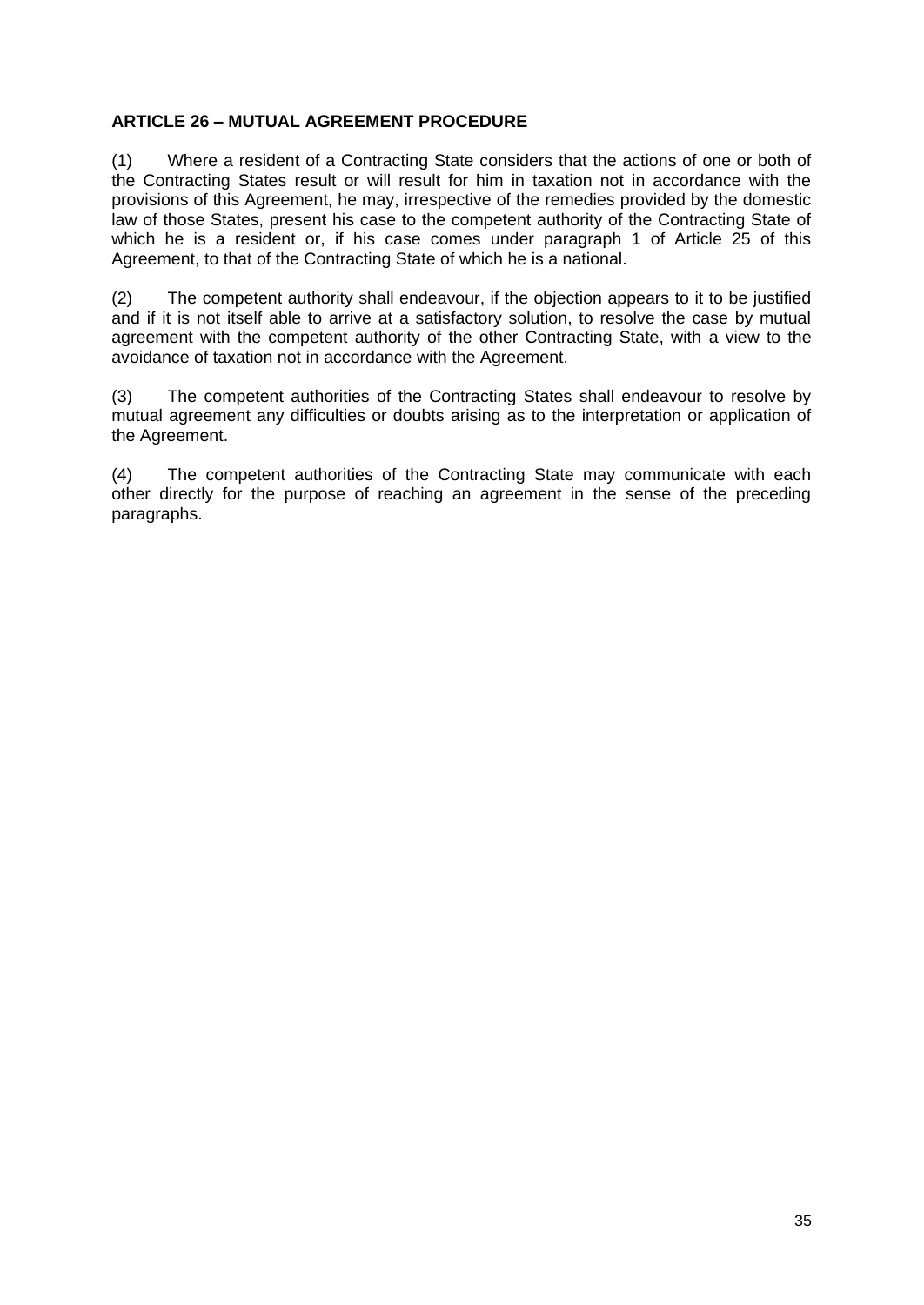# **ARTICLE 27 – EXCHANGE OF INFORMATION**

(1) The competent authorities of the Contracting States shall exchange such information as is necessary for carrying out the provisions of this Agreement or of the domestic laws of the Contracting States concerning taxes covered by this Agreement insofar as the taxation thereunder is not contrary to this Agreement, in particular, to prevent fraud and to facilitate the administration of statutory provisions against legal avoidance. Any information received by a Contracting State shall be treated as secret and shall be disclosed only to persons or authorities (including courts and administrative bodies) involved in the assessment or collection of, the enforcement or prosecution in respect of, or the determination of appeals in relation to, the taxes covered by this Agreement. Such persons or authorities shall use the information only for such purposes. They may disclose the information in public court proceedings or in judicial decisions.

(2) In no case shall the provisions of paragraph 1 of this Article be construed so as to impose on a Contracting State the obligation:

- (a) to carry out administrative measures at variance with the laws and administrative practice of that or of the other Contracting State;
- (b) to supply information which is not obtainable under the laws or in the normal course of the administration of that or of the other Contracting State;
- (c) to supply information which would disclose any trade, business, industrial, commercial or professional secret or trade process, or information the disclosure of which would be contrary to public policy.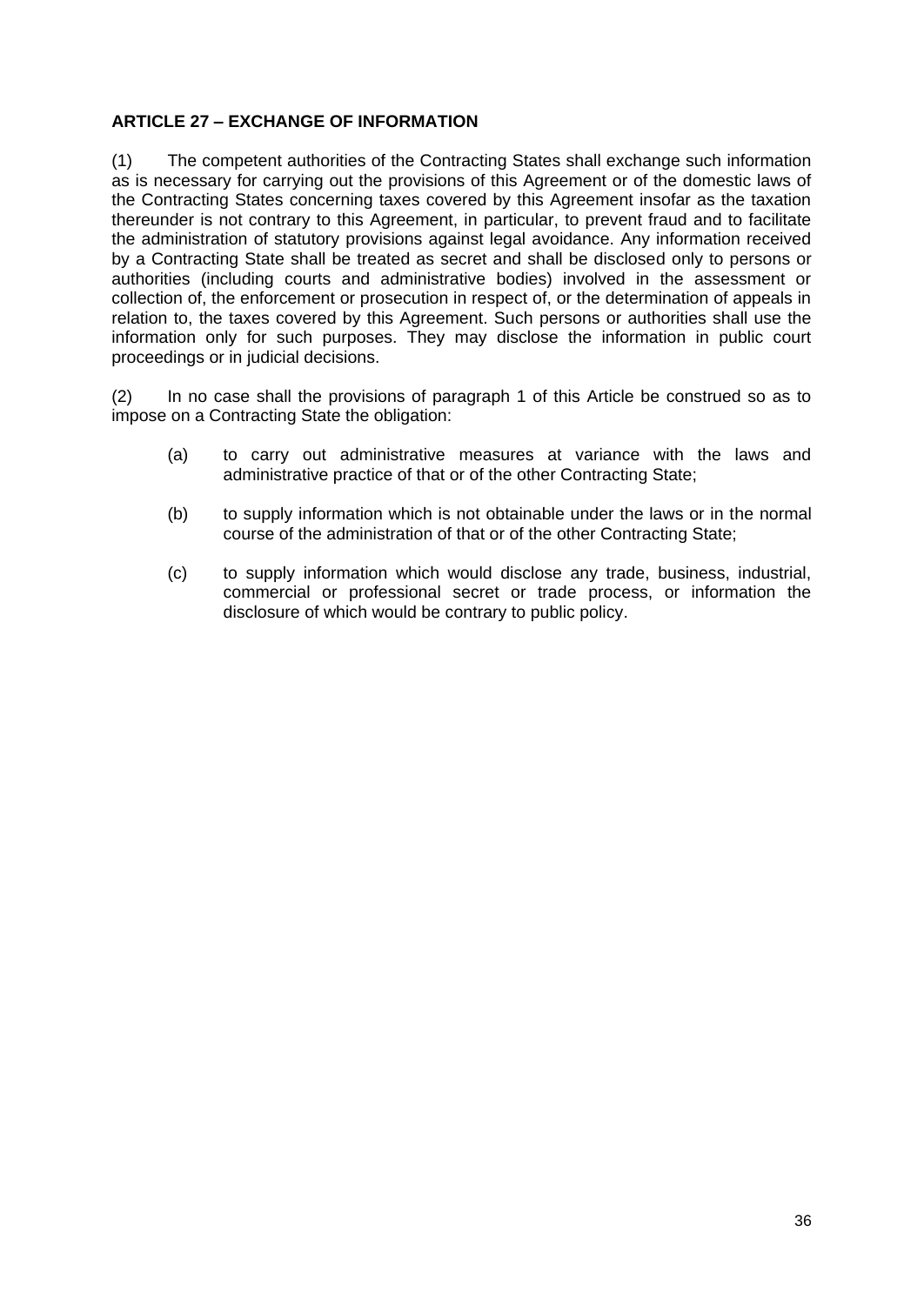## **ARTICLE 28 – MEMBERS OF DIPLOMATIC OR PERMANENT MISSIONS AND CONSULAR POSTS**

(1) Nothing in this Agreement shall affect the fiscal privileges of members of diplomatic or permanent missions or consular posts under the general rules of international law or under the provisions of special agreements.

(2) Notwithstanding the provisions of paragraph 1 of Article 4 of this Agreement, an individual who is a member of a diplomatic or permanent mission or consular post of a Contracting State or of any third State which is situated in the other Contracting State or who is an official of an international organisation, and any member of the family of such an individual, shall not be deemed to be a resident of the other State for the purposes of this Agreement if he is subject to tax on income or capital gains in that other State only if he derives income or capital gains from sources therein.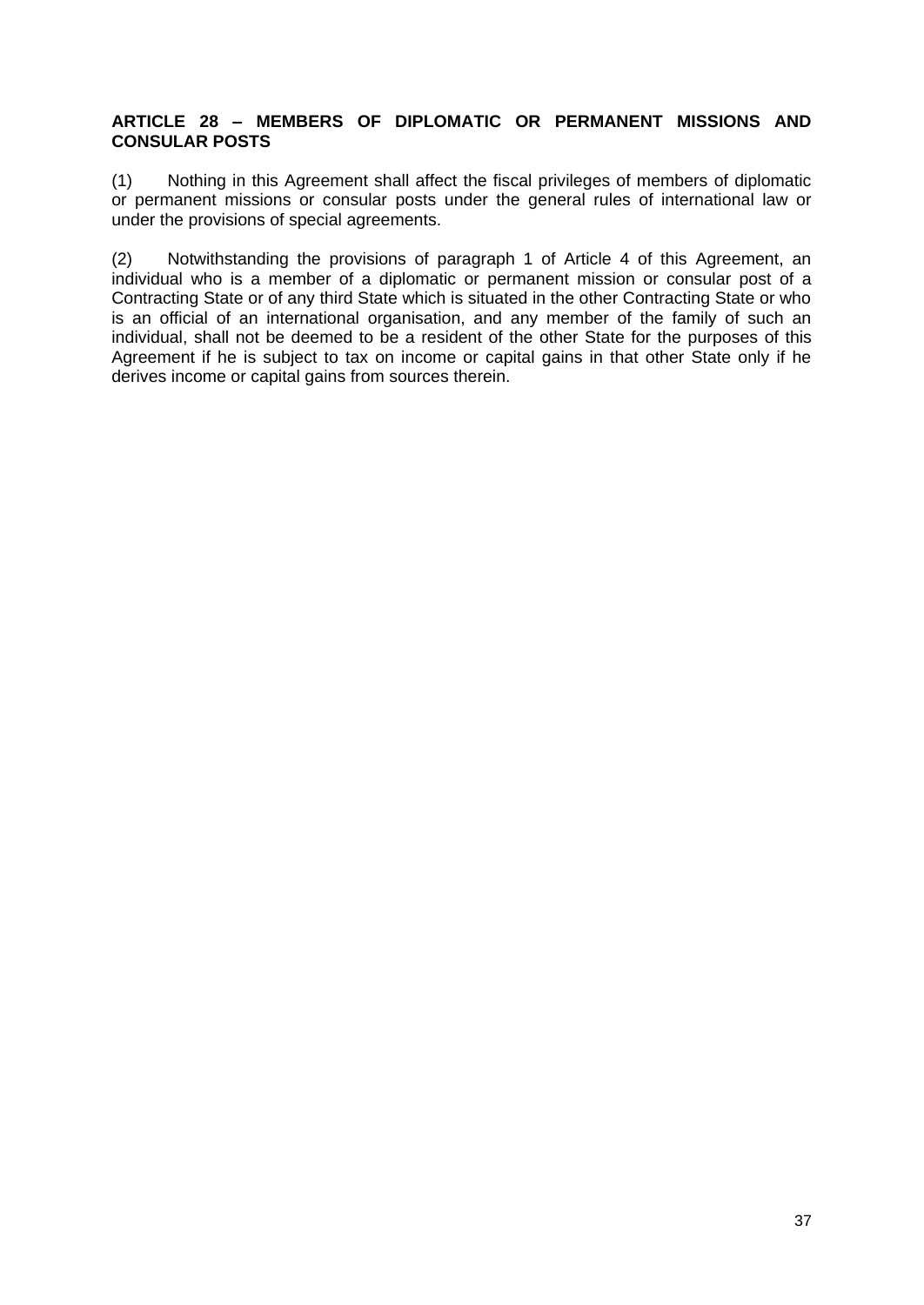# **ARTICLE 29 – ENTRY INTO FORCE**

(1) Each of the Contracting States shall notify to the other the completion of the procedures required by its law for the bringing into force of this Agreement. This Agreement shall enter into force on the date of the later of these notifications and shall thereupon have effect:

- (a) in the United Kingdom:
	- (i) in respect of income tax and capital gains tax, for any year of assessment beginning on or after 6th April in the calendar year next following that in which the Agreement enters into force;
	- (ii) in respect of corporation tax, for any financial year beginning on or after 1st April in the calendar year next following that in which the Agreement enters into force;
- (b) in Singapore:

in respect of Singapore tax for any year of assessment beginning on or after 1st January in the second calendar year following that in which the Agreement enters into force.

(2) The Agreement between the Government of the Republic of Singapore and the Government of the United Kingdom of Great Britain and Northern Ireland for the Avoidance of Double Taxation and the Prevention of Fiscal Evasion with respect of Taxes on Income signed at Singapore on 1st December 1966 as amended by the Protocol signed at London on 21st July 1975 (hereinafter referred to as the 1966 Agreement) shall terminate and cease to be effective from the date upon which this Agreement has effect in respect of the taxes to which this Agreement applies in accordance with the provisions of paragraph 1 of this Article.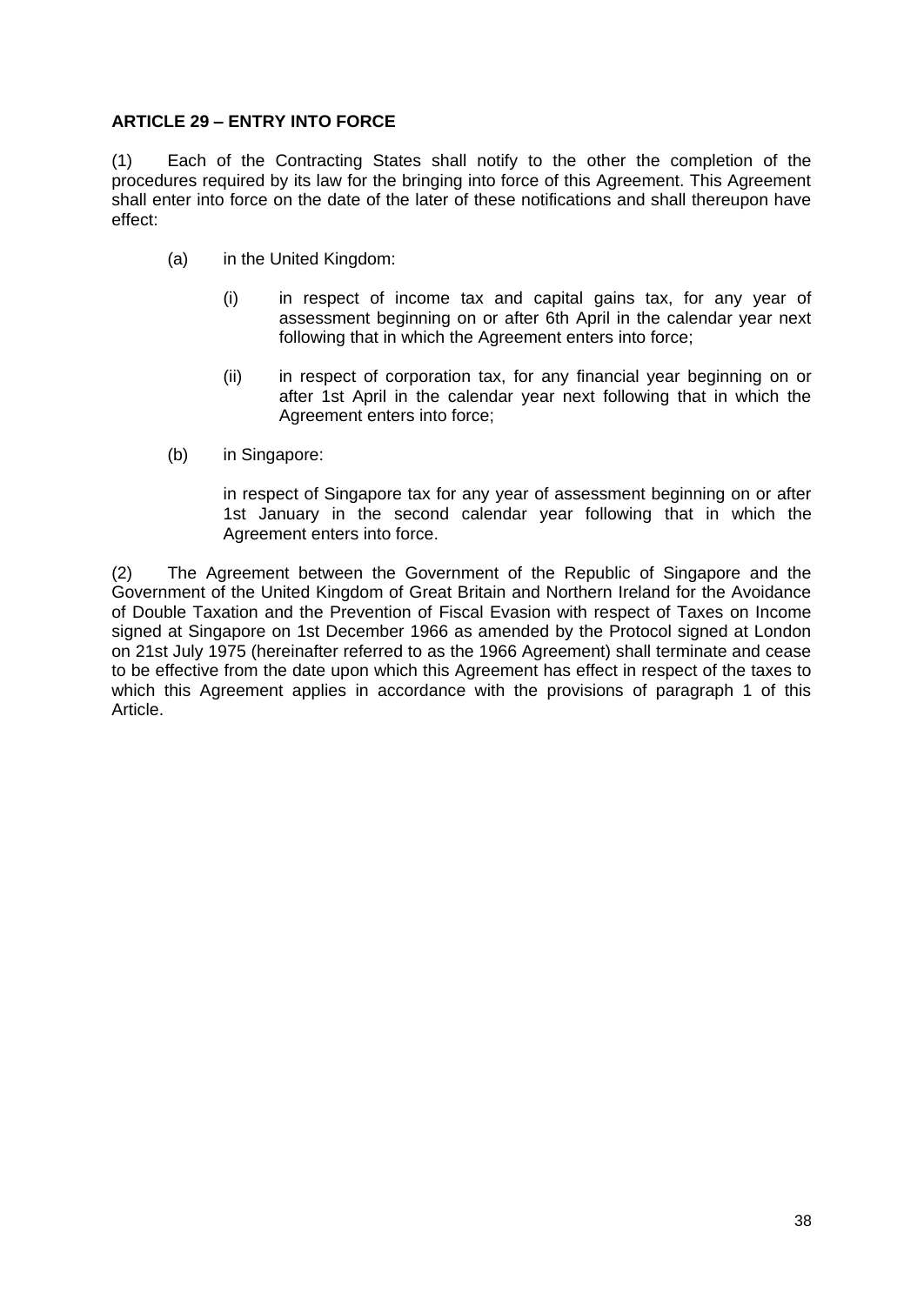#### **ARTICLE 30 – TERMINATION**

This Agreement shall remain in force until terminated by one of the Contracting States. Either Contracting State may terminate the Agreement, through diplomatic channels. by giving notice of termination at least six months before the end of any calendar year beginning after the expiry of five years from the date of entry into force of the Agreement. In such event, the Agreement shall cease to have effect:

- (a) in the United Kingdom:
	- (i) in respect of income tax and capital gains tax, for any year of assessment beginning on or after 6th April in the calendar year next following that in which the notice is given;
	- (ii) in respect of corporation tax, for any financial year beginning on or after 1st April in the calendar year next following that in which the notice is given;
- (b) in Singapore:

in respect of Singapore tax for any year of assessment beginning on or after 1st January in the second calendar year following that in which the notice is given.

In witness whereof the undersigned, duly authorised thereto by their respective Governments, have signed this Agreement.

Done in duplicate at Singapore this 12th day of February 1997.

**For the Government of the Republic of Singapore**

**For the Government of the United Kingdom of Great Britain and Northern Ireland**

**DR RICHARD HU MR MALCOLM RIFKIND**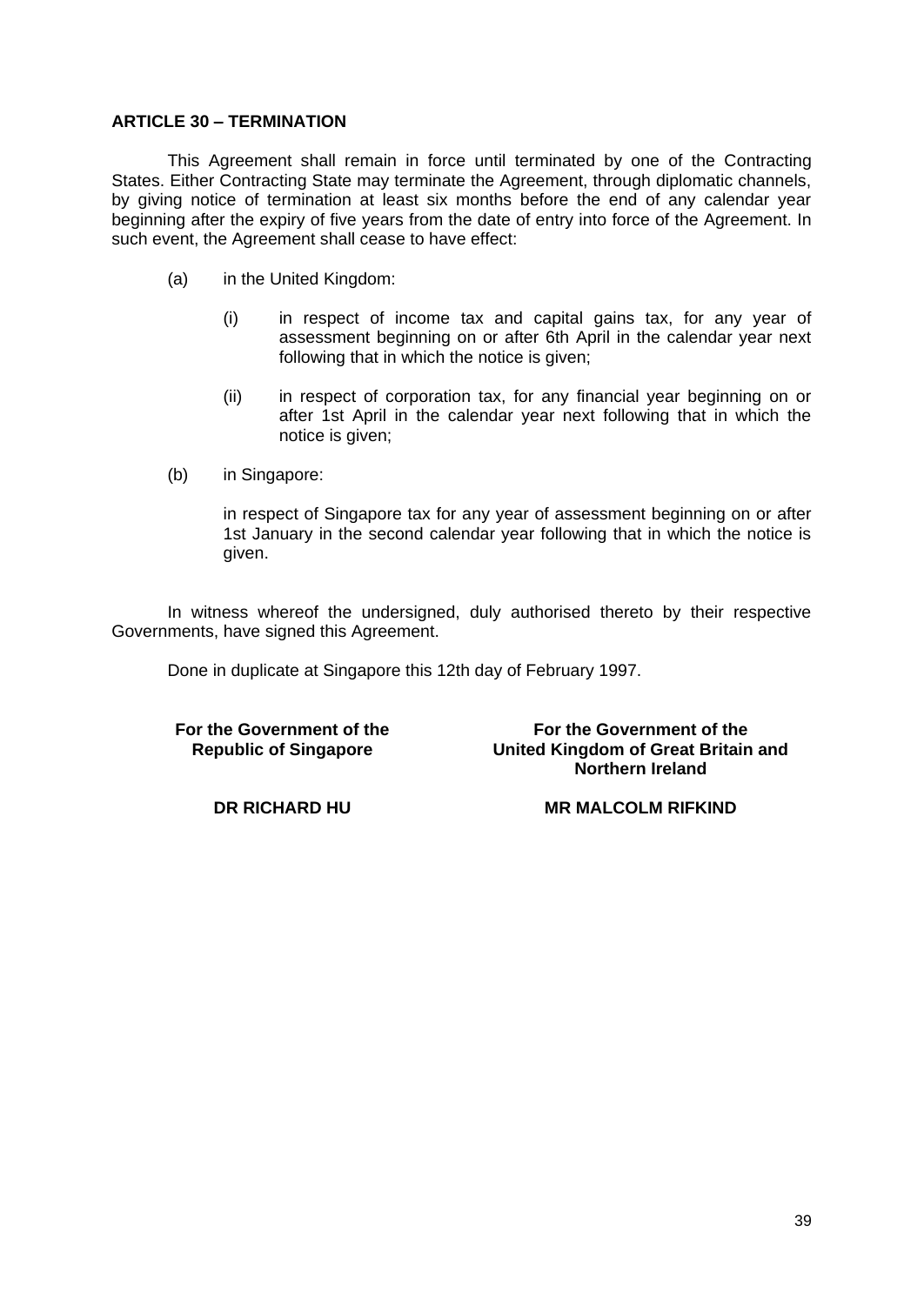# **EXCHANGE OF NOTES (1997)**

Singapore, 12th February 1997

#### Your Excellency

I have the honour to refer to the Agreement between the Government of the United Kingdom of Great Britain and Northern Ireland and the Government of the Republic of Singapore for the Avoidance of Double Taxation and the Prevention of Fiscal Evasion with respect to Taxes on Income and Capital Gains which has been signed today and to propose on behalf of the Government of the United Kingdom of Great Britain and Northern Ireland that:

(1) for the purposes of the agreement a charity or pension fund created, established and recognised for tax purposes in a Contracting State shall be treated as a resident of that State.

(2) *in relation to paragraph 3 of Article 8*:

this provision shall not apply to interest which arises from the lending of funds between associated enterprises.

(3) *in relation to paragraph 1 of Article 17*:

income referred to in this paragraph shall include income derived from any personal activities exercised by a resident of one Contracting State in the other Contracting State relating to his reputation as an entertainer or sportsman.

(4) *in relation to Article 18*:

the term "annuity" refers to an annuity paid in recognition of past employment services.

If the foregoing proposals are acceptable to the Government of the Republic of Singapore, I have the honour to suggest that the present Note and Your Excellency's reply to that effect should be regarded as constituting an agreement between the two Governments in this matter, which shall enter into force at the same time as the entry into force of the Agreement.

DR RICHARD HU

Minister for Finance of the Republic of Singapore

## MR MALCOLM RIFKIND

Secretary of State for Foreign and Commonwealth Affairs of the United Kingdom of Great Britain and Northern Ireland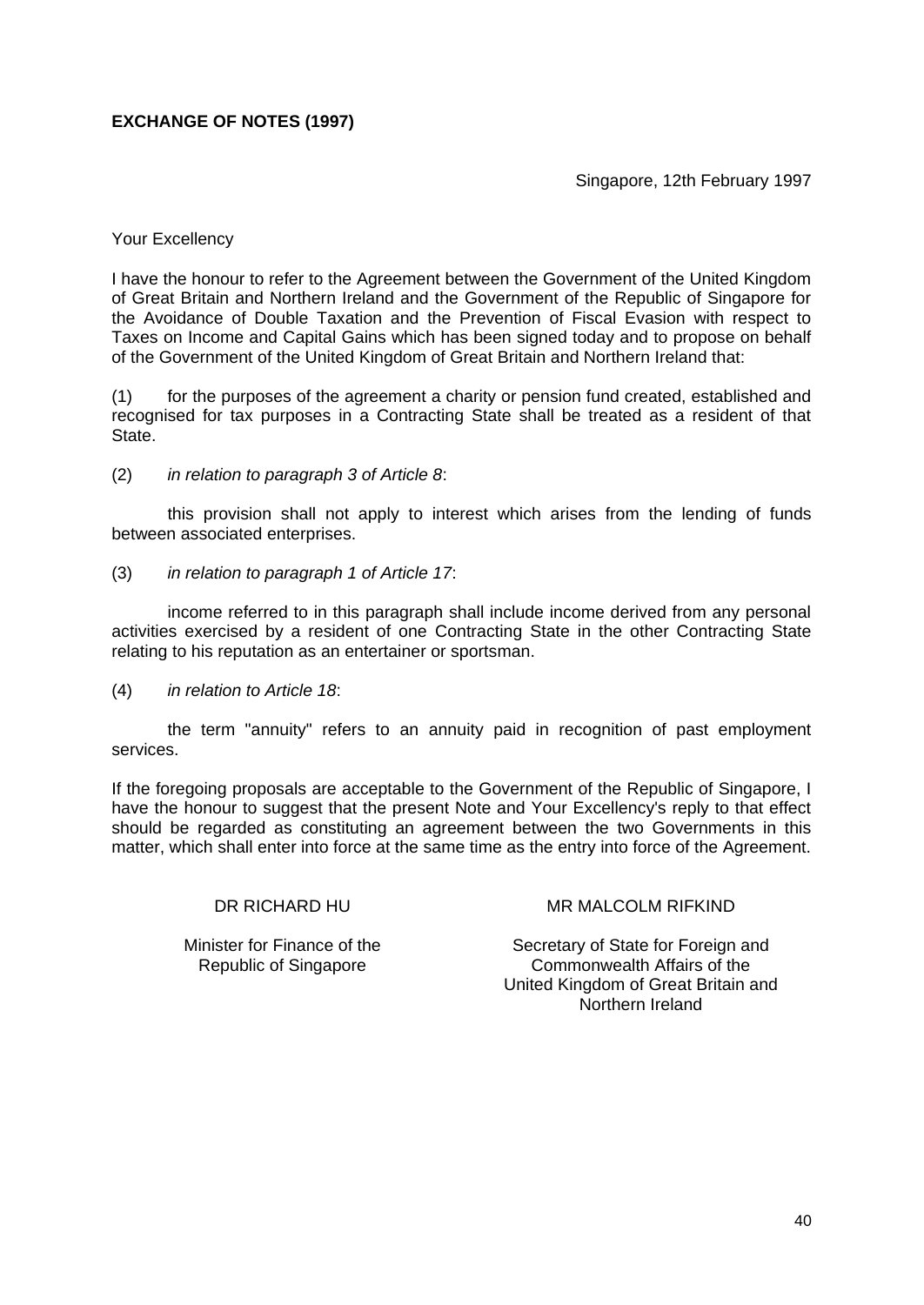#### Your Excellency

I have the honour to acknowledge the receipt of your Note of today's date which reads as follows:

#### "Your Excellency

I have the honour to refer to the Agreement between the Government of the United Kingdom of Great Britain and Northern Ireland and the Government of the Republic of Singapore for the Avoidance of Double Taxation and the Prevention of Fiscal Evasion with respect to Taxes on Income and Capital Gains which has been signed today and to propose on behalf of the Government of the United Kingdom of Great Britain and Northern Ireland that:

(1) for the purposes of the agreement a charity or pension fund created, established and recognised for tax purposes in a Contracting State shall be treated as a resident of that State.

(2) *in relation to paragraph 3 of Article 8*:

this provision shall not apply to interest which arises from the lending of funds between associated enterprises.

(3) *in relation to paragraph 1 of Article 17*:

income referred to in this paragraph shall include income derived from any personal activities exercised by a resident of one Contracting State in the other Contracting State relating to his reputation as an entertainer or sportsman.

#### (4) *in relation to Article 18*:

the term "annuity" refers to an annuity paid in recognition of past employment services.

If the foregoing proposals are acceptable to the Government of the Republic of Singapore, I have the honour to suggest that the present Note and Your Excellency's reply to that effect should be regarded as constituting an agreement between the two Governments in this matter, which shall enter into force at the same time as the entry into force of the Agreement."

I have further the honour to confirm that the Government of the Republic of Singapore accepts the proposals contained in your Note and agrees that the same and the present reply shall be regarded as constituting an agreement between the two Governments in this matter, which shall enter into force at the same time as the entry into force of the Agreement.

#### MR MALCOLM RIFKIND

DR RICHARD HU

Secretary of State for Foreign and Commonwealth Affairs of the United Kingdom of Great Britain and Northern Ireland

Minister for Finance of the Republic of Singapore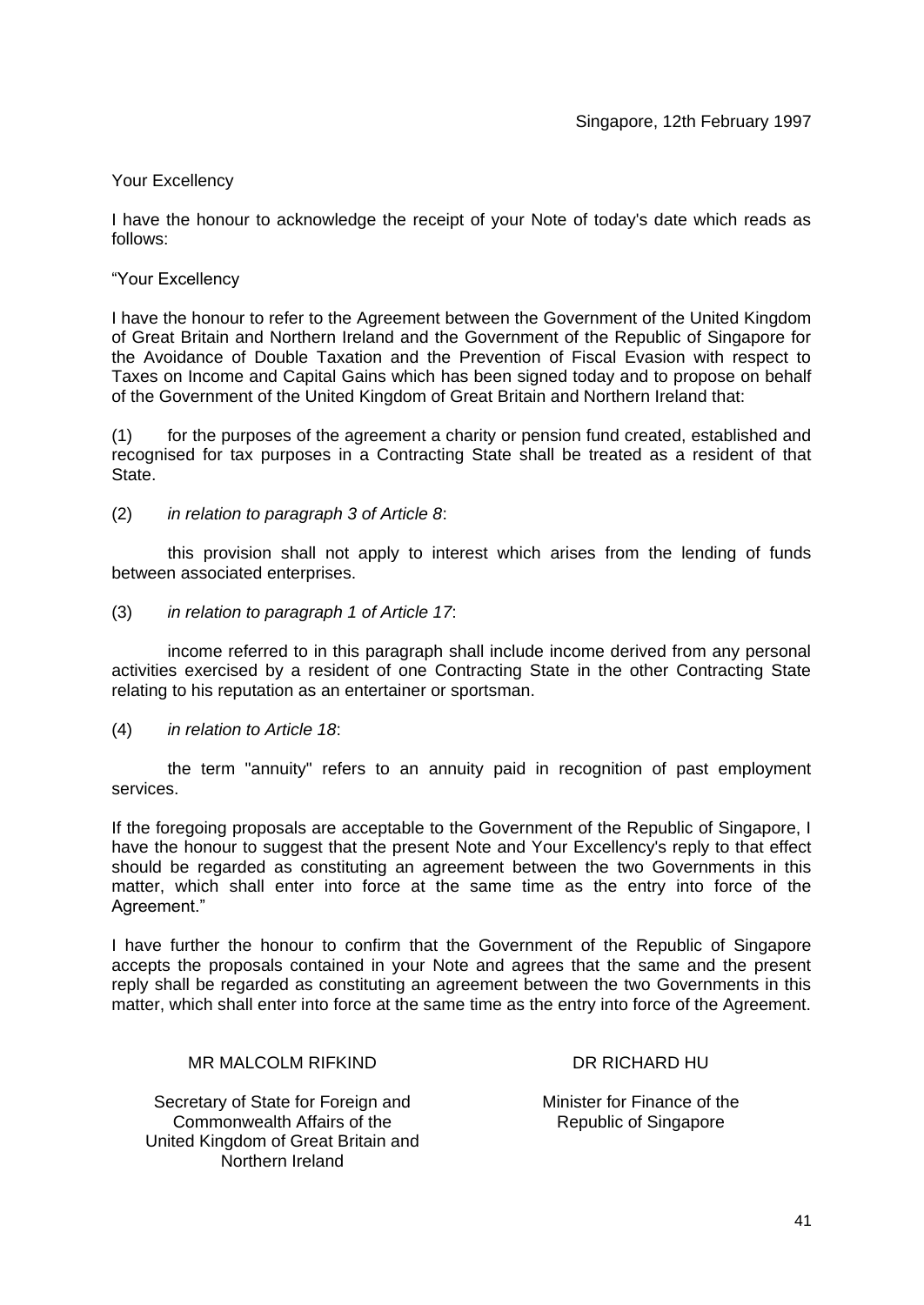# **ANNEX A**

## **Effects of the MLI on this Agreement**

#### 1. Deletion and replacement of the Preamble

The preamble of this Agreement is deleted and replaced by the following:

"The Government of the Republic of Singapore and the Government of the United Kingdom of Great Britain and Northern Ireland,

Desiring to further develop their economic relationship and to enhance their co-operation in tax matters,

Intending to eliminate double taxation with respect to the taxes covered by this Agreement without creating opportunities for non-taxation or reduced taxation through tax evasion or avoidance (including through treaty-shopping arrangements aimed at obtaining reliefs provided in this Agreement for the indirect benefit of residents of third jurisdictions),

Have agreed as follows:".

2. Amendment of Article 9

Paragraph 2 of Article 9 (Associated Enterprises) of this Agreement is deleted and replaced by the following:

"(2) Where a Contracting State includes in the profits of an enterprise of that Contracting State — and taxes accordingly — profits on which an enterprise of the other Contracting State has been charged to tax in that other Contracting State and the profits so included are profits which would have accrued to the enterprise of the first-mentioned Contracting State if the conditions made between the two enterprises had been those which would have been made between independent enterprises, then that other Contracting State shall make an appropriate adjustment to the amount of the tax charged therein on those profits. In determining such adjustment, due regard shall be had to the other provisions of this Agreement and the competent authorities of the Contracting States shall if necessary consult each other.".

3. Amendment of Article 10

Paragraphs 7 and 8 of Article 10 (Dividends) are deleted.

4. Amendment of Article 11

Paragraphs 9 and 10 of Article 11 (Interest) are deleted.

5. Amendment of Article 12

Paragraphs 8 and 9 of Article 12 (Royalties) are deleted.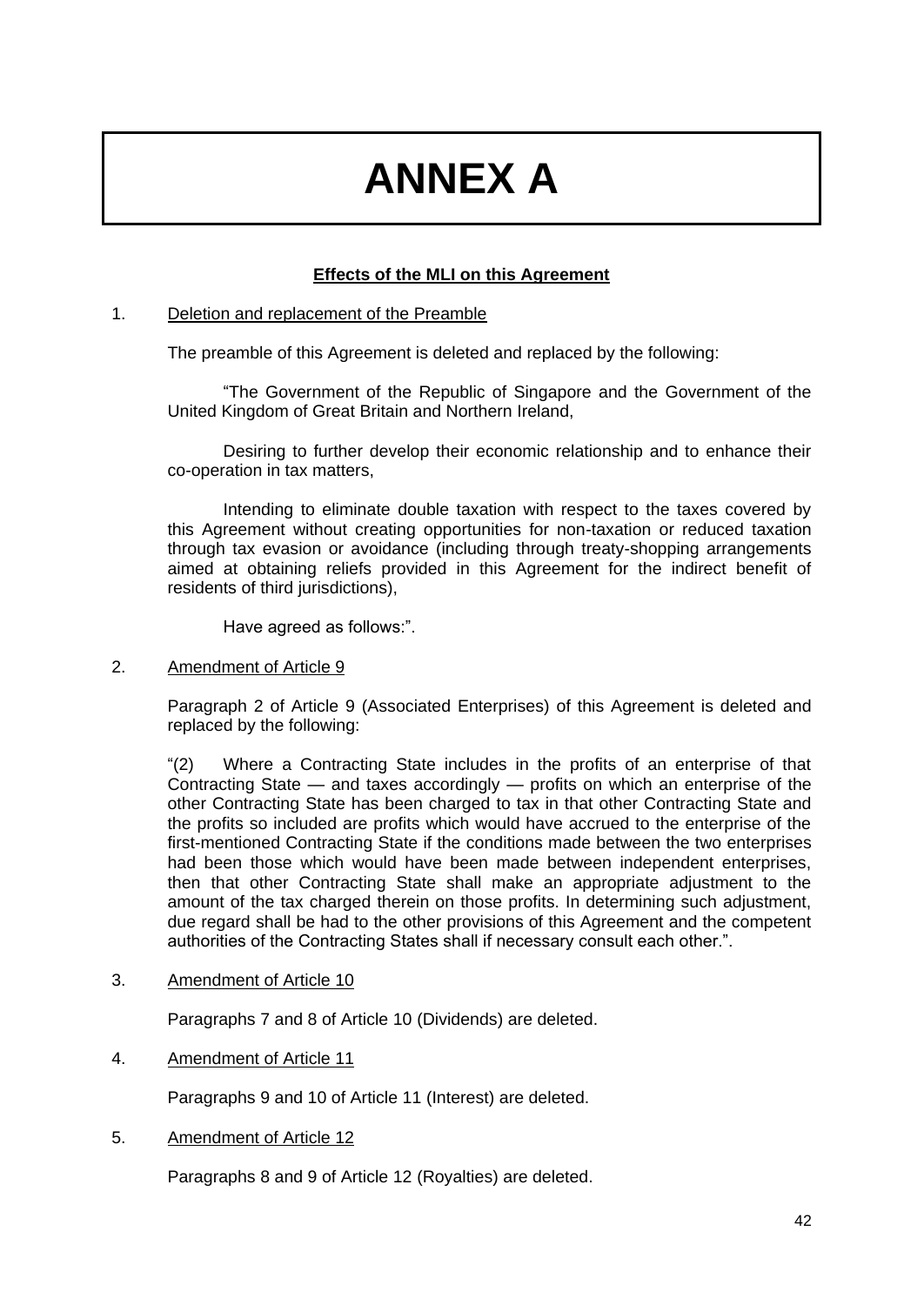## 6. Amendment of Article 26

- (a) In paragraph 1 of Article 26 (Mutual Agreement Procedure), the words "The case must be presented within three years from the first notification of the action resulting in taxation not in accordance with the provisions of the Agreement." are inserted immediately after the words "of which he is a national.".
- (b) In paragraph 2 of Article 26 (Mutual Agreement Procedure), the words "Any agreement reached shall be implemented notwithstanding any time limits in the domestic law of the Contracting States." are inserted immediately after the words "not in accordance with the Agreement.".

#### 7. New Articles 26A to 26H (arbitration provisions)

The following articles shall be inserted immediately after Article 26 (Mutual Agreement Procedure). However, the articles shall not apply to this Agreement if a Contracting State raises an objection under Article 28(2)(b) of the MLI to the reservations that had been made by the other Contracting State under Article 28(2)(a) of the MLI. Such an objection may be raised by the United Kingdom, by 20 December 2019.

## "**ARTICLE 26A – MANDATORY BINDING ARBITRATION**

- (1) Where:
	- (a) under Article 26 (Mutual Agreement Procedure), a person has presented a case to the competent authority of a Contracting State on the basis that the actions of one or both of the Contracting States have resulted for that person in taxation not in accordance with the provisions of the Agreement; and
	- (b) the competent authorities are unable to reach an agreement to resolve that case pursuant to Article 26 (Mutual Agreement Procedure) within a period of two years beginning on the start date referred to in paragraph (8) or (9), as the case may be (unless, prior to the expiration of that period the competent authorities of the Contracting States have agreed to a different time period with respect to that case and have notified the person who presented the case of such agreement),

any unresolved issues arising from the case shall, if the person so requests in writing, be submitted to arbitration in the manner described in this Article and Articles 26B to 26H, according to any rules or procedures agreed upon by the competent authorities of the Contracting States pursuant to the provisions of paragraph (10).

(2) Where a competent authority has suspended the mutual agreement procedure referred to in paragraph (1) because a case with respect to one or more of the same issues is pending before court or administrative tribunal, the period provided in sub-paragraph (b) of paragraph (1) will stop running until either a final decision has been rendered by the court or administrative tribunal or the case has been suspended or withdrawn. In addition, where a person who presented a case and a competent authority have agreed to suspend the mutual agreement procedure, the period provided in sub-paragraph (b) of paragraph (1) will stop running until the suspension has been lifted.

(3) Where both competent authorities agree that a person directly affected by the case has failed to provide in a timely manner any additional material information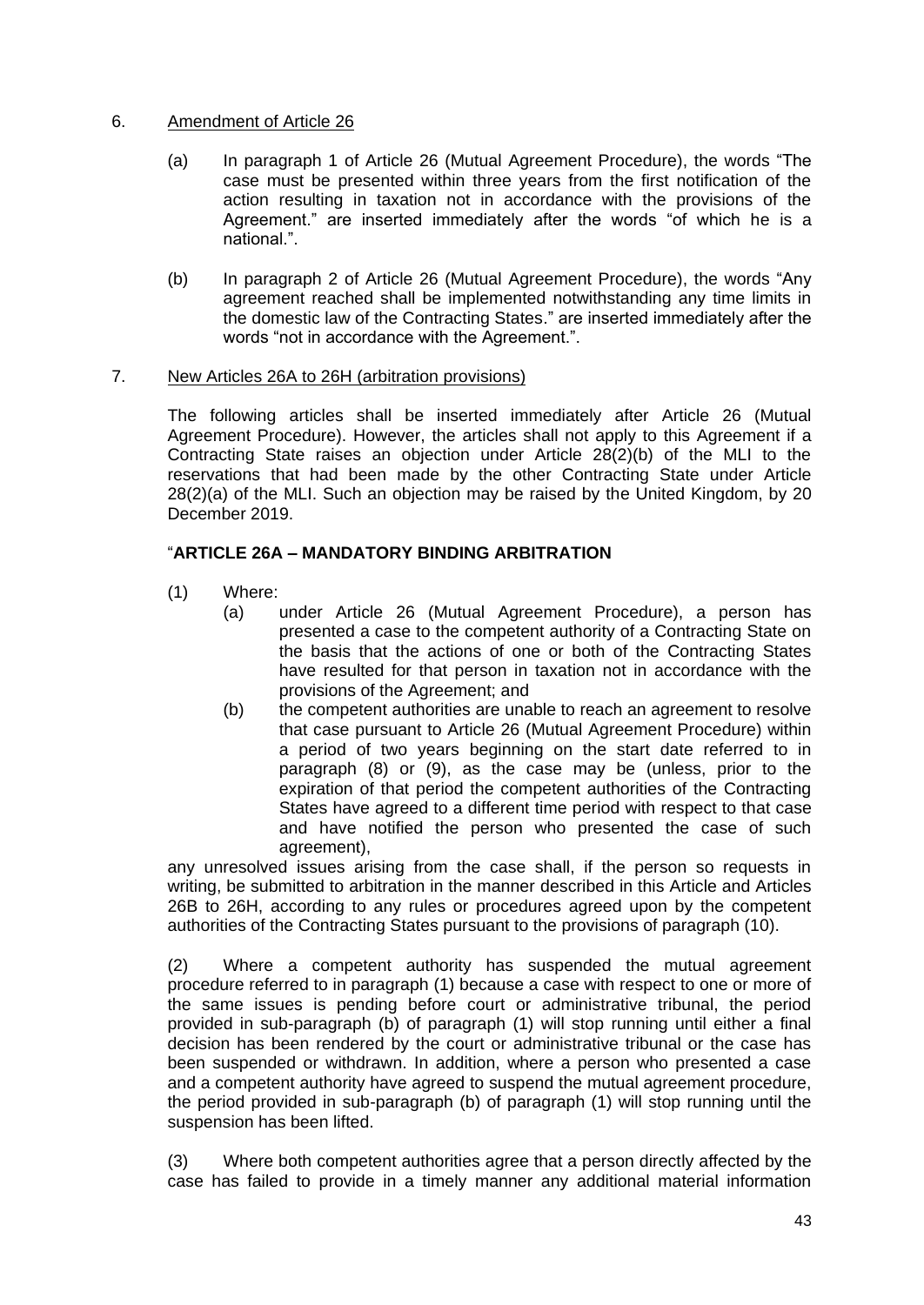requested by either competent authority after the start of the period provided in sub-paragraph (b) of paragraph (1), the period provided in sub-paragraph (b) of paragraph (1) shall be extended for an amount of time equal to the period beginning on the date by which the information was requested and ending on the date on which that information was provided.

- (4) (a) The arbitration decision with respect to the issues submitted to arbitration shall be implemented through the mutual agreement concerning the case referred to in paragraph (1). The arbitration decision shall be final.
	- (b) The arbitration decision shall be binding on both Contracting States except in the following cases:
		- (i) if a person directly affected by the case does not accept the mutual agreement that implements the arbitration decision. In such a case, the case shall not be eligible for any further consideration by the competent authorities. The mutual agreement that implements the arbitration decision on the case shall be considered not to be accepted by a person directly affected by the case if any person directly affected by the case does not, within 60 days after the date on which notification of the mutual agreement is sent to the person, withdraw all issues resolved in the mutual agreement implementing the arbitration decision from consideration by any court or administrative tribunal or otherwise terminate any pending court or administrative proceedings with respect to such issues in a manner consistent with that mutual agreement.
		- (ii) if a final decision of the courts of one of the Contracting States holds that the arbitration decision is invalid. In such a case, the request for arbitration under paragraph (1) shall be considered not to have been made, and the arbitration process shall be considered not to have taken place (except for the purposes of Articles 26C (Confidentiality of Arbitration Proceedings) and 26G (Costs of Arbitration Proceedings)). In such a case, a new request for arbitration may be made unless the competent authorities agree that such a new request should not be permitted.
		- (iii) if a person directly affected by the case pursues litigation on the issues which were resolved in the mutual agreement implementing the arbitration decision in any court or administrative tribunal.

(5) The competent authority that received the initial request for a mutual agreement procedure as described in sub-paragraph (a) of paragraph (1) shall, within two calendar months of receiving the request:

- (a) send a notification to the person who presented the case that it has received the request; and
- (b) send a notification of that request, along with a copy of the request, to the competent authority of the other Contracting State.

(6) Within three calendar months after a competent authority receives the request for a mutual agreement procedure (or a copy thereof from the competent authority of the other Contracting State) it shall either: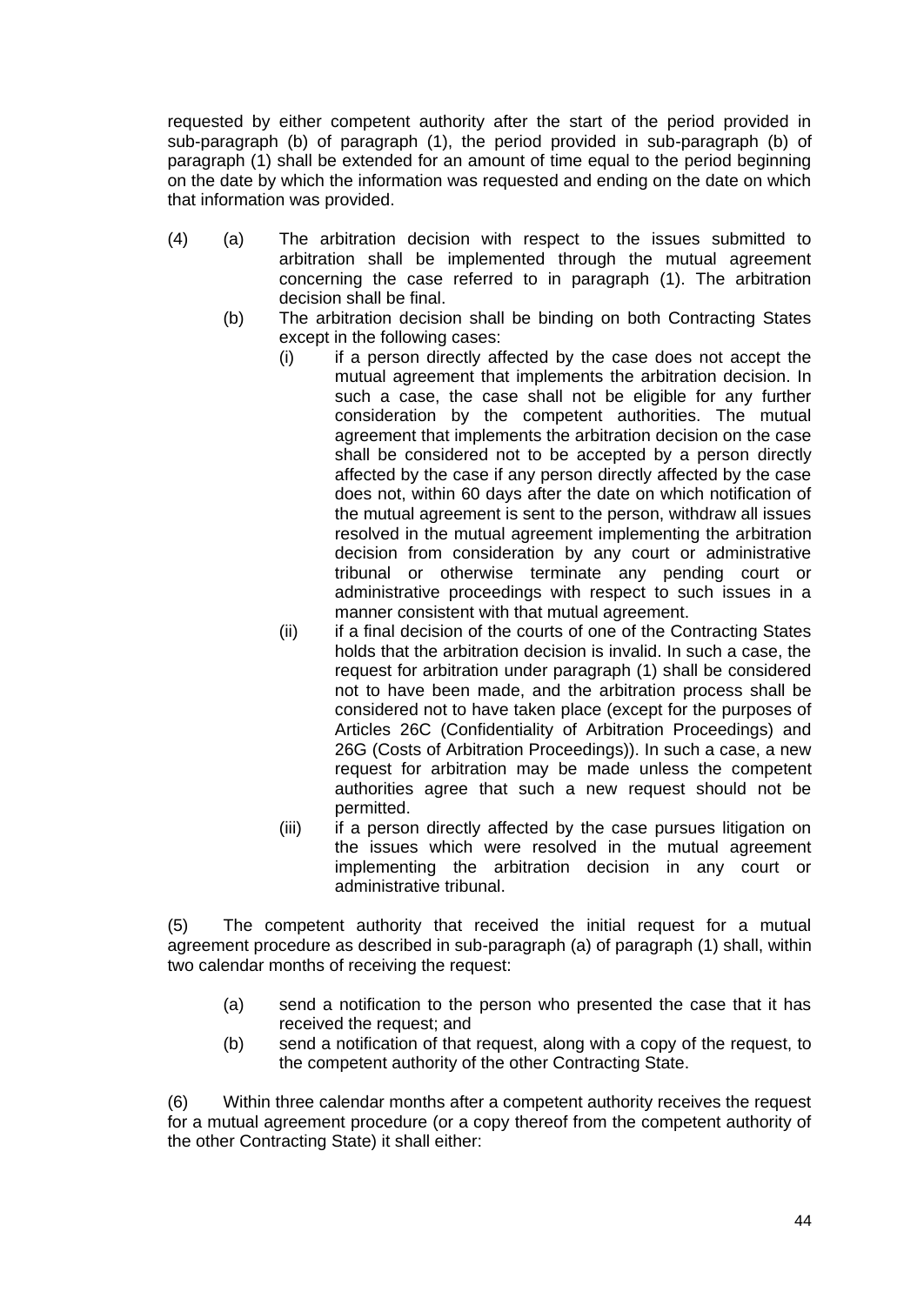- (a) notify the person who has presented the case and the other competent authority that it has received the information necessary to undertake substantive consideration of the case; or
- (b) request additional information from that person for that purpose.

(7) Where pursuant to sub-paragraph (b) of paragraph (6), one or both of the competent authorities have requested from the person who presented the case additional information necessary to undertake substantive consideration of the case, the competent authority that requested the additional information shall, within three calendar months of receiving the additional information from that person, notify that person and the other competent authority either:

- (a) that it has received the requested information; or
- (b) that some of the requested information is still missing.

(8) Where neither competent authority has requested additional information pursuant to sub-paragraph (b) of paragraph (6), the start date referred to in paragraph (1) shall be the earlier of:

- (a) the date on which both competent authorities have notified the person who presented the case pursuant to sub-paragraph (a) of paragraph (6); and
- (b) the date that is three calendar months after the notification to the competent authority of the other Contracting State pursuant to subparagraph (b) of paragraph (5).

(9) Where additional information has been requested pursuant to sub-paragraph (b) of paragraph (6), the start date referred to in paragraph (1) shall be the earlier of:

- (a) the latest date on which the competent authorities that requested additional information have notified the person who presented the case and the other competent authority pursuant to sub-paragraph (a) of paragraph (7); and
- (b) the date that is three calendar months after both competent authorities have received all information requested by either competent authority from the person who presented the case.

If, however, one or both of the competent authorities send the notification referred to in sub-paragraph (b) of paragraph (7), such notification shall be treated as a request for additional information under sub-paragraph (b) of paragraph (6).

(10) The competent authorities of the Contracting States shall by mutual agreement (pursuant to Article 26 (Mutual Agreement Procedure)) settle the mode of application of the provisions contained in this Article and Articles 26B to 26H, including the minimum information necessary for each competent authority to undertake substantive consideration of the case. Such an agreement shall be concluded before the date on which unresolved issues in a case are first eligible to be submitted to arbitration and may be modified from time to time thereafter.

- (11) Notwithstanding the preceding paragraphs of this Article:
	- (a) any unresolved issue arising from a mutual agreement procedure case otherwise within the scope of the arbitration process provided for by this Agreement shall not be submitted to arbitration, if a decision on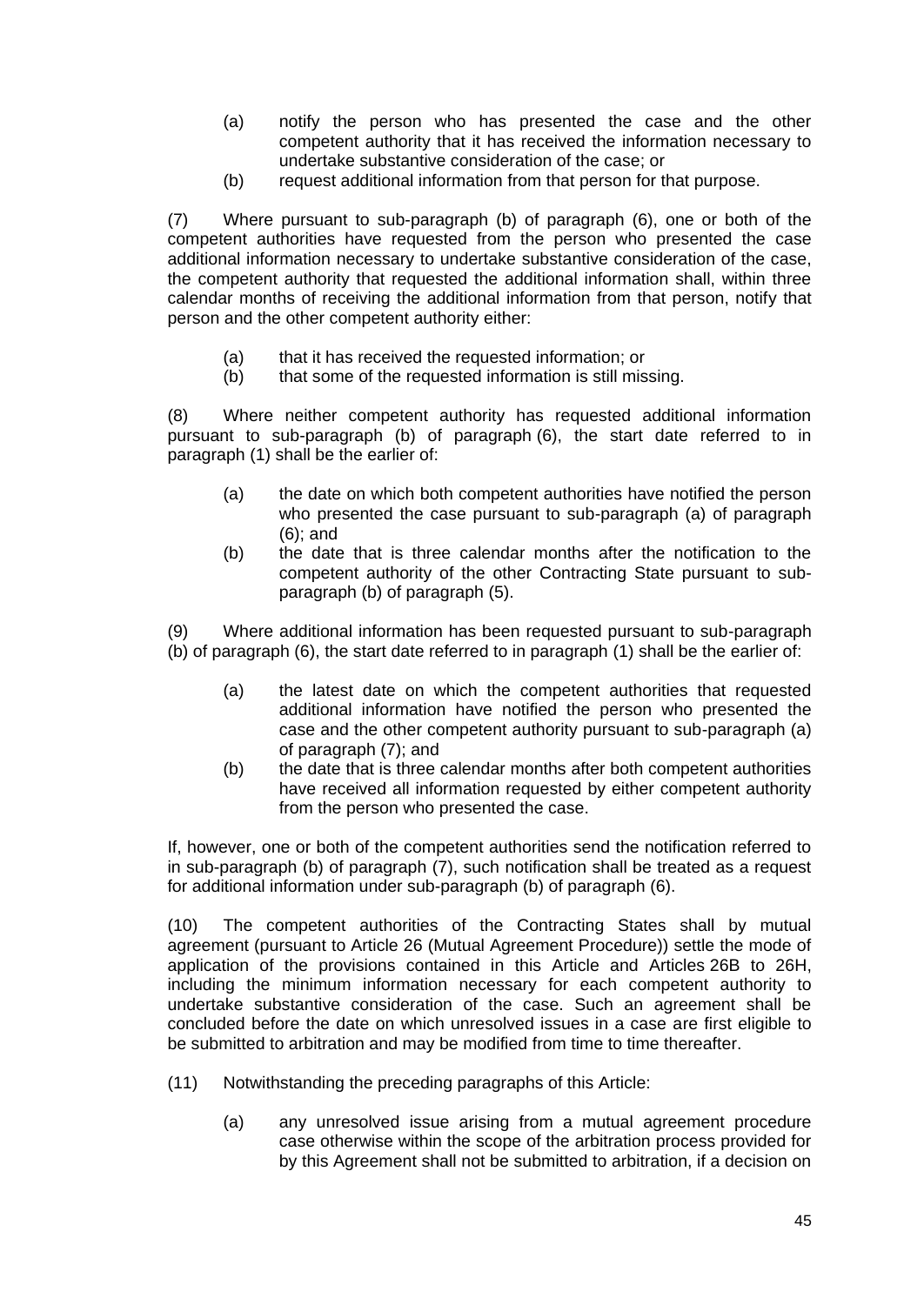this issue has already been rendered by a court or administrative tribunal of either Contracting State;

(b) if, at any time after a request for arbitration has been made and before the arbitration panel has delivered its decision to the competent authorities of the Contracting States, a decision concerning the issue is rendered by a court or administrative tribunal of one of the Contracting States, the arbitration process shall terminate.

(12) The provisions of this Article and Articles 26B to 26H shall not apply to any case involving the application of Singapore's general anti-avoidance rules contained in section 33 of the Act, case law or juridical doctrines, and any subsequent provisions (as notified by Singapore to the Depositary of the Multilateral Convention to Implement Tax Treaty Related Measures to Prevent Base Erosion and Profit Shifting done at Paris on 24 November 2016 (as amended from time to time)) that replace, amend or update these anti-avoidance rules.

- (13) This Article and Articles 26B to 26H
	- (a) shall have effect with respect to cases presented to the competent authority of a Contracting State under Article 26 (Mutual Agreement Procedure) on or after 1 April 2019; and
	- (b) shall apply to a case presented to the competent authority of a Contracting State under Article 26 prior to 1 April 2019 only to the extent that the competent authorities of both Contracting States agree that it will apply to that specific case.

## **ARTICLE 26B – APPOINTMENT OF ARBITRATORS**

(1) Except to the extent that the competent authorities of the Contracting States mutually agree on different rules, paragraphs (2) through (4) shall apply for the purposes of Articles 26A to 26H.

(2) The following rules shall govern the appointment of the members of an arbitration panel:

- (a) The arbitration panel shall consist of three individual members with expertise or experience in international tax matters.
- (b) Each competent authority shall appoint one panel member within 60 days of the date of the request for arbitration under paragraph (1) of Article 26A (Mandatory Binding Arbitration). The two panel members so appointed shall, within 60 days of the latter of their appointments, appoint a third member who shall serve as Chair of the arbitration panel. The Chair shall not be a national or resident of either Contracting State.
- (c) Each member appointed to the arbitration panel must be impartial and independent of the competent authorities, tax administrations, and ministries of finance of the Contracting States and of all persons directly affected by the case (as well as their advisors) at the time of accepting an appointment, maintain his or her impartiality and independence throughout the proceedings, and avoid any conduct for a reasonable period of time thereafter which may damage the appearance of impartiality and independence of the arbitrators with respect to the proceedings.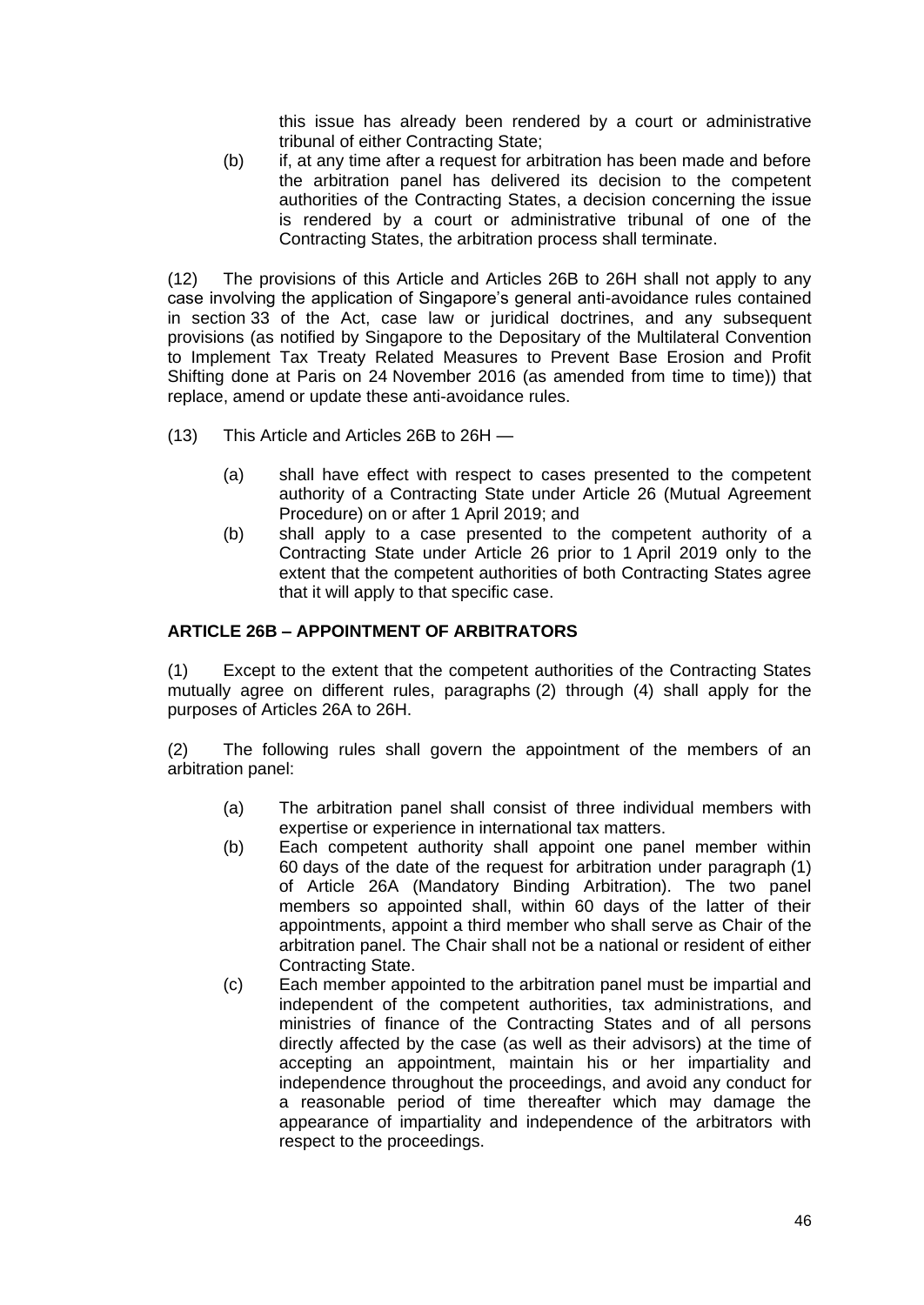(3) In the event that the competent authority of a Contracting State fails to appoint a member of the arbitration panel in the manner and within the time periods specified in paragraph (2) or agreed to by the competent authorities of the Contracting States, a member shall be appointed on behalf of that competent authority by the highest ranking official of the Centre for Tax Policy and Administration of the Organisation for Economic Co-operation and Development that is not a national of either Contracting State.

(4) If the two initial members of the arbitration panel fail to appoint the Chair in the manner and within the time periods specified in paragraph (2) or agreed to by the competent authorities of the Contracting States, the Chair shall be appointed by the highest ranking official of the Centre for Tax Policy and Administration of the Organisation for Economic Co-operation and Development that is not a national of either Contracting State.

# **ARTICLE 26C – CONFIDENTIALITY OF ARBITRATION PROCEEDINGS**

(1) Solely for the purposes of the application of Articles 26A to 26H and 27 and of the provisions of the domestic laws of the Contracting States related to the exchange of information, confidentiality, and administrative assistance, members of the arbitration panel and a maximum of three staff per member (and prospective arbitrators solely to the extent necessary to verify their ability to fulfil the requirements of arbitrators) shall be considered to be persons or authorities to whom information may be disclosed. Information received by the arbitration panel or prospective arbitrators and information that the competent authorities receive from the arbitration panel shall be considered information that is exchanged under Article 27 (Exchange of Information).

(2) The competent authorities of the Contracting States shall ensure that members of the arbitration panel and their staff agree in writing, prior to their acting in an arbitration proceeding, to treat any information relating to the arbitration proceeding consistently with the confidentiality and nondisclosure obligations described in Article 27 (Exchange of Information) and under the applicable laws of the Contracting States.

## **ARTICLE 26D – RESOLUTION OF A CASE PRIOR TO THE CONCLUSION OF THE ARBITRATION**

For the purposes of Articles 26 and 26A to 26H, the mutual agreement procedure, as well as the arbitration proceeding, with respect to a case shall terminate if, at any time after a request for arbitration has been made and before the arbitration panel has delivered its decision to the competent authorities of the Contracting States:

- (a) the competent authorities of the Contracting States reach a mutual agreement to resolve the case; or
- (b) the person who presented the case withdraws the request for arbitration or the request for a mutual agreement procedure.

## **ARTICLE 26E – TYPE OF ARBITRATION PROCESS**

(1) Except to the extent that the competent authorities of the Contracting States mutually agree on different rules, the following rules shall apply with respect to an arbitration proceeding pursuant to Articles 26A to 26H: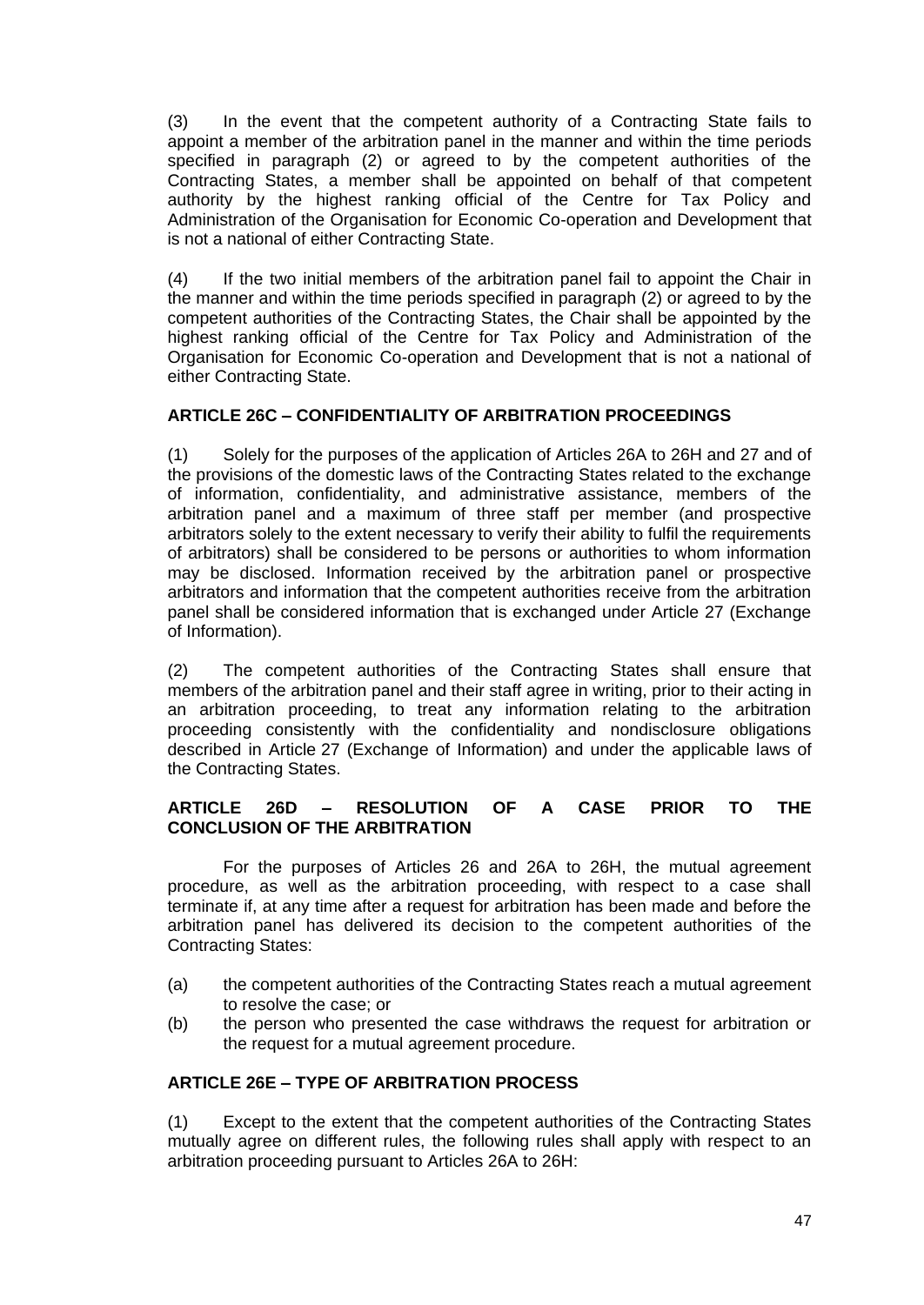- (a) After a case is submitted to arbitration, the competent authority of each Contracting State shall submit to the arbitration panel, by a date set by agreement, a proposed resolution which addresses all unresolved issue(s) in the case (taking into account all agreements previously reached in that case between the competent authorities of the Contracting States). The proposed resolution shall be limited to a disposition of specific monetary amounts (for example, of income or expense) or, where specified, the maximum rate of tax charged pursuant to the Agreement, for each adjustment or similar issue in the case. In a case in which the competent authorities of the Contracting States have been unable to reach agreement on an issue regarding the conditions for application of a provision of the Agreement (hereinafter referred to as a "threshold question"), such as whether an individual is a resident or whether a permanent establishment exists, the competent authorities may submit alternative proposed resolutions with respect to issues the determination of which is contingent on resolution of such threshold questions.
- (b) The competent authority of each Contracting State may also submit a supporting position paper for consideration by the arbitration panel. Each competent authority that submits a proposed resolution or supporting position paper shall provide a copy to the other competent authority by the date on which the proposed resolution and supporting position paper were due. Each competent authority may also submit to the arbitration panel, by a date set by agreement, a reply submission with respect to the proposed resolution and supporting position paper submitted by the other competent authority. A copy of any reply submission shall be provided to the other competent authority by the date on which the reply submission was due.
- (c) The arbitration panel shall select as its decision one of the proposed resolutions for the case submitted by the competent authorities with respect to each issue and any threshold questions, and shall not include a rationale or any other explanation of the decision. The arbitration decision will be adopted by a simple majority of the panel members. The arbitration panel shall deliver its decision in writing to the competent authorities of the Contracting States. The arbitration decision shall have no precedential value.

(2) Prior to the beginning of arbitration proceedings, the competent authorities of the Contracting States shall ensure that each person that presented the case and their advisors agree in writing not to disclose to any other person any information received during the course of the arbitration proceedings from either competent authority or the arbitration panel. The mutual agreement procedure under Article 26, as well as the arbitration proceeding under Articles 26A to 26H, with respect to the case shall terminate if, at any time after a request for arbitration has been made and before the arbitration panel has delivered its decision to the competent authorities of the Contracting States, a person that presented the case or one of that person's advisors materially breaches that agreement.

## **ARTICLE 26F – AGREEMENT ON A DIFFERENT RESOLUTION**

Notwithstanding paragraph (4) of Article 26A (Mandatory Binding Arbitration), an arbitration decision pursuant to Articles 26A to 26H shall not be binding on the Contracting States and shall not be implemented if the competent authorities of the Contracting States agree on a different resolution of all unresolved issues within three calendar months after the arbitration decision has been delivered to them.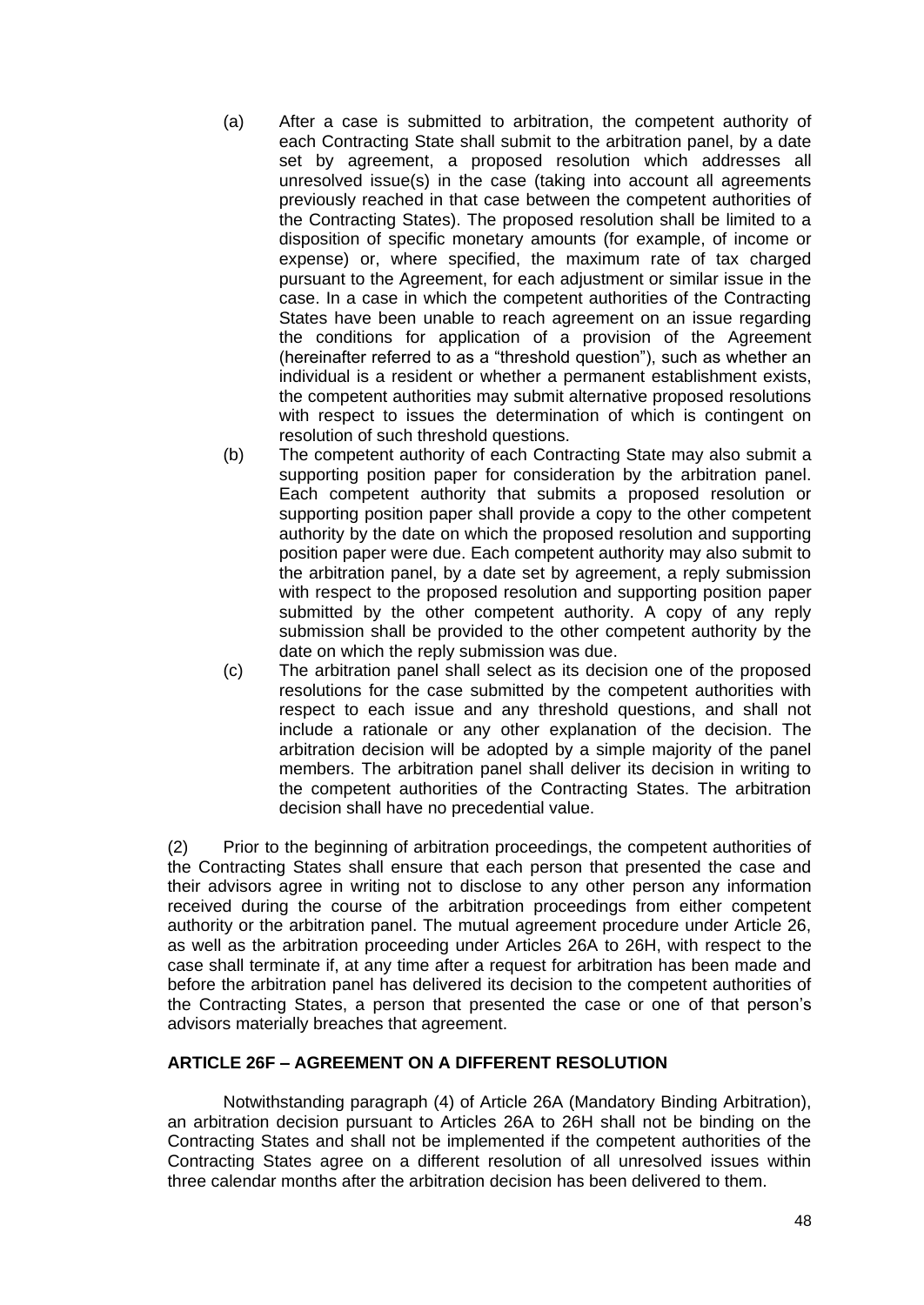## **ARTICLE 26G – COSTS OF ARBITRATION PROCEEDINGS**

In an arbitration proceeding under Articles 26A to 26H, the fees and expenses of the members of the arbitration panel, as well as any costs incurred in connection with the arbitration proceedings by the Contracting States, shall be borne by the Contracting States in a manner to be settled by mutual agreement between the competent authorities of the Contracting States. In the absence of such agreement, each Contracting State shall bear its own expenses and those of its appointed panel member. The cost of the chair of the arbitration panel and other expenses associated with the conduct of the arbitration proceedings shall be borne by the Contracting States in equal shares.

## **ARTICLE 26H – COMPATIBILITY**

(1) Any unresolved issue arising from a mutual agreement procedure case otherwise within the scope of the arbitration process provided for in this Article and Articles 26A to 26G shall not be submitted to arbitration if the issue falls within the scope of a case with respect to which an arbitration panel or similar body has previously been set up in accordance with a bilateral or multilateral convention that provides for mandatory binding arbitration of unresolved issues arising from a mutual agreement procedure case.

(2) Nothing in this Article and Articles 26A to 26G shall affect the fulfilment of wider obligations with respect to the arbitration of unresolved issues arising in the context of a mutual agreement procedure resulting from other conventions to which the Contracting States are or will become parties.".

8. New Article 28A

The following new Article 28A is inserted immediately after Article 28 (Members of Diplomatic or Permanent Missions and Consular Posts):

## "**ARTICLE 28A – PREVENTION OF TREATY ABUSE**

(1) Notwithstanding any provisions of this Agreement, a benefit under this Agreement shall not be granted in respect of an item of income or capital if it is reasonable to conclude, having regard to all relevant facts and circumstances, that obtaining that benefit was one of the principal purposes of any arrangement or transaction that resulted directly or indirectly in that benefit, unless it is established that granting that benefit in these circumstances would be in accordance with the object and purpose of the relevant provisions of this Agreement.

(2) Where a benefit under this Agreement is denied to a person under provisions of this Agreement that deny all or part of the benefits that would otherwise be provided under this Agreement where the principal purpose or one of the principal purposes of any arrangement or transaction, or of any person concerned with an arrangement or transaction, was to obtain those benefits, the competent authority of the Contracting State that would otherwise have granted this benefit shall nevertheless treat that person as being entitled to this benefit, or to different benefits with respect to a specific item of income or capital, if such competent authority, upon request from that person and after consideration of the relevant facts and circumstances, determines that such benefits would have been granted to that person in the absence of the transaction or arrangement. The competent authority of the Contracting State to which a request has been made under this paragraph by a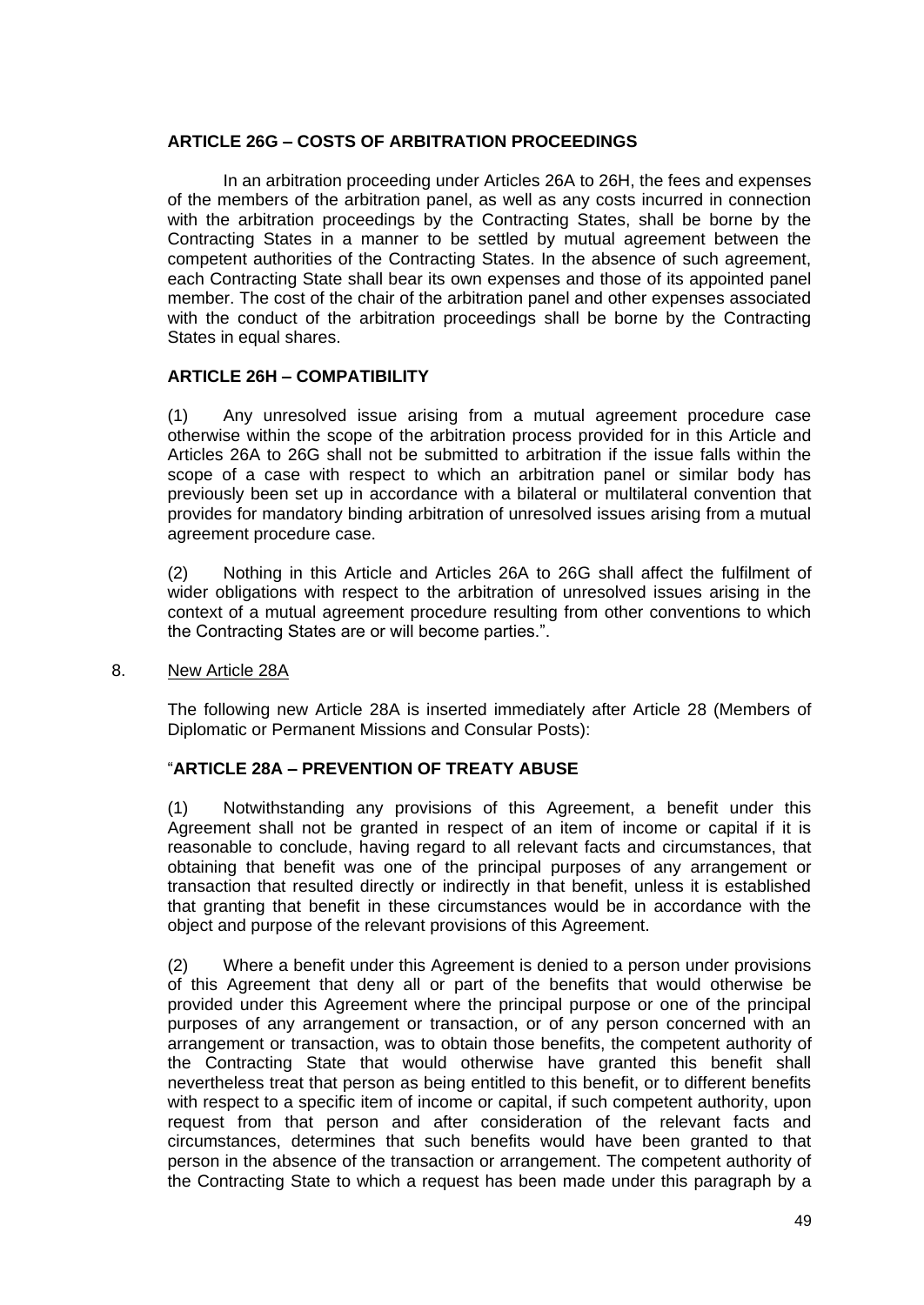resident of the other Contracting State shall consult with the competent authority of that other Contracting State before rejecting the request.".

#### 9. Entry into effect of the MLI

The effects of the MLI on this Agreement, as laid out in this Annex, shall have effect in Singapore:

- (a) for paragraph 6 of this Annex on the amendment of Article 26 (Mutual Agreement Procedure), for a case presented on or after 1 April 2019, without regard to the basis period to which the case relates. However, paragraph 6 of this Annex shall not apply to a case that was not eligible to be presented immediately before 1 April 2019;
- (b) for paragraph 7 of this Annex on the arbitration provisions, with respect to any tax paid, deemed paid or liable to be paid, before, on or after 1 April 2019;
- (c) for all other paragraphs in this Annex:
	- (i) with respect to taxes withheld at source, in respect of amounts paid, deemed paid or liable to be paid (whichever is the earliest), on or after 1 January 2020; and
	- (ii) with respect to taxes other than those withheld at source, where the income is derived or received in a basis period beginning on or after 1 October 2019.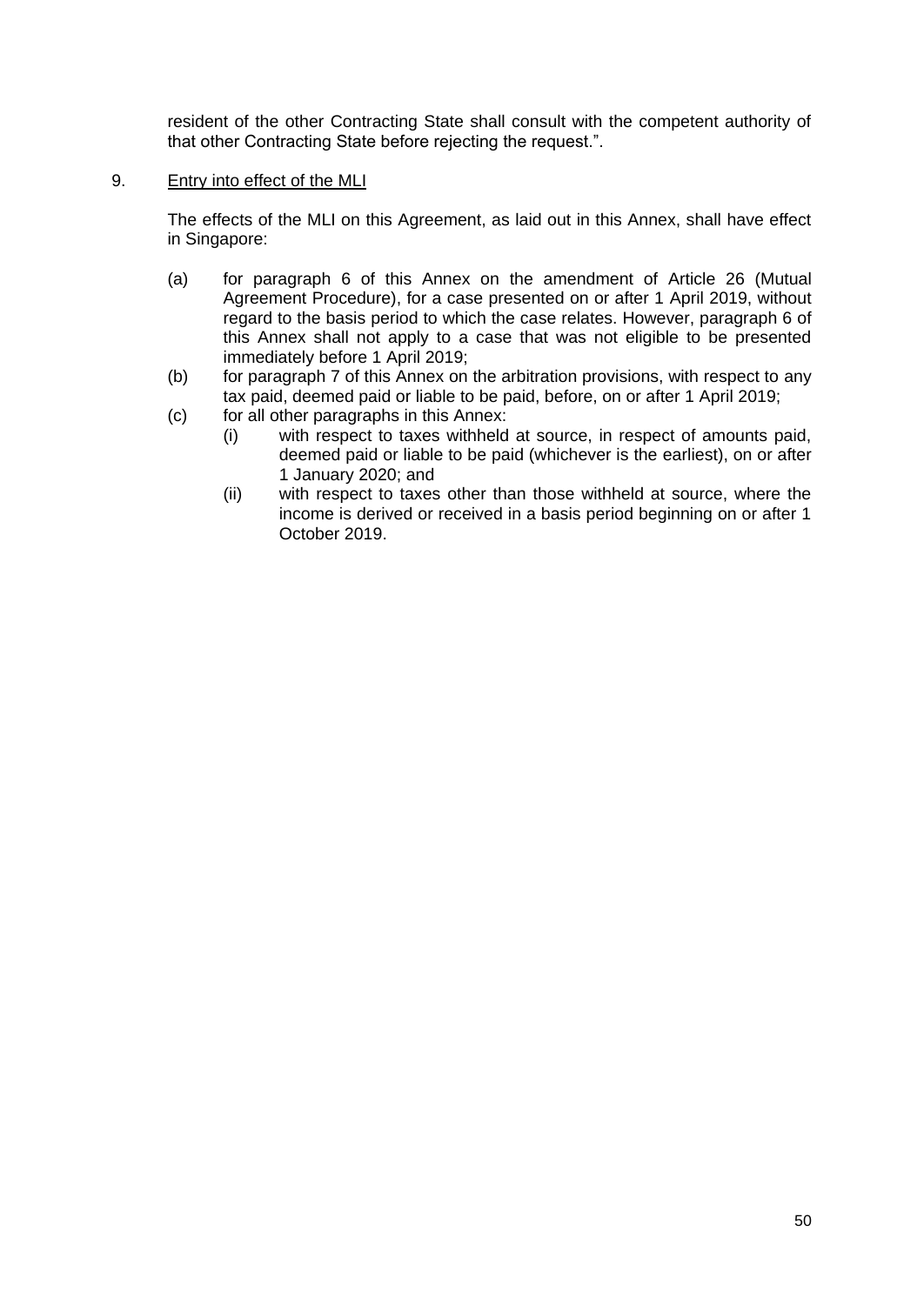# **ANNEX B**

#### **SECOND PROTOCOL AMENDING THE AGREEMENT BETWEEN THE GOVERNMENT OF THE REPUBLIC OF SINGAPORE AND THE GOVERNMENT OF THE UNITED KINGDOM OF GREAT BRITAIN AND NORTHERN IRELAND FOR THE AVOIDANCE OF DOUBLE TAXATION AND THE PREVENTION OF FISCAL EVASION WITH RESPECT TO TAXES ON INCOME AND CAPITAL GAINS SIGNED AT SINGAPORE ON 12 FEBRUARY 1997 AS AMENDED BY A PROTOCOL SIGNED AT SINGAPORE ON 24 AUGUST 2009**

The Government of the Republic of Singapore and the Government of the United Kingdom of Great Britain and Northern Ireland,

Desiring to amend the Agreement between the Government of the Republic of Singapore and the Government of the United Kingdom of Great Britain and Northern Ireland for the avoidance of double taxation and the prevention of fiscal evasion with respect to taxes on income and capital gains signed at Singapore on 12 February 1997 as amended by a Protocol signed at Singapore on 24 August 2009 (hereinafter referred to as "the Agreement"),

Have agreed as follows:

## **ARTICLE I**

With respect to Article 3 (General Definitions) of the Agreement:

- 1. Paragraph 1(e) shall be deleted and replaced by the following:
	- "(e) the term "person" includes an individual, a company and any other body of persons;"
- 2. Paragraph 1(i)(i) shall be deleted and replaced by the following:
	- "(i) in the case of the United Kingdom, the Commissioners for Her Majesty's Revenue and Customs or their authorised representative;"
- 3. Paragraph 1(k) shall be deleted and replaced by the following:
	- "(k) the term "fiscal year" means,
		- (i) in the case of the United Kingdom:
			- for the purposes of the income tax, a year of assessment beginning on 6 April in one year and ending on 5 April in the following year;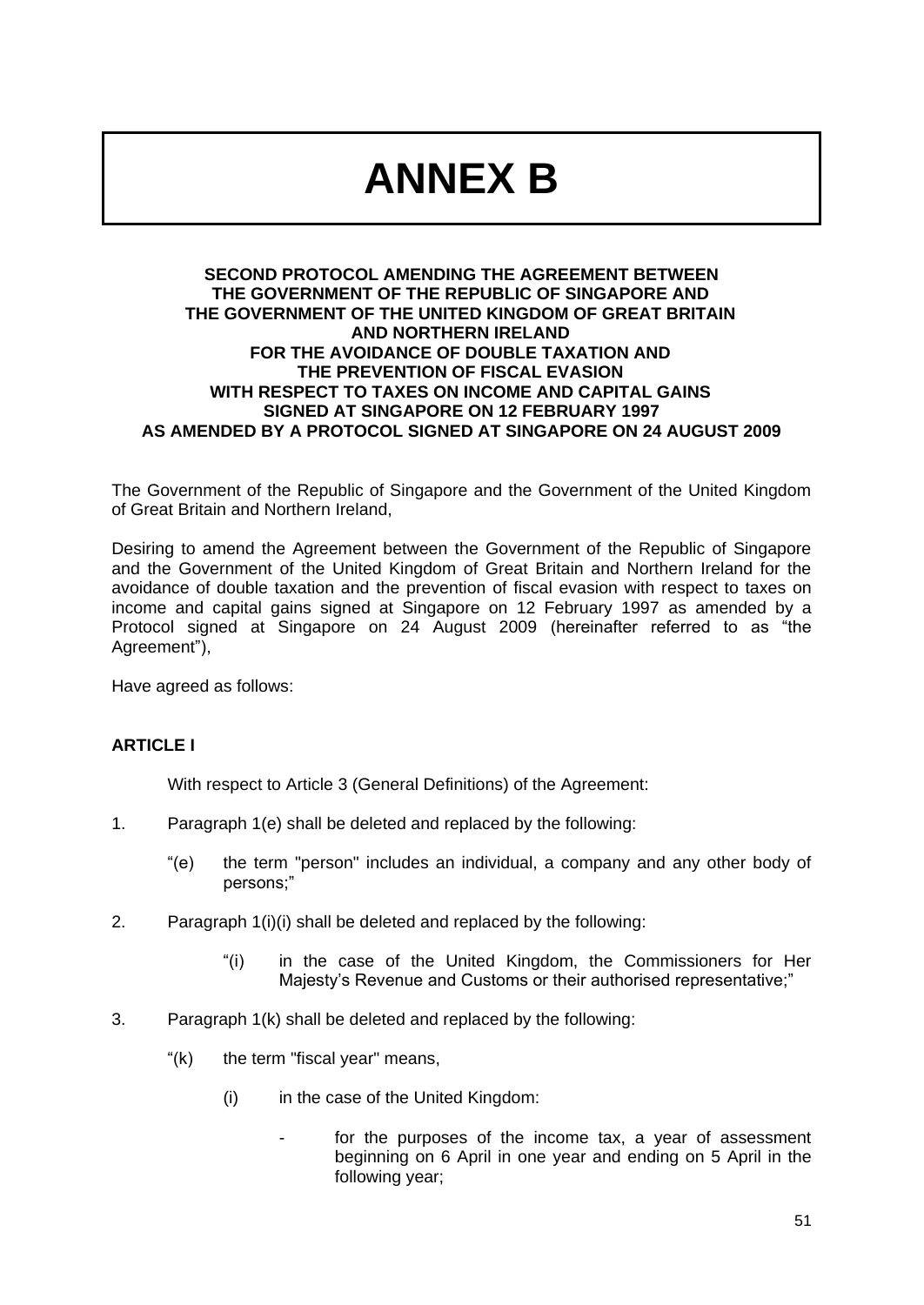- for the purposes of the corporation tax, a year of assessment beginning on 1 April in one year and ending on 31 March in the following year; and,
- $(ii)$  in the case of Singapore, a calendar year."
- 4. A new paragraph 2 shall be inserted after paragraph 1 as follows:

"2. For the purposes of Articles 10, 11 and 12 of this Agreement, a trustee subject to tax in a Contracting State in respect of dividends, interest or royalties shall be deemed to be the beneficial owner of that interest or those dividends or royalties."

5. The existing paragraph 2 of the Article shall be renumbered as paragraph 3.

## **ARTICLE II**

With respect to Article 4 (Residence) of the Agreement:

1. Paragraph 1 shall be deleted and replaced by the following:

"1. For the purposes of this Agreement, the term "resident of a Contracting State" means any person who, under the laws of that State, is liable to tax therein by reason of his domicile, residence, place of management, place of incorporation or any other criterion of a similar nature, and also includes that State and any political subdivision, local authority or statutory body thereof."

2. Paragraph 3 shall be deleted and replaced by the following:

"3. Where by reason of the provisions of paragraph 1 of this Article a person other than an individual is a resident of both Contracting States, then it shall be deemed to be a resident only of the State in which its place of effective management is situated. In cases of doubt, the competent authorities of the Contracting States shall endeavour to determine by mutual agreement the State in which the person's place of effective management is situated taking into consideration all relevant factors. In the absence of a mutual agreement by the competent authorities of the Contracting States, the person shall not be considered a resident of either Contracting State for the purposes of claiming any benefits provided by the Agreement, except those provided by Articles 23, 25 and 26."

## **ARTICLE III**

With respect to Article 5 (Permanent Establishment) of the Agreement,

Paragraph 4(b) shall be deleted and replaced by the following:

"(b) it furnishes services, including consultancy services, through employees or other personnel engaged by the enterprise for such purpose, but only where activities of that nature continue (for the same or a connected project) within the other Contracting State for a period or periods aggregating more than 183 days in the fiscal year concerned;

provided that the provisions of subparagraph (b) shall cease to have effect for any fiscal year beginning after five years from the date on which the Second Protocol first had effect."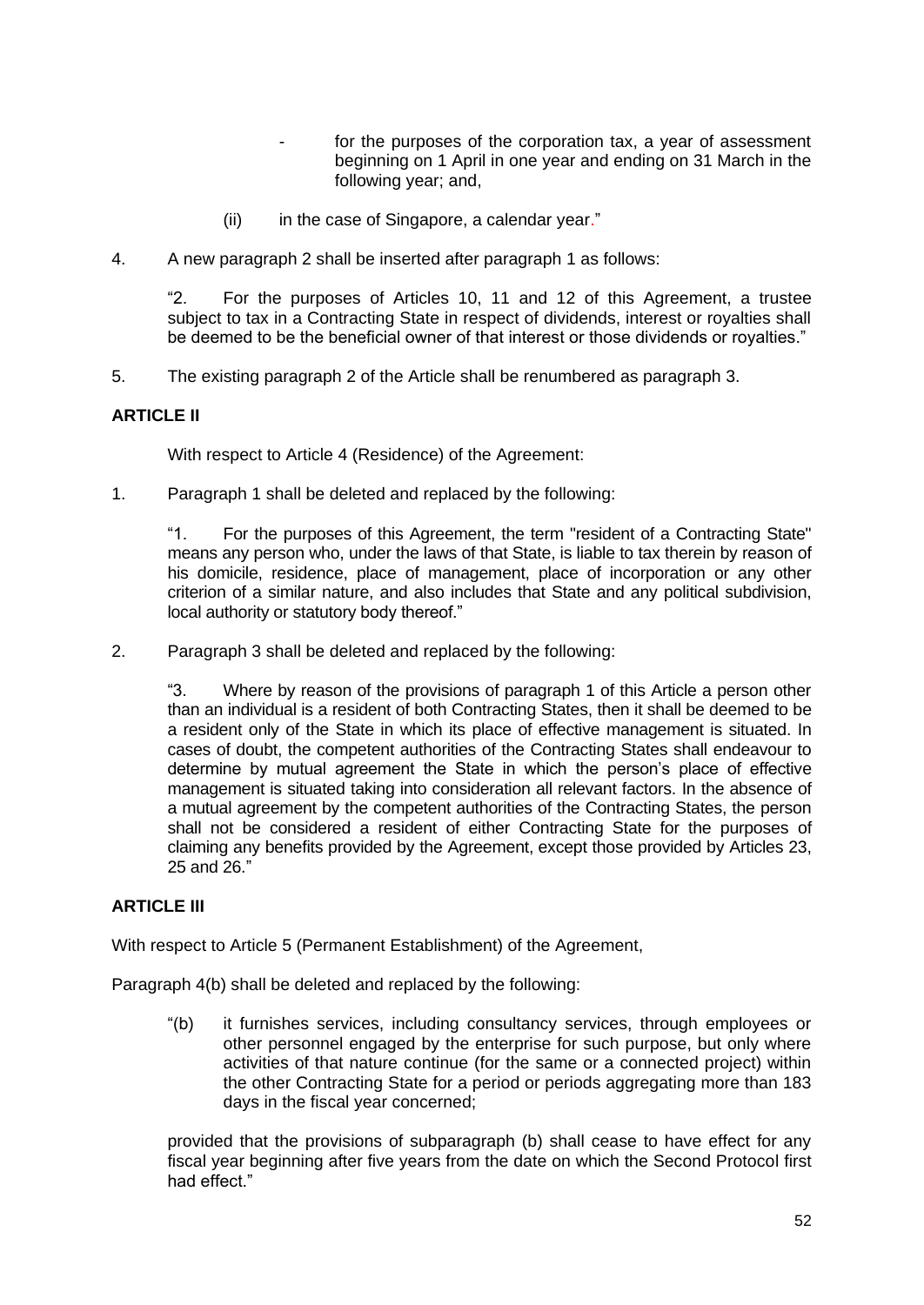# **ARTICLE IV**

With respect to Article 10 (Dividends) of the Agreement:

1. Paragraphs 1, 2 and 3 shall be deleted and replaced by the following:

"1. Subject to the provisions of paragraph 2 of this Article, dividends paid by a company which is a resident of a Contracting State and beneficially owned by a resident of the other Contracting State shall be taxable only in that other Contracting State.

2. However,

a) dividends paid by a real estate investment trust which is a resident of the United Kingdom may also be taxed, according to its laws, in the United Kingdom. However, if the beneficial owner of the dividends is a resident of Singapore, the tax so charged shall not exceed 15 per cent of the gross amount of the dividends;

b) distributions paid by a real estate investment trust which is organised in Singapore may also be taxed, according to its laws, in Singapore. However, if the beneficial owner of the distributions is a resident of the United Kingdom, the tax so charged shall not exceed 15 per cent of the gross amount of the distributions.

This paragraph and paragraph 1 shall not affect the taxation of the company or the real estate investment trust in respect of the profits out of which the dividends or distributions are paid.

3. For the purposes of paragraph 2 of this Article, a real estate investment trust means:

a) in the case of the United Kingdom, a real estate investment trust within the meaning of Part 12 of Corporation Tax Act 2010 and a property authorised investment fund within the meaning of Part 4A of the Authorised Investment Funds (Tax) Regulations 2006 (SI 2006/964);

b) in the case of Singapore, a trust that is constituted as a collective investment scheme authorised under section 286 of the Securities and Futures Act (Chapter 289) and listed on the Singapore Exchange, and that invests or proposes to invest in immovable property and immovable propertyrelated assets."

2. There shall be inserted at the end of paragraph 4 the following additional sentence:

"For the purposes of paragraphs 5, 6 and 7 of this Article, the term "dividends" also includes distributions within the meaning of subparagraph b) of paragraph 2 of this Article and reference to a company shall be read as including reference to a real estate investment trust as appropriate."

## **ARTICLE V**

With respect to Article 11 (Interest) of the Agreement:

1. Paragraphs 2, 3 and 4 shall be deleted and replaced by the following: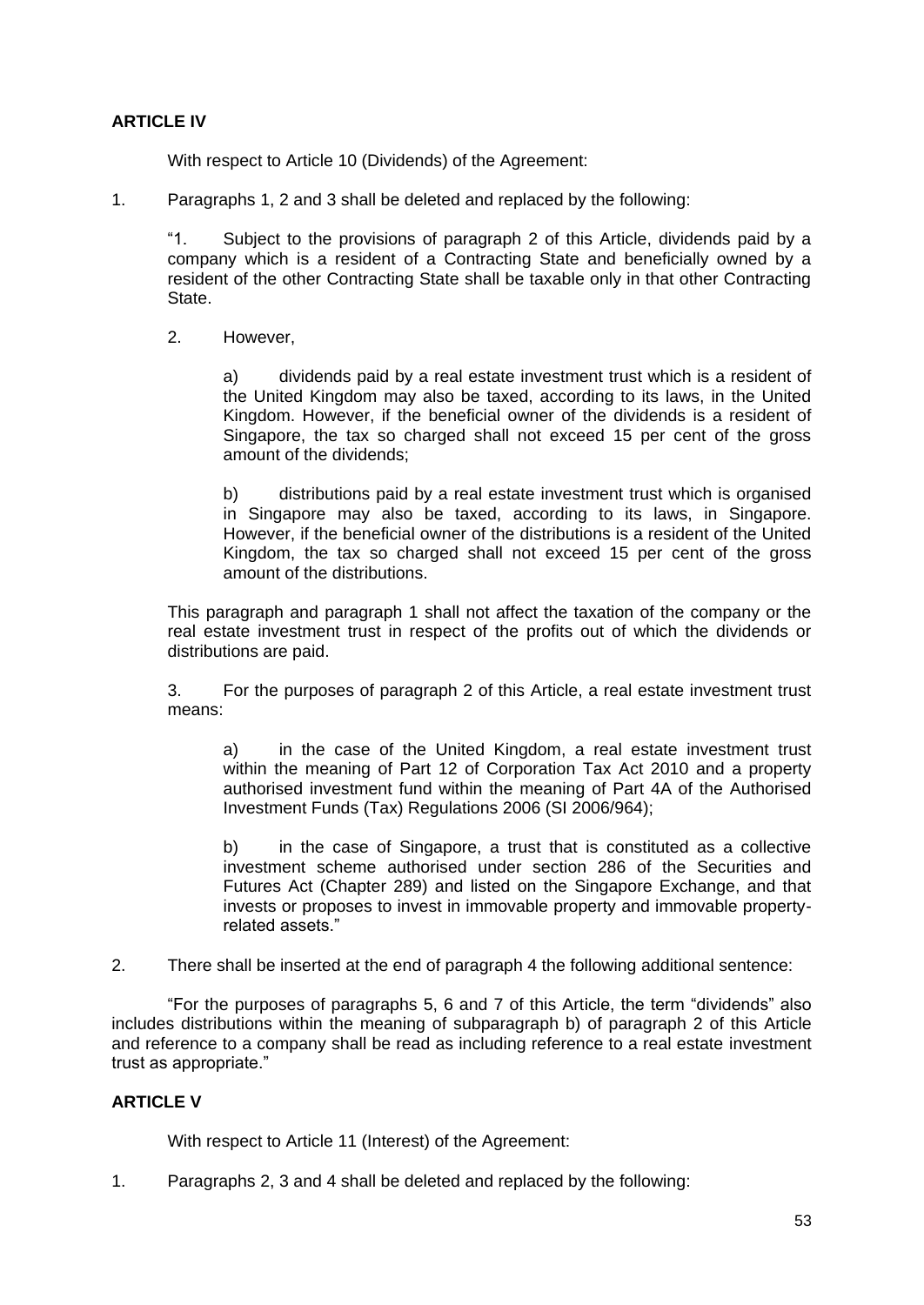"2. However, such interest may also be taxed in the Contracting State in which it arises and according to the laws of that State, but if the recipient is the beneficial owner of the interest the tax so charged shall not exceed 5 per cent of the gross amount of interest.

3. Notwithstanding the provisions of paragraph 2 of this Article, interest arising in a Contracting State and paid to a resident of the other Contracting State shall be taxable only in that other State if the recipient is the beneficial owner of that interest and:

- (a) is the Government of the other Contracting State;
- (b) is a bank or similar financial institution; or
- (c) the interest is paid by a bank or similar financial institution.
- 4. For the purposes of paragraph 3 of this Article, the term Government:
- (a) in the case of Singapore, means the Government of Singapore and shall include:
	- (i) the Monetary Authority of Singapore;
	- (ii) the Government of Singapore Investment Corporation Pte Ltd;
	- (iii) a statutory body; and
	- (iv) any institution wholly or mainly owned by the Government of Singapore as may be agreed from time to time between the competent authorities of the Contracting States;
- (b) in the case of United Kingdom, means the Government of the United Kingdom and shall include:
	- (i) the Bank of England;
	- (ii) the United Kingdom Export Credits Guarantee Department;
	- (iii) CDC Group plc;
	- (iv) a statutory body; and
	- (v) any institution wholly or mainly owned by the Government of the United Kingdom as may be agreed from time to time between the competent authorities of the Contracting States."
- 2. The first sentence of paragraph 7 shall be deleted and replaced by the following:

"Interest shall be deemed to arise in a Contracting State when the payer is a resident of that State."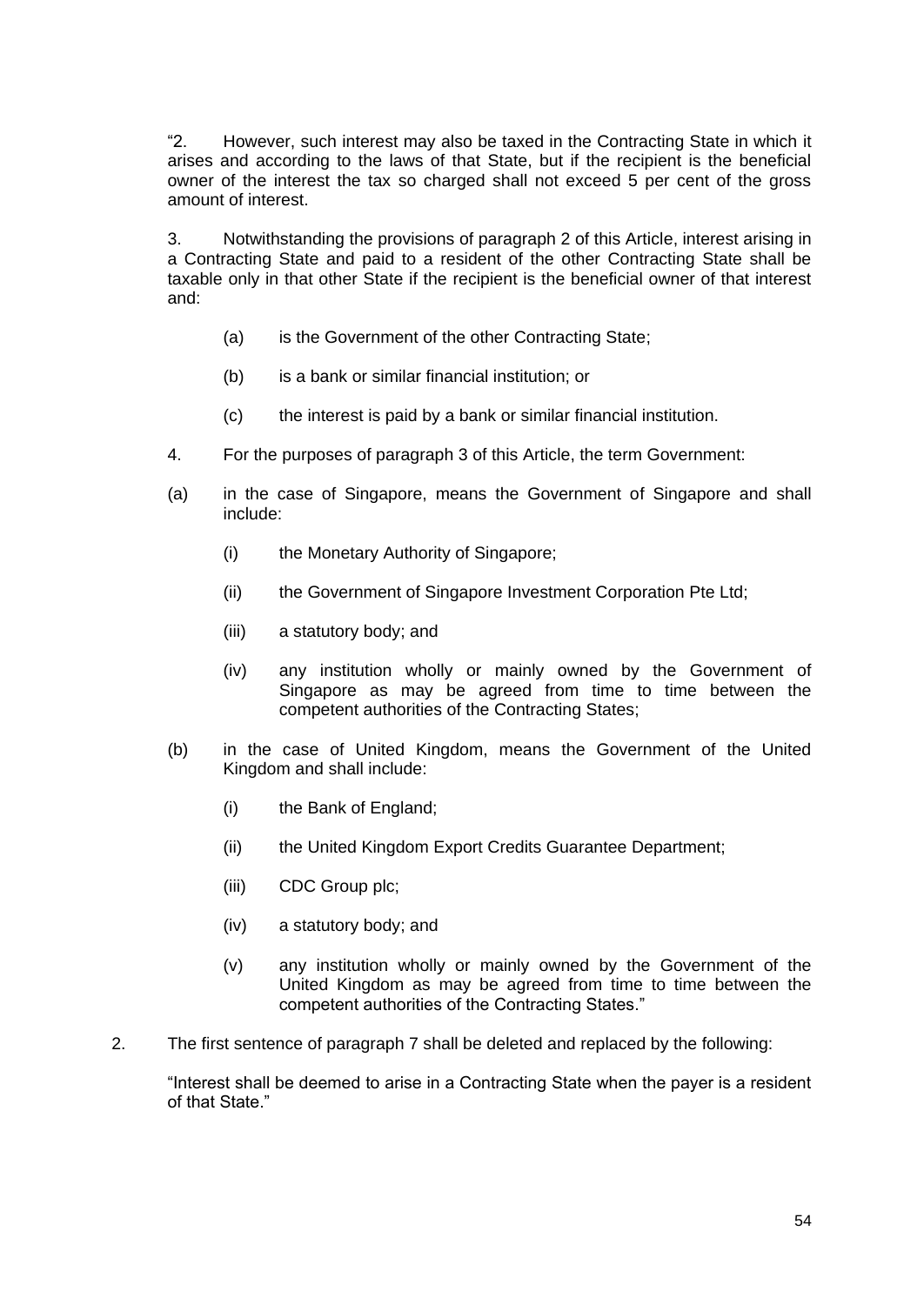# **ARTICLE VI**

With respect to Article 12 (Royalties) of the Agreement:

1. Paragraph 2 shall be deleted and replaced by the following:

"2. However, such royalties may also be taxed in the Contracting State in which they arise and according to the laws of that State, but if the recipient is the beneficial owner of the royalties the tax so charged shall not exceed 8 per cent of the gross amount of the royalties."

2. Paragraph 3 shall be deleted and replaced by the following:

"3. The term "royalties" as used in this Article means payments of any kind received as a consideration for the use of, or the right to use, any copyright of literary, artistic or scientific work (including cinematograph films, and films or tapes for radio or television broadcasting), any patent, trade mark, design or model, plan, secret formula or process, or for information (know-how) concerning industrial, commercial or scientific experience."

3. Paragraph 4 shall be deleted and the reference to paragraph 4 in paragraph 5 shall be deleted. The remaining paragraphs shall not be renumbered.

4. The first sentence of paragraph 6 shall be deleted and replaced by the following:

"Royalties shall be deemed to arise in a Contracting State when the payer is a resident of that State."

# **ARTICLE VII**

With respect to Article 14 (Independent Personal Services) of the Agreement:

Paragraph 1 shall be deleted and replaced by the following:

"1. Income derived by an individual who is a resident of a Contracting State in respect of professional services or other activities of an independent character shall be taxable only in that State except in the following circumstances when such income may also be taxed in the other Contracting State:

- (a) if he has a fixed base regularly available to him in the other State for the purpose of performing his activities; in that case, only so much of the income as is attributable to that fixed base may be taxed in that other State; or
- (b) if his stay in the other State is for a period or periods exceeding in the aggregate 183 days in the fiscal year concerned; in that case, only so much of the income as is derived from his activities performed in that other State may be taxed in that other State;

provided that the provisions of subparagraph (b) shall cease to have effect for any fiscal year beginning after five years from the date on which the Second Protocol first had effect."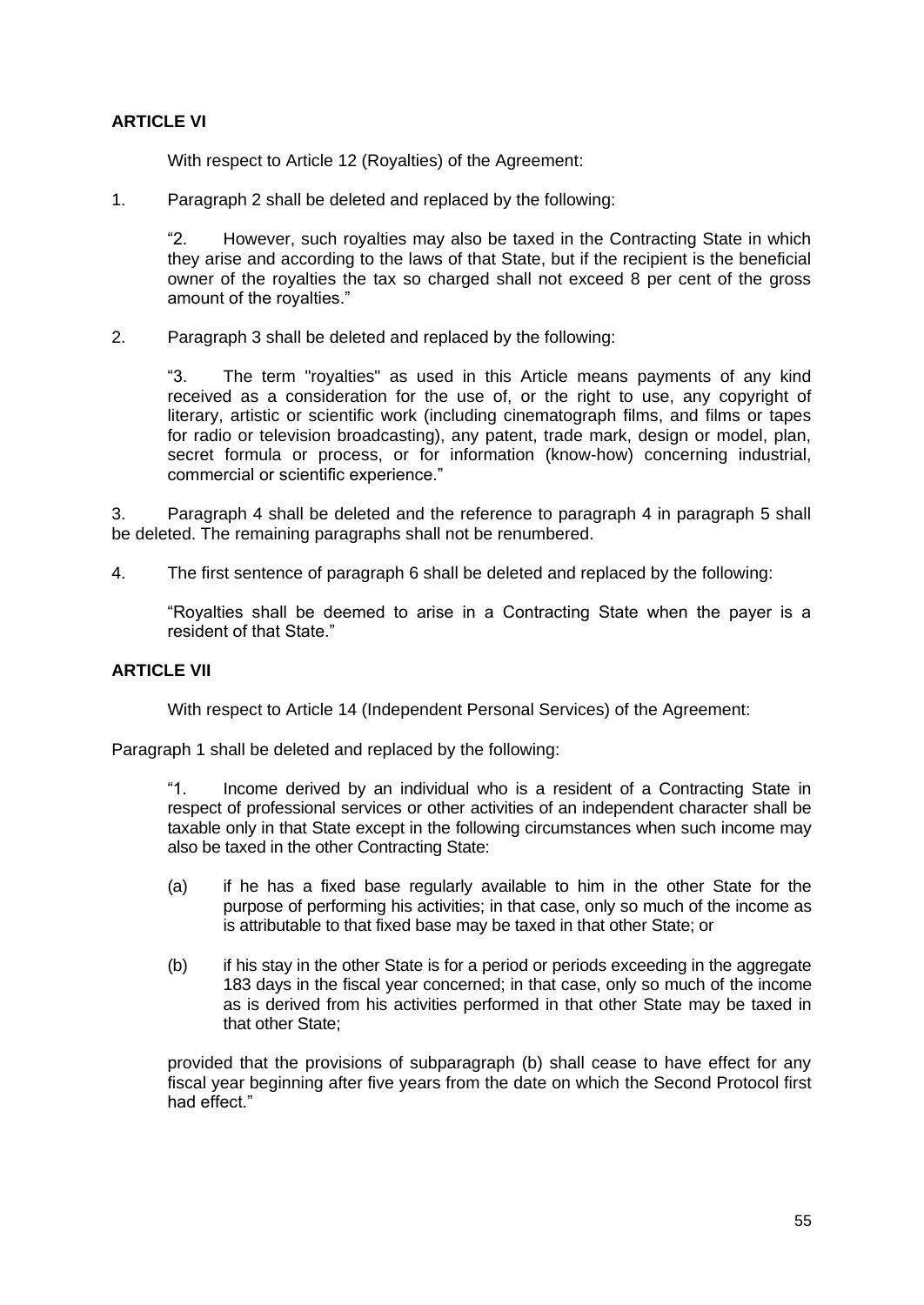## **ARTICLE VIII**

With respect to Article 15 (Dependent Personal Services) of the Agreement:

1. Paragraph 1 shall be deleted and replaced by the following:

"1. Subject to the provisions of Articles 16, 18 and 19 of this Agreement, salaries, wages and other similar remuneration derived by a resident of a Contracting State in respect of an employment shall be taxable only in that State unless the employment is exercised in the other Contracting State. If the employment is so exercised, such remuneration as is derived therefrom may be taxed in that other State."

2. Paragraph 3 shall be deleted and replaced by the following:

"3. Notwithstanding the preceding provisions of this Article, remuneration derived in respect of an employment exercised aboard a ship or aircraft operated in international traffic by an enterprise of a Contracting State may be taxed in that State."

#### **ARTICLE IX**

With respect to Article 18 (Pensions) of the Agreement:

Subparagraph (a) of paragraph 1 shall be deleted and replaced by the following:

"(a) pensions and other similar remuneration paid in consideration of past employment or self-employment,"

## **ARTICLE X**

With respect to Article 20 (Students and Trainees) of the Agreement:

Paragraphs 1 and 2 shall be deleted and replaced by the following:

Payments which a student or business apprentice who is or was immediately before visiting a Contracting State a resident of the other Contracting State and who is present in the first-mentioned State solely for the purpose of his education or training receives for the purpose of his maintenance, education or training shall not be taxed in that State, provided that such payments arise from sources outside that State."

#### **ARTICLE XI**

Article 21 (Teachers) of the Agreement shall be deleted and the subsequent Articles shall not be renumbered.

#### **ARTICLE XII**

With respect to Article 22 (Other Income) of the Agreement:

Paragraph 3 shall be deleted and replaced by the following:

"3. Notwithstanding the provisions of paragraph 1 of this Article, where an amount of income is paid to a resident of Singapore out of income received by trustees or personal representatives who are residents of the United Kingdom, that amount shall be treated as arising from the same sources, and in the same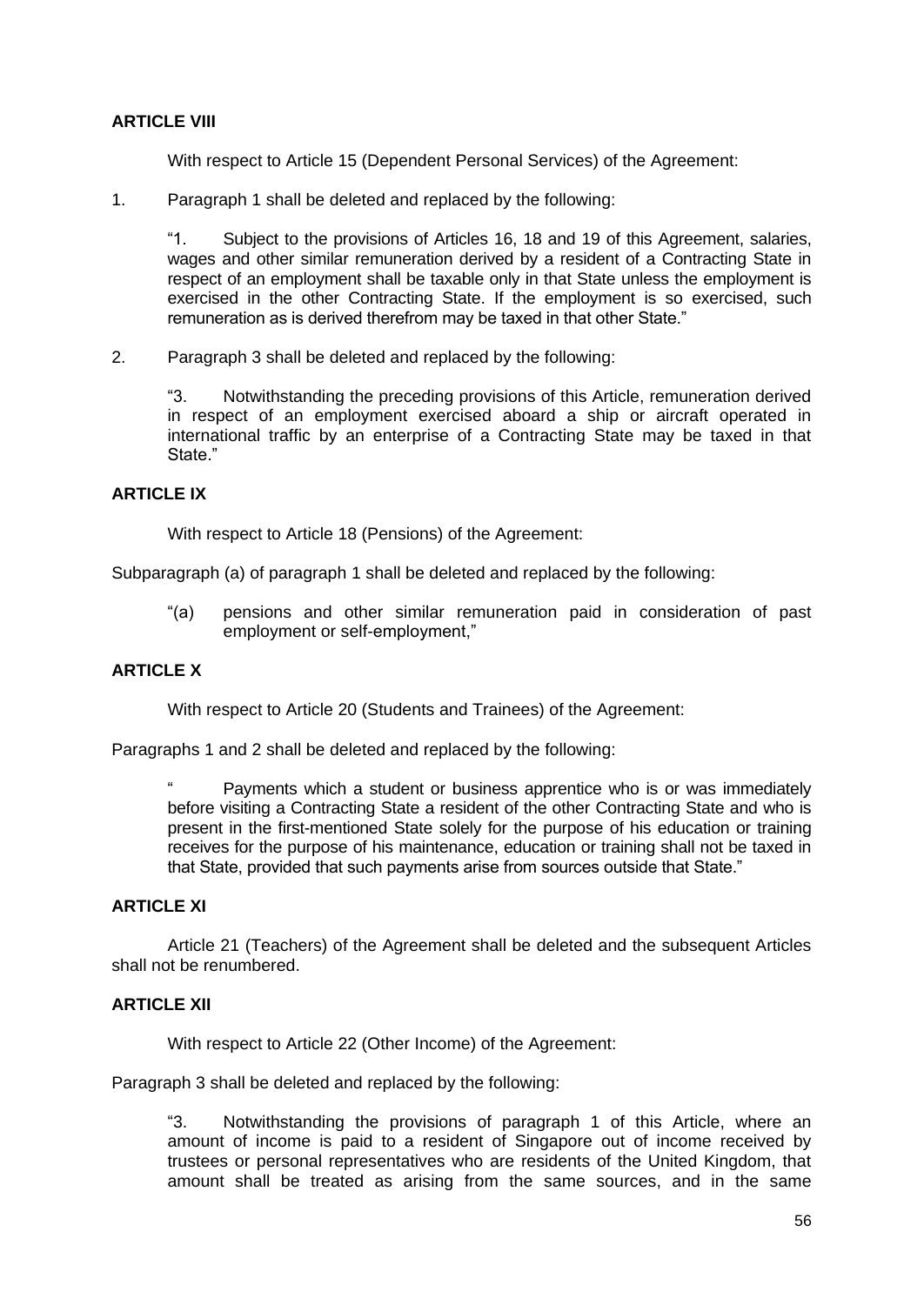proportions, as the income received by the trustees or personal representatives out of which that amount is paid. Any tax paid by the trustees or personal representatives in respect of the income paid to the beneficiary shall be treated as if it had been paid by the beneficiary.

4. Notwithstanding the provisions of paragraph 1 of this Article, withdrawals made by a resident of the United Kingdom from his Supplementary Retirement Scheme account under section 10L of the Singapore Income Tax Act (Chapter 134)(revised edition 2008) may be taxed in Singapore."

# **ARTICLE XIII**

With respect to Article 23 (Elimination of Double Taxation) of the Agreement:

1. Paragraphs 1 and 2 shall be deleted and replaced by the following:

"1. Subject to the provisions of the law of the United Kingdom regarding the allowance as a credit against United Kingdom tax of tax payable in a territory outside the United Kingdom or, as the case may be, regarding the exemption from United Kingdom tax of a dividend arising in a territory outside the United Kingdom (which shall not affect the general principle hereof):

- (a) Singapore tax payable under the laws of Singapore and in accordance with this Agreement, whether directly or by deduction, on profits, income or chargeable gains from sources within Singapore (excluding in the case of a dividend tax payable in respect of the profits out of which the dividend is paid) shall be allowed as a credit against any United Kingdom tax computed by reference to the same profits, income or chargeable gains by reference to which the Singapore tax is computed;
- (b) a dividend which is paid by a company which is a resident of Singapore to a company which is a resident of the United Kingdom shall be exempted from United Kingdom tax, when the conditions for exemption under the law of the United Kingdom are met;
- (c) in the case of a dividend not exempted from tax under sub-paragraph (b) above (because the conditions for exemption under the law of the United Kingdom are not met) which is paid by a company which is a resident of Singapore to a company which is a resident of the United Kingdom and which controls directly or indirectly at least 10 per cent of the voting power in the company paying the dividend, the credit mentioned in sub-paragraph (a) above shall also take into account the Singapore tax payable by the company in respect of its profits out of which such dividend is paid.
- 2. In Singapore, double taxation shall be avoided as follows:
- (a) Where a resident of Singapore derives income from the United Kingdom which, in accordance with the provisions of this Agreement, may be taxed in the United Kingdom, Singapore shall, subject to its laws regarding the allowance as a credit against Singapore tax of tax payable in any country other than Singapore, allow the United Kingdom tax paid, whether directly or by deduction, as a credit against the Singapore tax payable on the income of that resident. Where such income is a dividend paid by a company which is a resident of the United Kingdom to a resident of Singapore which is a company owning directly or indirectly not less than 10 per cent of the share capital of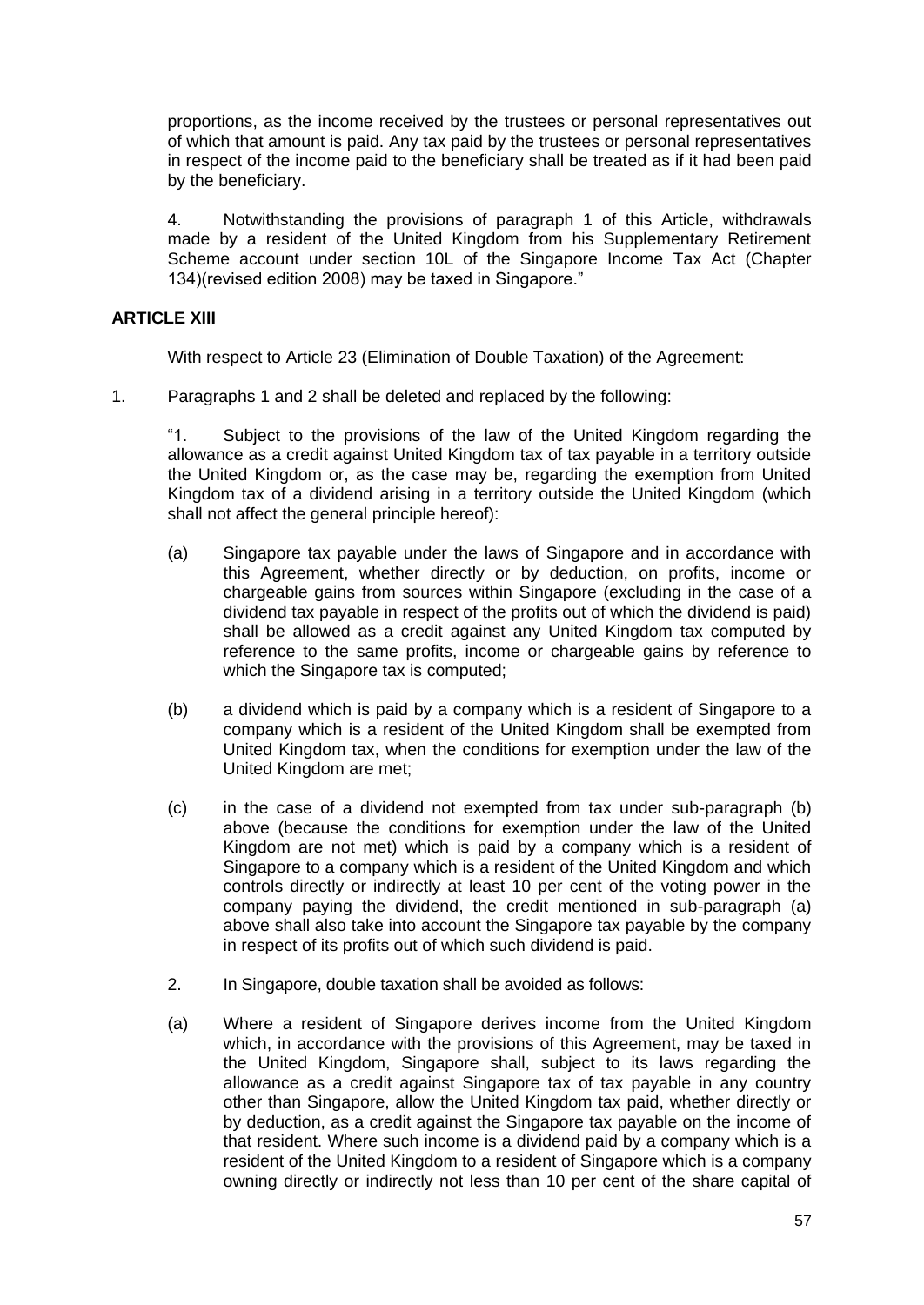the first-mentioned company, the credit shall take into account the United Kingdom tax paid by that company on the portion of its profits out of which the dividend is paid.

- (b) Where a resident of Singapore derives income from the United Kingdom, Singapore shall, subject to the conditions for exemption of income received from outside Singapore provided for in the Singapore Income Tax Act being satisfied, exempt such income from tax in Singapore."
- 2. Paragraphs 4, 5 and 6 shall be deleted.

## **ARTICLE XIV**

Article 24 (Limitation of Relief) of the Agreement shall be deleted and the subsequent Articles shall not be renumbered.

# **ARTICLE XV**

With respect to Article 26 (Mutual Agreement Procedure) of the Agreement, there shall be inserted at the end of paragraph 3 the following additional sentence:

"They may also consult together for the elimination of double taxation in cases not provided for in the Agreement."

## **ARTICLE XVI**

The United Kingdom shall notify Singapore, through diplomatic channels, of the completion of the procedures required by its law for the bringing into force of this Second Protocol. Upon such notification, when the necessary requirements for entry into force of this Second Protocol in Singapore have been complied with, Singapore shall notify the United Kingdom through diplomatic channels. The Second Protocol shall enter into force on the date of the notification made by Singapore to the United Kingdom and shall thereupon have effect:

- (a) in the United Kingdom:
	- (i) in respect of income tax and capital gains tax, for any year of assessment beginning on or after 6th April in the calendar year next following that in which the Second Protocol enters into force;
	- (ii) in respect of corporation tax, for any financial year beginning on or after 1st April in the calendar year next following that in which the Second Protocol enters into force;
- (b) in Singapore:

in respect of Singapore tax for any year of assessment beginning on or after 1st January in the second calendar year following that in which the Second Protocol enters into force.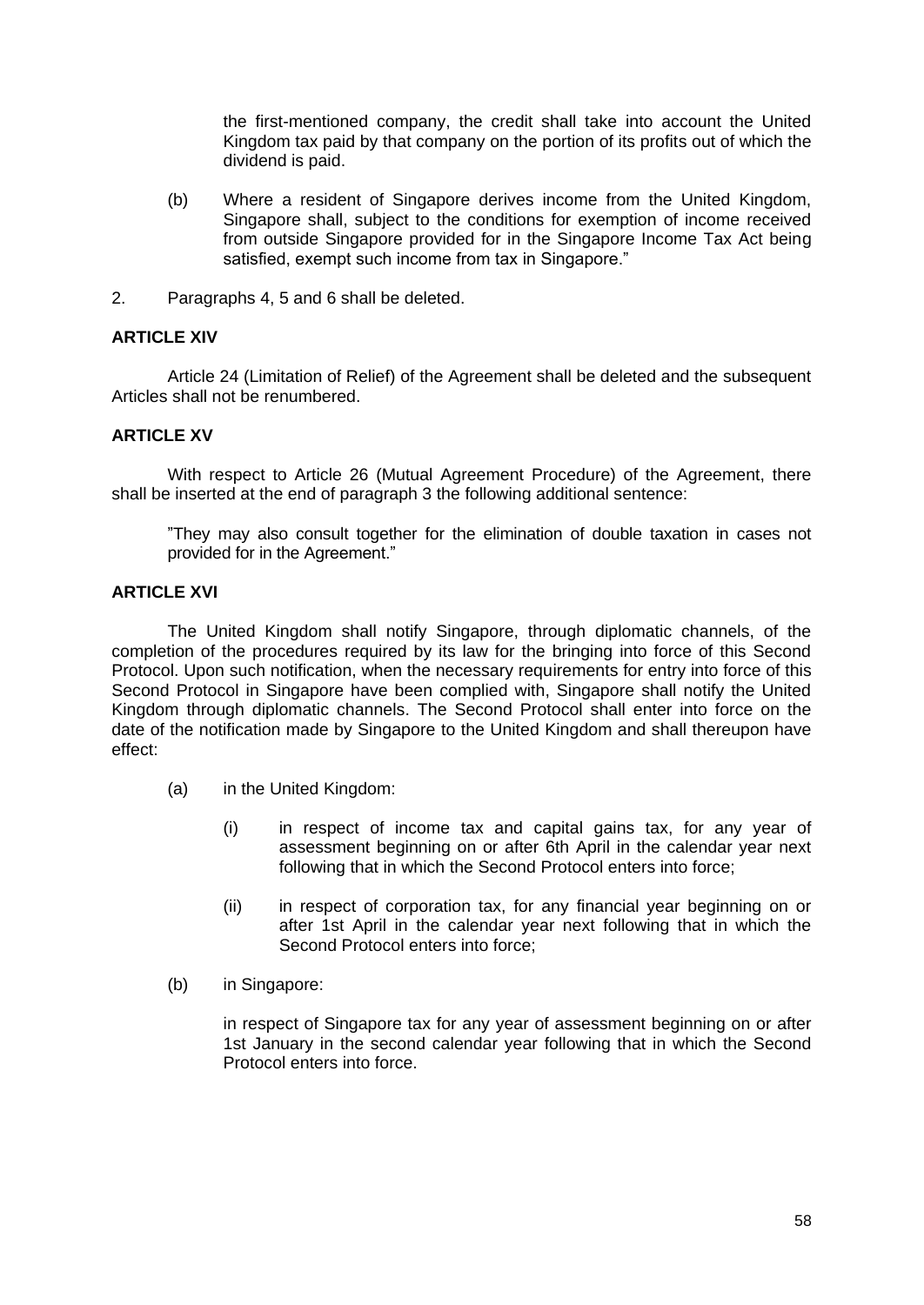#### **ARTICLE XVII**

This Second Protocol, which shall form an integral part of the Agreement, shall remain in force as long as the Agreement remains in force and shall apply as long as the Agreement itself is applicable.

IN WITNESS WHEREOF, the undersigned, being duly authorised by their respective Governments have signed this Protocol.

DONE in duplicate at Singapore on this 15th day of February 2012.

**For the Government of the Republic of Singapore**

**For the Government of the United Kingdom of Great Britain and Northern Ireland**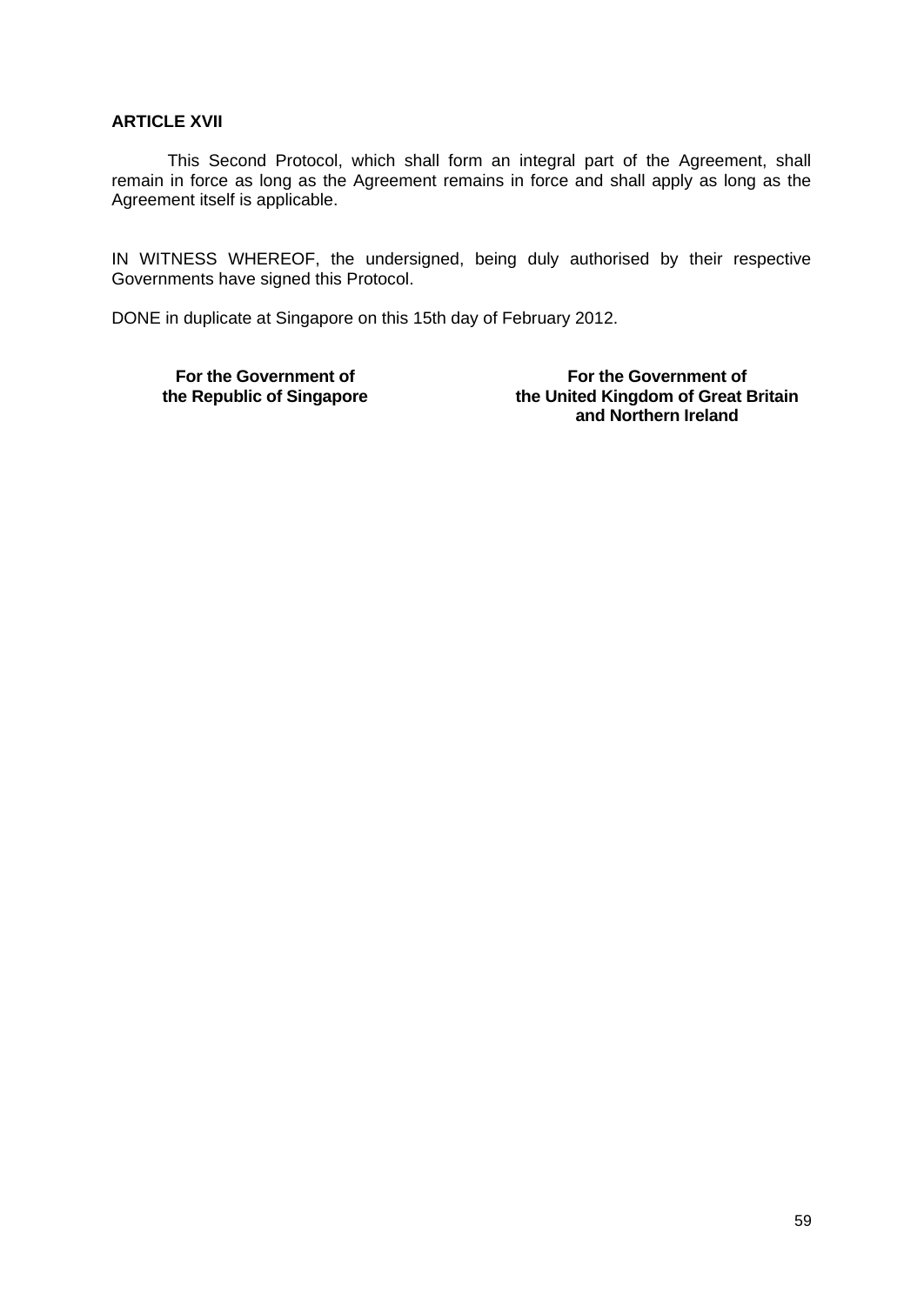# **ANNEX C**

**PROTOCOL AMENDING THE AGREEMENT BETWEEN THE GOVERNMENT OF THE REPUBLIC OF SINGAPORE AND THE GOVERNMENT OF THE UNITED KINGDOM OF GREAT BRITAIN AND NORTHERN IRELAND FOR THE AVOIDANCE OF DOUBLE TAXATION AND THE PREVENTION OF FISCAL EVASION WITH RESPECT TO TAXES ON INCOME AND CAPITAL GAINS SIGNED AT SINGAPORE ON 12 FEBRUARY 1997**

The Government of the Republic of Singapore and the Government of the United Kingdom of Great Britain and Northern Ireland,

Desiring to amend the Agreement between the Government of the Republic of Singapore and the Government of the United Kingdom of Great Britain and Northern Ireland for the avoidance of double taxation and the prevention of fiscal evasion with respect to taxes on income and capital gains signed at Singapore on 12 February 1997 (hereinafter referred to as "the Agreement"),

Have agreed as follows:

# **ARTICLE I**

The text of Article 27 of the Agreement is deleted and replaced by the following:

"1. The competent authorities of the Contracting States shall exchange such information as is foreseeably relevant for carrying out the provisions of this Agreement or to the administration or enforcement of the domestic laws concerning taxes of every kind and description imposed on behalf of the Contracting States, or of their political subdivisions or local authorities, insofar as the taxation thereunder is not contrary to the Agreement. The exchange of information is not restricted by Articles 1 and 2.

2. Any information received under paragraph 1 by a Contracting State shall be treated as secret in the same manner as information obtained under the domestic laws of that State and shall be disclosed only to persons or authorities (including courts and administrative bodies) concerned with the assessment or collection of, the enforcement or prosecution in respect of, the determination of appeals in relation to the taxes referred to in paragraph 1, or the oversight of the above. Such persons or authorities shall use the information only for such purposes. They may disclose the information in public court proceedings or in judicial decisions.

3. In no case shall the provisions of paragraphs 1 and 2 be construed so as to impose on a Contracting State the obligation:

- (a) to carry out administrative measures at variance with the laws and administrative practice of that or of the other Contracting State;
- (b) to supply information which is not obtainable under the laws or in the normal course of the administration of that or of the other Contracting State;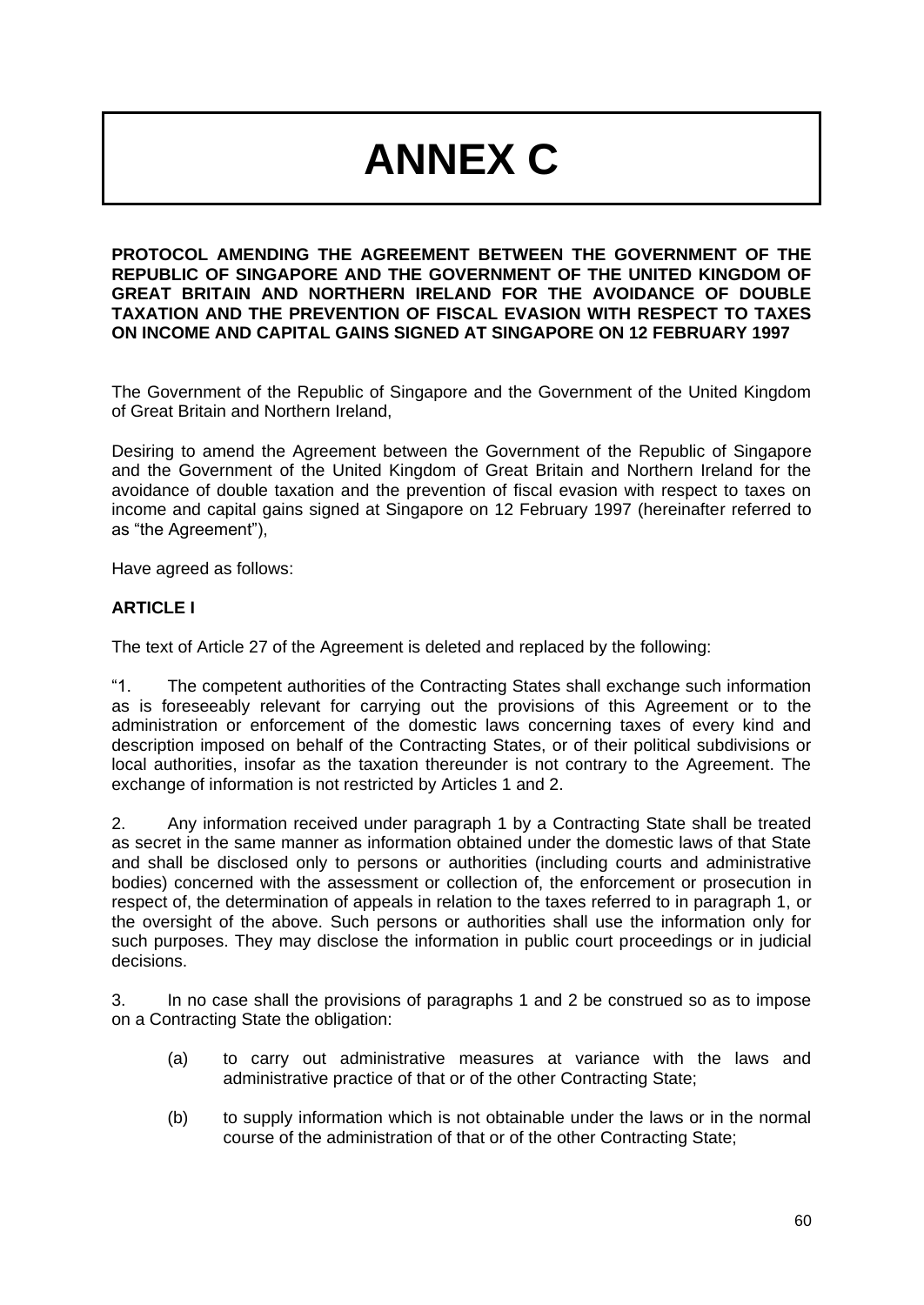(c) to supply information which would disclose any trade, business, industrial, commercial or professional secret or trade process, or information, the disclosure of which would be contrary to public policy.

4. If information is requested by a Contracting State in accordance with the provisions of this Article, the other Contracting State shall use its information gathering measures to obtain the requested information, even though that other State may not need such information for its own tax purposes. The obligation contained in the preceding sentence is subject to the limitations of paragraph 3 of this Article but in no case shall such limitations be construed to permit a Contracting State to decline to supply information solely because it has no domestic interest in such information.

5. In no case shall the provisions of paragraph 3 be construed to permit a Contracting State to decline to supply information solely because the information is held by a bank, other financial institution, nominee or person acting in an agency or a fiduciary capacity or because it relates to ownership interests in a person."

# **ARTICLE II**

The United Kingdom shall notify Singapore, through diplomatic channels, of the completion of the procedures required by its law for the bringing into force of this Protocol. Upon such notification, when the necessary requirements for entry into force of this Protocol in Singapore have been complied with, Singapore shall notify the United Kingdom through diplomatic channels. The Protocol shall enter into force 30 days after the date of notification made by Singapore to the United Kingdom.

# **ARTICLE III**

This Protocol shall form an integral part of the Agreement and shall remain in force as long as the Agreement remains in force.

IN WITNESS WHEREOF, the undersigned, duly authorised thereto by their respective governments, have signed this Protocol.

DONE in duplicate at Singapore on this 24<sup>th</sup> day of August 2009, in the English language.

**For the Government of the Republic of Singapore**

**For the Government of the United Kingdom of Great Britain and Northern Ireland**

**THARMAN SHANMUGARATNAM MINISTER FOR FINANCE**

**RT HON STEPHEN TIMMS MP FINANCIAL SECRETARY TO THE TREASURY**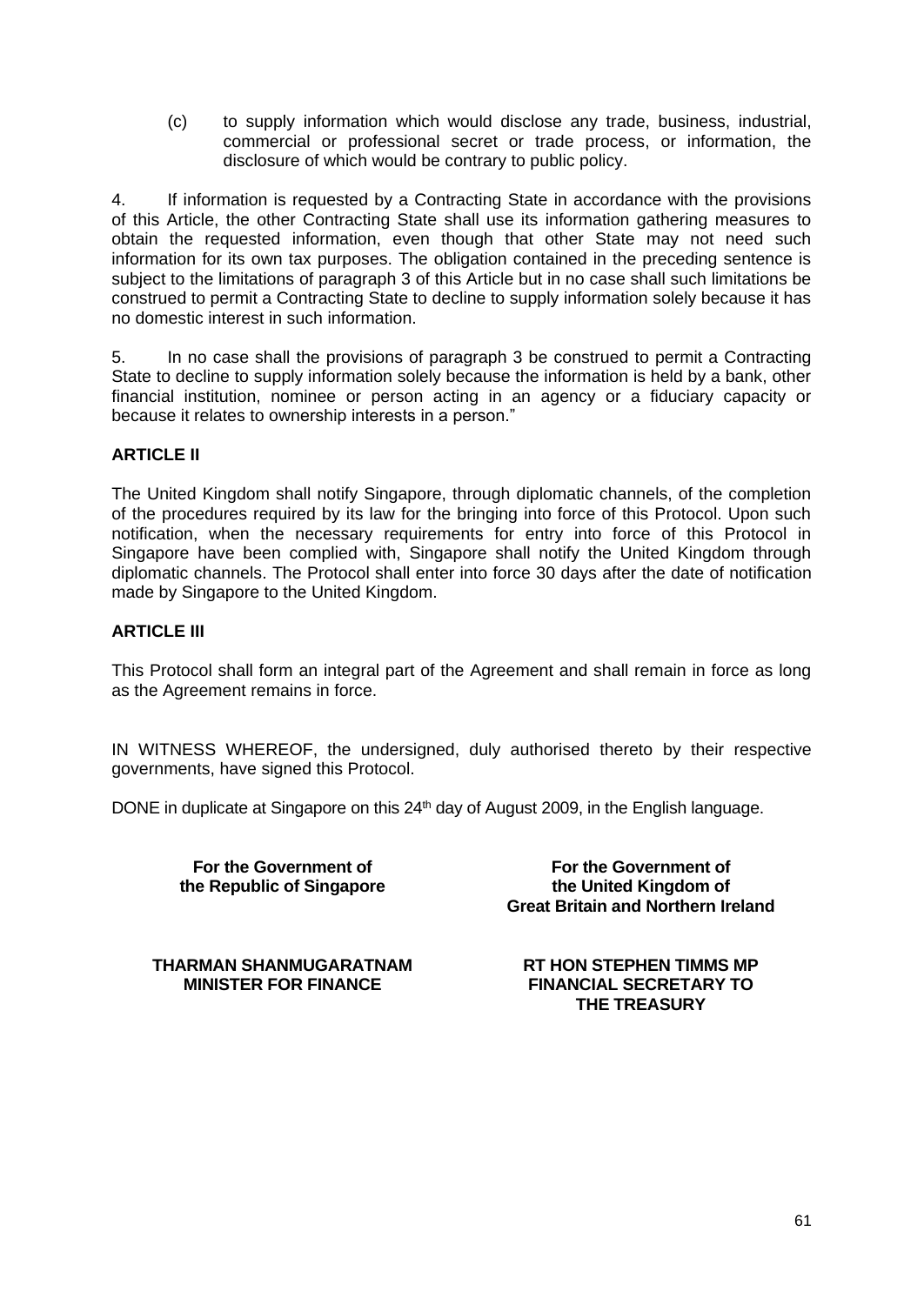# **ANNEX D**

# **AGREEMENT BETWEEN THE GOVERNMENT OF THE REPUBLIC OF SINGAPORE AND THE GOVERNMENT OF THE UNITED KINGDOM OF GREAT BRITAIN AND NORTHERN IRELAND FOR THE AVOIDANCE OF DOUBLE TAXATION AND THE PREVENTION OF FISCAL EVASION WITH RESPECT TO TAXES ON INCOME**

The Government of the Republic of Singapore and the Government of the United Kingdom of Great Britain and Northern Ireland,

Desiring to conclude an Agreement for the avoidance of double taxation and the prevention of fiscal evasion with respect to taxes on income,

Have agreed as follows: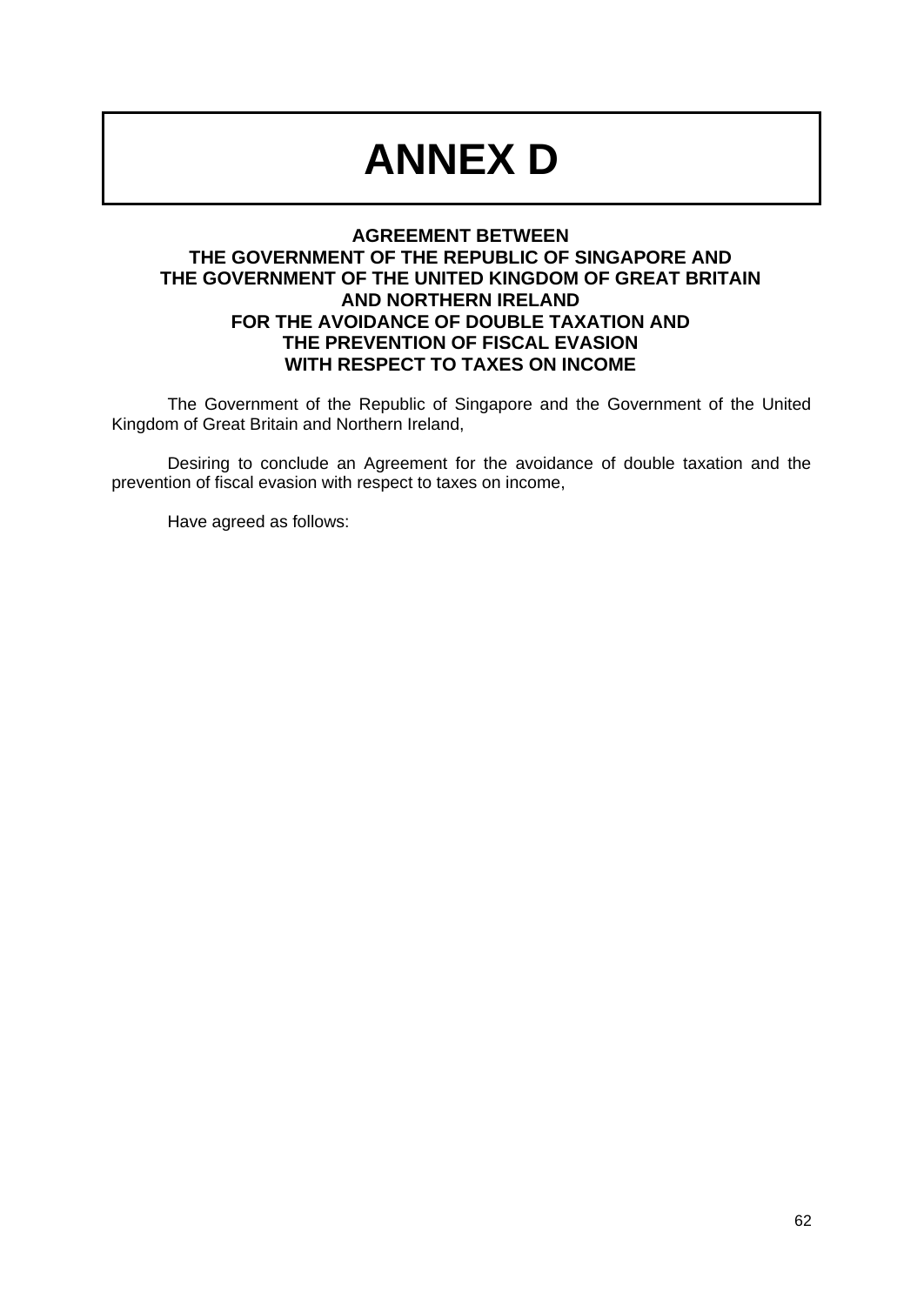- 1. The taxes which are the subject of this Agreement are:
	- (a) in the Republic of Singapore:

the income tax

(hereinafter referred to as "Singapore tax"); and

(b) in the United Kingdom of Great Britain and Northern Ireland:

the income tax (including surtax) the profits tax, the corporation tax and the capital gains tax

(hereinafter referred to as "United Kingdom tax").

2. This Agreement shall also apply to any other taxes of a substantially similar character imposed in Singapore or the United Kingdom subsequently to the date of signature of this Agreement.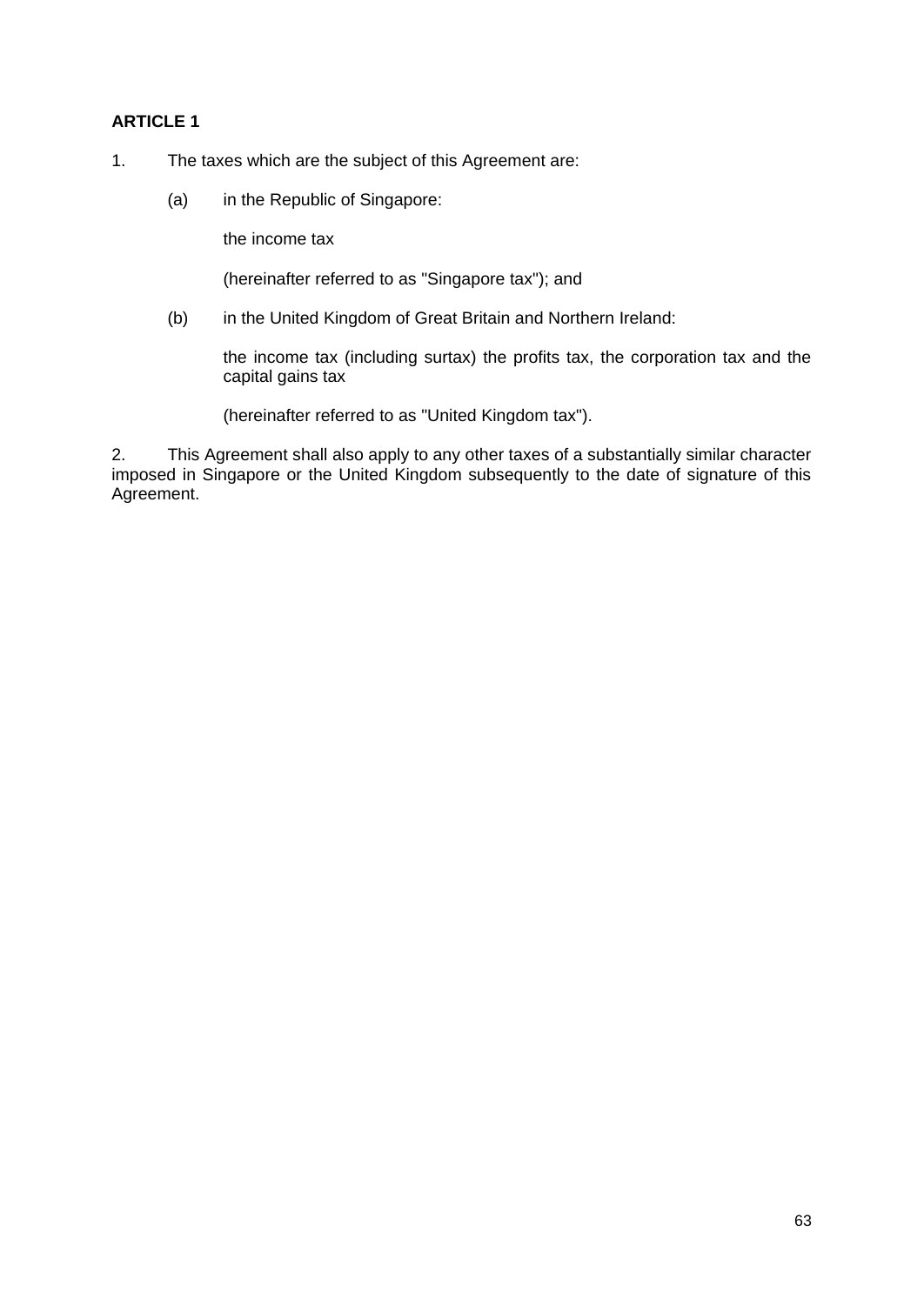- 1. In this Agreement, unless the context otherwise requires
	- (a) the term "Singapore" means the Republic of Singapore;
	- (b) the term "United Kingdom" means Great Britain and Northern Ireland, including any area outside the territorial waters of the United Kingdom which has been designated, under the laws of the United Kingdom concerning the Continental Shelf, as an area within which the rights of the United Kingdom with respect to the sea bed and sub-soil and their natural resources may be exercised;
	- (c) the terms "one of the Contracting States" and "the other Contracting State" mean Singapore or the United Kingdom, as the context requires;
	- (d) the term "tax" means Singapore tax or United Kingdom tax, as the context requires;
	- (e) the term "company" means any body corporate;
	- (f) the term "person" includes any body of persons, corporate or not corporate;
	- (g)
- (i) the term "resident of Singapore" means any person who is resident in Singapore for the purposes of Singapore tax; and the term "resident of the United Kingdom" means any person who is resident in the United Kingdom for the purposes of United Kingdom tax;
- (ii) where by reason of the provisions of sub-paragraph (i) above an individual is a resident of both Contracting States, then his residence shall be determined in accordance with the following rules --
	- (aa) he shall be deemed to be a resident of the Contracting State in which he has a permanent home available to him. If he has a permanent home available to him in both Contracting States, he shall be deemed to be a resident of the Contracting State with which his personal and economic relations are closest;
	- (bb) if the Contracting State, with which his personal and economic relations are closest, cannot be determined, or if he has not a permanent home available to him in either Contracting State, he shall be deemed to be a resident of the Contracting State in which he has an habitual abode;
	- (cc) if he has an habitual abode in both Contracting States or in neither of them, the competent authorities of the Contracting States shall settle the question by mutual agreement;
- (iii) where by reason of the provisions of sub-paragraph (i) above a person other than an individual is a resident of both Contracting States, then it shall be deemed to be a resident of the Contracting State in which it is managed and controlled;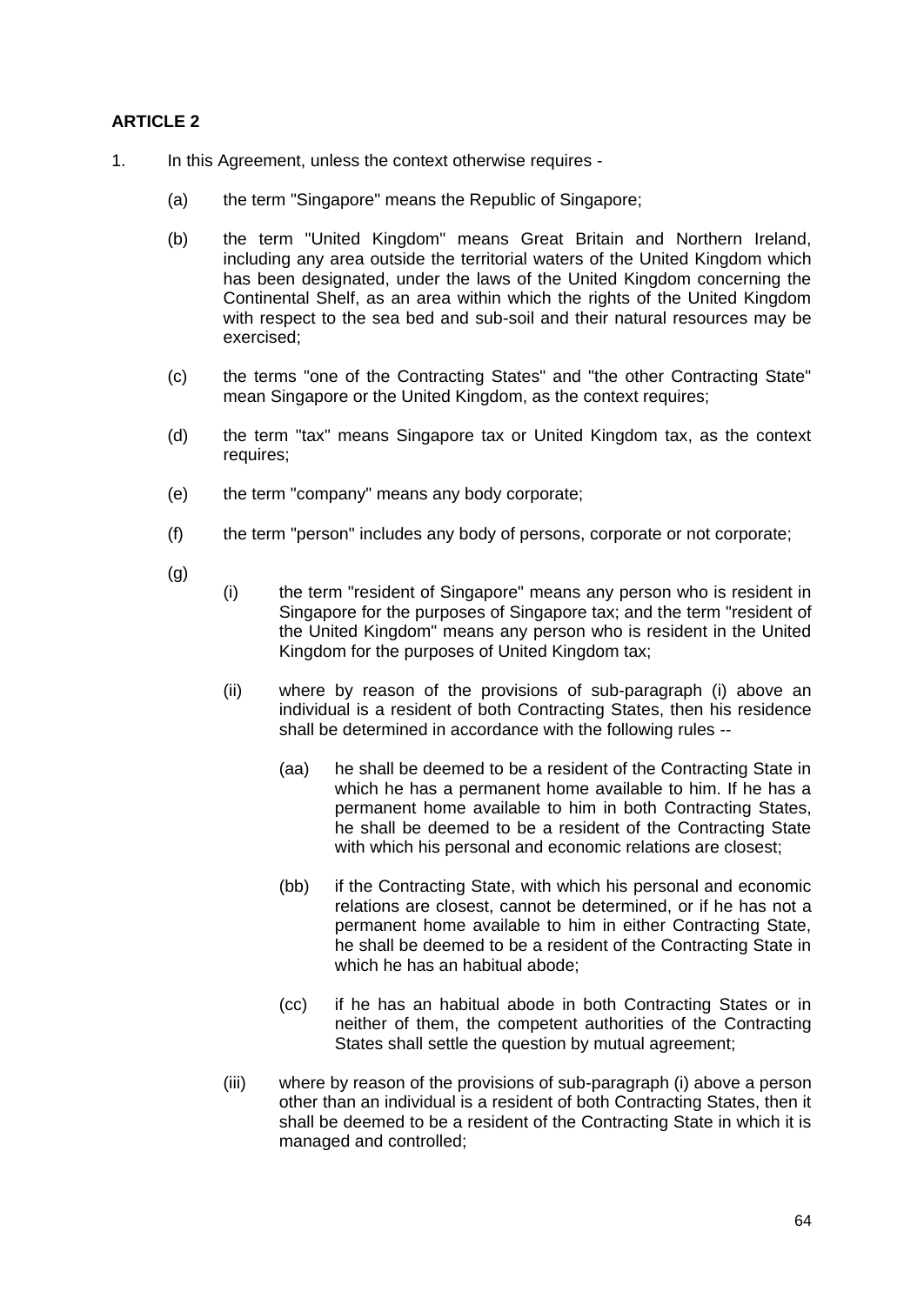- (h) the terms "resident of one of the Contracting States" and "resident of the other Contracting State" mean a resident of Singapore or a resident of the United Kingdom, as the context requires;
- (i) the terms "Singapore enterprise" and "United Kingdom enterprise" mean, respectively, an industrial, mining, commercial, plantation or agricultural enterprise or undertaking carried on by a resident of Singapore and an industrial, mining, commercial, plantation or agricultural enterprise or undertaking carried on by a resident of the United Kingdom;
- (j) the terms "enterprise of one of the Contracting States" and "enterprise of the other Contracting State" mean a Singapore enterprise or a United Kingdom enterprise, as the context requires;
- (k) the terms "profits of a Singapore enterprise" and "profits of a United Kingdom enterprise" do not include rents or royalties in respect of motion picture films or of tapes for telecasting or of mines, oil wells, quarries or other places of extraction of natural resources, or income in the form of dividends, interest, rents, royalties, or capital gains, or fees or other remuneration derived from the management, control or supervision of the trade, business or other activity of another enterprise or concern, or remuneration for labour or personal services, or profits derived from the operation of ships or aircraft;
- (l)
- (i) subject to the provisions of this sub-paragraph, the term "permanent establishment" means a fixed place of business in which the business of the enterprise is wholly or partly carried on;
- (ii) a permanent establishment shall include especially:
	- (aa) a place of management;
	- (bb) a branch;
	- (cc) an office;
	- (dd) a factory;
	- (ee) a workshop;
	- (ff) a mine, oil well, quarry or other place of extraction of natural resources;
	- (gg) a building site or construction or assembly project which exists for more than six months;
	- (hh) a farm or plantation;
- (iii) the term "permanent establishment" shall not be deemed to include:
	- (aa) the use of facilities solely for the purpose of storage, display or delivery of goods or merchandise belonging to the enterprise;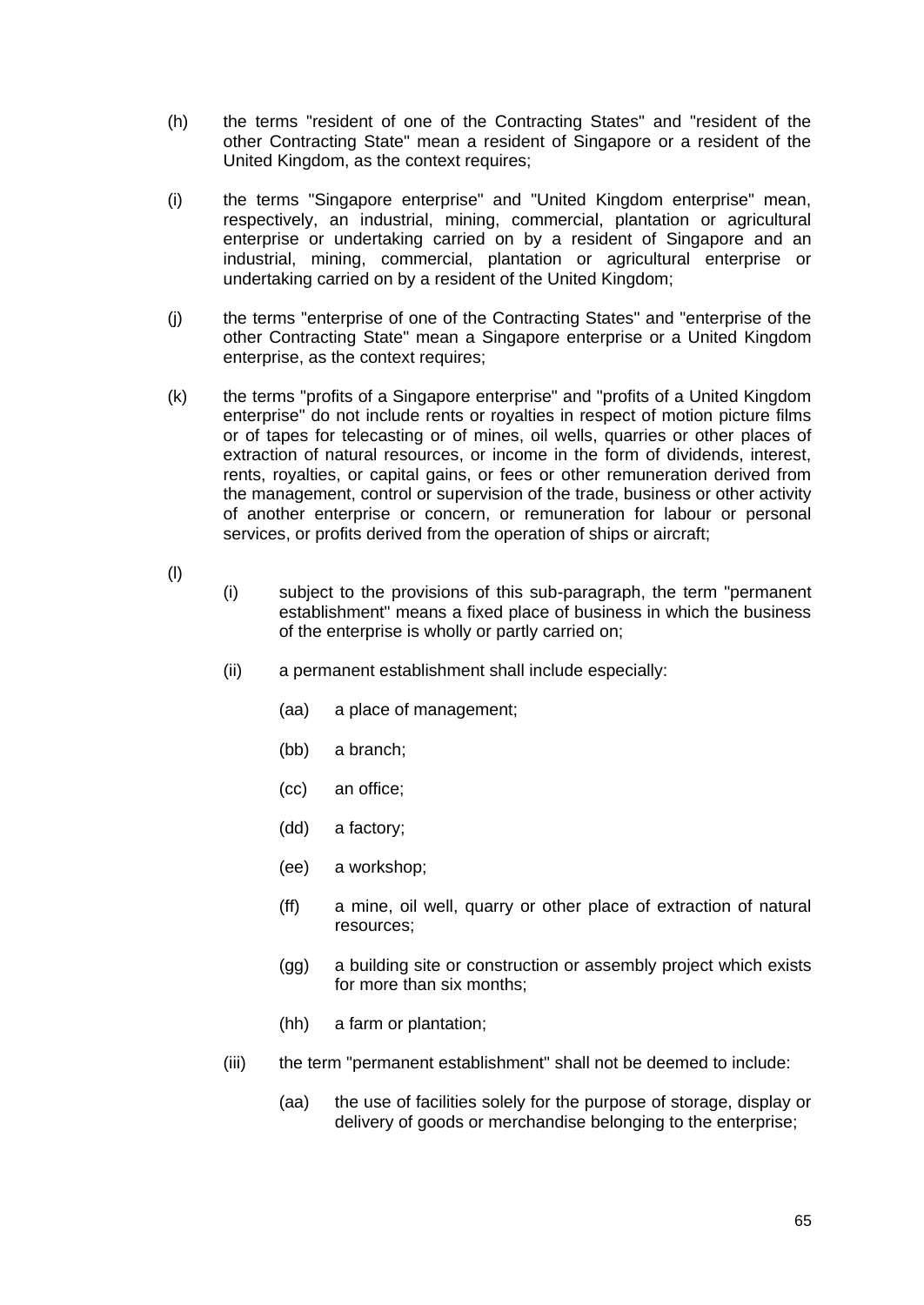- (bb) the maintenance of a stock of goods or merchandise belonging to the enterprise solely for the purpose of storage, display or delivery;
- (cc) the maintenance of a stock of goods or merchandise belonging to the enterprise solely for the purpose of processing by another enterprise;
- (dd) the maintenance of a fixed place of business solely for the purpose of purchasing goods or merchandise, or for collecting information, for the enterprise;
- (ee) the maintenance of a fixed place of business solely for the purpose of advertising, for the supply of information, for scientific research or for similar activities which have a preparatory or auxiliary character, for the enterprise;
- (iv) an enterprise of one of the Contracting States shall be deemed to have a permanent establishment in the other Contracting State if:
	- (aa) it carries on supervisory activities in that other Contracting State for more than six months in connection with a construction, installation or assembly project which is being undertaken in that other Contracting State;
	- (bb) it carries on a business which consists of providing the services of public entertainers referred to in paragraph (3) of Article 12 in that other Contracting State;
- (v) a person acting in one of the Contracting States on behalf of an enterprise of the other Contracting State (other than an agent of independent status to whom sub-paragraph (l) (vi) of this Article applies) shall be deemed to be a permanent establishment in the former Contracting State if:
	- (aa) he has, and habitually exercises in that former Contracting State, an authority to conclude contracts in the name of the enterprise, unless his activities are limited to the purchase of goods or merchandise for the enterprise; or
	- (bb) he maintains in that former Contracting State a stock of goods or merchandise belonging to the enterprise from which he regularly fills orders on behalf of the enterprise;
- (vi) an enterprise of one of the Contracting States shall not be deemed to have a permanent establishment in the other Contracting State merely because it carries on business in that other Contracting State through a broker, general commission agent or any other agent of independent status, where such person is acting in the ordinary course of his business;
- (vii) the fact that a company which is a resident of one of the Contracting States controls or is controlled by a company which is a resident of the other Contracting State, or which carries on business in that other Contracting State (whether through a permanent establishment or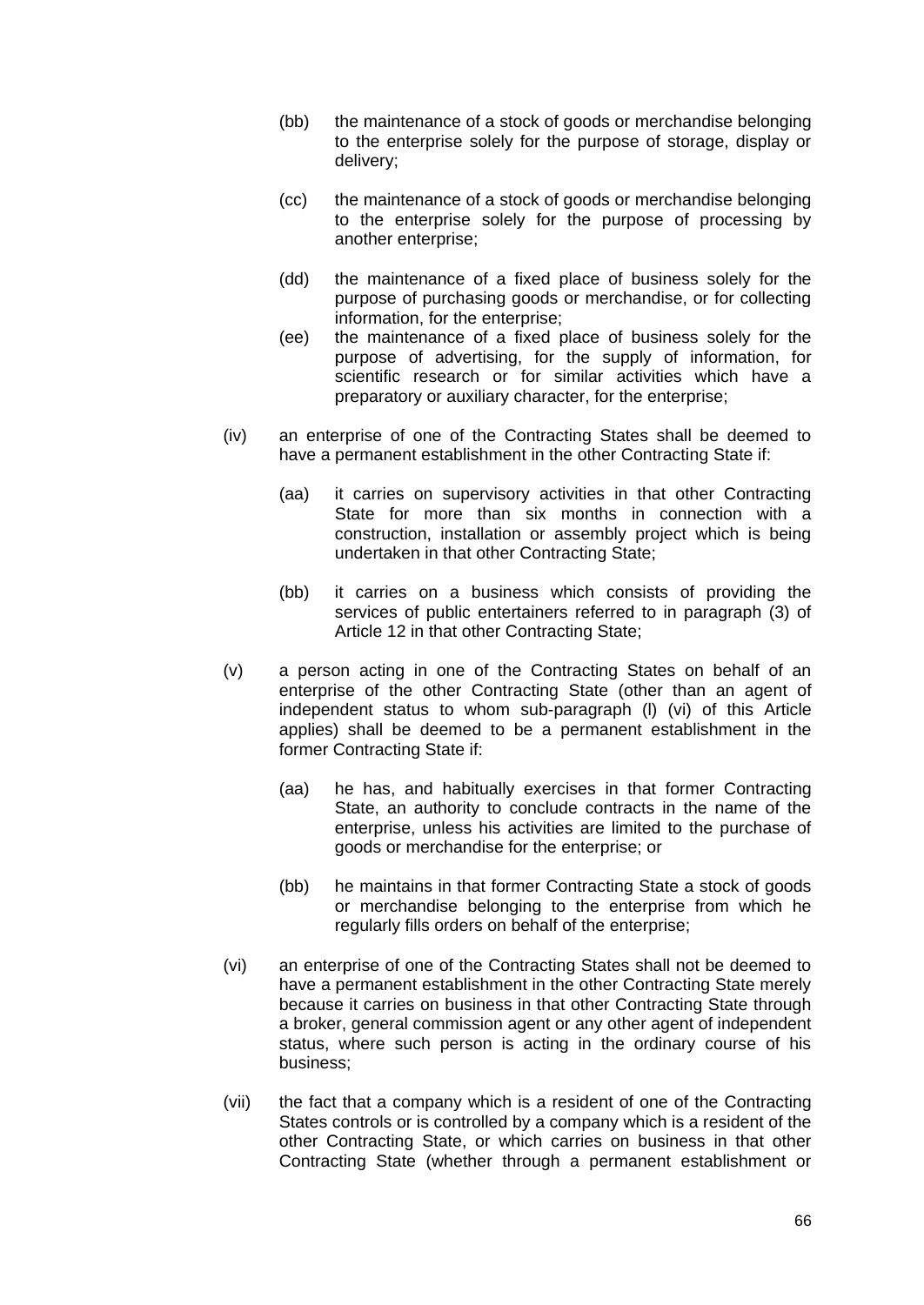otherwise), shall not of itself constitute either company a permanent establishment of the other;

(m) the term "competent authorities" means, in the case of Singapore, the Minister for Finance or his authorised representative; and in the case of the United Kingdom, the Commissioners of Inland Revenue or their authorised representative.

2. In the application of the provisions of this Agreement by the Government of one of the Contracting States, any term not otherwise defined shall, unless the context otherwise requires, have the meaning which it has under the laws of that Contracting State relating to the taxes which are the subject of this Agreement.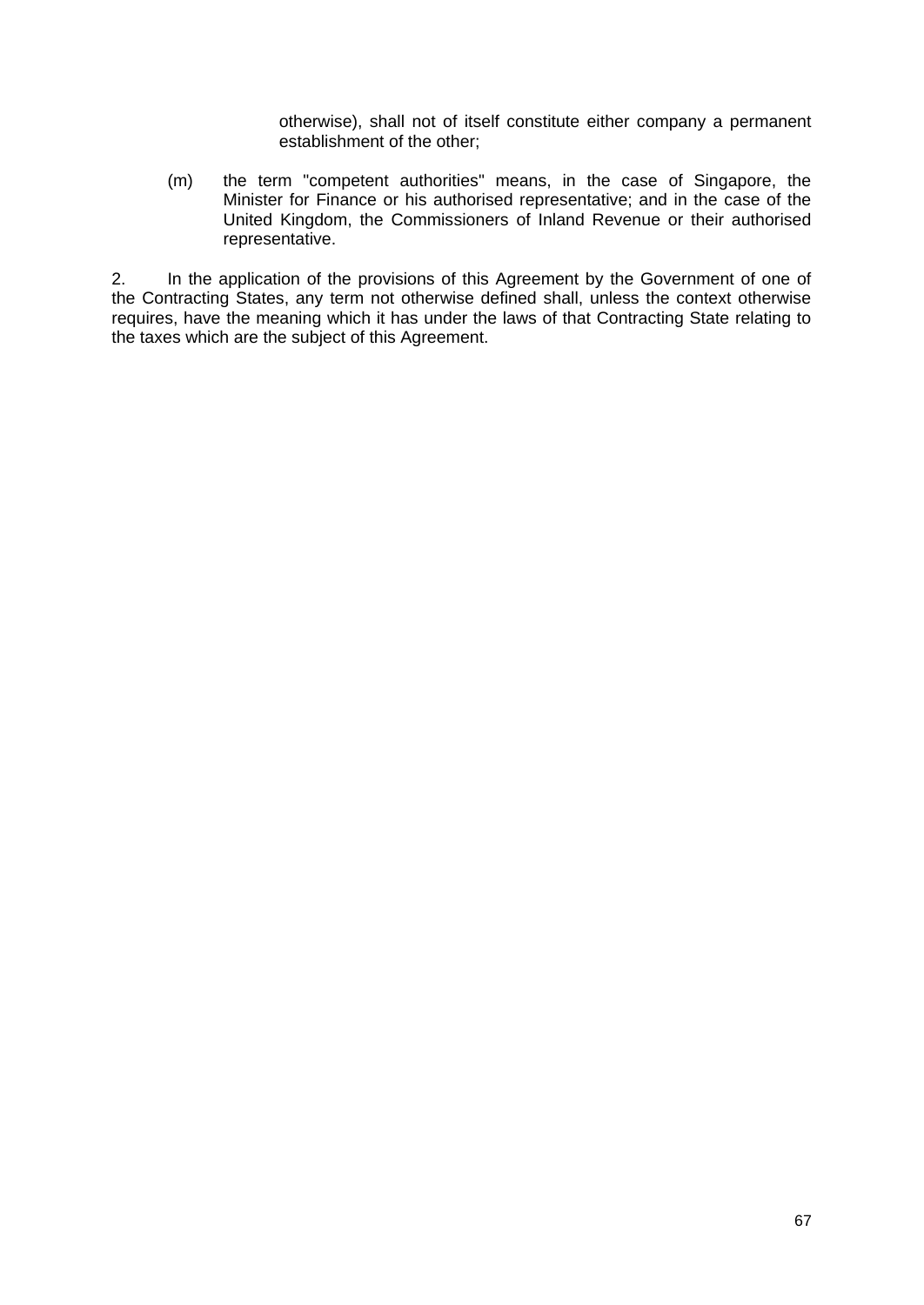Where this Agreement provides (with or without other conditions) that income from sources in one of the Contracting States shall be exempted from tax, or taxed at a reduced rate, by that Contracting State if it is subject to tax in the other Contracting State, and under the law in force in that other Contracting State the said income is subject to tax by reference to the amount thereof which is remitted to, or received in, that other Contracting State and not by reference to the full amount thereof, then the exemption or reduction of tax to be allowed under this Agreement in the former Contracting State shall apply only to so much of the income as is remitted to or received in the other Contracting State.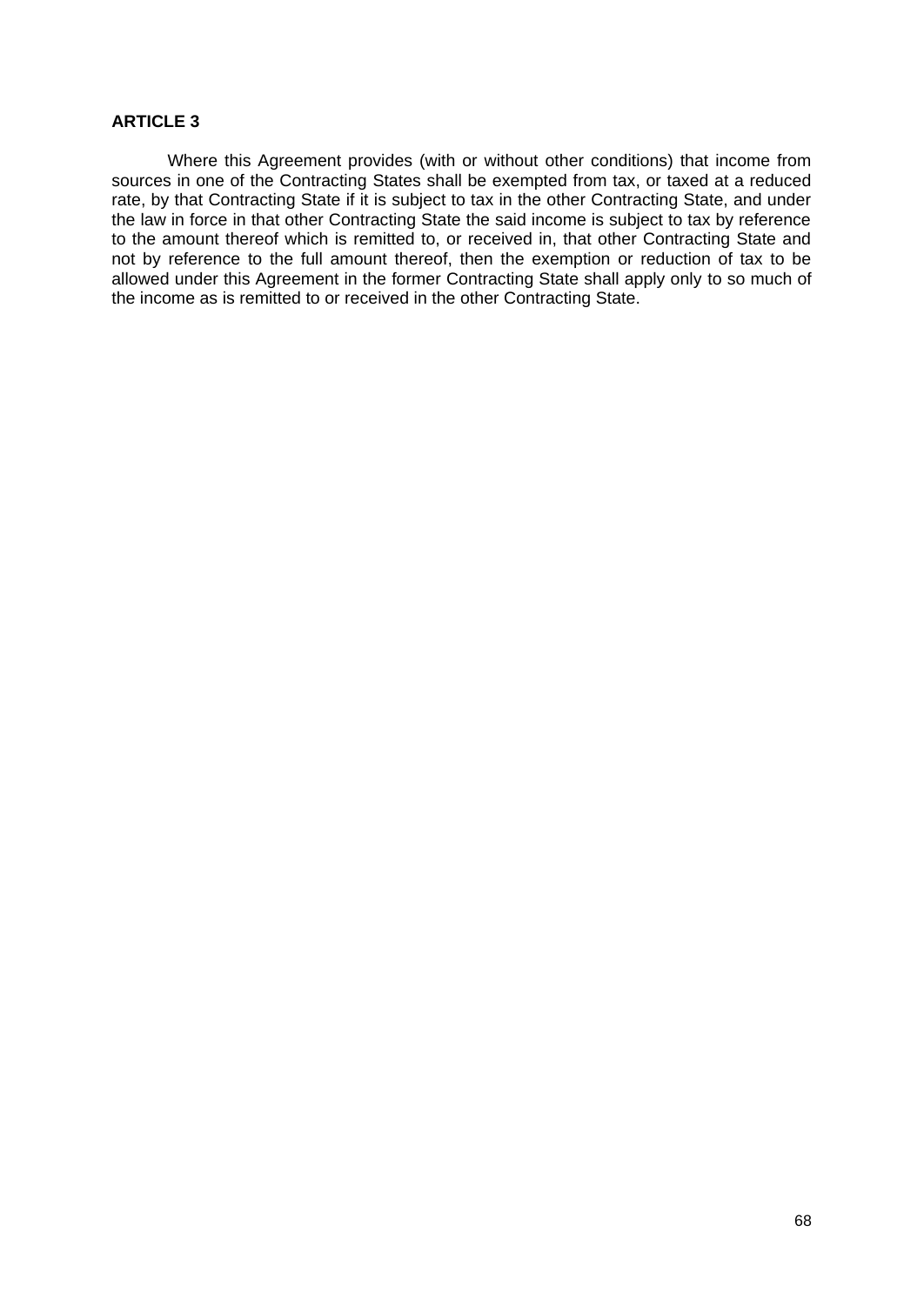- 1. (a) the profits of a Singapore enterprise shall not be taxable in the United Kingdom unless the enterprise carries on business in the United Kingdom through a permanent establishment situated therein. If the enterprise carries on business as aforesaid, tax may be imposed in the United Kingdom on the profits of the enterprise but only on so much of them as is directly or indirectly attributable to that permanent establishment;
	- (b) the profits of a United Kingdom enterprise shall not be taxable in Singapore unless the enterprise carries on business in Singapore through a permanent establishment situated therein. If the enterprise carries on business as aforesaid, tax may be imposed in Singapore on the profits of the enterprise but only on so much of them as is directly or indirectly attributable to that permanent establishment.

2. Where an enterprise of one of the Contracting States carries on business in the other Contracting State through a permanent establishment situated therein, there shall in each Contracting State be attributed to that permanent establishment the profits which it might be expected to make if it were a distinct and separate enterprise engaged in the same or similar activities under the same or similar conditions and dealing wholly independently with the enterprise of which it is a permanent establishment.

3. In determining the profits of a permanent establishment, there shall be allowed as deductions all expenses, including executive and general administrative expenses, which would be deductible if the permanent establishment were an independent enterprise in so far as they are reasonably allocable to the permanent establishment, whether incurred in the Contracting State in which the permanent establishment is situated or elsewhere.

4. No profits shall be attributed to a permanent establishment by reason of the mere purchase or transportation by that permanent establishment of goods or merchandise for the enterprise.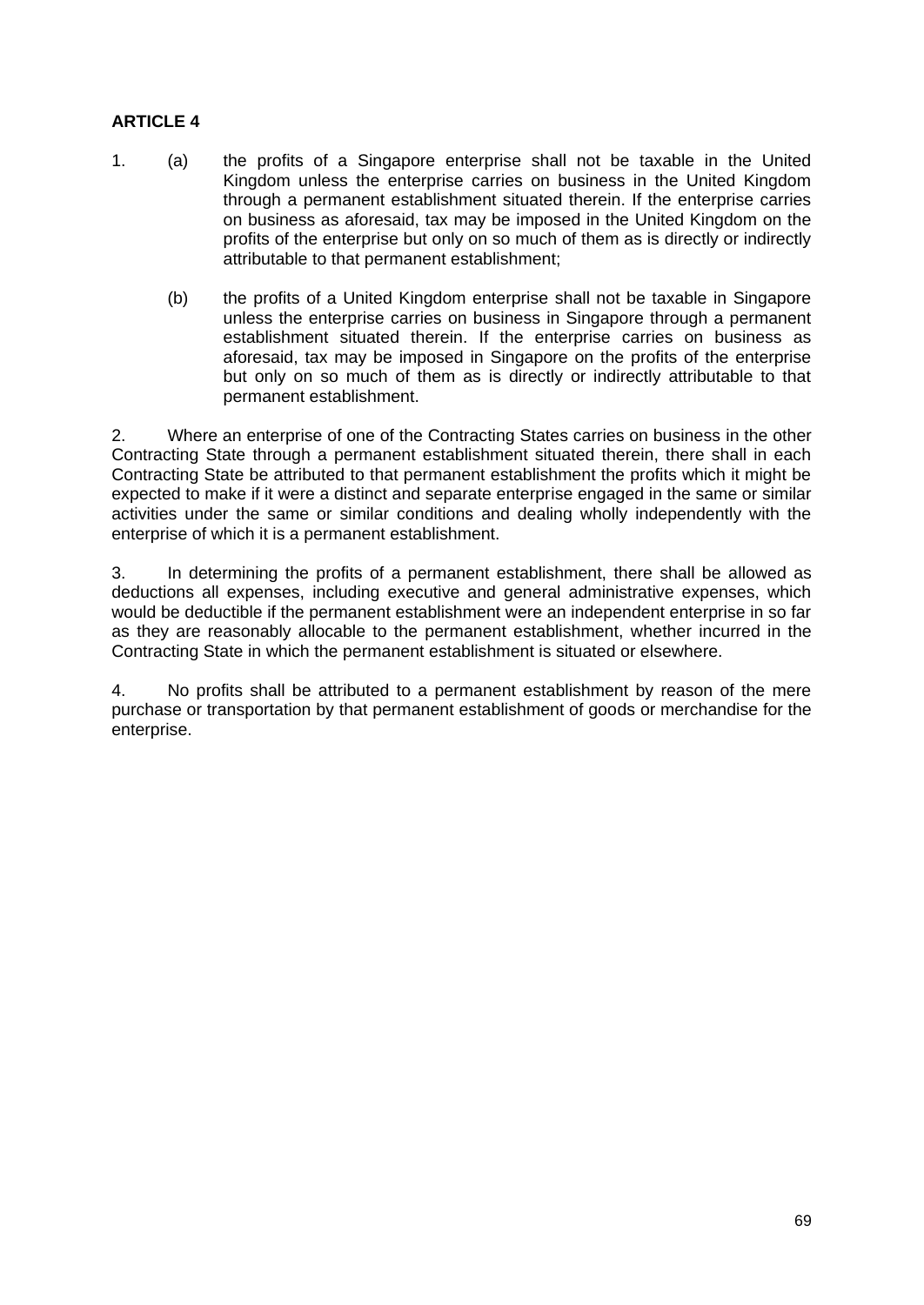Where

- (a) an enterprise of one of the Contracting States participates directly or indirectly in the management, control or capital of an enterprise of the other Contracting State; or
- (b) the same persons participate directly or indirectly in the management, control or capital of an enterprise of one of the Contracting States and an enterprise of the other Contracting State;

and in either case, conditions are made or imposed between the two enterprises, in their commercial or financial relations, which differ from those which would be made between independent enterprises, then any profits which would but for those conditions have accrued to one of the enterprises, but by reason of those conditions have not so accrued, may be included in the profits of that enterprise and taxed accordingly.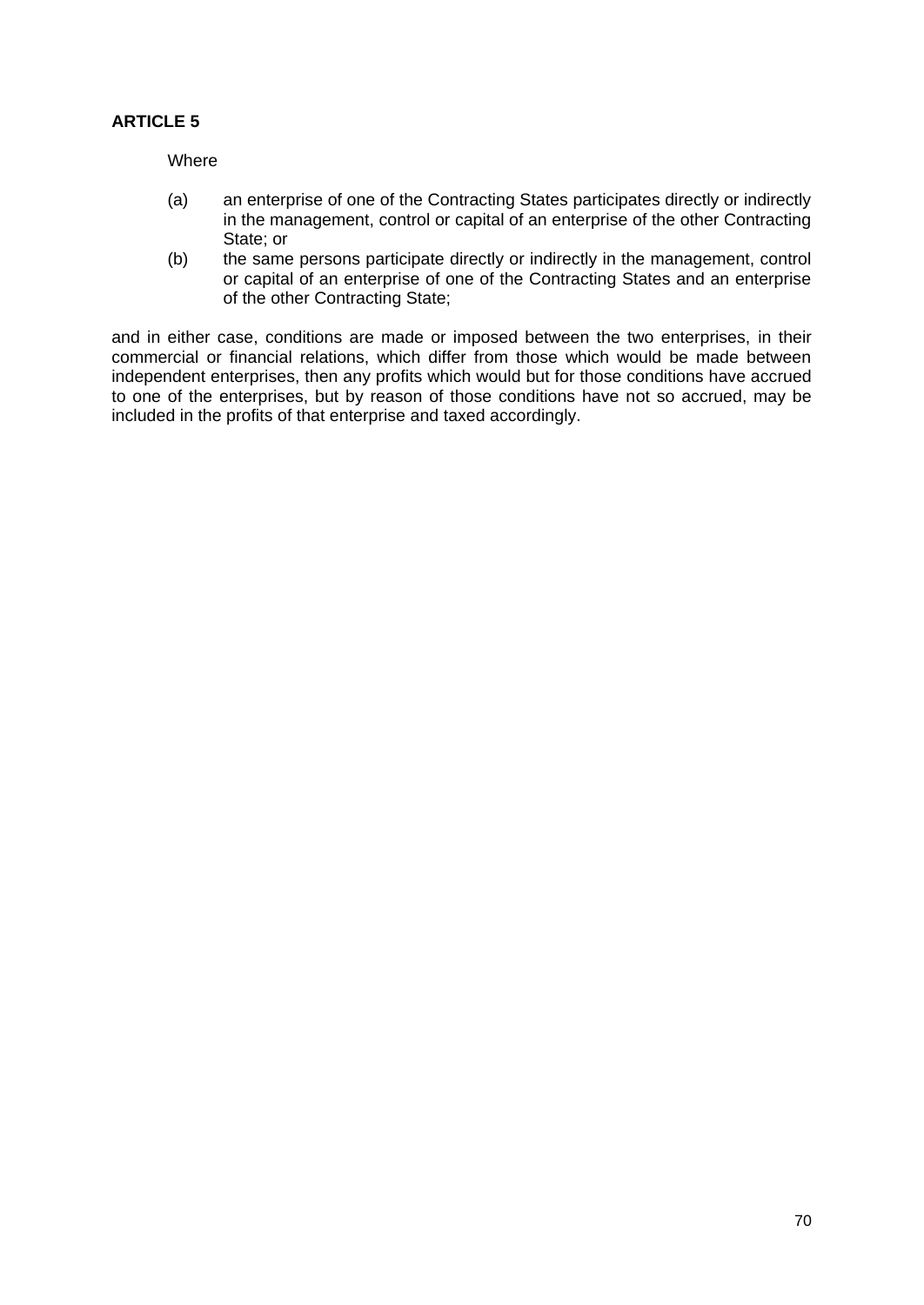1. Profits which an enterprise of one of the Contracting States derives from the operation of ships or aircraft shall be exempt from tax of the other Contracting State, unless the ships or aircraft are operated wholly or mainly between places within that other Contracting State.

2. This Article shall likewise apply to the share in respect of participation in shipping or aircraft pools of any kind by such enterprise engaged in shipping or air transport.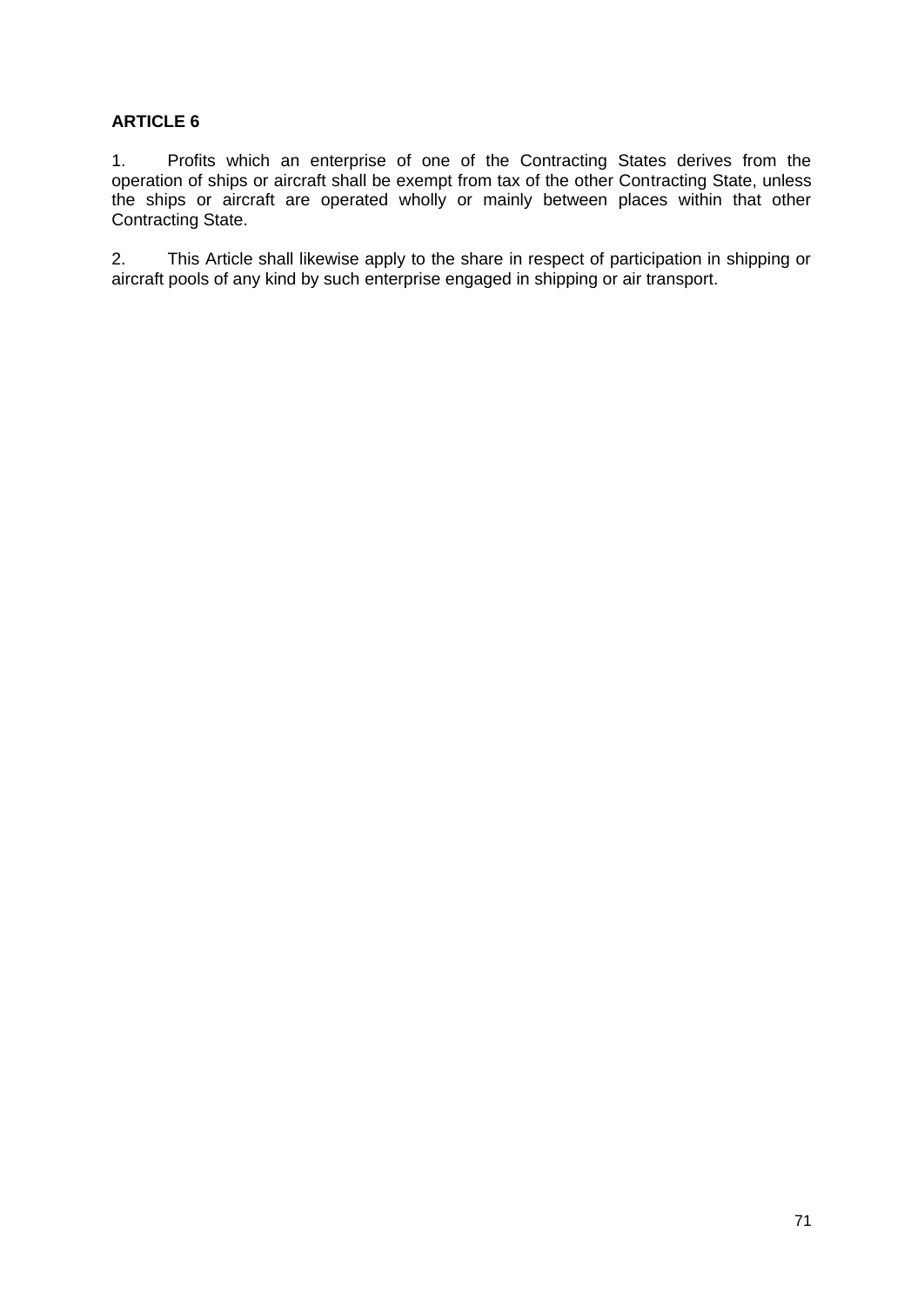1. Dividends paid by a company resident in the United Kingdom to a resident of Singapore who is subject to Singapore tax in respect thereof shall be exempt from any tax in the United Kingdom which is chargeable on dividends in addition to the tax chargeable in respect of the profits or income of the company.

2. Dividends paid by a company resident in Singapore to a resident of the United Kingdom who is subject to United Kingdom tax in respect thereof shall be exempt from any tax in Singapore which is chargeable on dividends in addition to the tax chargeable in respect of the profits or income of the company.

Provided that nothing in this paragraph shall affect the provisions of Singapore law under which the tax in respect of a dividend paid by a company resident in Singapore from which Singapore tax has been, or has been deemed to be, deducted may be adjusted by reference to the rate of tax appropriate to the Singapore year of assessment immediately following that in which the dividend was paid.

3. Where a company which is a resident of one of the Contracting States derives profits or income from sources within the other Contracting State, there shall not be imposed in that other Contracting State any form of taxation on dividends paid by the company to persons not resident in that Contracting State, or any tax in the nature of an undistributed profits tax on undistributed profits of the company, whether or not those dividends or undistributed profits represent, in whole or in part, profits or income so derived.

4. The provisions of paragraph (1) of this Article shall not apply if the recipient of the dividends, being a resident of Singapore, has in the United Kingdom, a permanent establishment and the holding giving rise to the dividends is effectively connected with a trade carried on through such permanent establishment and, in the case of a company, the trade is such that a profit on the sale of the holding would be a trading receipt.

5. The provisions of paragraph (2) of this Article shall not apply if the recipient of the dividends, being a resident of the United Kingdom has, in Singapore where the company paying the dividends is resident, a permanent establishment with which the holding by virtue of which the dividends are paid is effectively connected. In such a case Article 4 concerning the allocation of profits to permanent establishments shall apply.

6. Subject to the provisions of paragraph (6) of Article 8 of this Agreement the term "dividends" in the case of the United Kingdom includes any item which under the law of the United Kingdom is treated as a distribution of a company except that this term does not include any redeemable share capital or security issued by a company in respect of shares in the company otherwise than wholly for new consideration, or such part of any redeemable share capital or security so issued as is not properly referable to new consideration.

7. If the recipient of a dividend is a company which owns ten per cent. or more of the class of shares in respect of which the dividend is paid then neither paragraph (1) nor paragraph (2) of this Article shall apply to the dividend to the extent that it can have been paid only out of profits which the company paying the dividend earned or other income which it received in a period ending twelve months or more before the relevant date. For the purposes of this paragraph the term "relevant date" means the date on which the beneficial owner of the dividend became the owner of ten per cent. or more of the class of shares in question.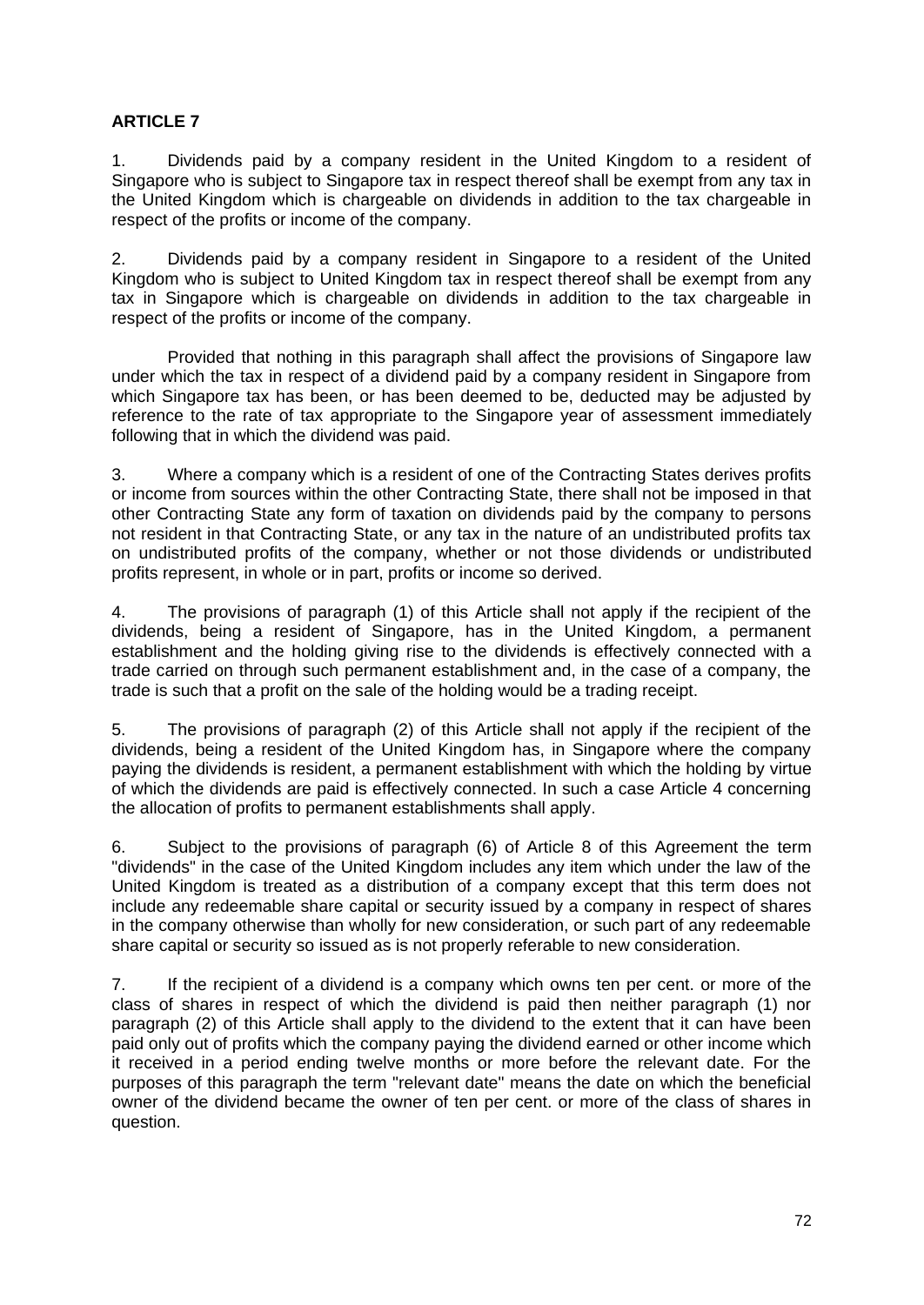Provided that this paragraph shall not apply if the recipient of the dividend shows that the shares were acquired for bona fide commercial reasons and not primarily for the purpose of securing the benefit of this Article.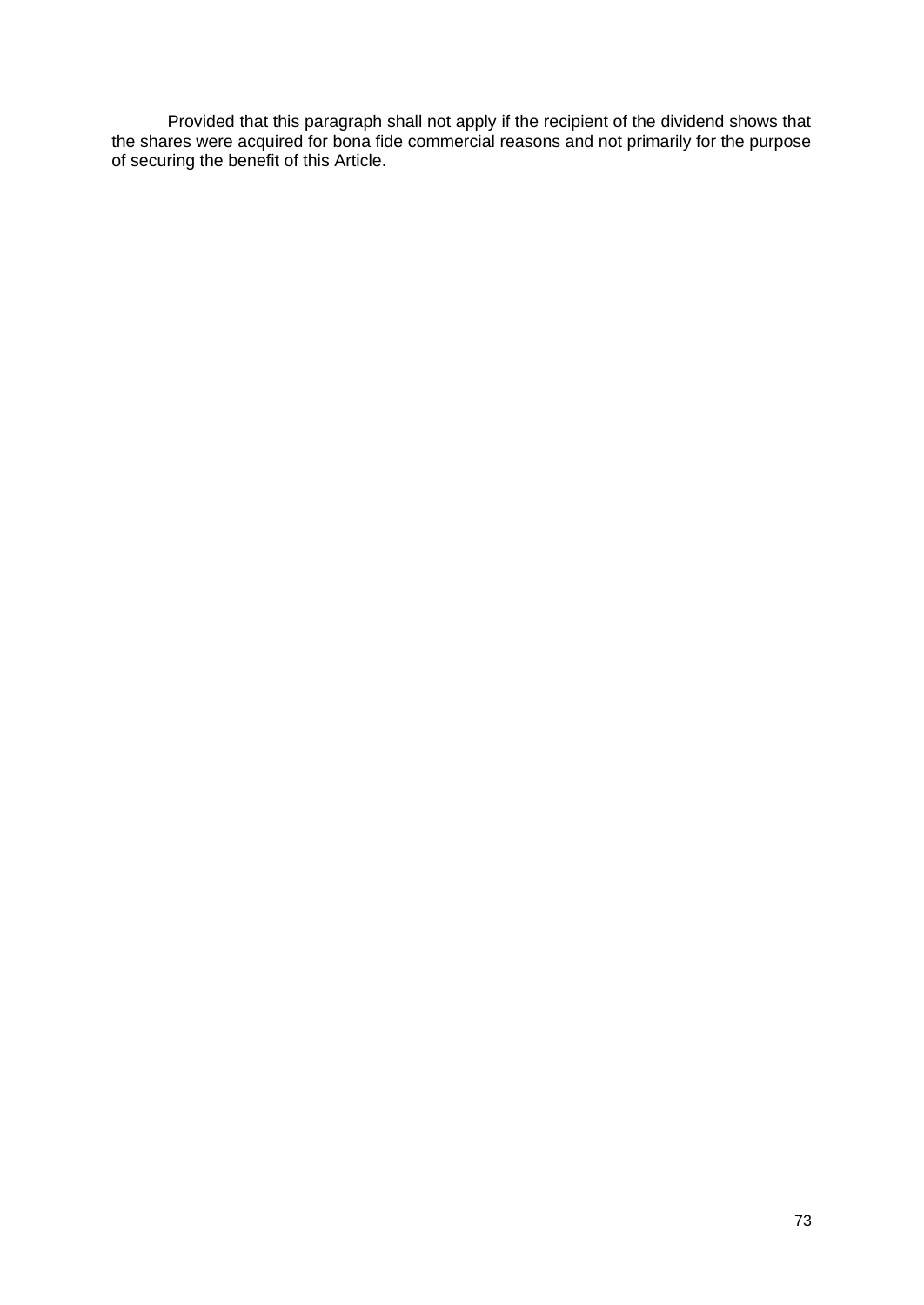1. Royalties derived from sources within one of the Contracting States by a resident of the other Contracting State who is subject to tax in that other Contracting State in respect thereof shall be exempt from tax in the first-mentioned Contracting State.

2. The term "royalties" as used in this Article means payments of any kind received as consideration for the use of, or the right to use, any copyright, patent, trade mark, design, model, plan, secret formula or process or for the use of, or the right to use, industrial, commercial or scientific equipment, or for information concerning industrial, commercial or scientific experience, but does not include any royalty or other amount paid in respect of motion picture films or of tapes for telecasting or of the operation of a mine, oil well, quarry or any other place of extraction of natural resources.

3. Sums derived by a resident of one of the Contracting States from sources within the other Contracting State from the alienation of any right or property from which royalties, as defined in paragraph (2) of this Article, are or may be derived, shall be exempt from tax in the other Contracting State.

4. The provisions of paragraphs (1) and (3) of this Article shall not apply to royalties or sums received by a resident of one of the Contracting States where such royalties or sums are attributable to a permanent establishment of such resident in the other Contracting State; in such event, such royalties or sums as are attributable to that permanent establishment shall be treated as if they were profits to which the provisions of Article 4 are applicable.

5. Royalties paid by a company which is a resident of the United Kingdom to a resident of Singapore shall not be treated as a distribution of that company. The preceding sentence shall not apply to royalties paid to a company where:

- (a) the same persons participate directly or indirectly in the management or control of the company paying the royalties and the company deriving the royalties; and
- (b) more than 50 per cent of the voting power in the company deriving the royalties is controlled, directly or indirectly, by a person or persons resident in the United Kingdom.

6. Where, owing to a special relationship between the payer and the recipient or between both of them and some other person, the amount of the royalties or sums paid, having regard to the use, right, property or information for which they are paid, exceeds the amount which would have been agreed upon by the payer and the recipient in the absence of such relationship and dealing with each other at arm's length, the provisions of this Article shall apply only to the last-mentioned amount. In that case, the excess part of the payments shall remain taxable according to the laws of each Contracting State, due regard being had to the other provisions of this Agreement.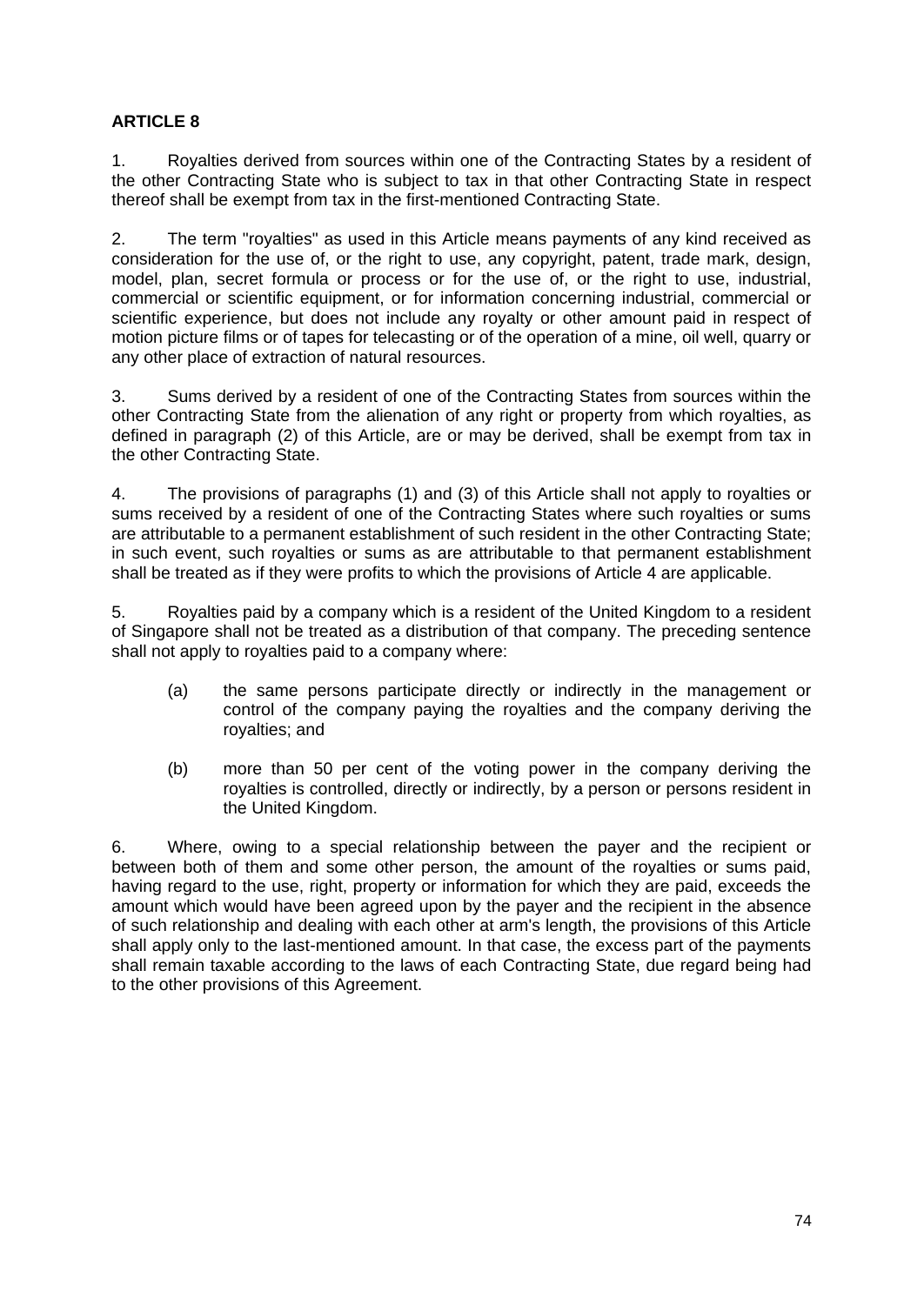A resident of one of the Contracting States who does not carry on business in the other Contracting State through a permanent establishment situated therein shall be exempt in that other Contracting State from any tax on gains from the sale, transfer or exchange of capital assets.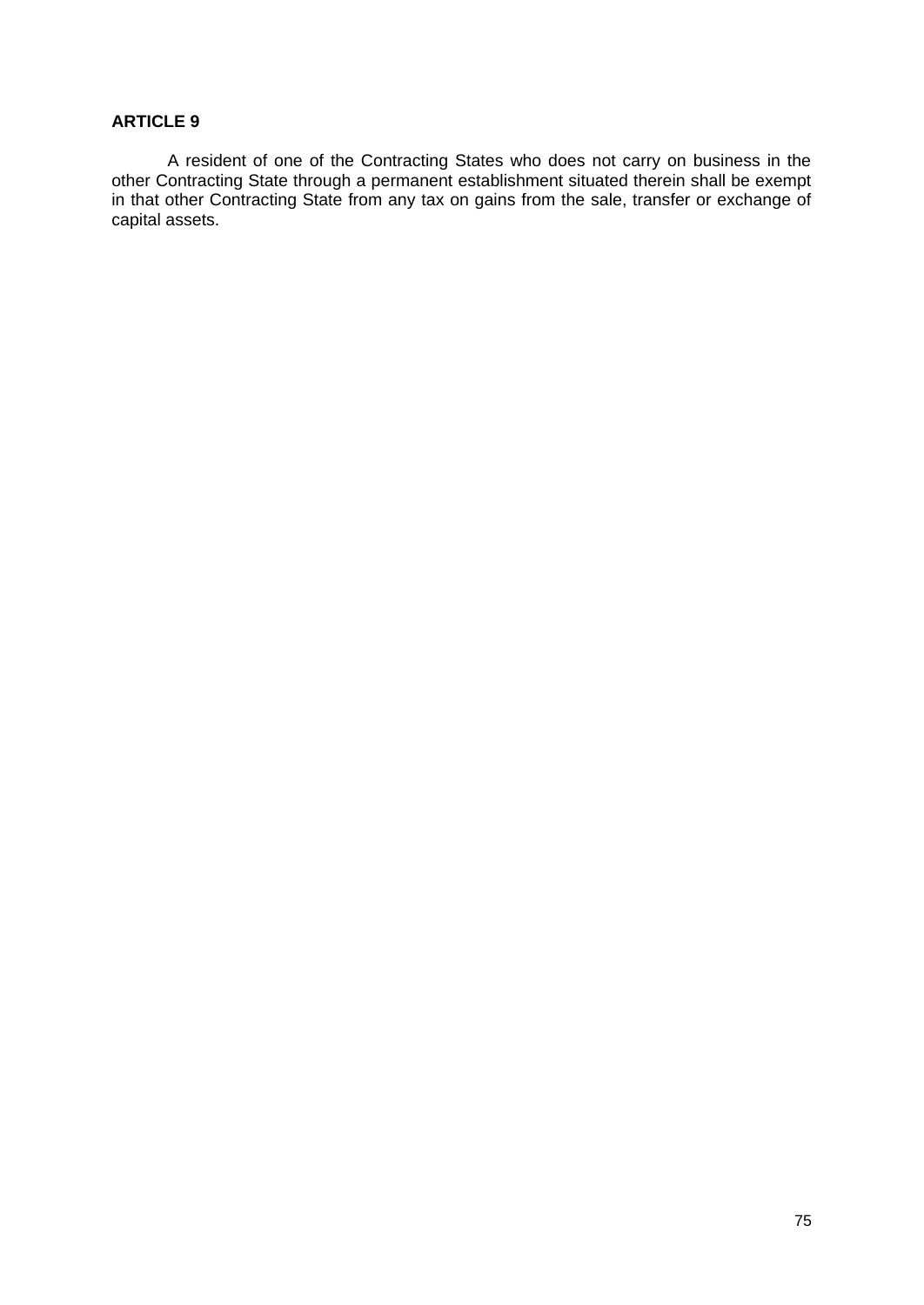- 1. (a) Any salary, wage or similar remuneration, paid by the Government of Singapore or any local authority thereof to any individual who is subject to Singapore tax thereon (other than a resident of the United Kingdom who is not a citizen of Singapore) in respect of services rendered to Singapore in the discharge of governmental functions, shall be exempt from United Kingdom tax;
	- (b) any pension paid by the Government of Singapore or any local authority thereof to any individual in respect of services rendered in the discharge of governmental functions shall be exempt from United Kingdom tax unless he is a resident of the United Kingdom who is not a citizen of Singapore.
- 2. (a) Any salary, wage or similar remuneration, paid out of public funds of the United Kingdom or Northern Ireland or the funds of any local authority in the United Kingdom to any individual who is subject to United Kingdom tax thereon (other than a resident of Singapore who is not a citizen of the United Kingdom) in respect of services rendered to the United Kingdom in the discharge of governmental functions, shall be exempt from Singapore tax;
	- (b) any pension paid out of public funds of the United Kingdom or Northern Ireland or the funds of any local authority in the United Kingdom to any individual in respect of services rendered in the discharge of governmental functions shall be exempt from Singapore tax unless he is a resident of Singapore who is not a citizen of the United Kingdom.

3. Where any remuneration or pension to which this Article applies is not exempt under paragraph (1) or paragraph (2) of this Article it shall, for the purposes of Article 18, be deemed to be income from a source within the Contracting State the Government of which pays the remuneration or pension.

4. The provisions of this Article shall not apply to any remuneration or pension in respect of services rendered in connection with any trade or business carried on for purposes of profit.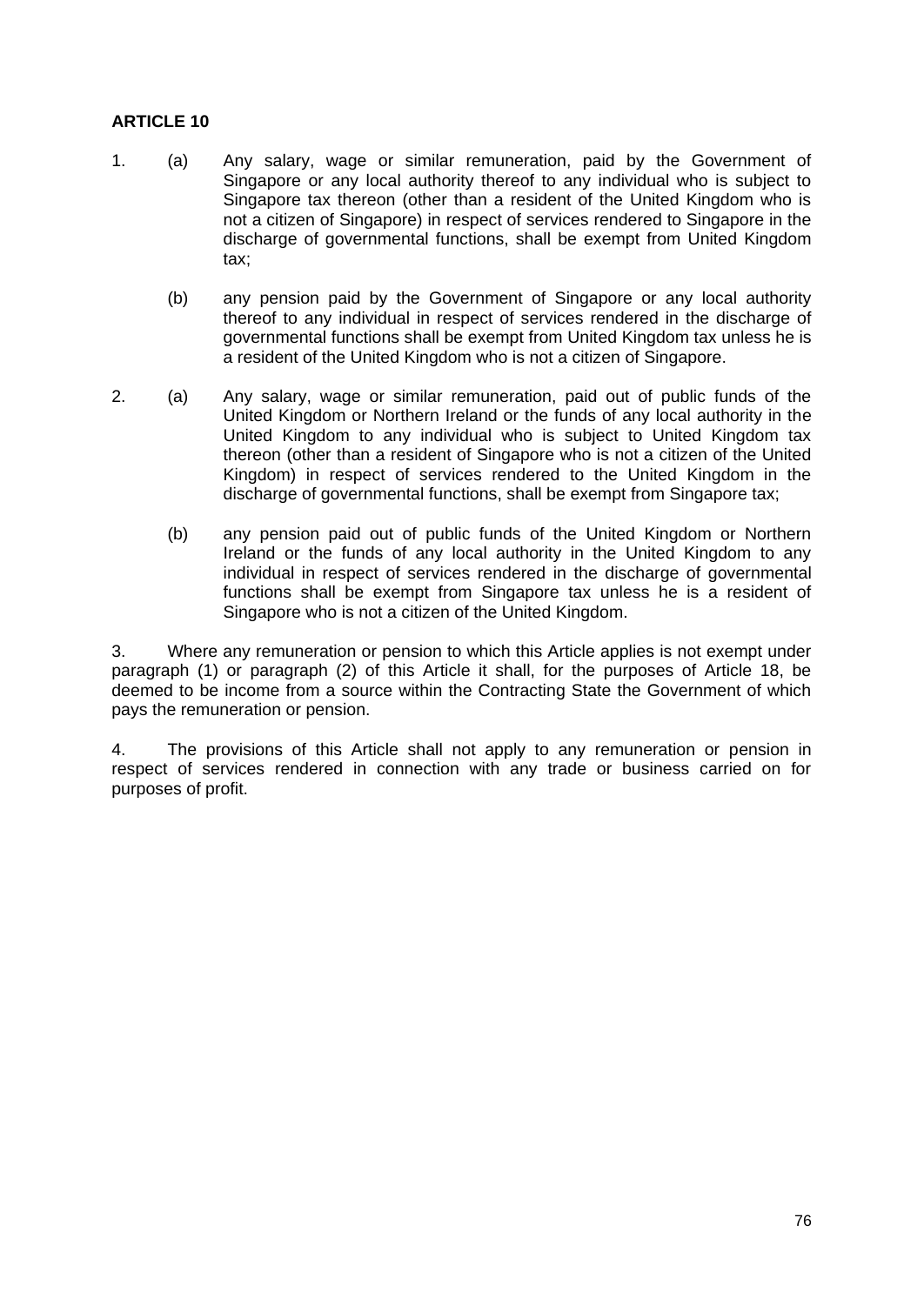1. Subject to the provisions of this Article and Articles 10, 12, 13 and 15, salaries, wages and other similar remunerations derived by a resident of one of the Contracting States in respect of an employment may be taxed in the other Contracting State if, and only if, the employment is exercised in that other Contracting State.

2. In relation to remuneration of a director of a company derived from the company, the provisions of this Article and of Article 12 shall apply as if the remuneration were remuneration of an employee in respect of an employment. Director's fees and similar payments derived by a resident of one of the Contracting States in his capacity as a member of the board of directors of a company which is a resident of the other Contracting State shall be deemed to have been derived from an employment exercised in, and may be taxed in, that other Contracting State.

3. A resident of one of the Contracting States shall be exempt from tax in the other Contracting State on remuneration for services performed on ships or aircraft operating outside the other Contracting State provided that he is subject to tax in respect thereof in the first-mentioned Contracting State.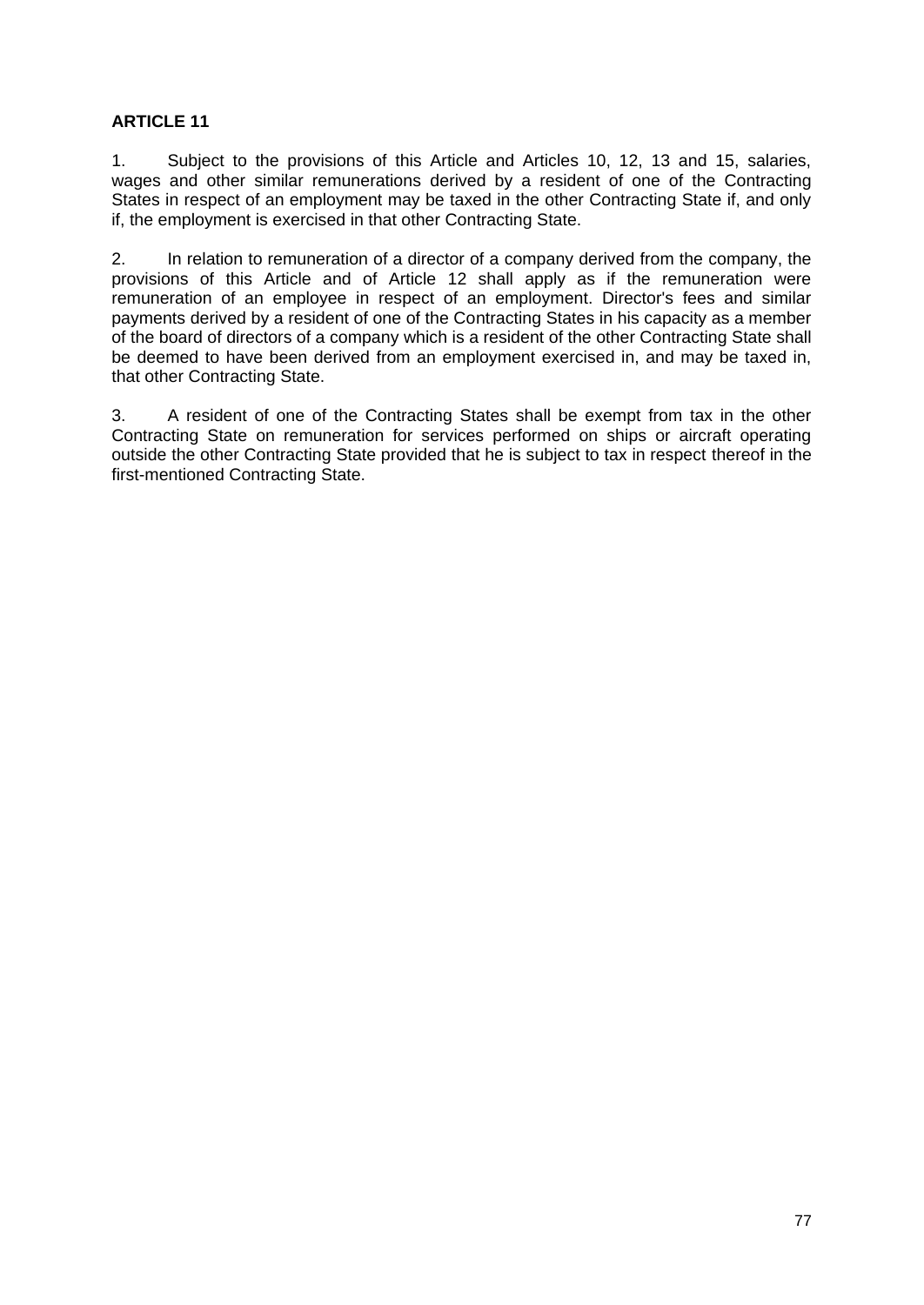1. An individual who is a resident of Singapore shall be exempt from United Kingdom tax on remuneration or profits in respect of personal (including professional) services performed within the United Kingdom in any year of assessment, if:

- (a) he is present within the United Kingdom for a period or periods not exceeding in the aggregate 183 days during that year;
- (b) the services are performed for or on behalf of a person who is a resident of Singapore;
- (c) the remuneration or profits are subject to Singapore tax; and
- (d) the remuneration or profits are not directly deductible from the profits for United Kingdom tax purposes of a permanent establishment in the United Kingdom of that person.

2. An individual who is a resident of the United Kingdom shall be exempt from Singapore tax on remuneration or profits in respect of personal (including professional) services performed within Singapore in any year of assessment, if:

- (a) he is present within Singapore for a period or periods not exceeding in the aggregate 183 days during that year;
- (b) the services are performed for or on behalf of a person who is a resident of the United Kingdom;
- (c) the remuneration or profits are subject to United Kingdom tax; and
- (d) the remuneration or profits are not directly deductible from the profits for Singapore tax purposes of a permanent establishment in Singapore of that person.

3. The provisions of this Article shall not apply to the remuneration or profits derived from one of the Contracting States of public entertainers (such as stage, motion picture, radio or television artistes, musicians and athletes) whose visit to that Contracting State is not supported, wholly or substantially, from the public funds of the Government of the other Contracting State.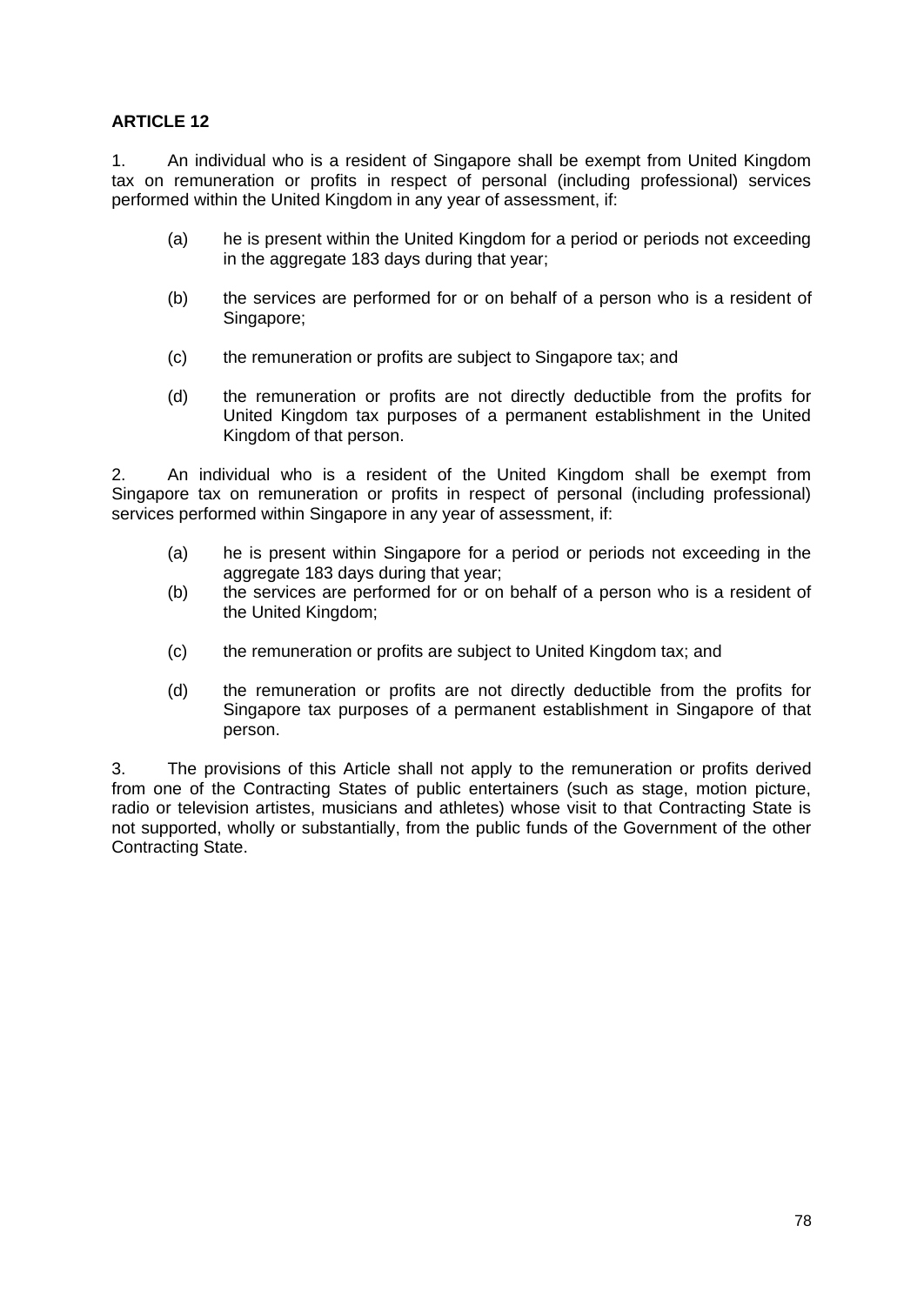1. Any pension (other than a pension of the kind referred to in paragraph (1) of Article 10 and any annuity, derived from sources within Singapore by an individual who is a resident of the United Kingdom and subject to United Kingdom tax in respect thereof, shall be exempt from Singapore tax.

2. Any pension (other than a pension of the kind referred to in paragraph (2) of Article 10 and any annuity, derived from sources within the United Kingdom by an individual who is a resident of Singapore and subject to Singapore tax in respect thereof, shall be exempt from United Kingdom tax.

3. The term "annuity" means a stated sum payable periodically at stated times, during life or during a specified or ascertainable period of time, under an obligation to make the payments in return for adequate and full consideration in money or money's worth.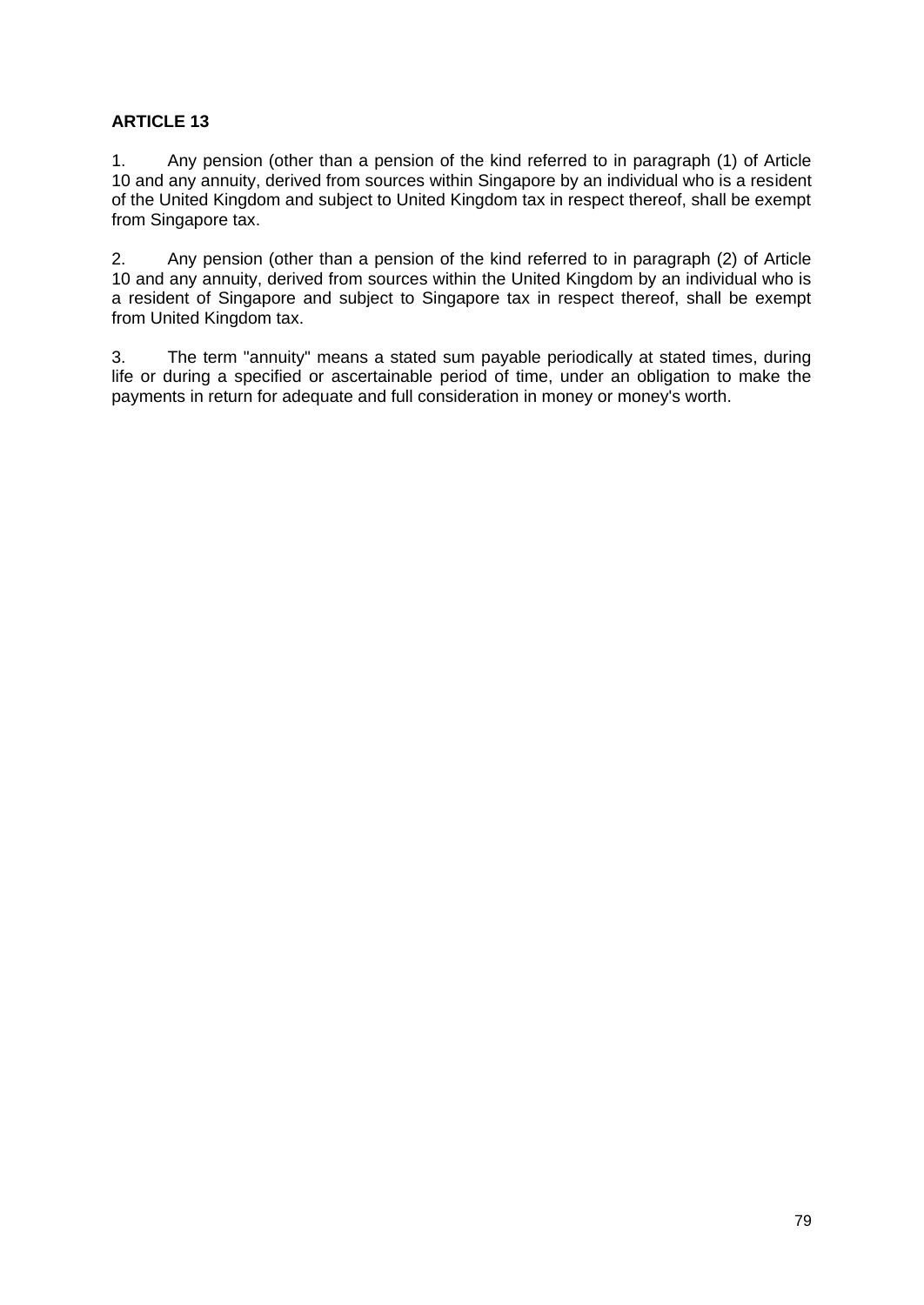An individual, who is a resident of one of the Contracting States immediately before making a visit to the other Contracting State, and who makes such visit at the invitation of the Government of that other Contracting State, or of a university, college, school or other recognised educational institution in the other Contracting State, solely for the purpose of teaching at such educational institution for a period not exceeding two years shall be exempt from tax of the former Contracting State on his remuneration for such teaching.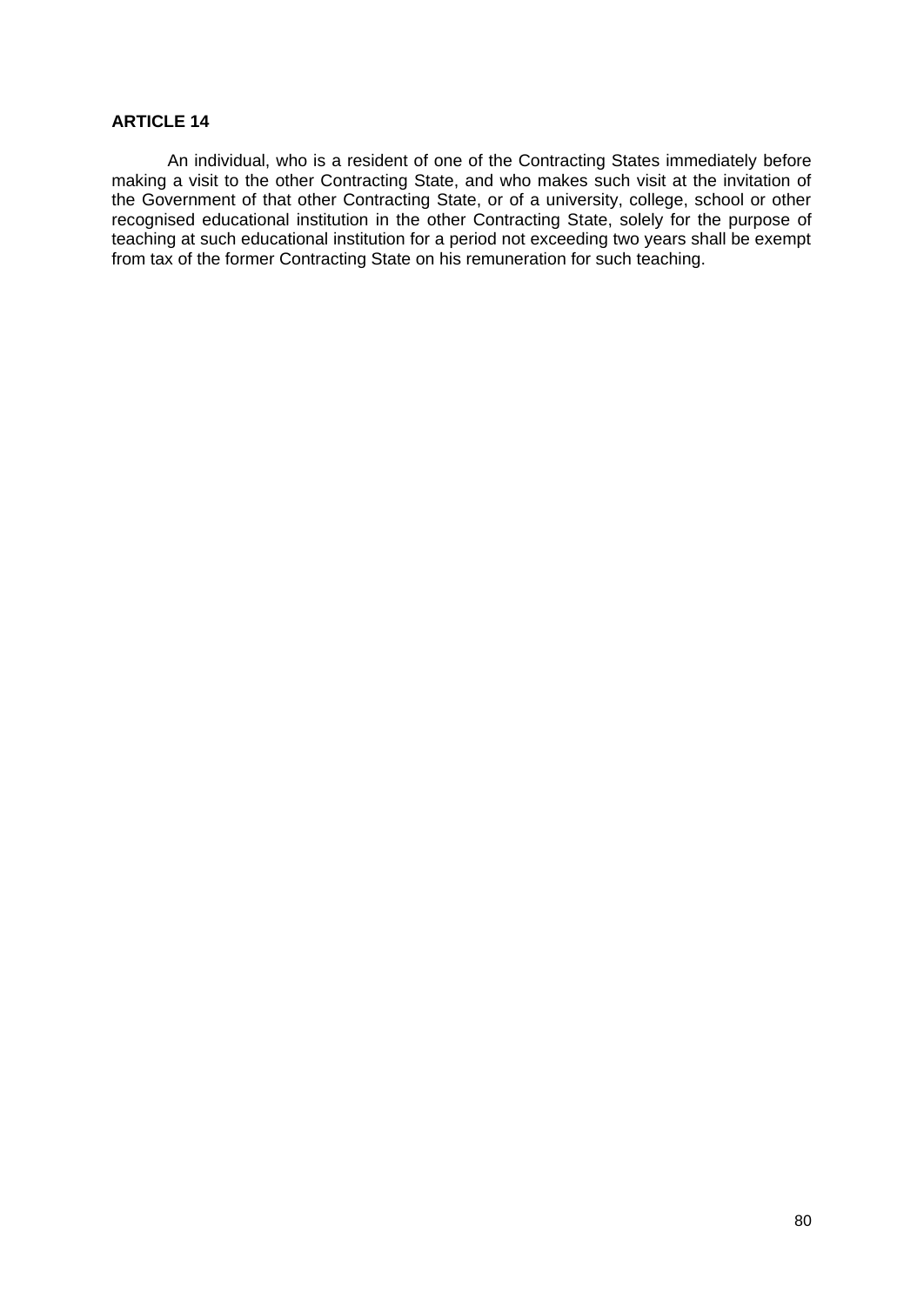1. An individual, who immediately before visiting one of the Contracting States, is a resident of the other Contracting State and is temporarily present in the first-mentioned Contracting State solely as a student at a recognised university, college, or school in the first-mentioned Contracting State, or as a business apprentice therein, shall be exempt from tax in the first-mentioned Contracting State on:

- (a) all remittances from the second-mentioned Contracting State for the purposes of his maintenance, education or training; and
- (b) any remuneration for personal services rendered in the first-mentioned Contracting State with a view to supplementing the resources available to him for such purposes.

2. An individual, who immediately before visiting one of the Contracting States, is a resident of the other Contracting State and is temporarily present in the first-mentioned Contracting State for a period not exceeding two years for the purpose of study, research or training solely as a recipient of a grant, allowance or award from a scientific, educational, religious or charitable organisation or under a technical assistance programme entered into by the Government of one of the Contracting States shall be exempt from tax in the firstmentioned Contracting State on:

- (a) the amount of such grant, allowance or award; and
- (b) any remuneration for personal services rendered in the first-mentioned Contracting State.

Provided that such services are in connection with his study, research or training or are incidental thereto.

3. An individual, who immediately before visiting one of the Contracting States, is a resident of the other Contracting State and is temporarily present in the first-mentioned Contracting State for a period not exceeding twelve months solely as an employee of, or under contract with, the Government or an enterprise of the second-mentioned Contracting State for the purpose of acquiring technical, professional or business experience shall be exempt from tax in the first-mentioned Contracting State on:

- (a) all remittances from the second-mentioned Contracting State for the purposes of his maintenance, education or training; and
- (b) any remuneration, so far as it is not in excess of 500 pounds sterling or 4,250 Malaysian dollars, as the case may be, for personal services rendered in the first-mentioned Contracting State.

Provided that such services are in connection with his studies or training or are incidental thereto.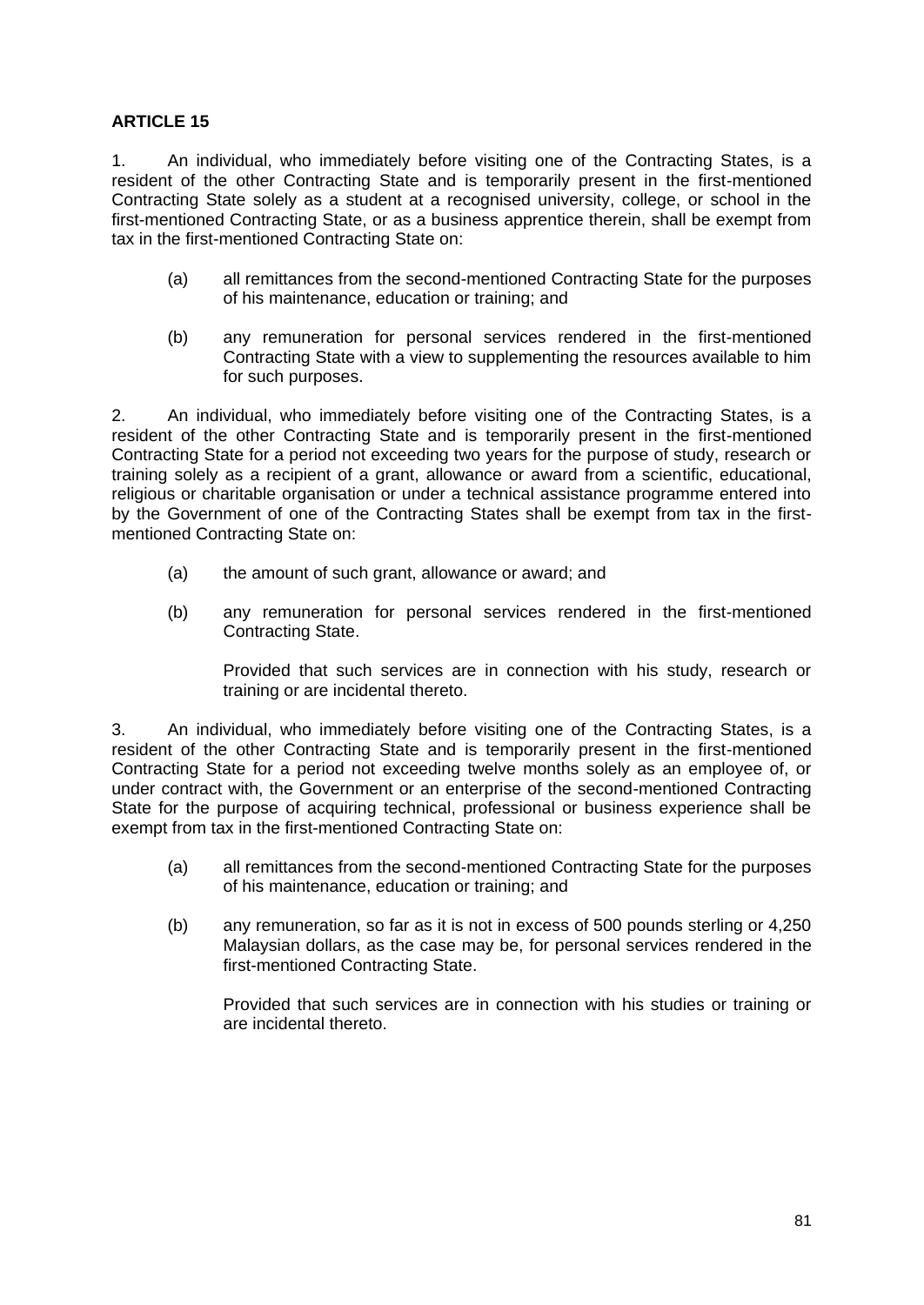1. Individuals who are residents of Singapore shall be entitled to the same personal allowances, reliefs and reductions for the purposes of United Kingdom tax as British subjects not resident in the United Kingdom.

2. Individuals who are residents of the United Kingdom shall be entitled to the same personal allowances, reliefs and reductions for the purposes of Singapore tax as Singapore citizens not resident in Singapore.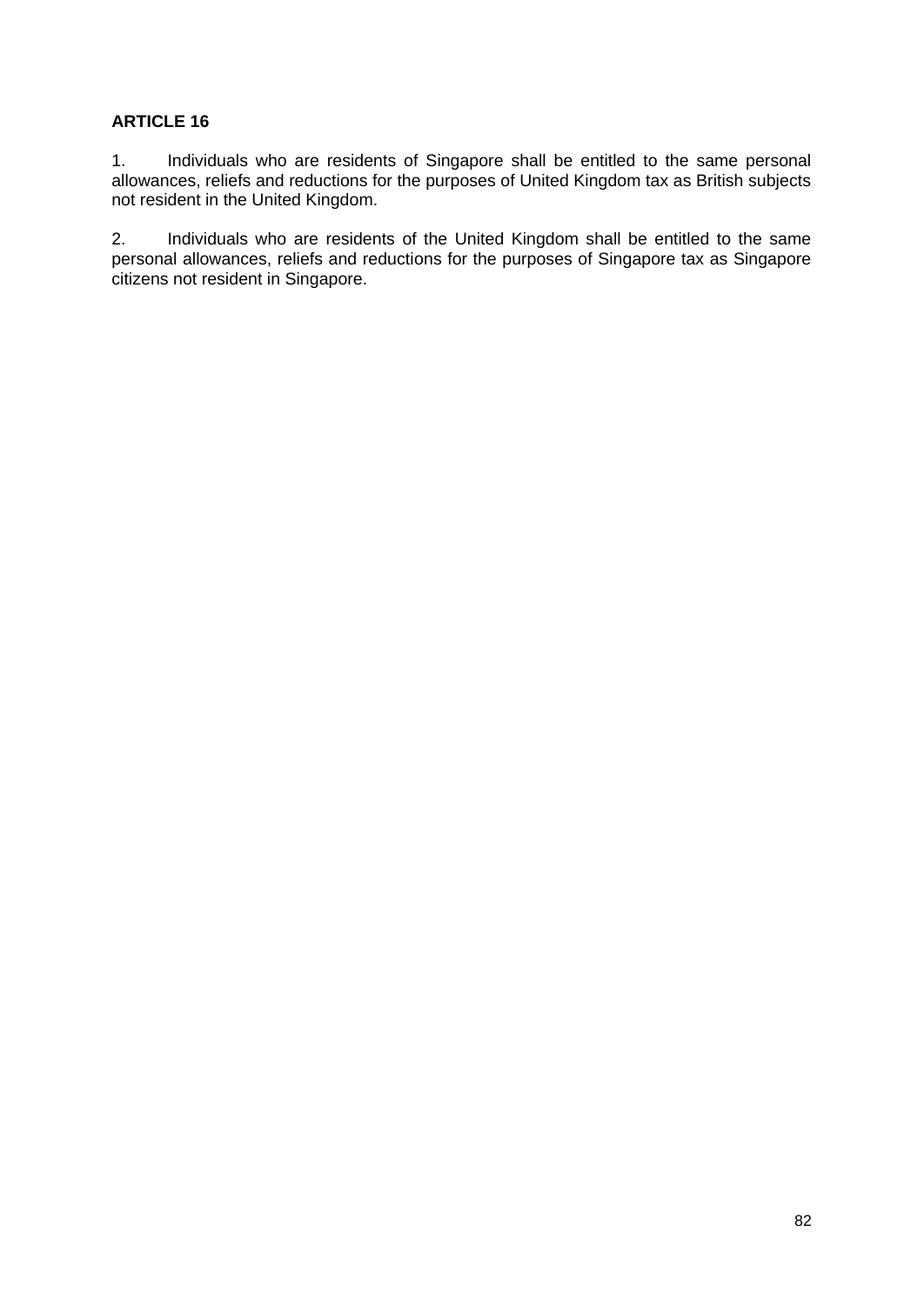For the purpose of this Agreement:

- (a) dividends paid by a company which is a resident of one of the Contracting States shall be treated as income from sources within that Contracting State. Provided that the competent authorities of the two Contracting States shall consult each other to devise appropriate rules in the event of any arrangement being made for the apportionment of dividends to profits taxed in Singapore and profits taxed in a third country;
- (b) interest paid by one of the Contracting States, including local governments thereof, or by an enterprise of one of the Contracting States, shall be treated as income from sources within that Contracting State, except that interest (other than that paid on indebtedness in connection with the purchase of ships or aircraft) which is paid:
	- (i) by an enterprise of one of the Contracting States with a permanent establishment outside both Contracting States to a resident of the other Contracting State; or
	- (ii) by an enterprise of one of the Contracting States with a permanent establishment in the other Contracting State;

on indebtedness incurred for the use of (or, in the case of a banking business, on deposits made with) the permanent establishment in the conduct of its trade or business and which is borne by that permanent establishment shall be treated as income from sources within the territory where the permanent establishment is situated;

- (c) royalties as defined in paragraph (2) of Article 8 shall be treated as income from sources within the Contracting State in which the property from which such royalties are derived is used;
- (d) profits derived from the alienation of any rights or properties from which royalties may be derived shall be treated as arising from sources within the Contracting State in which such rights or properties are used; and
- (e) royalties in respect of the operation of mines, oil wells, quarries or other places of extraction of natural resources shall be treated as derived from sources within the Contracting State in which such mines, oil wells, quarries or other places of extraction of natural resources are situated.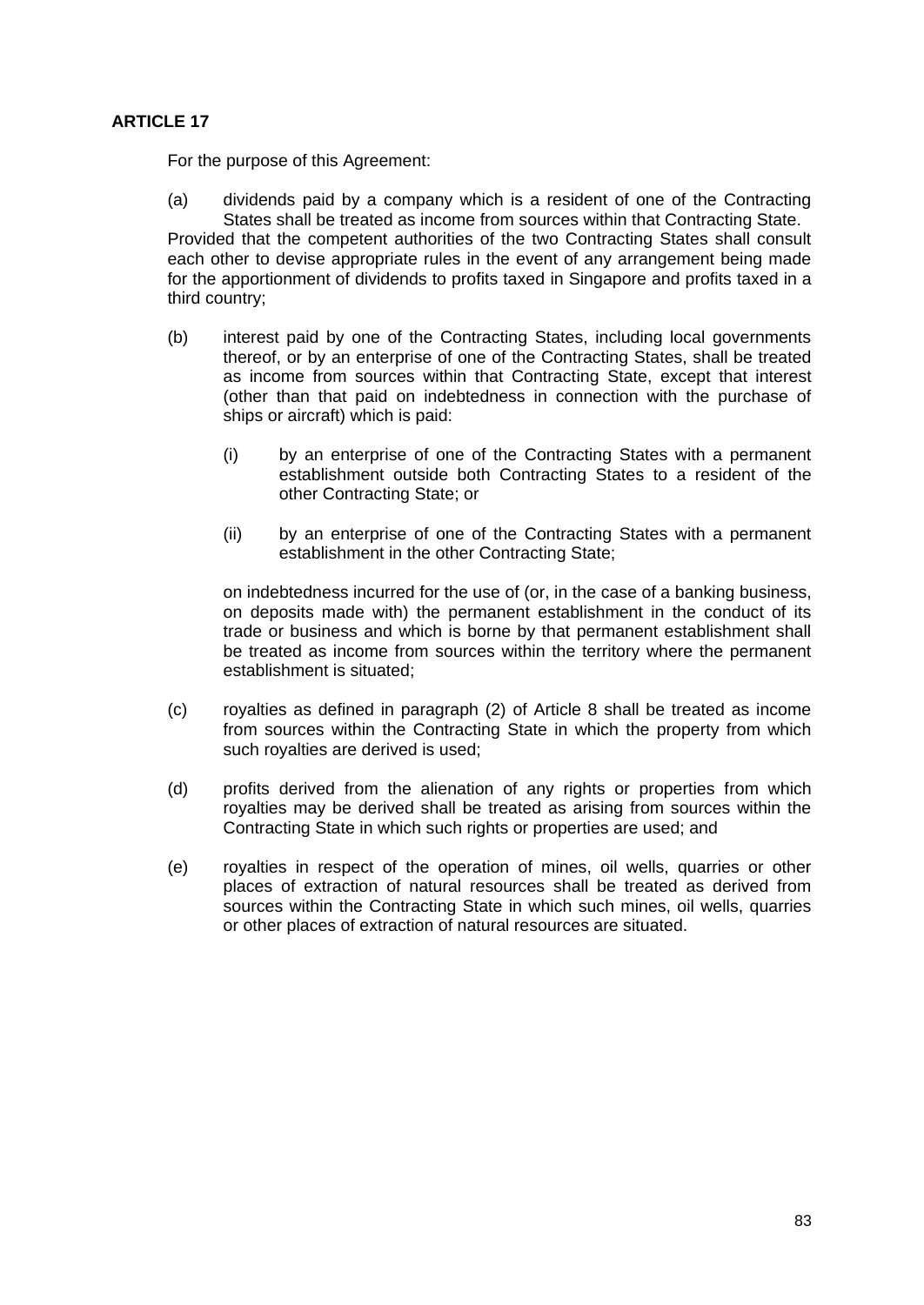1. The laws of Singapore and the United Kingdom shall continue to govern the taxation of income arising in either Contracting State except where express provision to the contrary is made in this Agreement. Where income is subject to tax in both Contracting States, relief from double taxation shall be given in accordance with the following paragraphs of this Article.

- 2. (a) Subject to the provisions of the laws of Singapore regarding the allowance as a credit against Singapore tax of tax payable in any country other than Singapore and subject to sub-paragraph (c) of this paragraph, United Kingdom tax payable, whether directly or by deduction in respect of income from sources within the United Kingdom, shall be allowed as a credit against Singapore tax payable in respect of that income;
	- (b) where such income is an ordinary dividend paid before 6 April, 1966, by a company which is a resident of the United Kingdom, the credit shall take into account (in addition to any United Kingdom income tax appropriate to the dividend) the United Kingdom profits tax payable in respect of its profits by the company paying the dividend; and where it is a dividend paid on participating preference shares and representing both a dividend at the fixed rate to which the shares are entitled and an additional participation in profits, the United Kingdom profits tax so payable by the company shall likewise be taken into account in so far as the dividend exceeds that fixed rate;
	- (c) where such income is a dividend paid after 5 April, 1966, by a company which is a resident of the United Kingdom the credit shall take into account only United Kingdom tax chargeable specifically on the dividend other than the tax chargeable in respect of the profits or income of the company. Where, however, the dividend is paid to a company which is a resident of Singapore and which controls directly or indirectly not less than ten per cent of the voting power in the United Kingdom company, the credit shall take into account (in addition to any United Kingdom income tax chargeable specifically on the dividend) the United Kingdom tax payable in respect of its profits by the company paying the dividend.
- 3. (a) Subject to the provisions of the laws of the United Kingdom regarding the allowance as a credit against United Kingdom tax, of tax payable in a territory outside the United Kingdom and subject to sub-paragraph (c) of this paragraph, Singapore tax payable whether directly or by deduction in respect of income from sources within Singapore, shall be allowed as a credit against the United Kingdom tax payable in respect of that income;
	- (b) where such income is an ordinary dividend paid before 6 April, 1966, by a company which is a resident of Singapore, the credit shall take into account (in addition to any Singapore tax appropriate to the dividend) the Singapore tax payable by the company in respect of its profits; and where it is a dividend paid on participating preference shares and representing both a dividend at the fixed rate to which the shares are entitled and an additional participation in profits, the Singapore tax so payable by the company shall likewise be taken into account in so far as the dividend exceeds that fixed rate;
	- (c) where such income is a dividend paid after 5 April, 1966, by a company which is a resident of Singapore the credit shall not take into account Singapore tax which is not chargeable specifically on the dividend but is tax (whether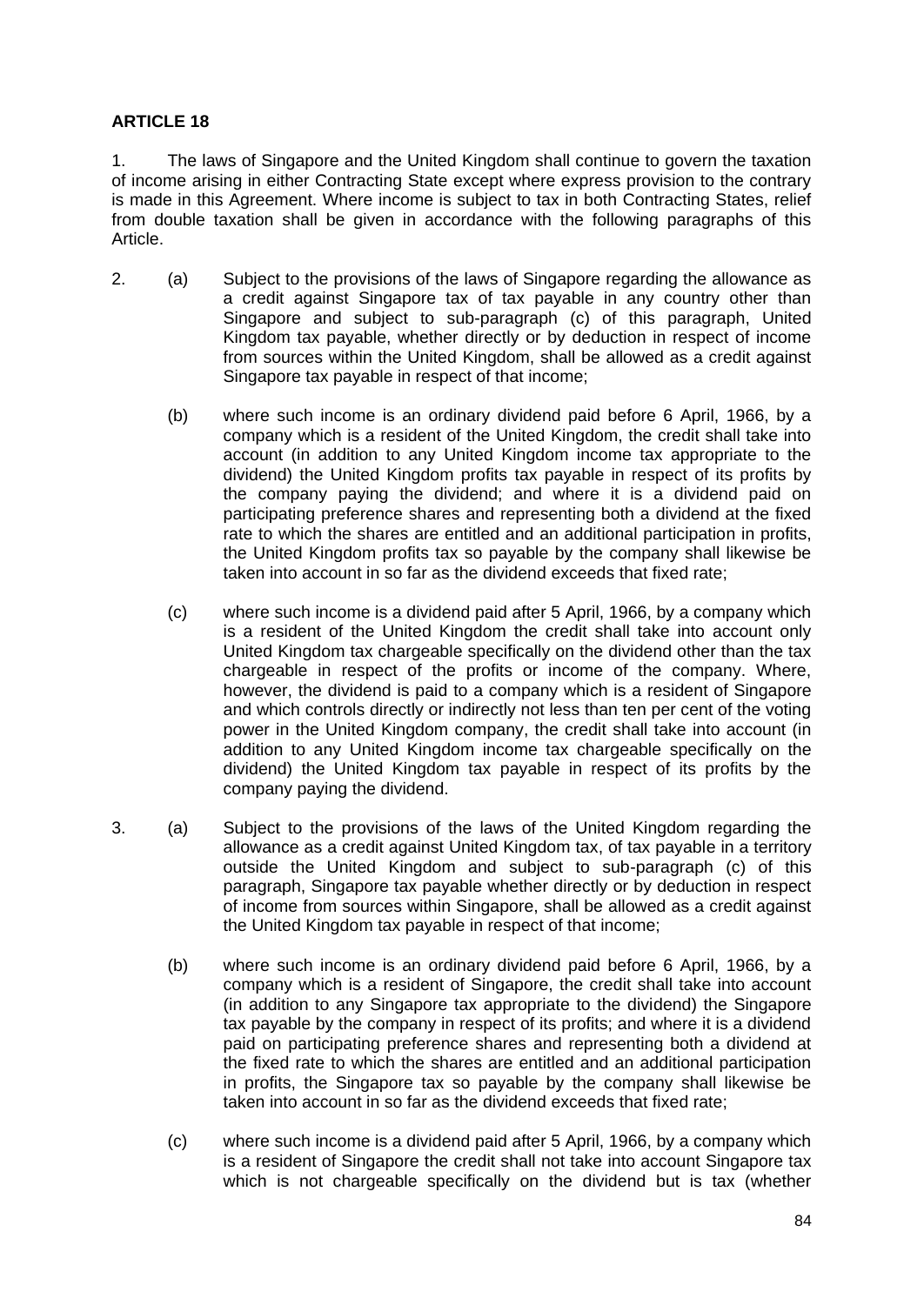deducted from the dividend or not) chargeable in respect of the profits or income of the company paying the dividend. Where, however, the dividend is paid to a company which is a resident of the United Kingdom and which controls directly or indirectly not less than ten per cent of the voting power in the Singapore company the credit shall take into account (in addition to any Singapore tax chargeable specifically on the dividend) the Singapore tax payable in respect of its profits by the company paying the dividend.

4. For the purposes of paragraph (3) of this Article, the term "Singapore tax payable" shall be deemed to include:

- (a) any amount which would have been payable as Singapore tax for any year but for an exemption or reduction of tax granted for that year or any part thereof under:
	- (i) sections 17 and 18 of the Pioneer Industries (Relief from Income Tax) Ordinance, 1959, of Singapore, so far as they were in force on, and have not been modified since, the date of the signature of this Agreement, or have been modified only in minor respects so as not to affect their general character; or
	- (ii) any other provision which may subsequently be made granting an exemption which is agreed by the competent authorities of the Contracting Governments to be of a substantially similar character, if it has not been modified thereafter or has been modified only in minor respects so as not to affect its general character; or
- (b) in the case of any pioneer industrial royalties an amount not exceeding a sum equivalent to tax at a rate of twenty per cent in respect of Singapore tax which would have been payable but for the exemption granted under the provisions of Article 8. For the purposes of this sub-paragraph the term "pioneer industrial royalties" means royalties as defined in paragraph (2) of Article 8 if and so long as they are payable by a pioneer enterprise for the purposes of the activities covered by its pioneer certificate during its tax relief period, and the terms "pioneer enterprise", "pioneer certificate" and "tax relief period" have the meanings which they respectively have under the Pioneer Industries (Relief from Income Tax) Ordinance, 1959, of Singapore.

5. For the purposes of paragraphs (2) and (3) of this Article, remuneration or profits for personal (including professional) services shall be treated as derived from sources within the Contracting State in which are rendered the services for which such remuneration or profits are paid.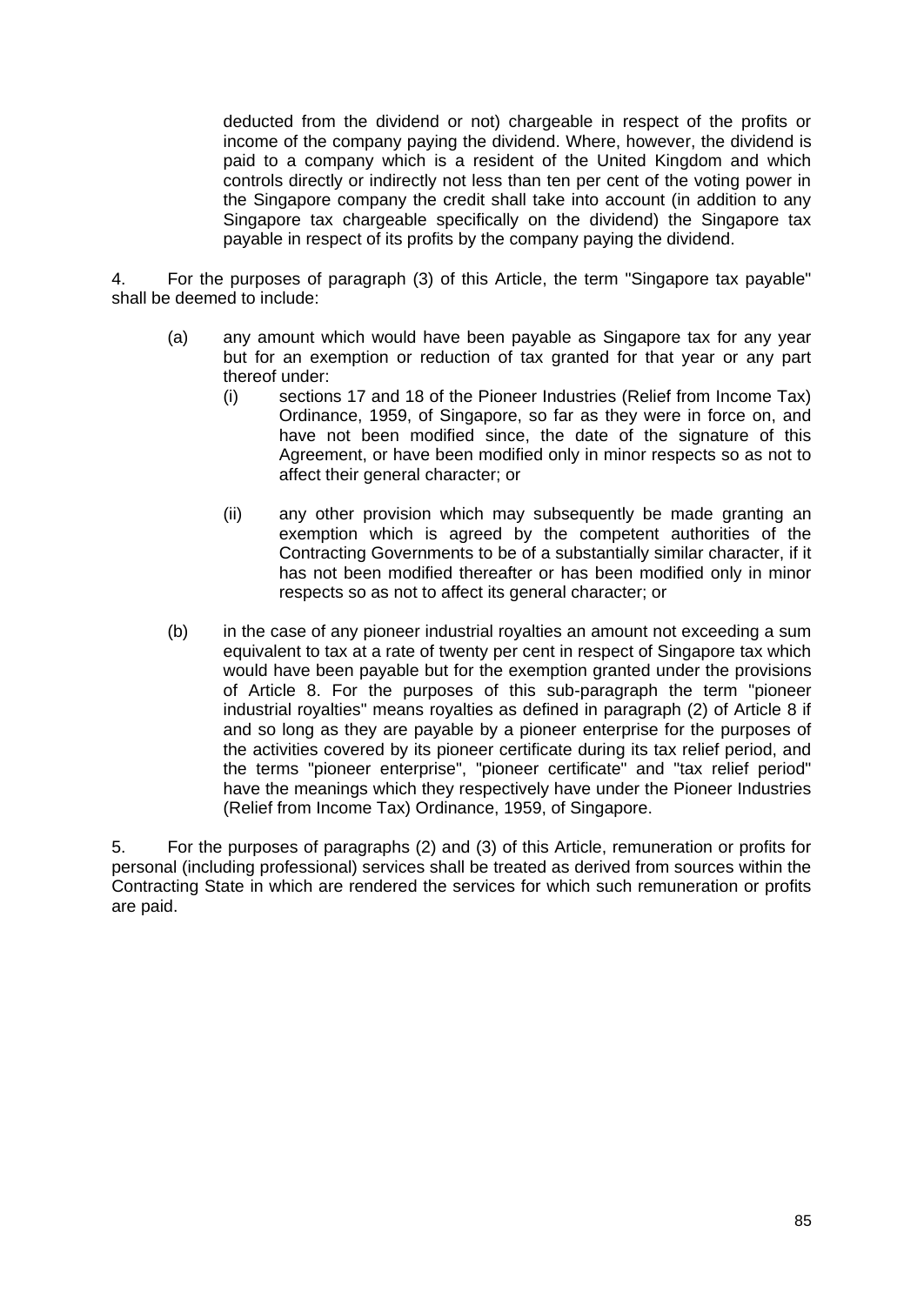The competent authorities of the Contracting States shall exchange such information (being information which is available under their respective taxation laws in the normal course of administration) as is necessary for carrying out the provisions of this Agreement or for the prevention of fraud or underpayment of tax by reasons other than fraud or for the administration of statutory provisions against legal avoidance in relation to the taxes which are the subject of this Agreement. Any information so exchanged shall be treated as secret and shall not be disclosed to any persons other than persons, including a court, concerned with the assessment and collection of those taxes or the determination of appeals in relation thereto. No information shall be exchanged which would disclose any trade secret or trade process.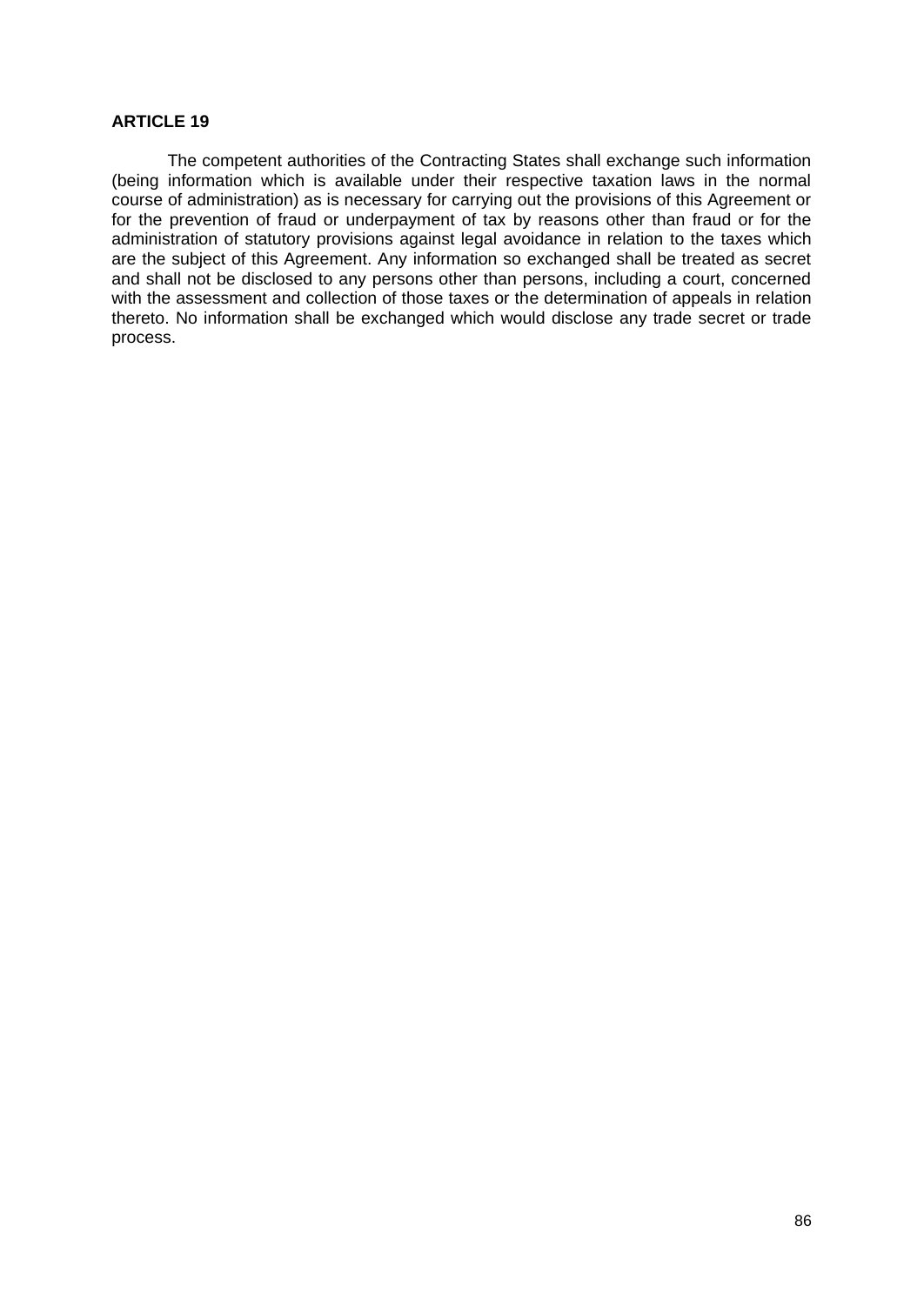1. Residents of one of the Contracting States shall not be subjected in the other Contracting State to any taxation or any requirement connected therewith which is other or more burdensome than the taxation and connected requirements to which the residents of that other Contracting State in the same circumstances are or may be subjected.

2. The taxation on a permanent establishment which an enterprise of one of the Contracting States has in the other Contracting State shall not be less favourably levied in that other Contracting State than the taxation levied on enterprises of that other Contracting State carrying on the same activities.

3. Enterprises of one of the Contracting States, the capital of which is wholly or partly owned or controlled, directly or indirectly, by one or more residents of the other Contracting State, shall not be subjected in the former Contracting State to any taxation or any requirement connected therewith which is other or more burdensome than the taxation and connected requirements to which other similar enterprises of the former Contracting State are or may be subjected.

4. Nothing in this Article shall be construed as obliging the Government of either Contracting State to grant to persons not resident in its territory, any personal allowances, reliefs and reductions for tax purposes, which are, by law, available only to persons who are so resident, nor as restricting the deduction of United Kingdom income tax from dividends paid to a permanent establishment in the United Kingdom of a company which is a resident of Singapore.

5. In this Article the term "taxation" means taxes which are the subject of this Agreement.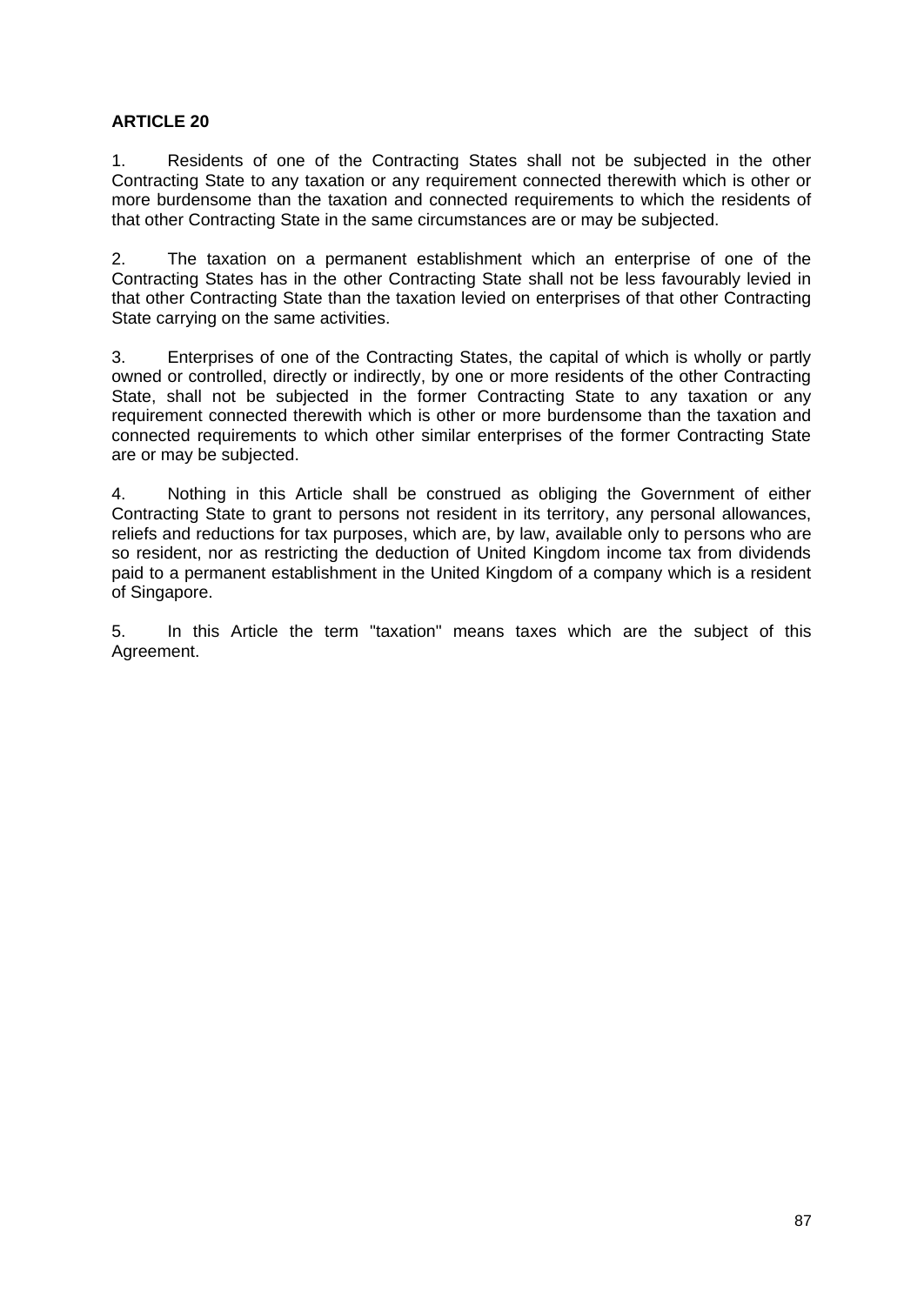1. Where a taxpayer considers that the action of the taxation authorities of the Contracting Governments has resulted or will result in taxation contrary to the provisions of this Agreement, he shall be entitled to present his case to the Government of the Contracting State of which he is a resident. Should the taxpayer's claim be deemed worthy of consideration, the taxation authorities of the Government to which the claim is made shall endeavour to come to an agreement with the taxation authorities of the other Government with a view to a satisfactory adjustment.

2. The taxation authorities of the Contracting States may communicate with each other directly for the purpose of giving effect to the provisions of this Agreement and for resolving any difficulty or doubt as to the application or interpretation of this Agreement. In particular, the taxation authorities may consult together to endeavour to resolve disputes arising out of the application of paragraph (2) of Article 4 or Article 5, or the determination of the source of particular items of income.

3. Any amount which has been included in the profits of a United Kingdom enterprise in accordance with Article 5 shall not be charged to tax in Singapore.

4. Where profits on which a United Kingdom enterprise has been charged to tax in the United Kingdom are also included in the profits of a Singapore enterprise in accordance with Article 5 the amount of such profits included in the profits of both enterprises shall be treated for the purpose of Article 18 as income from a source in Singapore of the United Kingdom enterprise and credit shall be given in the United Kingdom in respect of the tax chargeable in Singapore as a result of the inclusion of the said amount.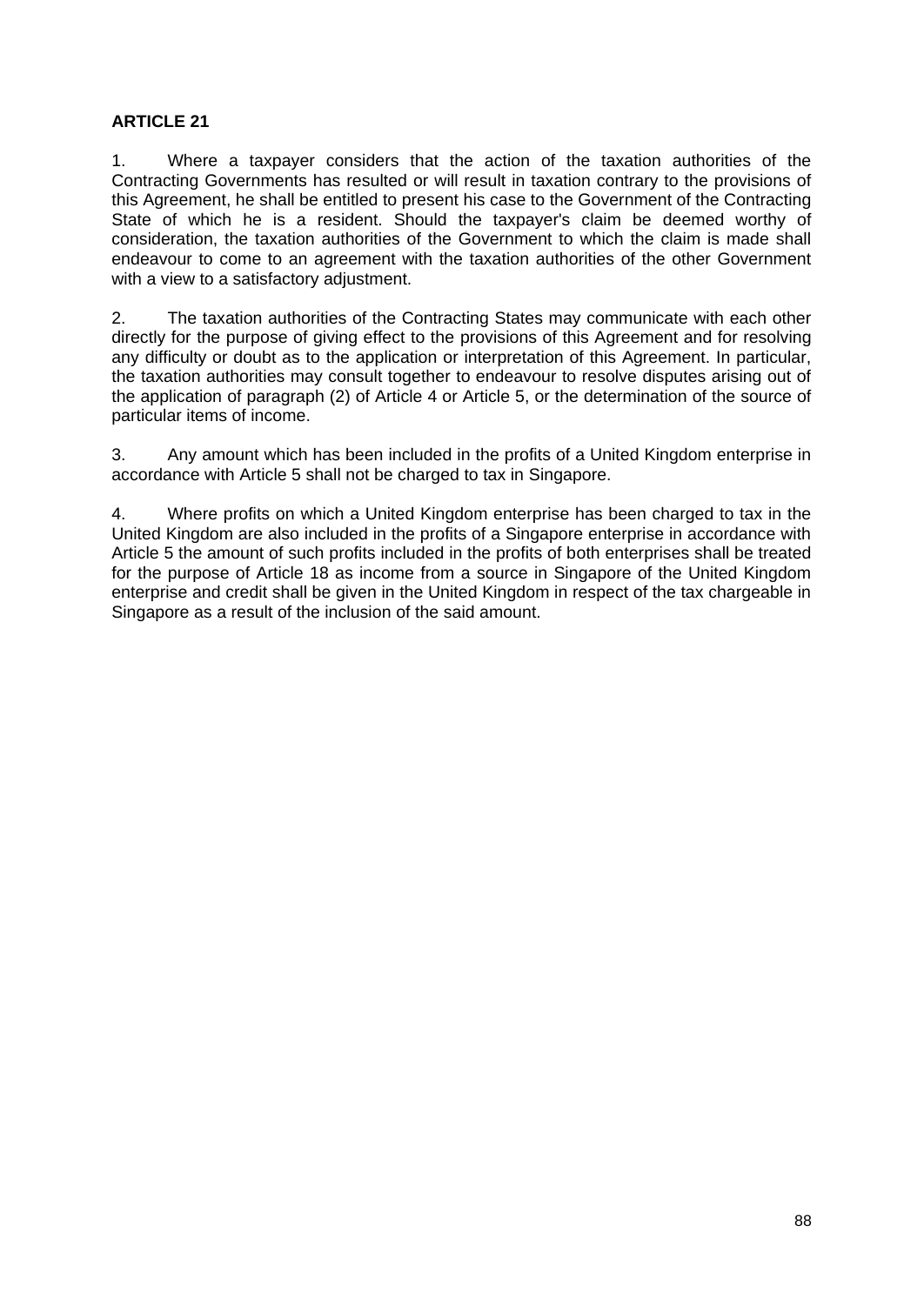1. This Agreement may be extended, either in its entirety or with modifications, to any territory for whose international relations the United Kingdom is responsible and which imposes taxes substantially similar in character to those which are the subject of this Agreement, and any such extension shall take effect from such date and subject to such modifications and conditions (including, if necessary, conditions as to the entry into force and determination of such extension) as may be specified and agreed between the Contracting States.

2. The termination by the United Kingdom or Singapore of this Agreement under Article 24 shall, unless otherwise expressly agreed by both Contracting States, terminate the application of this Agreement to any territory to which this Agreement has been extended under this Article.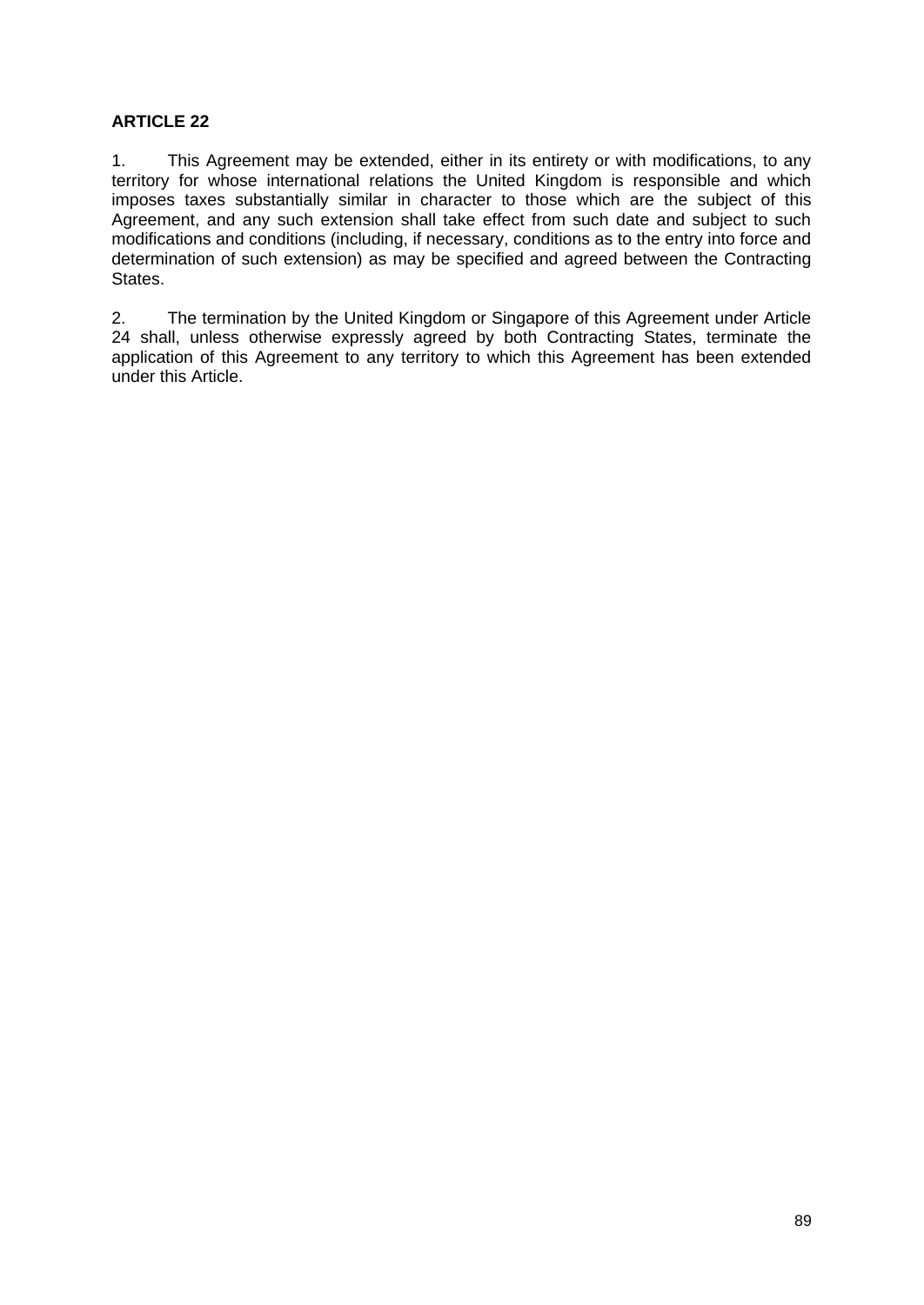1. This Agreement shall come into force on the date when the last of all such things shall have been done in Singapore and the United Kingdom as are necessary to give the Agreement the force of law in Singapore and the United Kingdom respectively, and shall thereupon have effect:

(a) in Singapore:

as respects income tax, for any year of assessment beginning on or after 1 January, 1966;

- (b) in the United Kingdom:
	- (i) as respects income tax, for any year of assessment beginning on or after 6 April 1962;
	- (ii) as respects surtax, for any year of assessment beginning on or after 6 April, 1961;
	- (iii) as respects profits tax, for any chargeable accounting period beginning on or after 1 January, 1962, and for the unexpired portion of any chargeable accounting period current at that date;
	- (iv) as respects corporation tax, for any financial year beginning on or after 1 April, 1964; and
	- (v) as respects capital gains tax, for any year of assessment beginning on or after 6 April, 1965.

2. Notwithstanding that this Agreement is expressed to come into operation as respects income tax in Singapore only in respect of the year of assessment 1966 and subsequent years of assessment, it is declared that Singapore either has or will give effect to the provisions of this Agreement in respect of the years of assessment 1962 to 1965 inclusive, by way of relief from tax pursuant to the power of the competent authority of Singapore.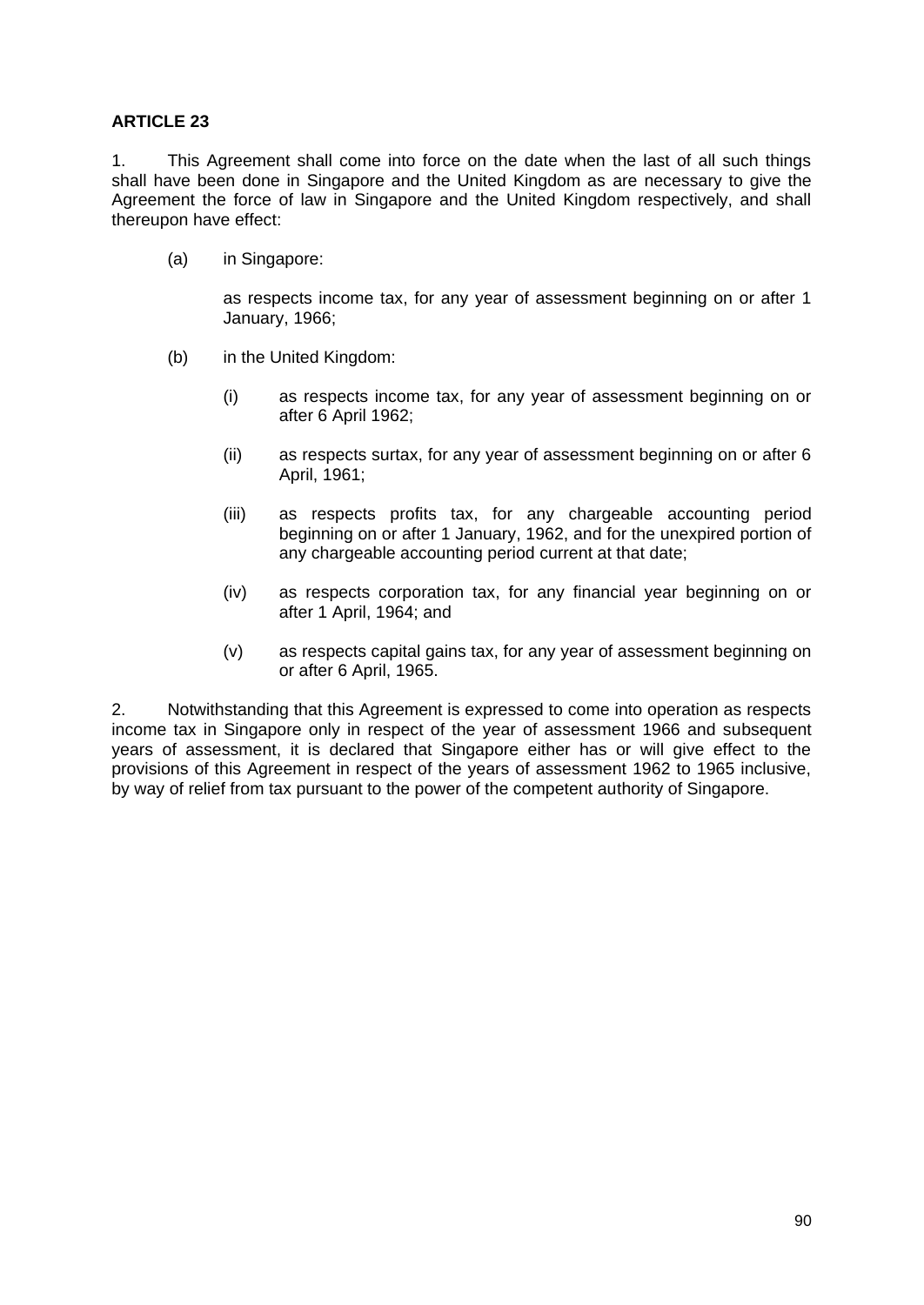This Agreement shall continue in effect indefinitely, but either of the Contracting Governments may, on or before 30 June, in any calendar year not earlier than the year 1970, give to the other Contracting Government written notice of termination and, in such event, this Agreement shall cease to be effective:

(a) in Singapore:

as respects income tax, for any year of assessment beginning on or after 1 January, in the calendar year next following that in which such notice is given;

- (b) in the United Kingdom:
	- (i) as respects income tax, surtax and capital gains tax, for any year of assessment beginning on or after 6 April, in the calendar year next following that in which the notice is given;
	- (ii) as respects corporation tax, for any financial year beginning on or after 1 April, in the calendar year next following that in which the notice is given.

IN WITNESS WHEREOF the undersigned, duly authorised thereto, have signed this Agreement.

DONE in duplicate at Singapore this 1st day of December of the year one thousand nine hundred and sixty-six.

> *For the Government of the Republic of Singapore:*

*For the Government of the United Kingdom of Great Britain and Northern Ireland:*

LIM KIM SAN. J. V. ROB.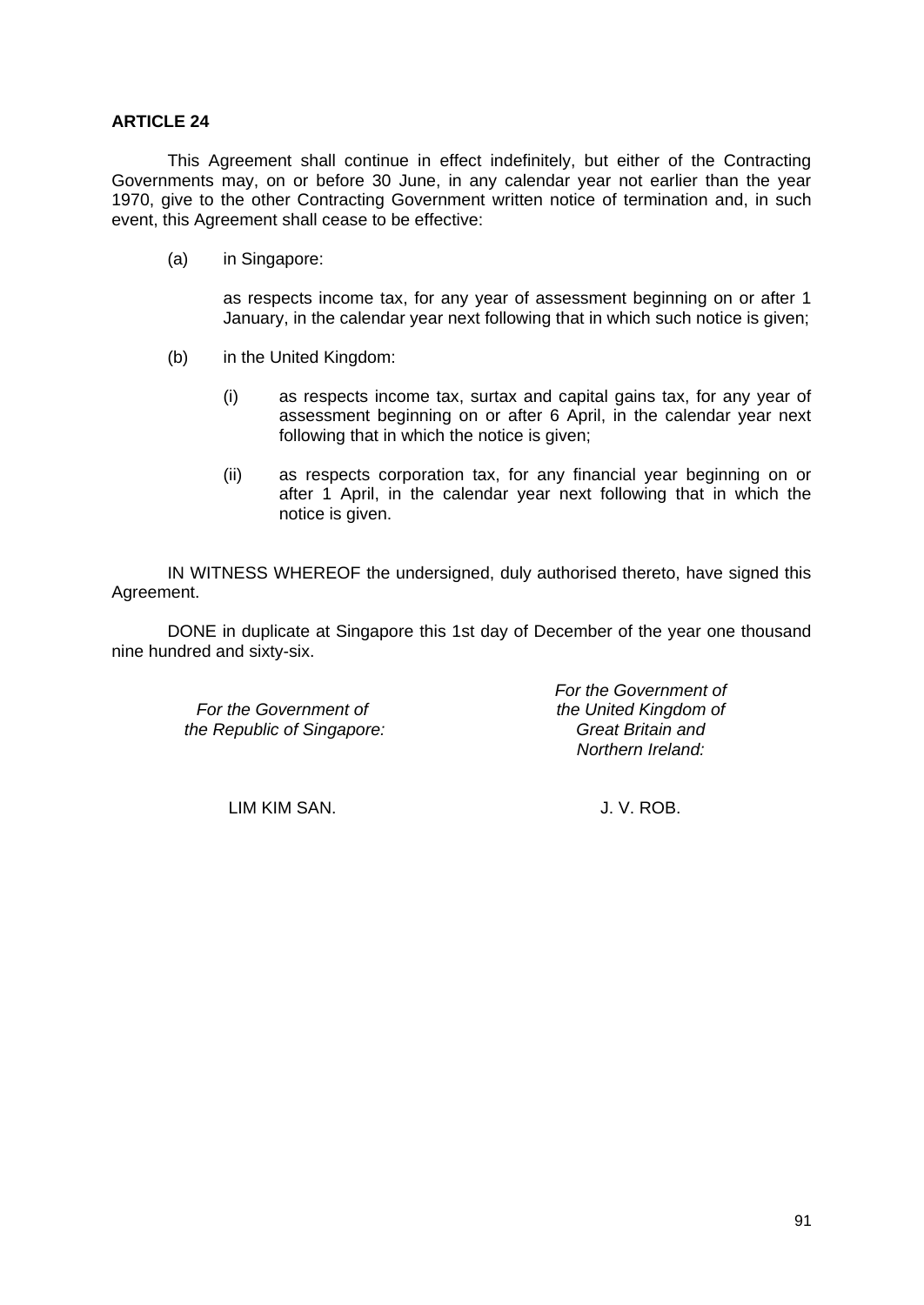# **ANNEX E**

# **PROTOCOL AMENDING THE AGREEMENT BETWEEN THE GOVERNMENT OF THE REPUBLIC OF SINGAPORE AND THE GOVERNMENT OF THE UNITED KINGDOM OF GREAT BRITAIN AND NORTHERN IRELAND FOR THE AVOIDANCE OF DOUBLE TAXATION AND THE PREVENTION OF FISCAL EVASION WITH RESPECT TO TAXES ON INCOME, SIGNED AT SINGAPORE ON 1 DECEMBER 1966**

The Government of the Republic of Singapore and the Government of the United Kingdom of Great Britain and Northern Ireland;

Desiring to conclude a Protocol to amend the Agreement between the Contracting Governments for the Avoidance of Double Taxation and the Prevention of Fiscal Evasion with respect to Taxes on Income, signed at Singapore on 1 December, 1966 (hereinafter referred to as "the Agreement");

Have agreed as follows:

## **ARTICLE I**

Article 6 of the Agreement shall be deleted and replaced by the following:

#### "**ARTICLE 6**

- 1. Profits which an enterprise of one of the Contracting States derives from the operation of ships or aircraft in international traffic in respect of carriage of passengers, mails, livestock or goods shall be exempt from tax in the other Contracting State.
- 2. The term "international traffic" means all movements by a ship or aircraft operated by an enterprise of one of the Contracting States, other than movements solely between places in the other Contracting State or solely between such places and one or more structures used for the exploration or extraction of natural resources situated in waters adjacent to the territorial waters of that other Contracting State.
- 3. This Article shall likewise apply to the share in respect of participation in shipping or aircraft pools of any kind by such enterprise engaged in shipping or air transport."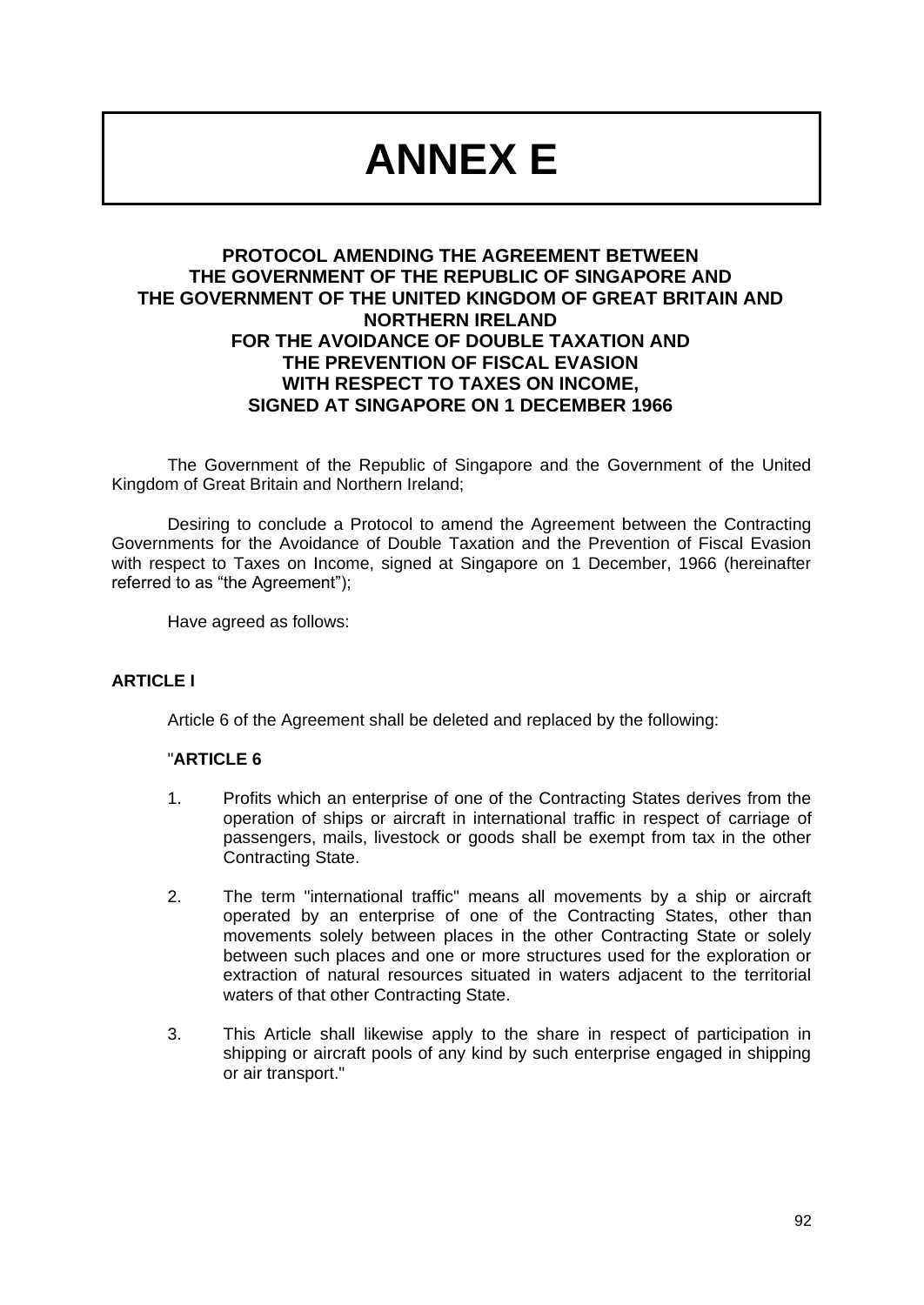# **ARTICLE II**

Article 7 of the Agreement shall be deleted and replaced by the following:

# "**ARTICLE 7**

- 1. Dividends paid by a company which is a resident of the United Kingdom to a resident of Singapore may be taxed in Singapore. If the recipient of the dividends is subject to Singapore tax in respect thereof they shall be exempt from any tax in the United Kingdom which is chargeable on dividends in addition to the tax chargeable in respect of the profits or income of the company.
- 2. However, as long as an individual resident in the United Kingdom is entitled to a tax credit in respect of dividends paid by a company resident in the United Kingdom, the following provisions of this paragraph shall apply instead of the provisions of paragraph (1) of this Article:
	- (a)
- (i) Where dividends are paid by a company which is a resident of the United Kingdom to a resident of Singapore, tax may be charged in Singapore on the aggregate of the amount or value of the dividends and the amount of the tax credit (if any) to which the recipient is entitled under sub-paragraph (b) of this paragraph.
- (ii) Where a resident of Singapore is entitled to a tax credit in respect of such a dividend under sub-paragraph (b) of this paragraph tax may also be charged in the United Kingdom, and according to the laws of the United Kingdom, on the aggregate of the amount or value of that dividend and the amount of that tax credit, but, if he is subject to tax in Singapore on that aggregate, the United Kingdom tax shall be charged at a rate not exceeding 15 per cent.
- (iii) Except as aforesaid dividends paid by a company which is a resident of the United Kingdom to a resident of Singapore who is subject to tax in Singapore in respect thereof shall be exempt from any tax in the United Kingdom which is chargeable on dividends.
- (b) A resident of Singapore who receives dividends from a company which is a resident of the United Kingdom shall, subject to the provisions of sub-paragraph (c) of this paragraph and provided he is subject to tax in Singapore on the dividends, be entitled to the tax credit in respect thereof to which an individual resident in the United Kingdom would have been entitled had he received those dividends, and to the payment of any excess of that tax credit over his liability to United Kingdom tax.
- (c) The provisions of sub-paragraph (b) of this paragraph shall not apply where the recipient of the dividend is a company which either alone or together with one or more associated companies controls directly or indirectly at least 10 per cent of the voting power in the company paying the dividend. For the purpose of this paragraph two companies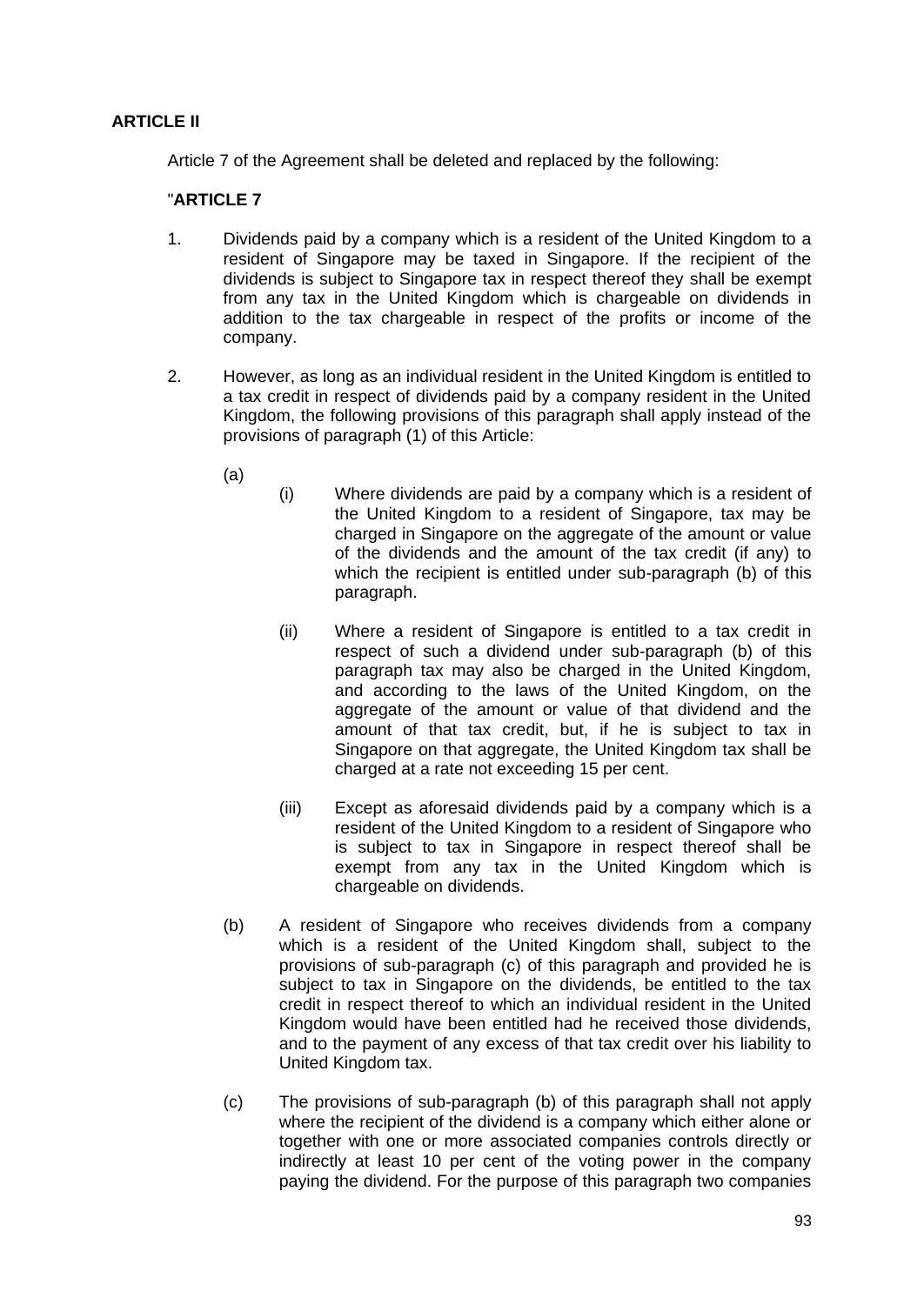shall be deemed to be associated if one is controlled directly or indirectly by the other, or both are controlled directly or indirectly by a third company.

3. Dividends paid by a company which is a resident of Singapore to a resident of the United Kingdom may be taxed in the United Kingdom. If the recipient of the dividends is subject to United Kingdom tax in respect thereof they shall be exempt from any tax in Singapore which is chargeable on dividends in addition to the tax chargeable in respect of the profits or income of the company.

Provided that nothing in this paragraph shall affect the provisions of Singapore law under which the tax in respect of a dividend paid by a company resident in Singapore from which Singapore tax has been, or has been deemed to be, deducted may be adjusted by reference to the rate of tax appropriate to the Singapore year of assessment immediately following that in which the dividend was paid.

- 4. Where a company which is a resident of one of the Contracting States derives income or profits from the other Contracting State, there shall not be imposed in that other Contracting State any form of taxation on dividends paid by the company to persons not resident in that other Contracting State or any tax in the nature of an undistributed profits tax on undistributed profits of the company, whether or not those dividends or undistributed profits represent, in whole or in part, profits or income so derived.
- 5. The provisions of paragraphs (1), (2) and (3) of this Article shall not apply where a resident of one of the Contracting States has in the other Contracting State a permanent establishment and the holding by virtue of which the dividends are paid is effectively connected with the business carried on through such permanent establishment. In such a case the dividends shall be treated as if they were profits to which the provisions of Article 4 are applicable.
- 6. For the purposes of this Agreement the term 'dividends' in the case of the United Kingdom includes any item which under the law of the United Kingdom is treated as a distribution of a company.
- 7. If the recipient of the dividend is a company which owns 10 per cent or more of the class of shares in respect of which the dividend is paid then the provisions of paragraphs (1), (2) and (3) of this Article shall not apply to the dividend to the extent that it can have been paid only out of profits which the company paying the dividend earned or other income which it received in a period ending twelve months or more before the relevant date. For the purposes of this paragraph the term "relevant date" means the date on which the recipient of the dividend became the owner of 10 per cent or more of the class of shares in question.

Provided that this paragraph shall not apply if the recipient of the dividend shows that the shares were acquired for bona fide commercial reasons and not primarily for the purpose of securing the benefit of this Article."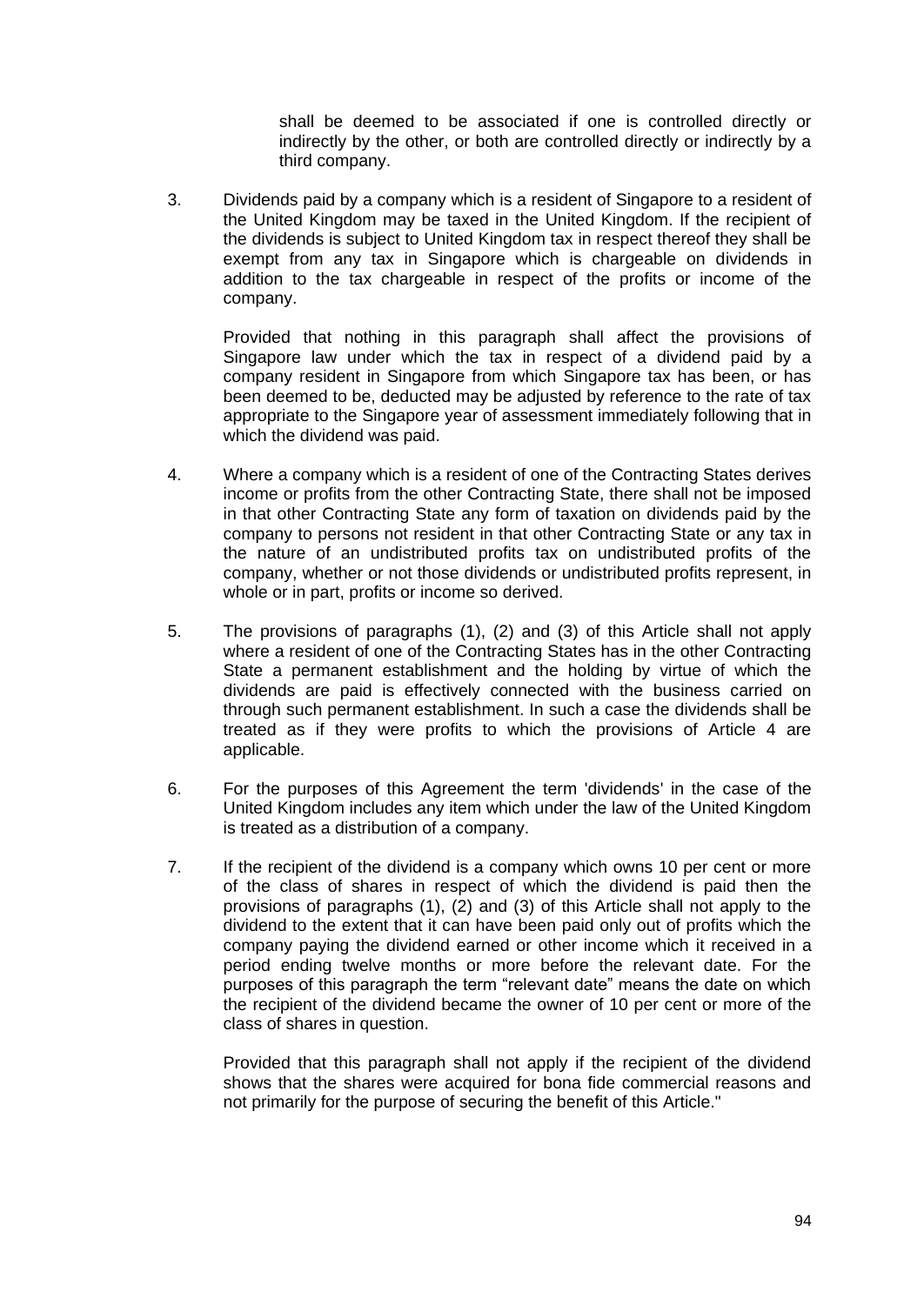## **ARTICLE III**

The following new Article shall be inserted immediately after Article 7 of the Agreement.

## "**ARTICLE 7A**

- 1. Subject to the provisions of paragraph (2) of this Article, interest derived from sources within one of the Contracting States by a resident of the other Contracting State who is subject to tax in respect thereof in that other Contracting State may be taxed in the first-mentioned Contracting State at a rate not exceeding 15 per cent of the gross amount thereof.
- 2. Approved interest derived from sources within Singapore by a resident of the United Kingdom who is subject to United Kingdom tax in respect thereof shall be exempt from Singapore tax.
- 3. The term "interest" as used in this Article means income from Government securities, bonds or debentures, whether or not secured by mortgage and whether or not carrying a right to participate in profits, and other debt-claims of every kind as well as all other income assimilated to income from money lent by the taxation law of the State in which the income arises. The term 'approved interest' as used in this Article means interest as defined in this paragraph which is payable on an approved foreign loan within the meaning of Part V of The Economic Expansion Incentives (Relief from Income Tax) Act (1970 Edition) of Singapore and which is certified by the competent authorities of Singapore as payable for the purposes of promoting industrial development in Singapore.
- 4. The provisions of paragraphs (1) and (2) of this Article shall not apply if the recipient of the interest, being a resident of one of the Contracting States, has in the other Contracting State from which the interest is derived a permanent establishment with which the indebtedness from which the interest arises is effectively connected. In such a case the interest shall be treated as if it were profits to which the provisions of Article 4 are applicable.
- 5. Where, owing to a special relationship between the payer and the recipient or between both of them and some other person, the amount of the interest paid, having regard to the indebtedness for which it is paid, exceeds the amount which would have been agreed upon by the payer and the recipient in the absence of such relationship, the provisions of this Article shall apply only to the last-mentioned amount. In such a case, the excess part of the payment shall remain taxable according to the law of each Contracting State, due regard being had to the other provisions of this Agreement.
- 6. The provisions of this Article shall not apply if the loan or other indebtedness in respect of which the interest paid was created or assigned mainly for the purpose of taking advantage of this Article and not for bona fide commercial reasons."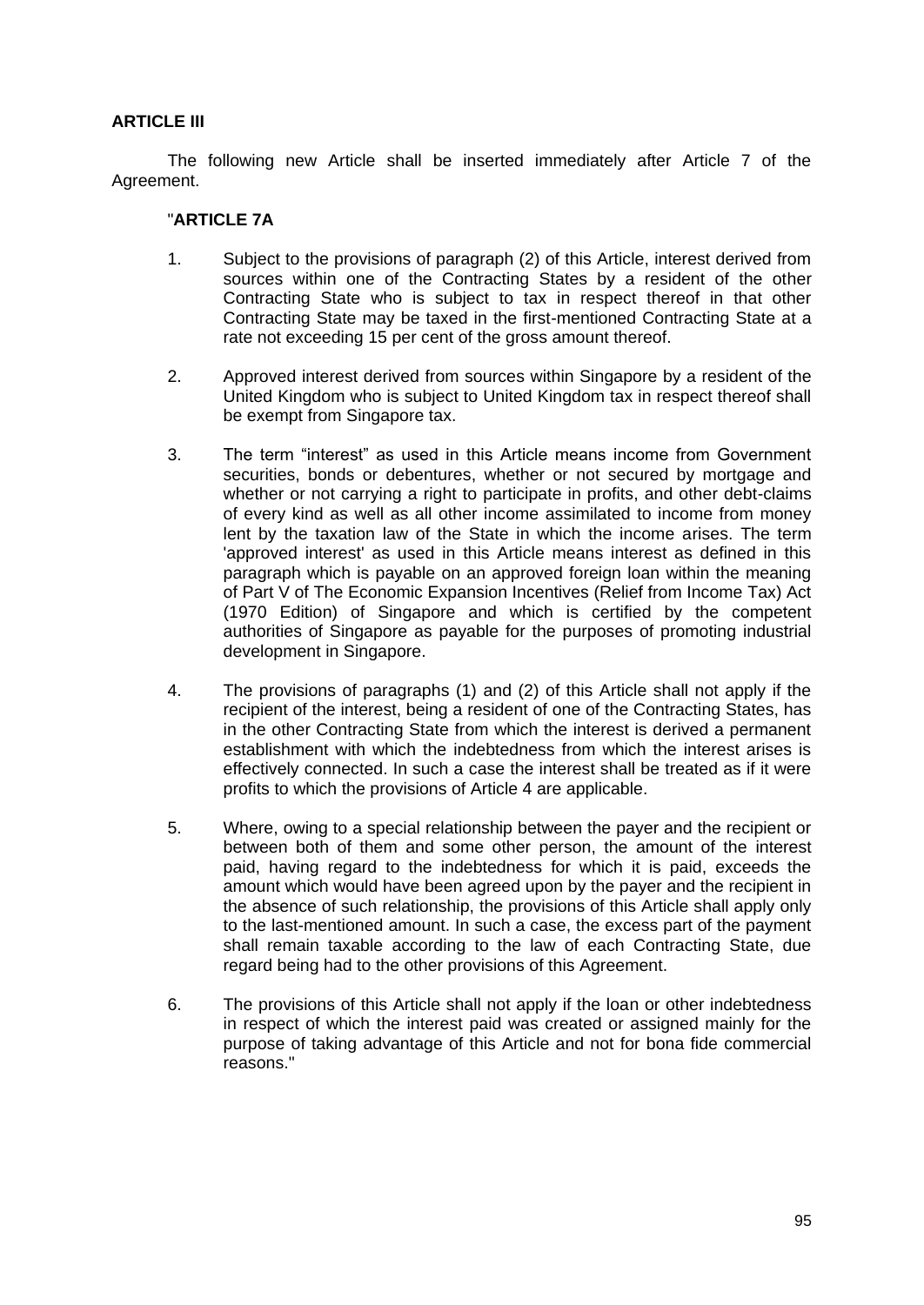# **ARTICLE IV**

Article 8 of the Agreement shall be deleted and replaced by the following:

## "**ARTICLE 8**

- 1. Subject to the provisions of paragraph (2) of this Article, royalties derived from sources within one of the Contracting States by a resident of the other Contracting State who is subject to tax in that other Contracting State in respect thereof may be taxed in the first-mentioned Contracting State at a rate not exceeding 15 per cent of the gross amount thereof.
- 2. Approved royalties derived from sources within Singapore by a resident of the United Kingdom who is subject to United Kingdom tax in respect thereof shall be exempt from Singapore tax.
- 3. The term 'royalties' as used in this Article means payments of any kind received as consideration for use of, or the right to use, any copyright, patent, trade mark, design, model, plan, secret formula or process or for the use of, or the right to use, industrial, commercial or scientific experience, but does not include any royalty or other amount paid in respect of motion picture films or tapes for telecasting or of the operation of a mine, oil well, quarry or any other place of extraction of natural resources. The term "approved royalties" as used in this Article means royalties as defined in this paragraph which are approved under Part VI of the Economic Expansion Incentives (Relief from Income Tax) Act (1970 Edition) of Singapore and which are certified by the competent authorities of Singapore as payable for the purpose of promoting industrial development in Singapore.
- 4. The provisions of paragraphs (1) and (2) of this Article shall likewise apply to sums derived from sources within one of the Contracting States by a resident of the other Contracting State from the alienation of any right or property from which royalties or approved royalties, as the case may be, are or may be derived.
- 5. The provisions of paragraphs (1), (2) and (4) of this Article shall not apply to royalties or sums received by a resident of one of the Contracting States where such royalties or sums are attributable to a permanent establishment of such resident in the other Contracting State; in such event such royalties or sums as are attributable to that permanent establishment shall be treated as if they were profits to which the provisions of Article 4 are applicable.
- 6. Where, owing to a special relationship between the payer and the recipient or between both of them and some other person, the amount of the royalties or sums paid, having regard to the use, right, property or information for which they are paid, exceeds the amount which would have been agreed upon by the payer and the recipient in the absence of such relationship and dealing with each other at arm's length, the provisions of this Article shall apply only to the last-mentioned amount. In that case, the excess part of the payments shall remain taxable according to the laws of each Contracting State, due regard being had to the other provisions of this Agreement."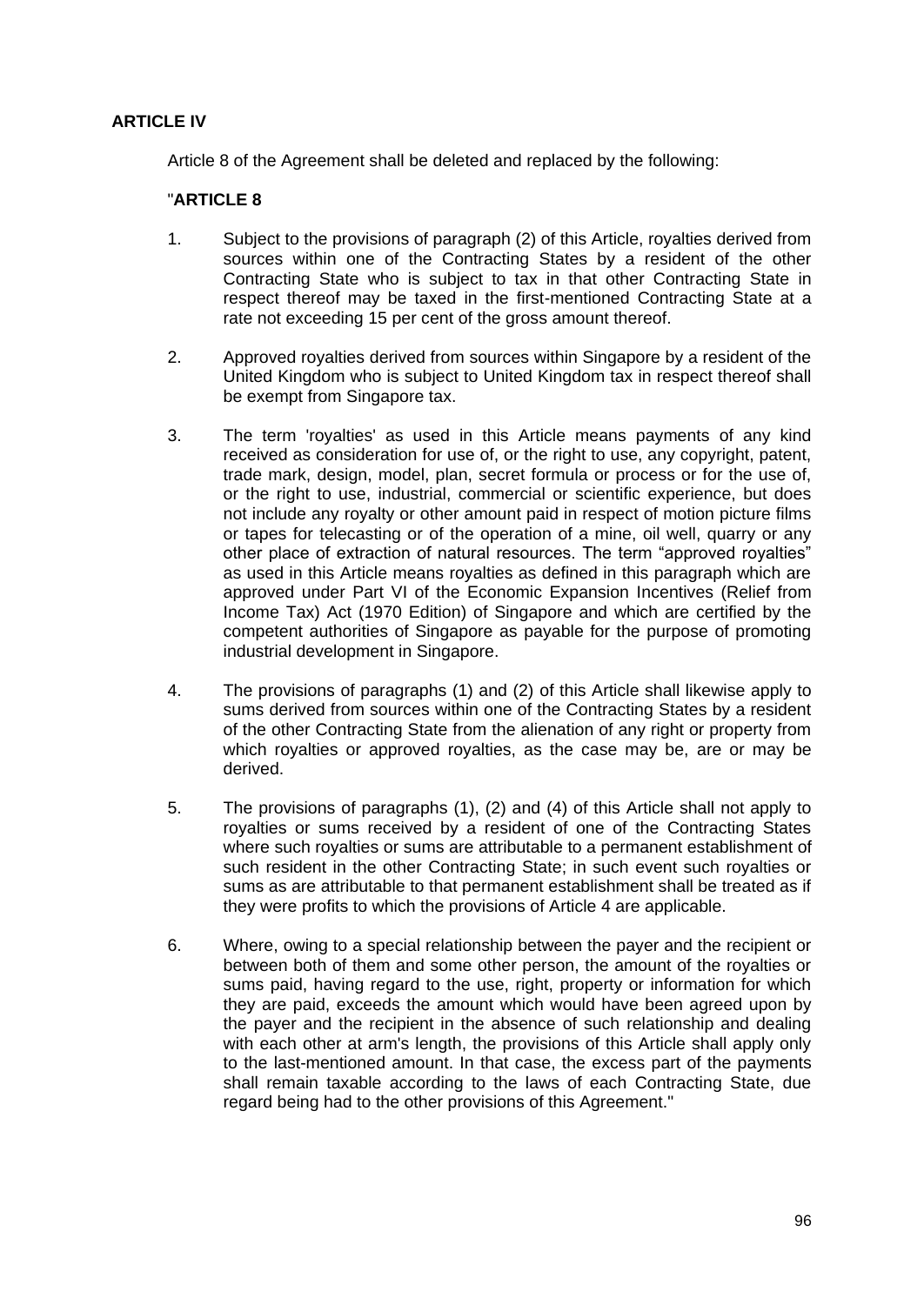# **ARTICLE V**

The words "any year of assessment" in paragraph (2) of Article 12 of the Agreement shall be deleted and replaced by the words "any calendar year".

## **ARTICLE VI**

The words "Malaysian dollars" in sub-paragraph (3) (b) of Article 15 of the Agreement shall be deleted and replaced by the words "Singapore dollars".

## **ARTICLE VII**

Paragraph (a) of Article 17 of the Agreement shall be deleted and replaced by the following:

- "(a)
- (i) subject to sub-paragraphs (ii) and (iii) of this paragraph, dividends paid by a company which is a resident of one of the Contracting States shall be treated as income from sources within that Contracting State:
- (ii) dividends paid by a company which is a resident of Malaysia shall be treated as income from sources within Singapore if they are deemed to be derived from Singapore in accordance with Article VII of the Agreement between the Government of the Republic of Singapore and the Government of Malaysia for the Avoidance of Double Taxation and the Prevention of Fiscal Evasion with respect to Taxes on Income signed in Singapore on 26 December, 1968;
- (iii) dividends paid by a company which is a resident of Singapore shall not be treated as income from sources within Singapore if they are deemed to be derived from Malaysia in accordance with Article VII of the Agreement between the Government of the Republic of Singapore and the Government of Malaysia for the Avoidance of Double Taxation and the Prevention of Fiscal Evasion with respect to Taxes on Income signed in Singapore on 26 December, 1968.

Provided that if the Agreement referred to in sub-paragraphs (ii) and (iii) of this paragraph is amended or ceases to have effect, the competent authorities of the United Kingdom and Singapore shall consult together to devise appropriate rules."

## **ARTICLE VIII**

Article 18 of the Agreement shall be deleted and replaced by the following:

## "**ARTICLE 18**

- 1. The laws of the United Kingdom and Singapore shall continue to govern the taxation of income arising in either Contracting State except where express provision to the contrary is made in this Agreement. Where income is subject to tax in both Contracting States, relief from double taxation shall be given in accordance with the following paragraphs of this Article.
- 2. (a) Subject to the provisions of the law of Singapore regarding the allowance as a credit against Singapore tax of tax payable in any country other than Singapore and subject to sub-paragraph (b) of this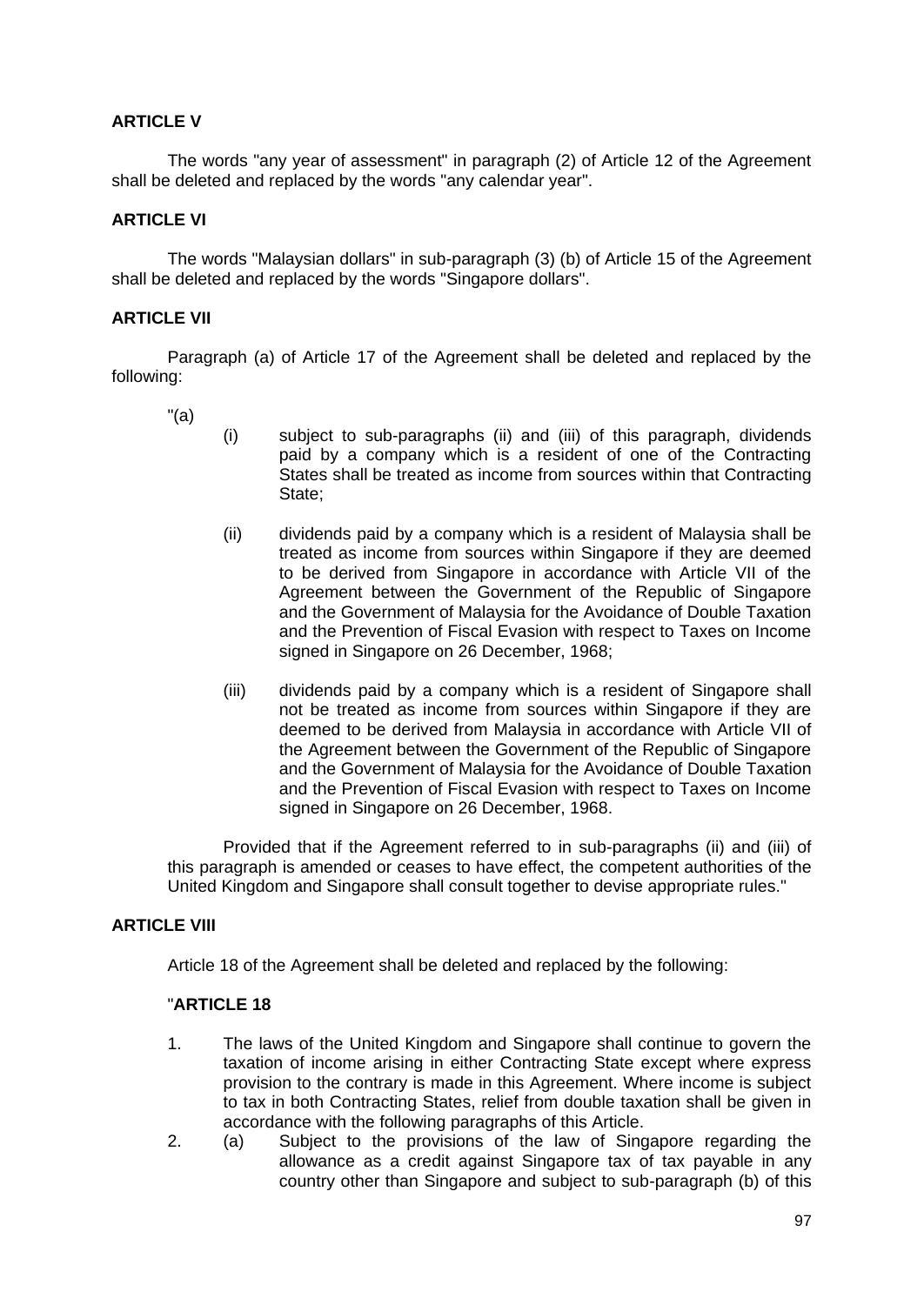paragraph. United Kingdom tax payable, whether directly or by deduction in respect of income from sources within the United Kingdom, shall be allowed as a credit against Singapore tax payable in respect of that income.

- (b) Where such income is a dividend paid by a company which is a resident of the United Kingdom the credit shall take into account only United Kingdom tax chargeable specifically on the dividend other than the tax chargeable in respect of the profits or income of the company. Where however, the dividend is paid to a company which is a resident of Singapore and which controls directly or indirectly not less than 10 per cent of the voting power in the United Kingdom company, the credit shall take into account (in addition to any United Kingdom income tax chargeable specifically on the dividend) the United Kingdom tax payable in respect of its profits by the company paying the dividend.
- 3. (a) Subject to the provisions of the law of the United Kingdom regarding the allowance as a credit against United Kingdom tax of tax payable in a territory outside the United Kingdom and subject to sub-paragraph (b) of this paragraph, Singapore tax payable under the laws of Singapore and in accordance with this Agreement, whether directly or by deduction, on income from sources within Singapore shall be allowed as a credit against any United Kingdom tax computed by reference to the same income by reference to which the Singapore tax is computed.
	- (b) Where such income is a dividend paid by a company which is a resident of Singapore the credit shall only take into account such tax in respect thereof as is additional to any tax payable by the company on the profits out of which the dividend is paid and is ultimately borne by the recipient without reference to any tax so payable. Where, however, the dividend is paid to a company which is a resident of the United Kingdom and which controls directly or indirectly at least 10 per cent of the voting power in the company paying the dividend, the credit shall take into account (in addition to any Singapore tax appropriate to the dividend) the Singapore tax payable in respect of its profits by the company paying the dividend.
- 4. For the purposes of paragraph (3) of this Article, the term "Singapore tax payable" shall be deemed to include any amount which would have been payable as Singapore tax for any year but for an exemption or reduction of tax granted for that year or any part thereof under -
	- (i) Parts II, III and IV of the Economic Expansion Incentives (Relief from Income Tax) Act (1970 Edition) of Singapore (hereinafter referred to as 'the Act') so far as they were in force on, and have not been modified since 21 July, 1975 (being the date of signature of the Protocol amending this Agreement), or have been modified only in minor respects so as not to affect their general character; or
	- (ii) any other provision which may subsequently be made granting an exemption or reduction of tax which is agreed by the competent authorities of the Contracting Governments to be of a substantially similar character, if it has not been modified thereafter or has been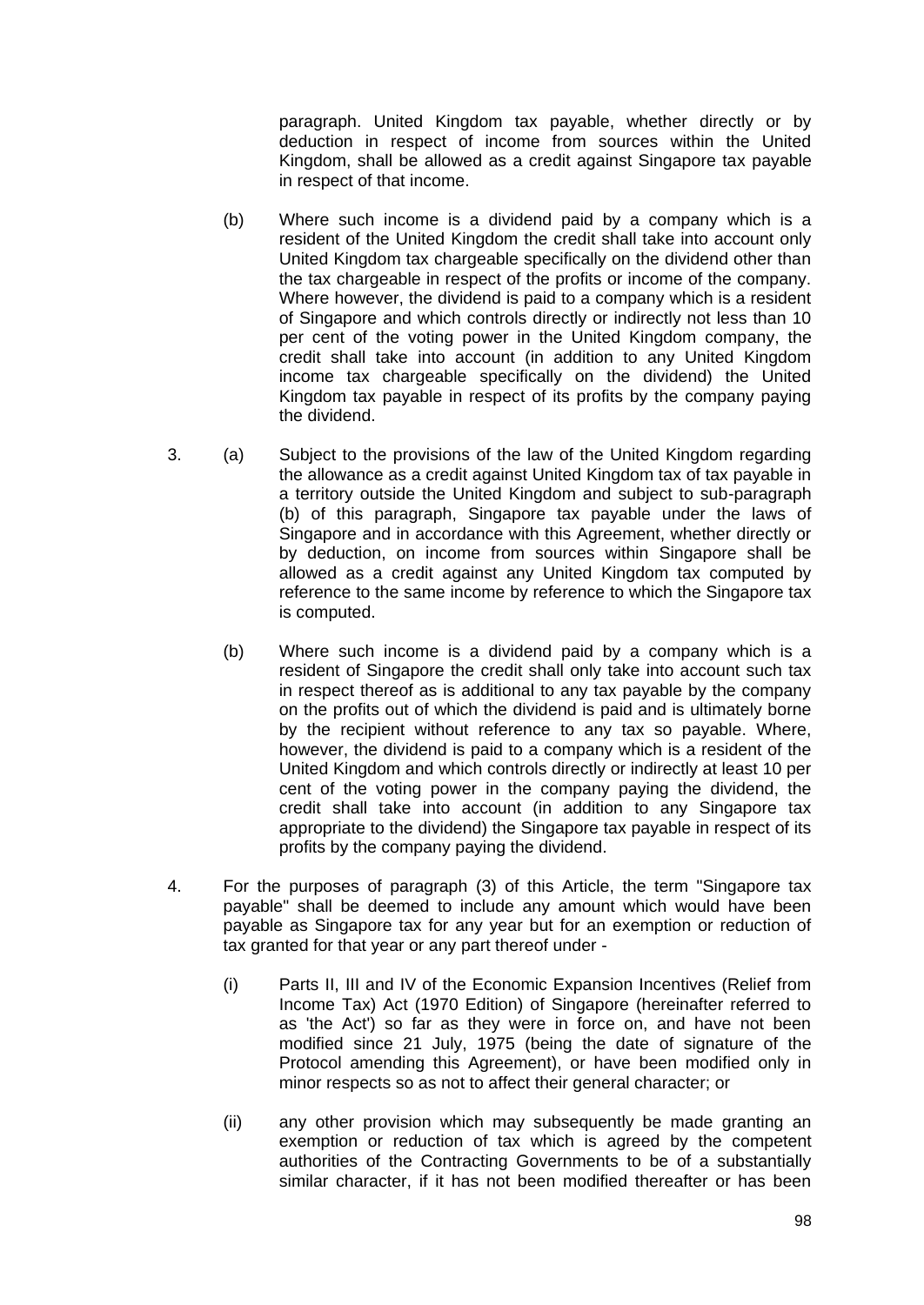modified only in minor respects so as not to affect its general character.

Provided that where the relief is a relief accorded under Part IV of the Act it shall be taken into account for the purposes of this paragraph only (i) if the enterprise qualifying for the relief could have been declared to be a "pioneer enterprise" under Part II of the Act, or an "expanding enterprise" under Part III of the Act, and (ii) to the extent that the relief is given in respect of income arising within the "tax relief period" as defined in Part II or Part III of the Act, as the case may be.

- 5. For the purposes of paragraph (3) of this Article, the term 'Singapore tax payable' shall also be deemed to include:
	- (a) in the case of approved interest to which paragraph (2) of Article 7A applies, an amount not exceeding a sum equivalent to tax at a rate of 15 per cent in respect of Singapore tax which would have been payable but for an exemption or reduction of tax granted under Part V of the Act; and
	- (b) in the case of approved royalties to which paragraph (2) of Article 8 applies, an amount not exceeding a sum equivalent to tax at a rate of 15 per cent in respect of Singapore tax which would have been payable but for an exemption or reduction of tax granted under Part VI of the Act.
- 6. For the purposes of paragraphs (2) and (3) of this Article, remuneration or profits for personal (including professional) services shall be treated as derived from sources within the Contracting State in which are rendered the services for which such remuneration or profits are paid."

# **ARTICLE IX**

1. This Protocol, which shall form an integral part of the Agreement, shall come into force when the last of all such things shall have been done in Singapore and the United Kingdom as are necessary to give the Protocol the force of law in Singapore and the United Kingdom respectively, and shall, subject to paragraph (2) of this Article, thereupon have effect -

(a) in Singapore:

as respects income tax, for any year of assessment beginning on or after 1 January, 1973;

- (b) in the United Kingdom:
	- (i) as respects income tax and capital gains tax, for any year of assessment beginning on or after 6 April, 1973;
	- (ii) as respects corporation tax, for any financial year beginning on or after 1 April, 1973.

2. Where any greater relief from tax would have been afforded by any provision of the Agreement than is due under the Agreement as amended by this Protocol, any such provision as aforesaid shall continue to have effect for any year of assessment or financial year beginning before 31 December, 1978.